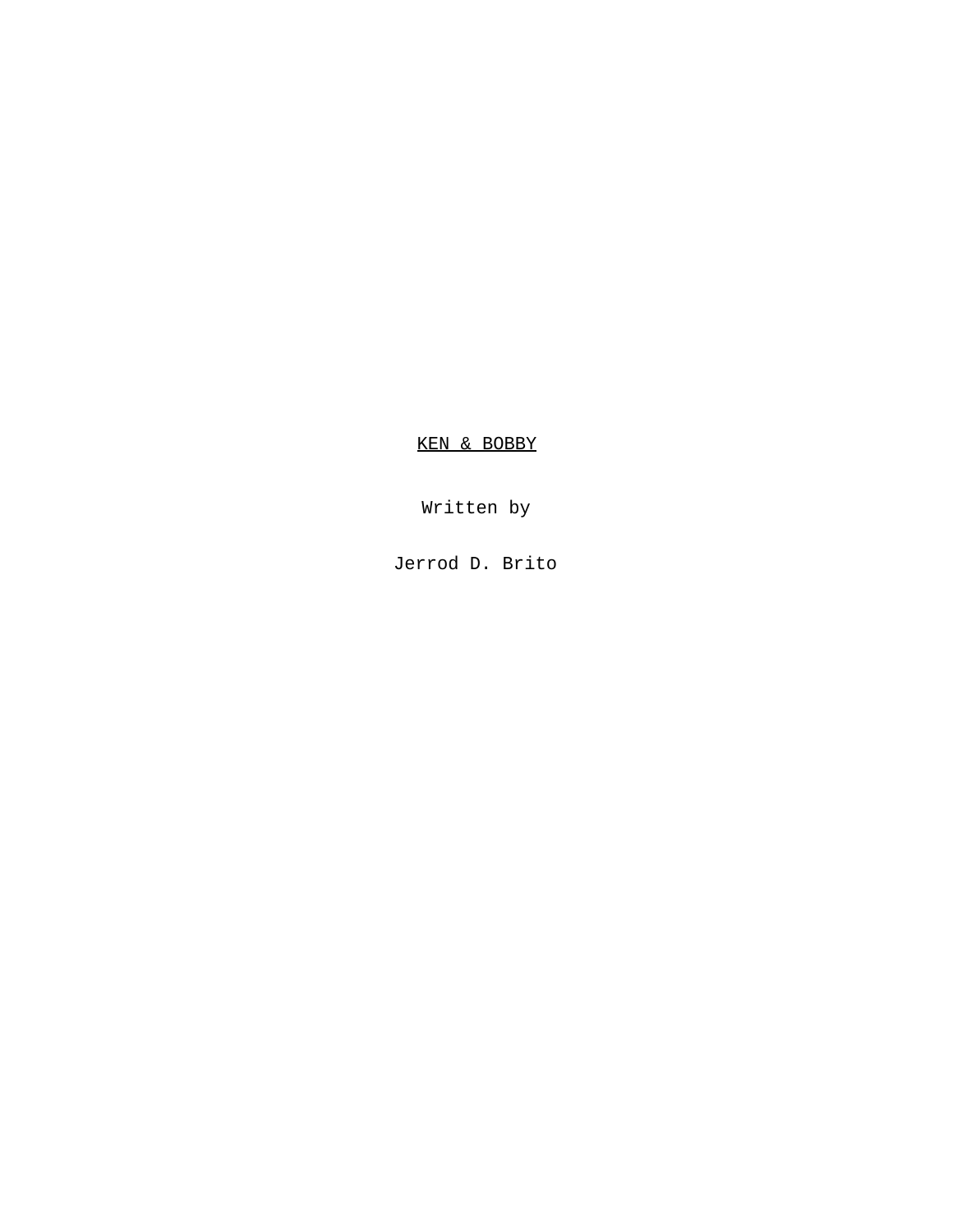#### **FADE IN:**

## **EXT. MARS - JUST BEFORE DAWN**

Light breaks over the red planet's surface. Something in the vein of 'Also Sprach Zarathustra' plays.

## BOBBY (V.O.)

They say money can't buy happiness, but I used to have both, and trust me, they go together like black jeans with a chocolate brown jacket and boots. I may have even used the word perfect.

An astronaut in a pink NASA-like space suit, with a rainbow flag/pole in tow, turns to see the coming dawn ...

> BOBBY (V.O.) But then I learned, there is no such thing as perfect. Not in life, not in relationships, or friends -- not even the most seemingly perfect outfit.

Our spaceman is BOBBY (22). His flawless smile shimmers.

BOBBY (V.O.) Even with a fabular jacket-jeansboots combo, the wrong belt could throw the whole thing right out the window ... where was I going with this? Oh -- what should we strive for if perfection doesn't exist? Well, it depends.

Bobby looks pridefully at the flag and erects it.

## BOBBY (V.O.)

All I've ever wanted in life was to meet my soul mate, and live happily ever after, like in a fairy tale.

Bobby pulls out a pink tablet and snaps a Mars selfie.

#### BOBBY (V.O.)

But I learned that we can't really find our soul mate until we find ourselves, and sadly, sometimes we can't know who we are until we know who we're not. And it wasn't until this moment that I figured out who I'm not, and that's --

A POPULAR GAY ANTHEM FADES IN.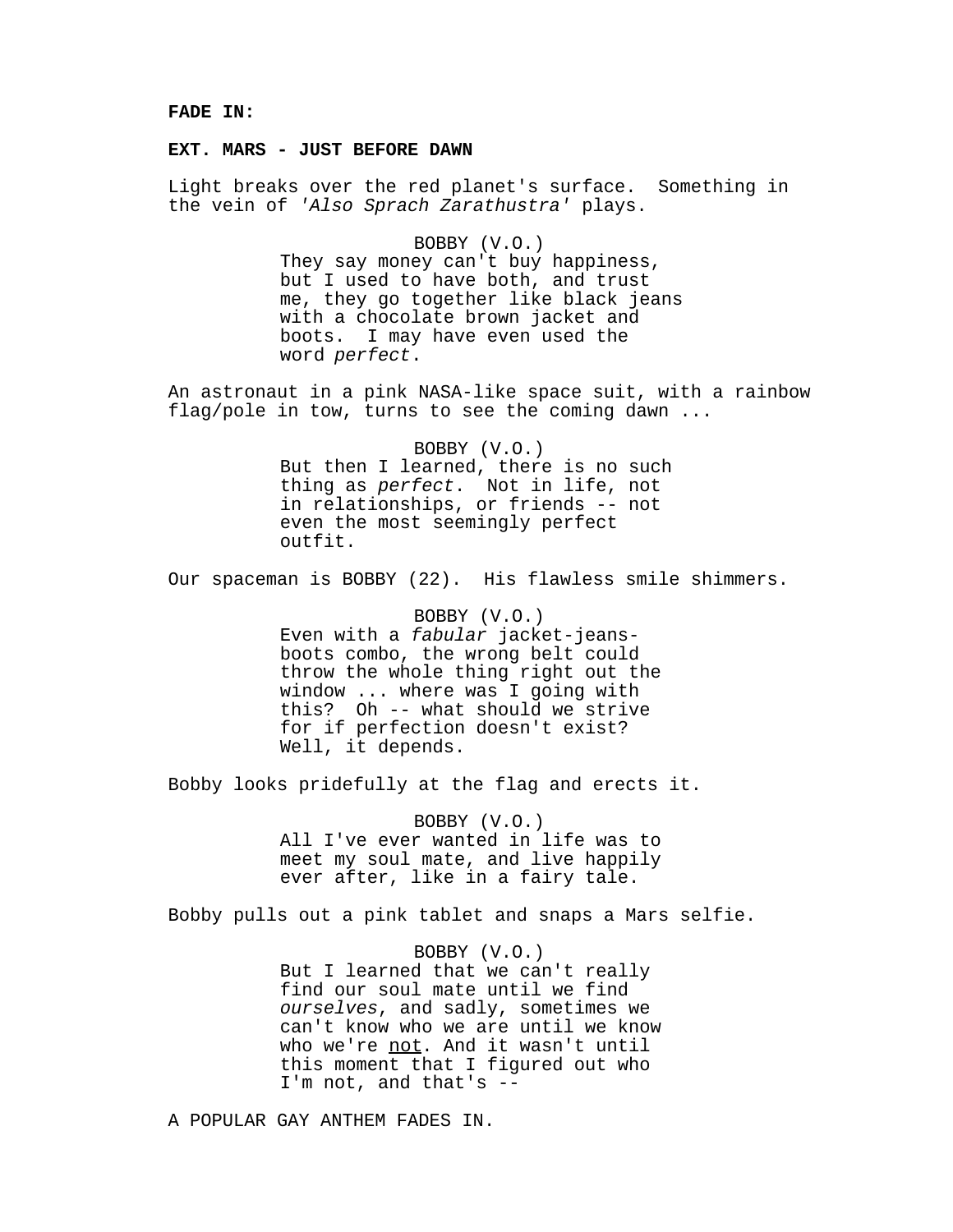## **INT. WOKE PHOTOGRAPHY STUDIO - DAY**

CAMERA FLASH.

In front of a white backdrop, Bobby poses in a high-fashion outfit that perfectly accents his flawlessly toned figure. He gives a fierce stare and flips his flowing blond hair for fashion photographer, MIKKEL MONTEFUSCO (36). Another FLASH.

SHAWNATHAN (O.S.)

Bobby?!

Just out of earshot, three gabby gays quietly observe:

ZHONG CHEW (23), a rich, haughty fashionista and socialite. If you have a flaw, he'll find it; he sees everything.

GULLIVER (21) -- socially awkward in that 'desperate sorority pledge' sort of way -- is the trio's overanxious 'yes man'.

> GULLIVER (O.S.) Yeah. He's, like, so beautiful ... don't you think?

SHAWNATHAN QUINN (29), a seasoned scene queen, local celebrity, and the trio's alpha, crosses his arms.

#### SHAWNATHAN

He's okay.

#### GULLIVER

(cool) Yeah, I mean, he's all right, I guess.

ZHONG

(rolling eyes) Hopeless.

## SHAWNATHAN

A pretty face is fine for a mid-card attraction, but you need some real talent to be the main event.

Shawnathan checks his makeup in a compact.

GULLIVER

Yeah, but ... aren't there usually two people in a main event? Like, in boxing --

#### SHAWNATHAN

-- Gulliver, don't get it twisted. There's only room for one queen in this scene.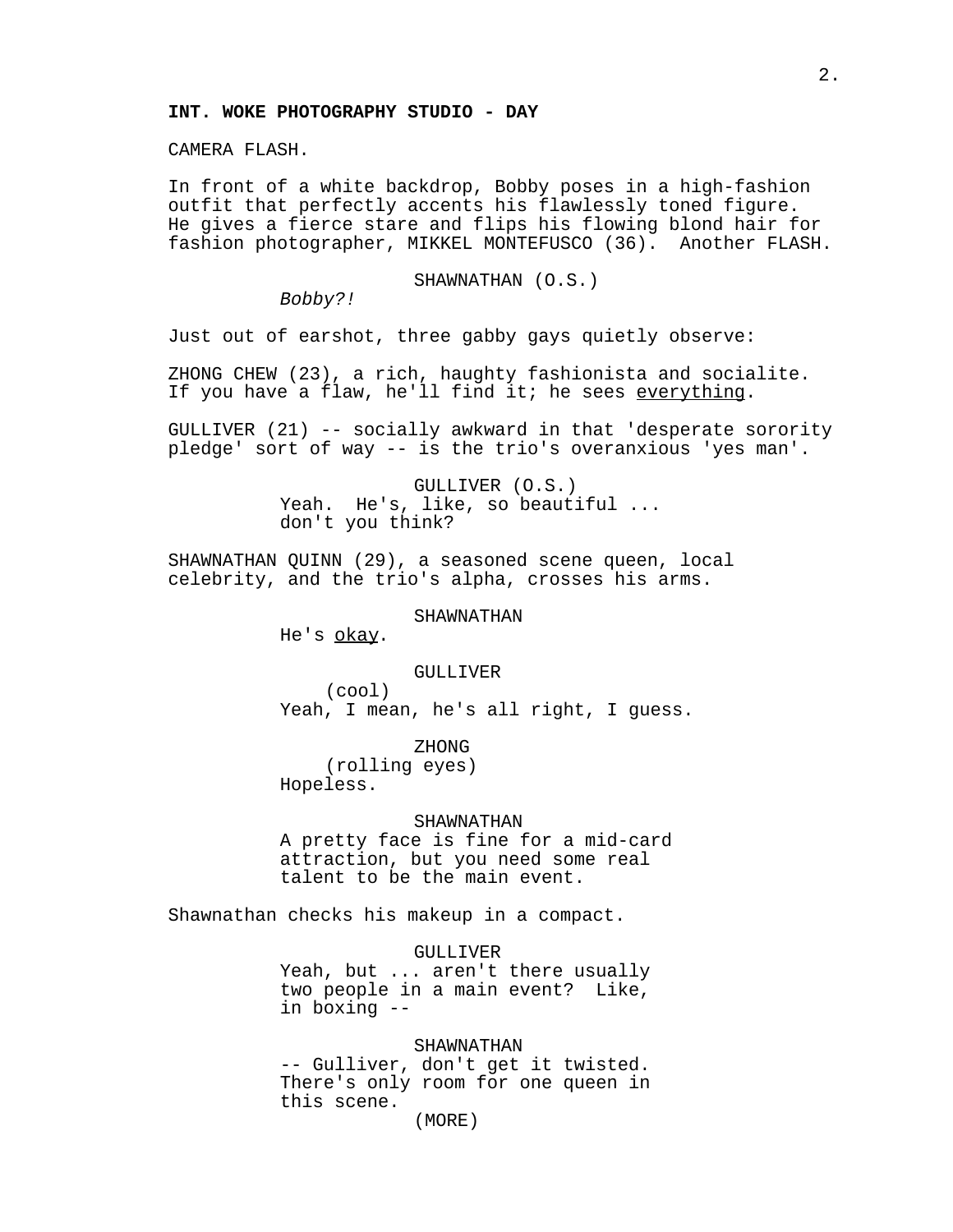SHAWNATHAN (CONT'D) And once you fight your way to the top, you gotta fight to stay there. You can't trust nobody.

ZHONG And, if you're not at the top, you are nobody.

Bobby friend-hugs Mikkel and smiles.

SHAWNATHAN People are either a follower or a threat -- there are no equals. Remember that.

# GULLIVER

Oh ... kay?

Bobby joins the trio. Shawnathan's scowl morphs into a welcoming smile as he take's Bobby's hands.

> SHAWNATHAN Bobby, honey, welcome back! You look beautiful!

Gulliver gapes, befuddled. Bobby hugs Shawnathan.

BOBBY Awww. You think so?

Mikkel approaches.

MIKKEL

Everyone thinks so. That's why I've decided to nominate both of you for Lit Vodka's Ultimate Pride Superstar Competition this year!

BOBBY Oh-em-gee, are you serial?!

Bobby squeals and jumps for joy.

SHAWNATHAN Yeah, Mikkel! Are you serial?!

MIKKEL Yes, and Lit's holding auditions to select their top ten at The Abbey tomorrow at four pm, so be on time.

ZHONG But -- you can't have two nominees - rule sixty-six, article five states --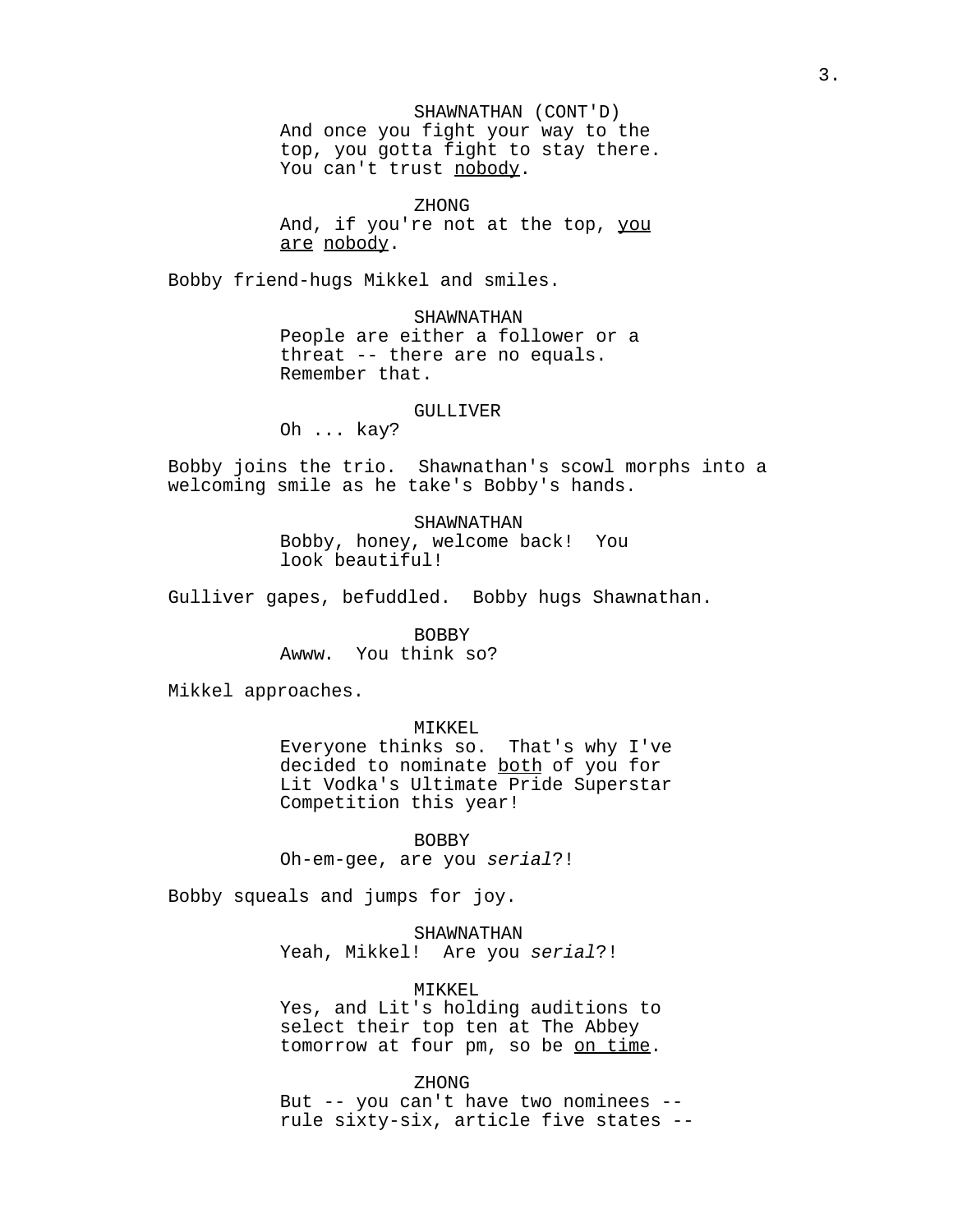## MIKKEL

-- Yes, yes, I know, they typically only let us nominate one performer per year, but I begged, pleaded, threatened, and demanded they make an exception this time, so do not make me look like a fool. Understand?

Bobby and Shawnathan nod.

#### GULLIVER

What's a Lit Vodka Pride competition?

#### ZHONG

It's like you just woke up gay yesterday. Every year, Lit Vodka chooses ten members of the L-G-B-T-Q-I-A community to compete for twentyfive hundred dollars and a contract to be the face of their summer ad campaign. They've only done it every pride since forever.

GULLIVER Oooh! I wanna play!

Shawnathan and Zhong scoff.

#### SHAWNATHAN

It's not a lottery ticket. It's a competition to award beauty, originality, personality, and ferociousness.

#### GULLIVER

Oh ...

Gulliver frowns. Bobby sees his disappointment.

#### BOBBY

I think he means that all of the entrants need to be sponsored by local gay businesses, but since you're still really new to the scene, nobody's really had a chance to see you shine yet.

Gulliver perks up.

## ZHONG

It'll be a while. Shawnathan Quinn is a talented model, actor, singer, dancer and drag queen tour de force, not to mention our reigning Lit Vodka Champion five years running.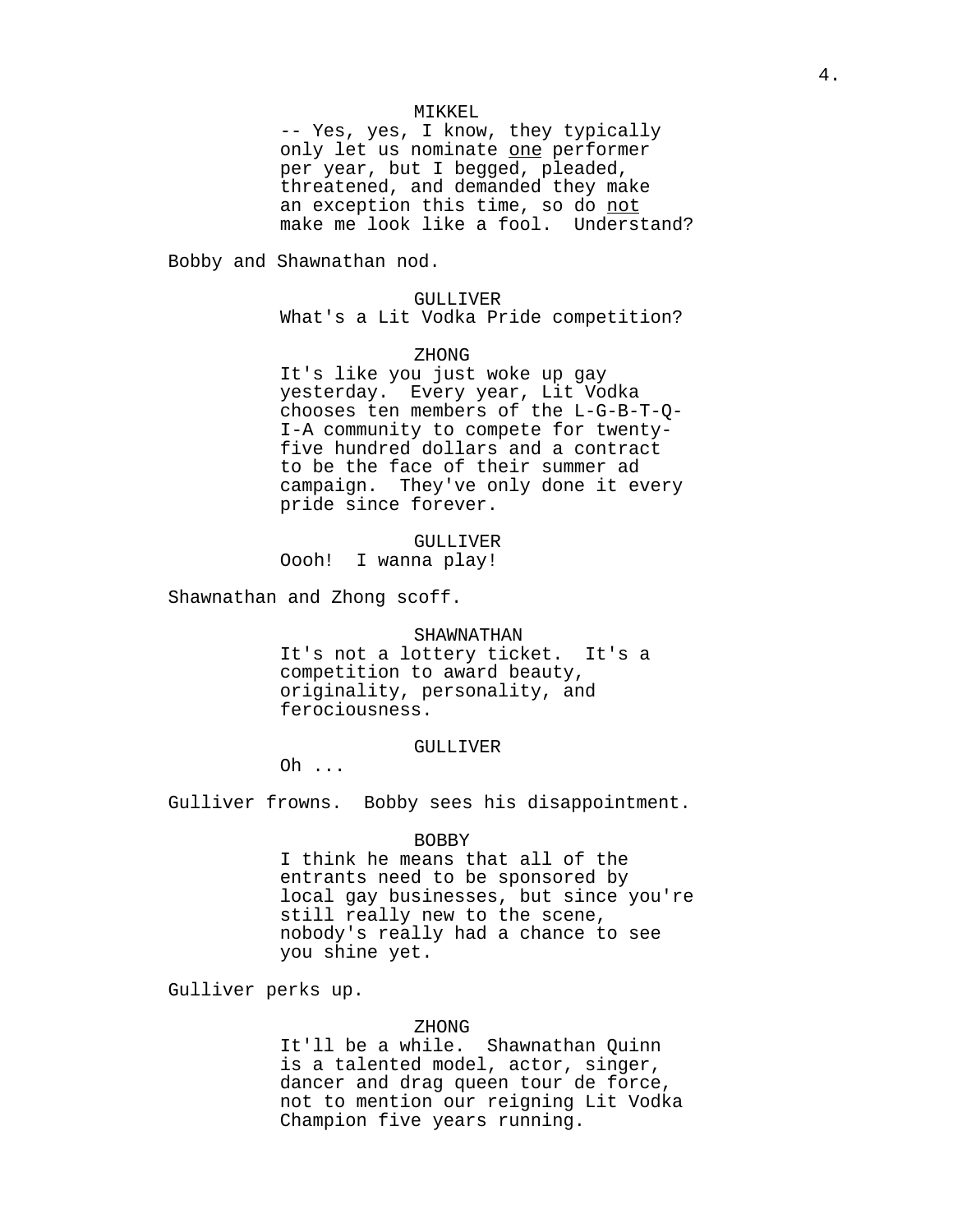Shawnathan puts his hands on his hips, cocky.

MIKKEL Yes. It will be interesting to see who comes out on top. Shawnathan is a legend, but Bobby is taking the scene by storm.

BOBBY I'm so honored! (to Shawnathan) You don't mind if I compete, do you?

SHAWNATHAN No! We're all friends here. May the ultimate pride superstar win.

BOBBY

Fabular!

Bobby throws his arms around Shawnathan, who exchanges a raised eyebrow with Zhong.

## **EXT. L.A. NORTH HOLLYWOOD STREETS - DAY**

A pink convertible Ferrari (with the top down) merges into traffic. Bobby drives, Shawnathan is beside him, and Zhong and Gulliver chill in the back. They're all in beach attire.

> BOBBY Is it possible we could tie? I'd feel bad if I won and you didn't.

> SHAWNATHAN We're getting a little ahead of ourselves, aren't we? We haven't even qualified yet.

BOBBY Oh -- you're right. I'm just so excited -- Pride is my favorite time of year.

Zhong paws through a large cardboard box beside him.

ZHONG We hadn't noticed.

Bobby glances back -- Zhong picks out a pride flag.

BOBBY (laughing) Oh -- those are for the Pride afterparty at my beach house. (MORE)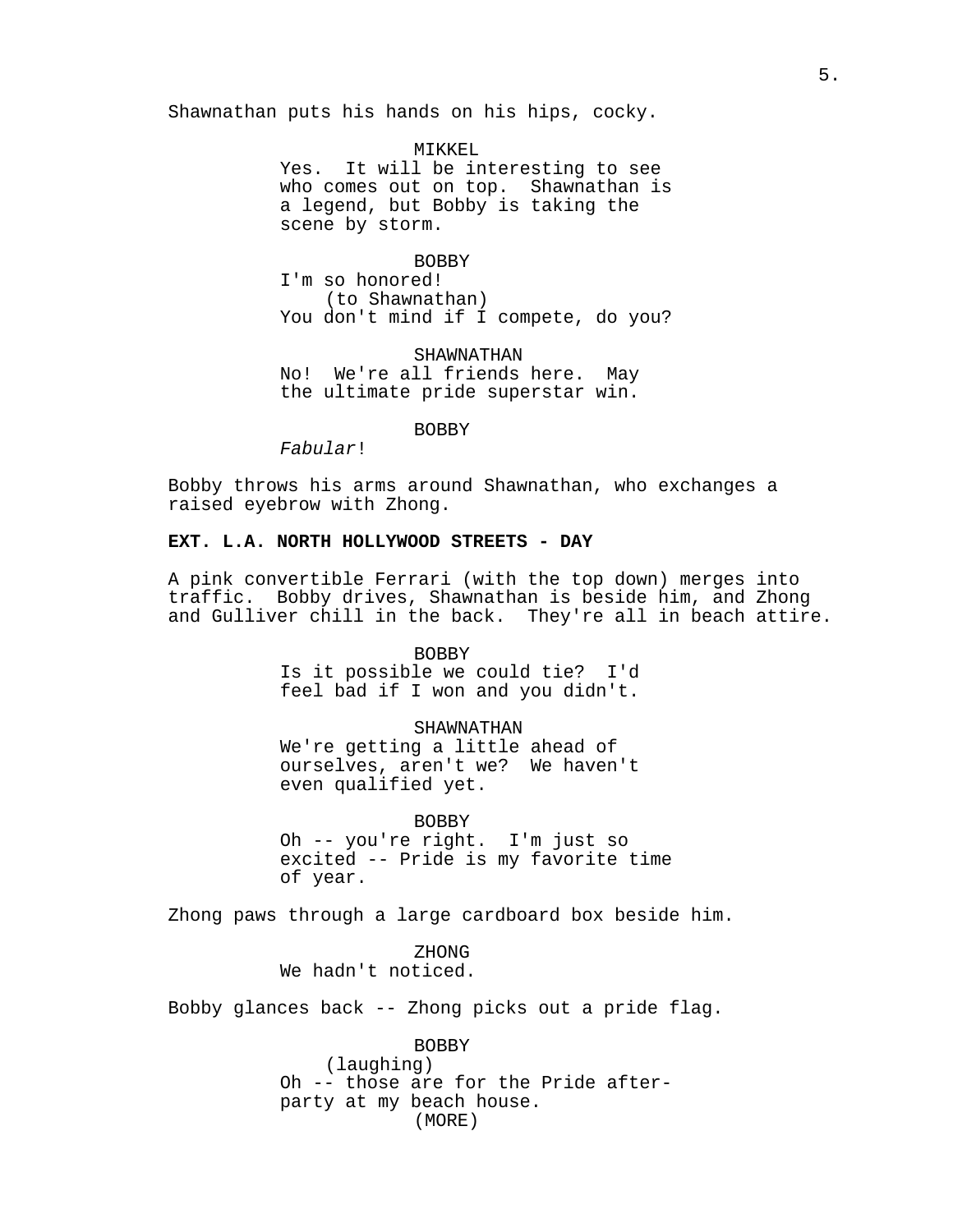GULLIVER

No.

ZHONG

Sure.

BOBBY

Fabular.

Bobby pulls up to a red light and stops.

MR. ELLIS

Bobby?

Bobby sees MR. ELLIS (60s), in a suit, driving a Lexus beside him. Bobby's smile droops.

> BOBBY (under his breath) Oh, shit -- Zhong, put the flag down!

> > ZHONG

Huh?

BOBBY (under his breath) Put it down! Everyone, just be straight for a second.

Zhong and Gulliver exchange "as if" looks and hide the flag.

BOBBY Hi, Mister Ellis!

MR. ELLIS Hello! New car?

BOBBY Yeah! You like?

MR. ELLIS It's very ... pink ...

The light turns green.

BOBBY Uh-huh. Well, bye, Mister Ellis!

Bobby speeds ahead like a maniac and turns off.

His companions brace themselves. Cars HONK at the Ferrari.

BOBBY Sorry everybody!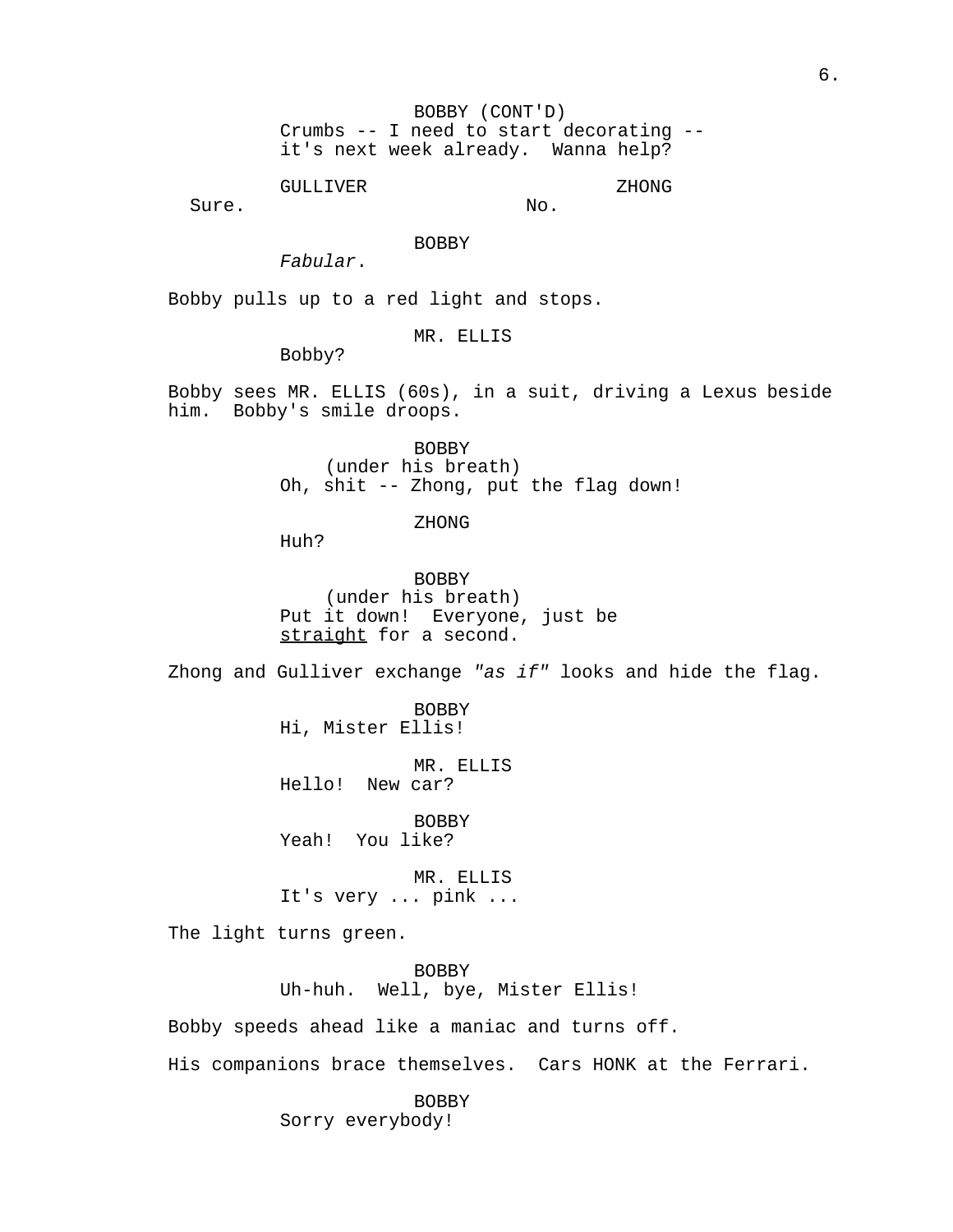# SHAWNATHAN

Okay, what the hell was that about?

BOBBY Daddy's planning to run for mayor. That was his campaign manager.

**SHAWNATHAN** Your dad doesn't know you're gay?

ZHONG

(looking him over) ... How?

#### BOBBY

No. His supporters are hardcore conservatives. Plus, I come from a long line of masculine, womanizing Vanderpools. If he knew either of his sons were gay, he'd kill us - or worse -- he'd cut us off!

GULLIVER Wait -- Vanderpool, as in Robert Vanderpool? (pointing) That Robert Vanderpool?

Bobby follows his stare to a billboard featuring ROBERT VANDERPOOL II (50s), with a "million dollar" smile, beside the words "Vanderpool Realty: your L.A., your home."

#### GULLIVER

The real estate mogul?!

SHAWNATHAN

That's right. Bobby comes from old money. A real valley gurl.

GULLIVER Dude -- No way! You're like ... a celebrity!

BOBBY

(embarrassed) Maybe a little.

Shawnathan casts him an icy stare.

## **EXT. VENICE BEACH - DAY**

A POPULAR PRIDE ANTHEM FADES IN.

**MONTAGE - LIFE IN VENICE**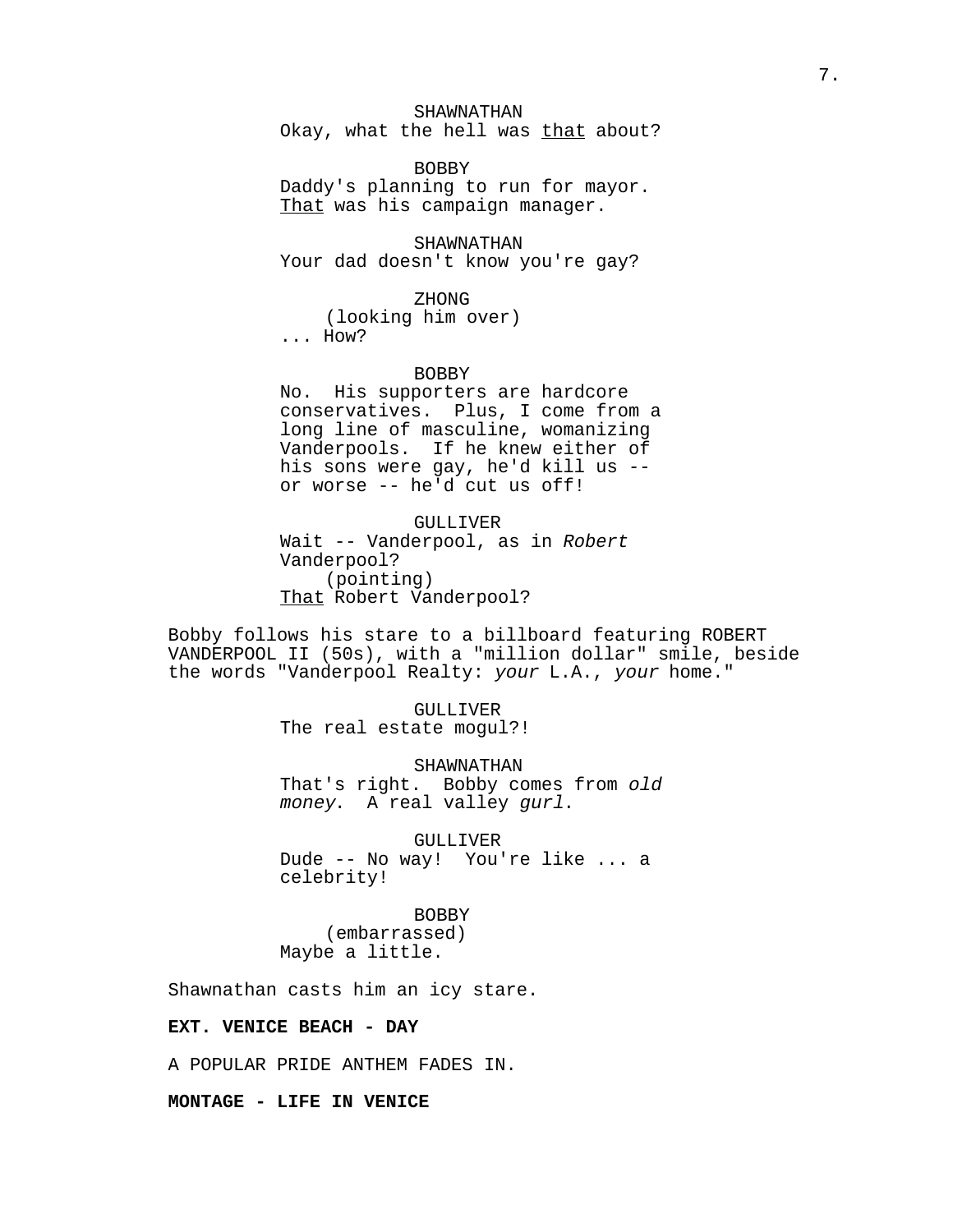- Beautiful women in bikinis walk along the boardwalk.
- Freakshow performers blow and spin fire.
- Skaters rip and grind the skate park.
- Artists spray paint a mural.
- A kid demolishes his sister's sand castle.
- A surfer wipes out in the Pacific.

#### **END MONTAGE.**

## **ON THE BEACH**

Bobby, in zebra print Speedos and a matching backpack, leads the way. Shawnathan and Zhong wear Asymmetric Man-Thongs while the pale Gulliver rocks baggy, over-sized cargo shorts.

Males and females watch in awe as Bobby passes them. He smiles at his admirers.

## SHAWNATHAN

Ugh. Remind me again why you live in Malibu, but hang out in Venice?

## BOBBY

I like the people. They're unique. They're never what you expect --

Bobby gapes at KEN WALKER (21) near the Pacific. The tall, dark, masculine jock catches a football and launches it back to HUNTER (20), a cocky surfer with a shredded physique.

Ken's muscles contract, in SLOW MOTION, as a guitar pick, dangling from his necklace, dances with his movement.

## **QUICK FLASH MONTAGE**

- Ken, dressed as a Prince, kisses Bobby who, dressed as a male Snow White, awakens on an altar and smiles.

- Ken, as Prince Charming, slides a designer boot onto Bobby's foot (as a male Cinderella); he squeals and squirms, tickled.

- Ken and Bobby, dressed as Philip and a male Aurora (from Sleeping Beauty), dance in the clouds while gay "fairies" (Shawnathan, Zhong, and Gulliver) fly about with magic wands.

## **BACK TO SCENE**

Ken returns to NORMAL SPEED, catches Bobby's "love at first sight" stare and returns it -- he's enamored. Bobby's MOTION SLOWS, his pearly teeth revealed by his perfect smile.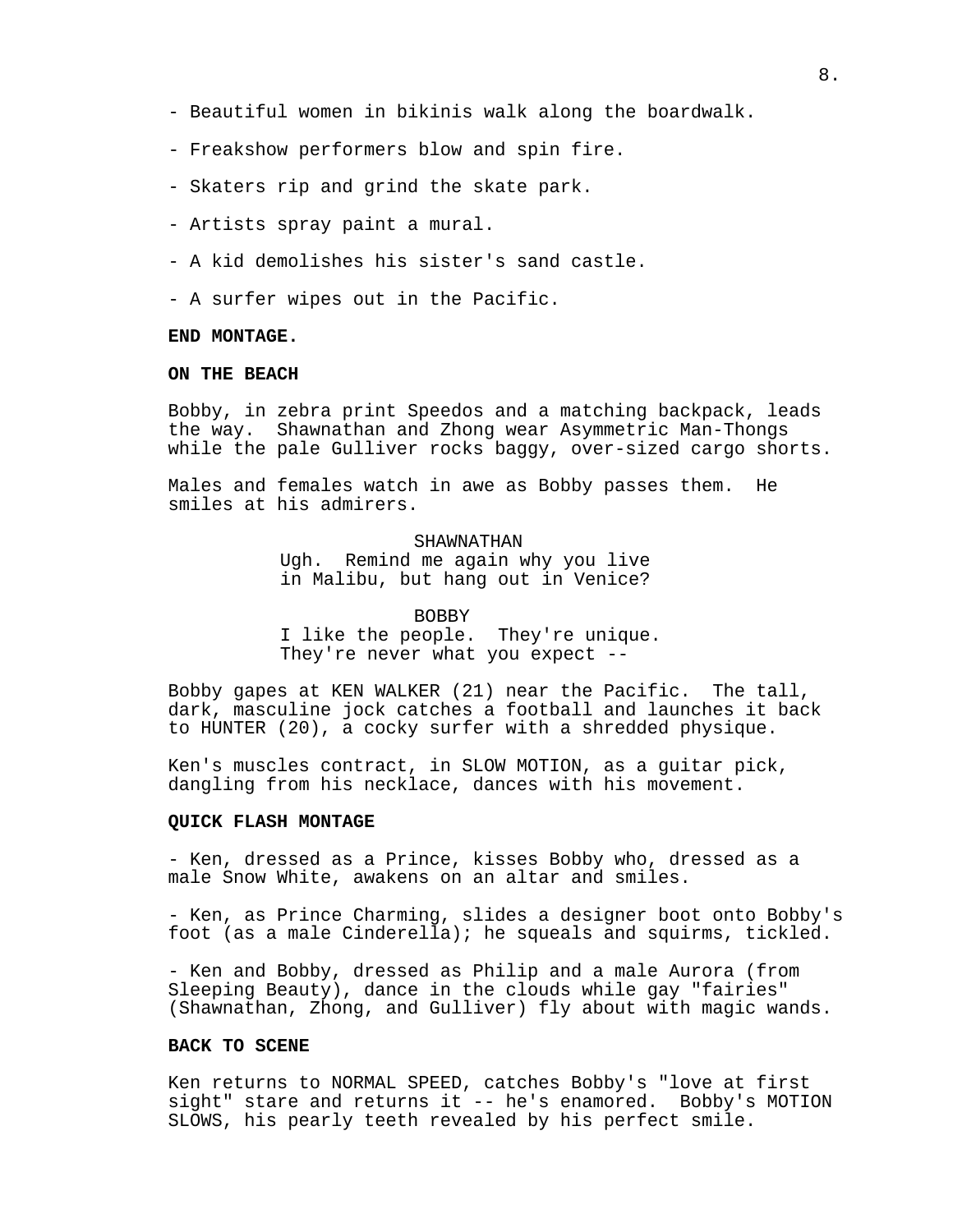Life RETURNS TO NORMAL SPEED as the football pegs Ken's head.

Shawnathan catches the exchange and squints.

SHAWNATHAN

No. He's straight.

BOBBY How do you know?

SHAWNATHAN

(shouting) Is that Lady Gaga?!

Many effeminate men jump up and look for Gaga. They shuffle about the beach in anticipation. Ken is not one of them.

> SHAWNATHAN See? Not even a flinch.

BOBBY That doesn't mean anyth--

SHAWNATHAN

(snap) -- Vamos.

Shawnathan resumes his stroll. Bobby and company follow.

## **NEAR THE SURF**

Ken lobs the ball back to Hunter.

KEN Hey, I should probably get going.

HUNTER I thought you were gonna get your tan on, bro.

Hunter drops the ball and takes a bottle of sunscreen from his back pocket.

> KEN Not today. Gotta study.

Hunter makes a "jacking off" motion with the lotion and squirts into his palm.

> HUNTER (mocking) Gotta study.

He applies lotion to his arms and torso.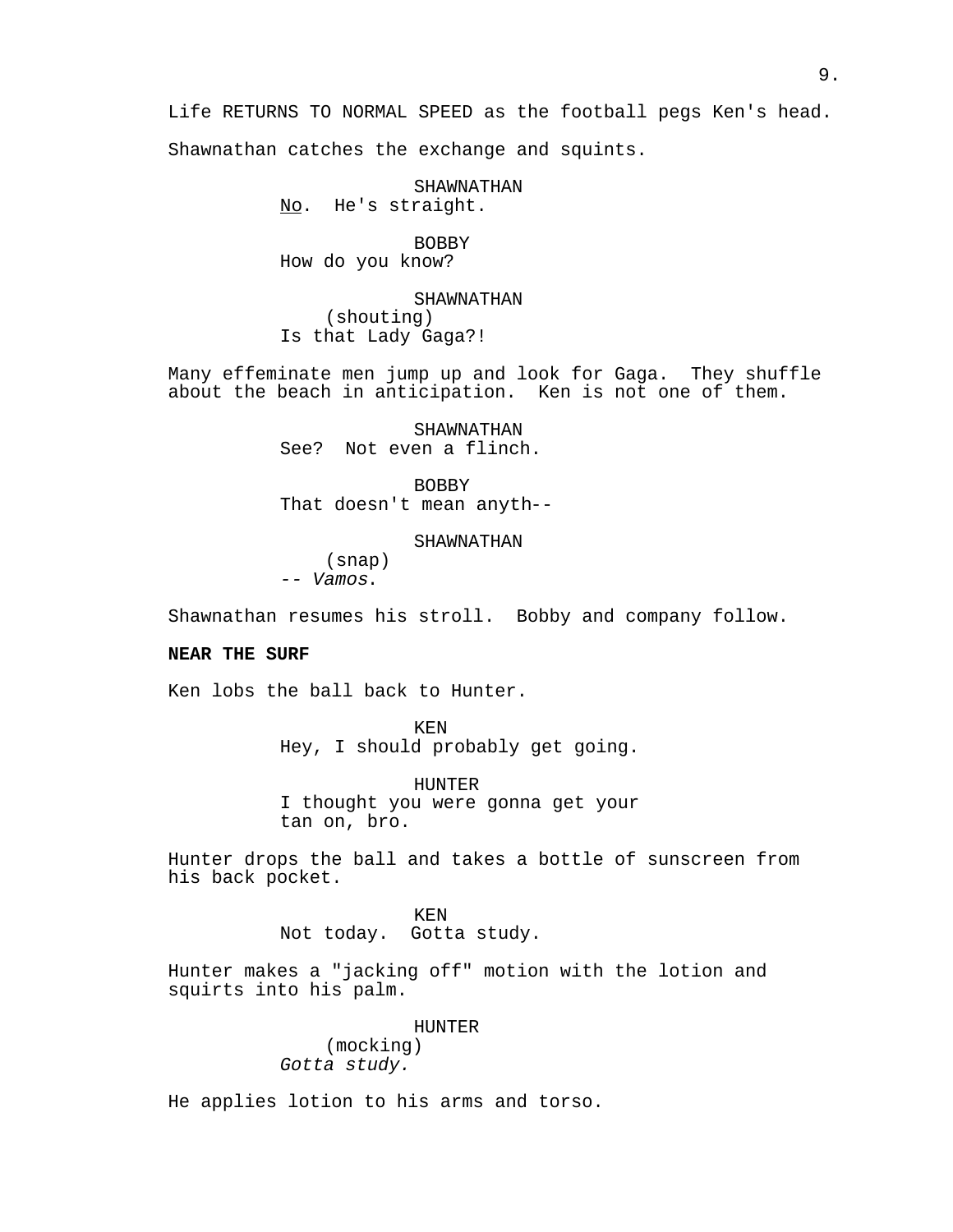HUNTER What are you up to tomorrow?

KEN

Band practice.

HUNTER Ah, right. You're tryin' to get all famous and shit.

KEN Nah, man. It ain't even about that.

HUNTER Uh-huh. Get my back?

Hunter tosses him the sunscreen.

Ken admires Hunter's glistening pecs. Hunter turns around, giving him a view of his muscular back. Ken swallows and squeezes lotion into his ever-so-slightly shaking palm and inches it toward Hunter's shoulder.

#### HUNTER

(squirming away) Ha! You fag! You were totally gonna do it!

KEN

Hell no. I was just playin'.

He spikes the bottle back at Hunter, who laughs hysterically. They walk to a beach umbrella with two lawn chairs.

> KEN Anyway, I'm out. See you in class --

Ken stops cold and gapes. Dog tracks lead away from them.

KEN

-- Ah, shit.

# **ON THE BEACH NEAR THE BOARDWALK**

Bobby, Shawnathan, Zhong, and Gulliver lick ice cream cones. A gaggle of six gays pass them on the way to a food truck and slow their stroll to look them over. Gulliver smiles.

> ZHONG (to the gaggle) No. Not you. Go. Nuh-uh, go.

GULLIVER Why'd you do that?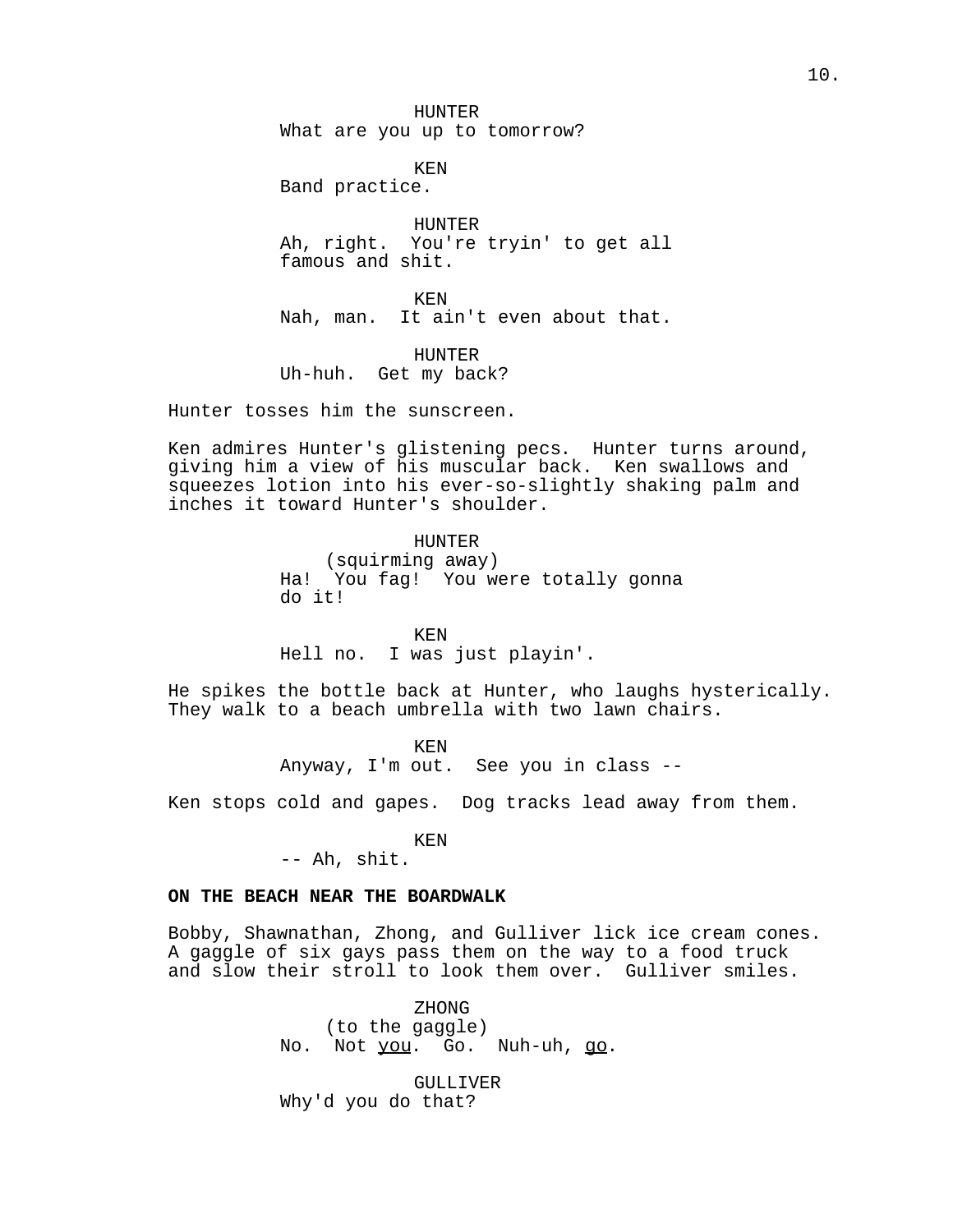Zhong points at them in succession.

ZHONG Too fat, too skinny, too skinny-fat, too hairy, too old, and that one's bald and wearing knock-off Cartier.

GULLIJTVER Oh ... well, they looked nice.

ZHONG You're free to join them.

Gulliver looks back at them, sulks, and shakes his head.

Bobby licks his strawberry scoop and glances to the Pacific.

SHAWNATHAN

Stop it.

BOBBY

Stop what?

SHAWNATHAN You're looking for that breeder.

BOBBY He was cute. But ... there was something different about him.

SHAWNATHAN What happened the last time you fell for a straight guy?

Bobby's eyes drop -- ouch.

SHAWNATHAN Bobby. Fate doesn't just bring star crossed lovers together like in a shitty Meg Ryan movie -- especially when one of them's straight! Trust me, I know.

Bobby opens his mouth to speak -- Shawnathan clamps his lips.

SHAWNATHAN Life's no fairy tale, so drop this bibbidi-bobbidi-bullshit and get it together before you get your heart --

Suddenly, BUJU (3), an energetic chocolate lab, tackles Bobby and devours his ice cream. Bobby yelps. Ken and Hunter race up to retrieve him.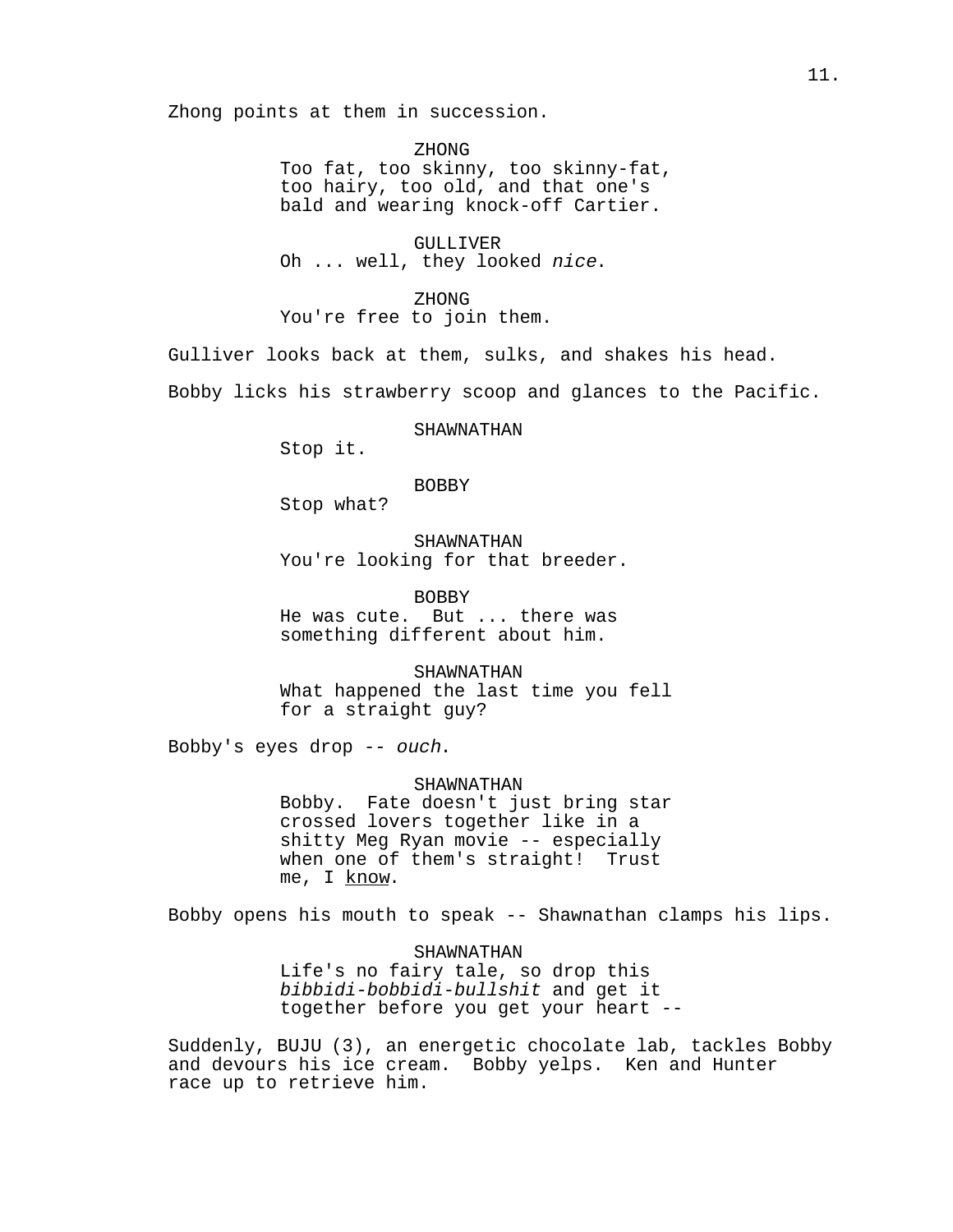KEN

Buju!

Buju licks Bobby's face.

BOBBY (jovial, to Buju) Well, hello, cutie.

KEN Hey. You okay?

#### BOBBY

Fabular.

Ken pulls Buju away and offers Bobby a hand. The sun forms a halo around Ken's head. Bobby smiles and takes the assist.

> KEN Sorry about that. He's usually a saint. Ice cream's his weakness.

Shawnathan sees the endless stare between the two.

BOBBY Mine, too. I'm --

SHAWNATHAN (extending hand) -- Hi. I'm Shawnathan.

HUNTER Shawnathan? That's the gayest thing I've ever heard in my life.

Hunter laughs. Ken winces, embarrassed. Shawnathan scowls.

Two bikini-clad women pass them. Hunter slides his sunglasses down for a glance and bites his bottom lip.

> HUNTER Damn. You see that? Forget the ice cream, I just want that cake! (to Ken) Come on, bro. We got the look back.

Hunter slaps Ken on the chest and hurries after the girls.

SHAWNATHAN I hope those bitches likes shrinkage! (to Bobby) Come on. We're going.

Shawnathan stomps away. Zhong and Gulliver follow.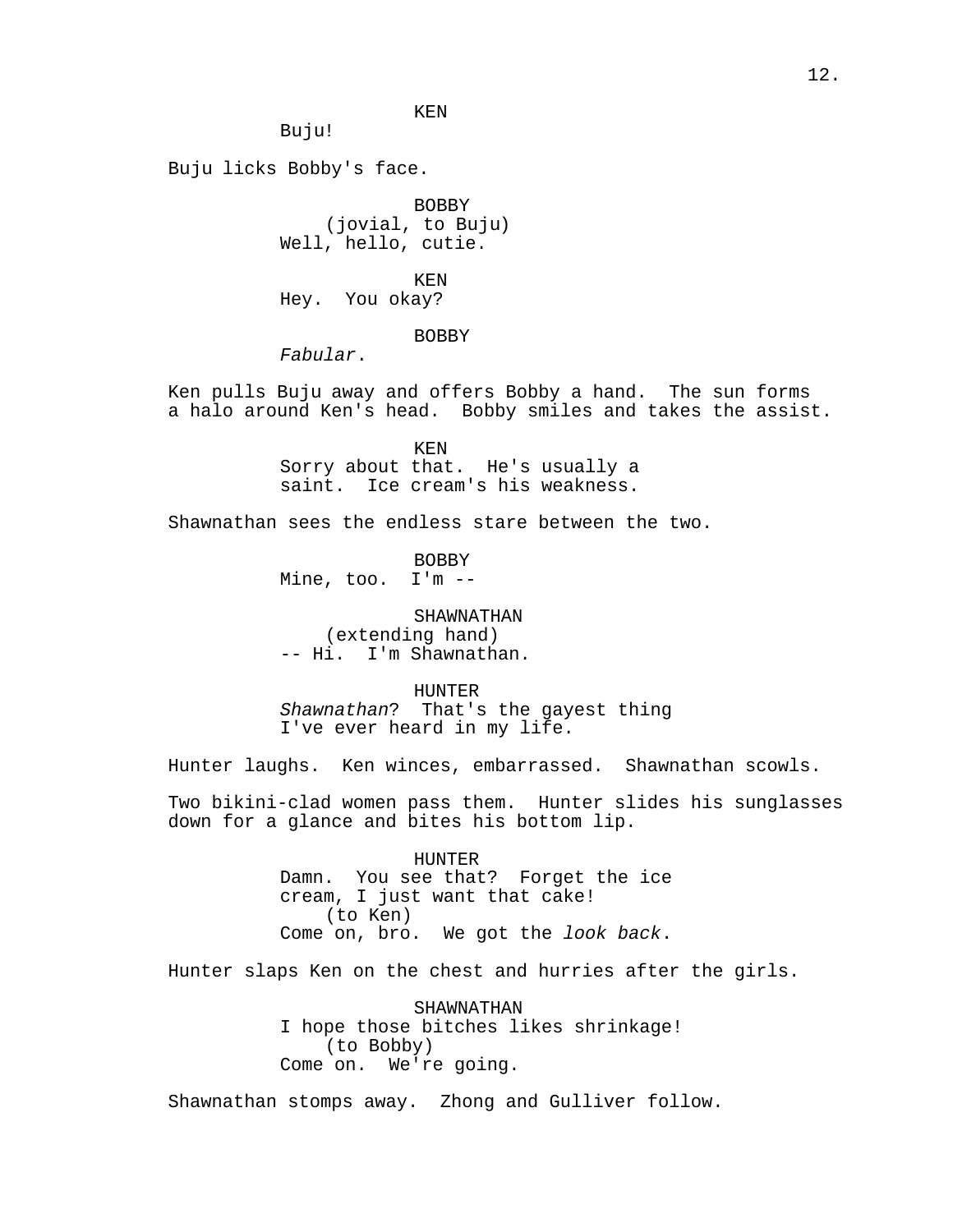KEN Sorry about my buddy -- I'm so sorry about that -- BOBBY he can -- They laugh, nervously, as though never flirting before. KEN I'm Ken. BOBBY (sotto) I'm Meg Ryan. SHAWNATHAN (O.S.) Bobby! BOBBY I'm Bobby. I should, uh ... KEN Yeah. Me, too. They're speechless, lost in each other's eyes ... BOBBY See ya around. KEN Will you? BOBBY (running off) Yeah. You owe me a cone. KEN I'm always around. Bobby hurries after his clique. Buju licks ice cream off his nose and barks. **EXT. VENICE BEACH - BOARDWALK - DAY** Bobby catches up to his frenemies and twirls. BOBBY Did you see that? It is fate! I am in a fairy tale! And magic is real. SHAWNATHAN No, bitch. There ain't no such thing

as fate. I done told you already --

GULLIVER

-- Look.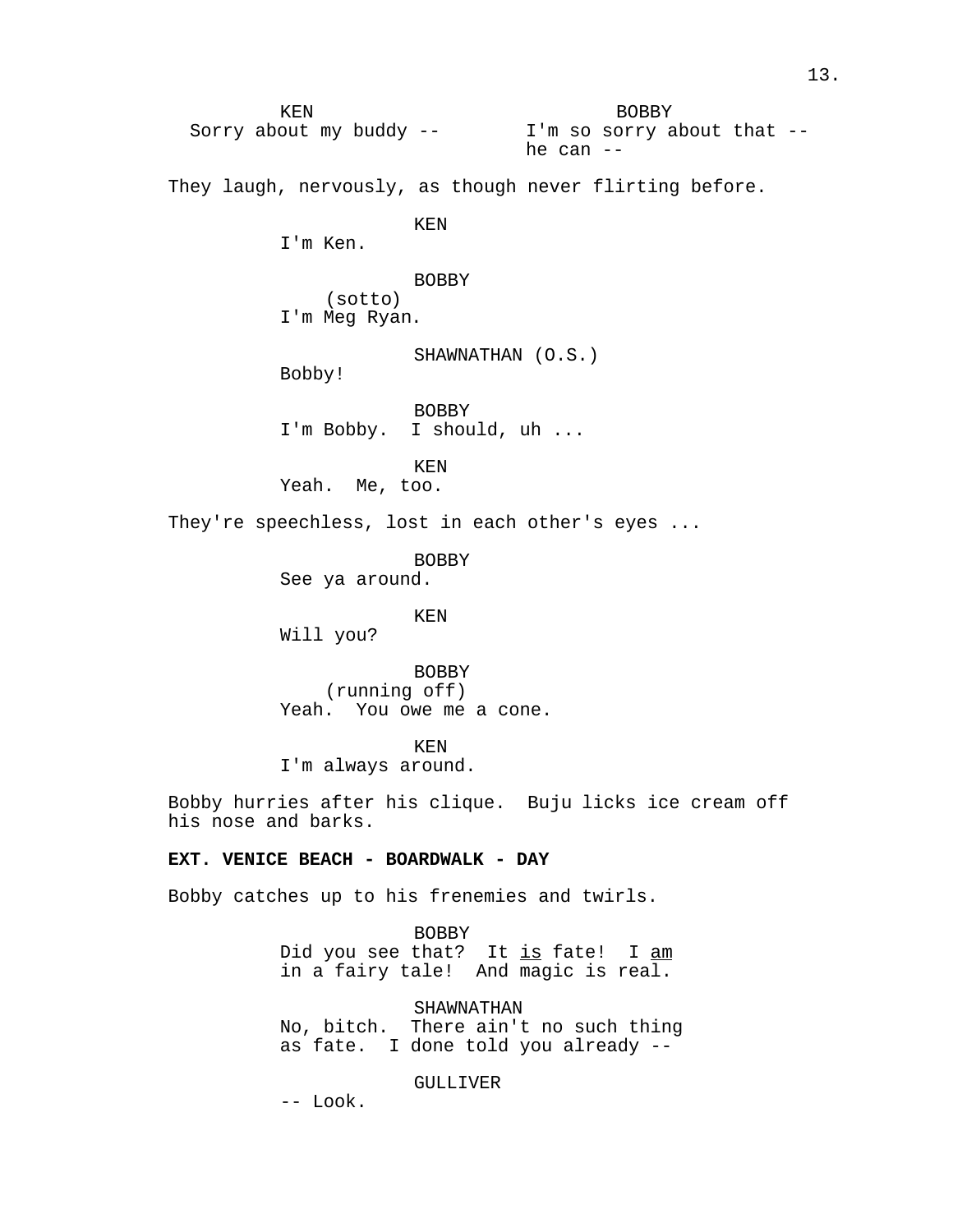Gulliver points to a velvet tent with a cardboard sign propped against it. It reads: "PSYCHIC - KNOW YOUR FATE."

Bobby squeals and skips to the tent. Shawnathan glares, arms crossed. Zhong slaps Gulliver in the back of the head. Gulliver winces as they follow after Bobby.

# **INT. VADOMA'S TENT - DAY**

The twinks enter. VADOMA GRIGORE (60s) flips tarot cards at her table without paying them a single glance.

> VADOMA (North Indian accent) I've been expecting you.

Bobby's eyes go wide, he grins at Shawnathan.

SHAWNATHAN Puh-leeze. The only thing this bitch be expecting is her social security check. I'm outta here.

#### VADOMA

Do not underestimate my abilities, boy. I am true Romani, and I am not to be trifled with.

GULLIVER Can you talk to the dead?

ZHONG Oh! Ask Fred Phelps what hell is like.

VADOMA You think this is joke? I am world renowned medium.

SHAWNATHAN Medium? You look like a large from here, honey. We out.

## BOBBY

Wait -- I have to know -- is there such thing as soul mates and destiny?

Vadoma stacks her cards and slams them to the table.

VADOMA

You have the goolis to insult the great Vadoma Grigore and then ask for help! Ha! Get out of my tent!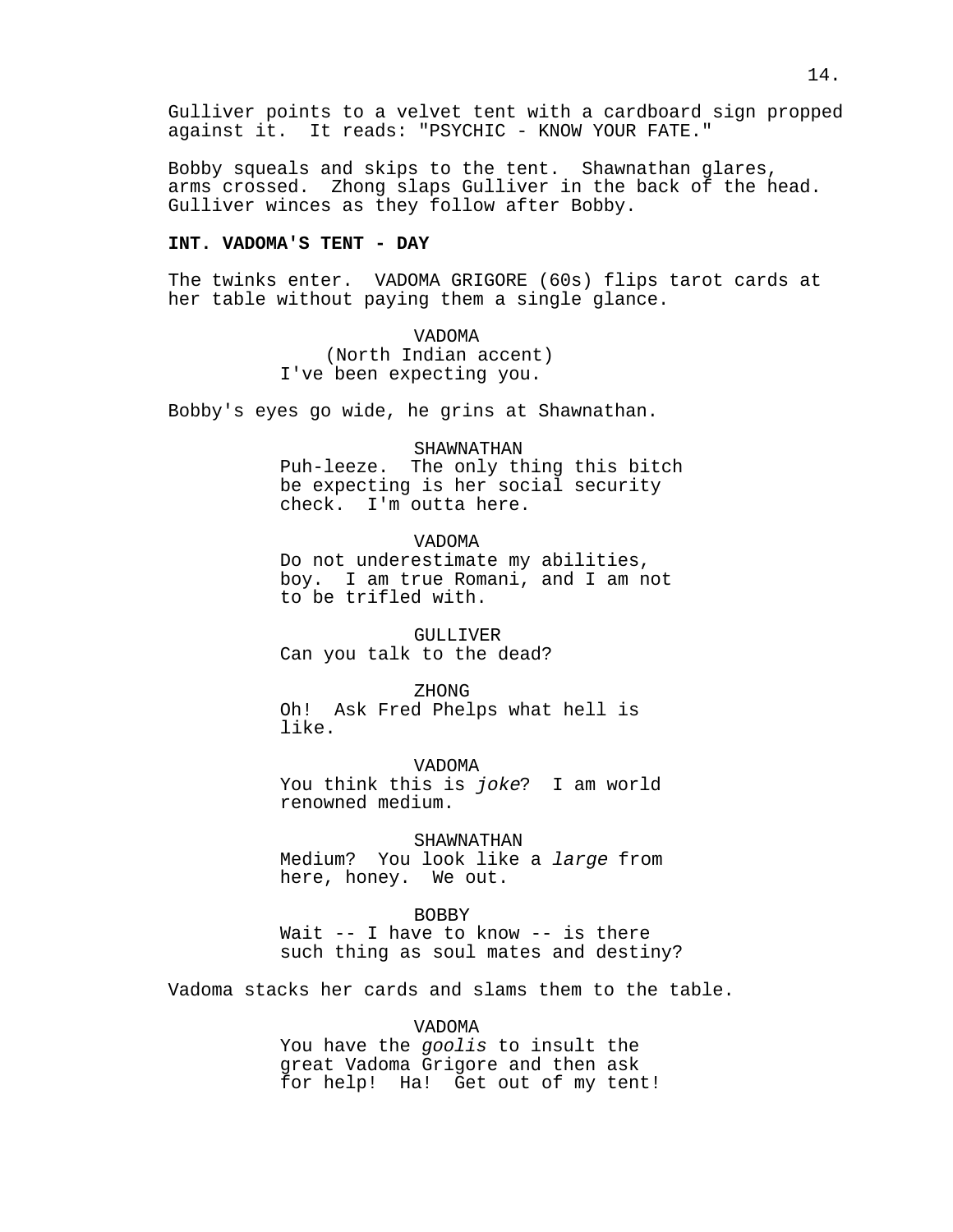She picks up her crystal ball and turns to put it away. Bobby grabs hold of it -- it's a tug of war.

> BOBBY Please? I have so many questions! Do I have a soul mate? Will I ever find true love?

> > VADOMA

Let go and get out of my tent --

Bobby pulls the crystal ball free. Shawnathan slides his foot behind him -- Bobby trips and crashes to the ground. The crystal ball slips loose and shatters to pieces.

Vadoma gapes in horror.

## ZHONG

So graceful.

BOBBY Oh no! I'm so sorry!

He pops up, pulls his wallet out of his backpack, and counts out a few Benjamins.

> BOBBY I can replace it. How's two hundred?

VADOMA Curse! I curse you!

BOBBY

So ... three hundred?

Vadoma snatches the money and tucks it into her bra strap.

VADOMA May you lose everything and everyone you hold dear!

## GULLIVER

Do you know who you're talking to? This is Bobby Vanderpool, heir to the Vanderpool fortune! He's like a celebrity, almost.

Vadoma cackles.

# VADOMA

Then you have even more to lose! Your money. Your power. Your beauty. Your very way of life. All of it!

Vadoma pushes the twinks out of her tent.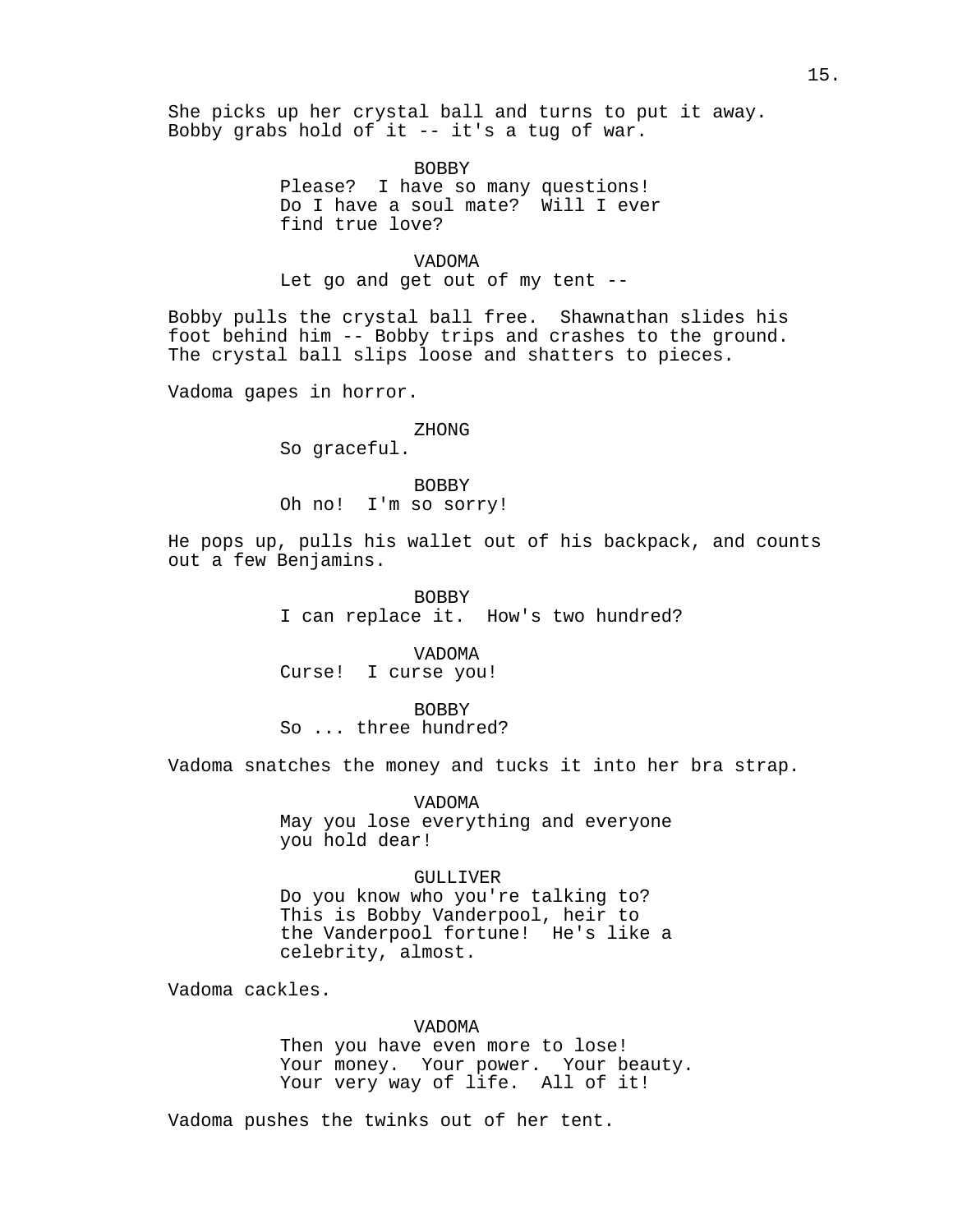May you have nothing to be proud of until the day comes when you can be proud of nothing!

She pulls her curtains closed.

GULLIJTVER I probably shouldn't have said that.

His companions give him the "ya think?" look.

# **EXT. MALIBU BEACH HOUSE - DUSK**

The hot pink beach house is bright and clean in the sunset.

BOBBY (O.S.) What if I'm really cursed? What if everything she said comes true?

## **INT. MALIBU BEACH HOUSE - CONTINUOUS**

Bobby hangs rainbow streamers along the wall. Shawnathan holds a ladder while Gulliver hangs rainbow flags.

> SHAWNATHAN Then you gonna die, bitch. Leave me your shoes.

BOBBY I'm being so serial right now. I don't know what I'd do without money. Or my family, or looks, or -- whatever else she said.

Zhong sashays in and snaps a puckered selfie.

ZHONG (cold) You seem to be doing fine without an interior decorator.

## BOBBY

What? ... Oh, this? (motioning to decor) No, I like to decorate for Pride. It's the one time of year we're allowed to just be ourselves.

Gulliver smiles.

BOBBY We can honor all the struggles our gay ancestors suffered to get us (MORE)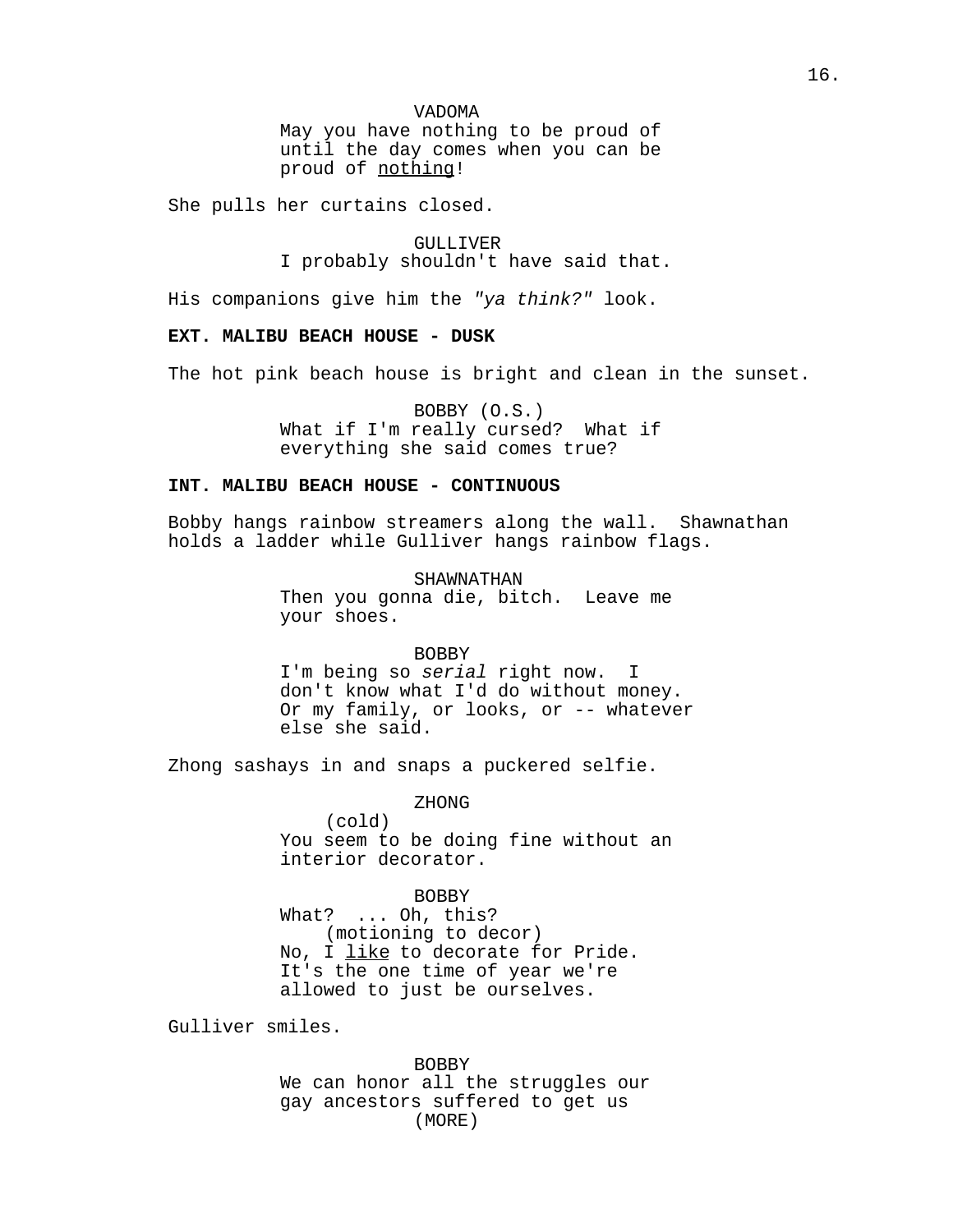BOBBY (CONT'D) here and celebrate what we've become. I think about that when I decorate. It means something.

SARAH JESSICA BARKER (2), a Yorkie in a "Snow White" dress, trots up to Bobby with a mini rainbow flag in her mouth. Bobby takes it from her and gives her snuggles.

BOBBY

Thank you, Sarah. You're such a good girl. Such a good girl!

ZHONG

(taking a selfie) Well, I'm sure our gay ancestors would be rolling in their graves if they saw -- (seeing Sarah) -- Great Streisand's ghost, what is that?

BOBBY What? Sarah Jessica Barker?

Sarah barks. It's cute.

Zhong picks her up and admires her outfit.

ZHONG No. This garment! I must know this instant!

BOBBY Well ... it's a princess dress. I made it for Halloween last year --

ZHONG -- You shut your whore face right now! You did not make this.

BOBBY

I did.

Bobby opens a sketchbook on a display case. Zhong gasps and carefully flips pages. There are men, women, and dogs illustrated in colorful, ultra-chic designs, including Bobby and Sarah's matching male and female "Snow White" garments.

Shawnathan smirks from the ladder.

ZHONG Bobby ... these are fierce!

Shawnathan raises an eyebrow. The smirk dissipates.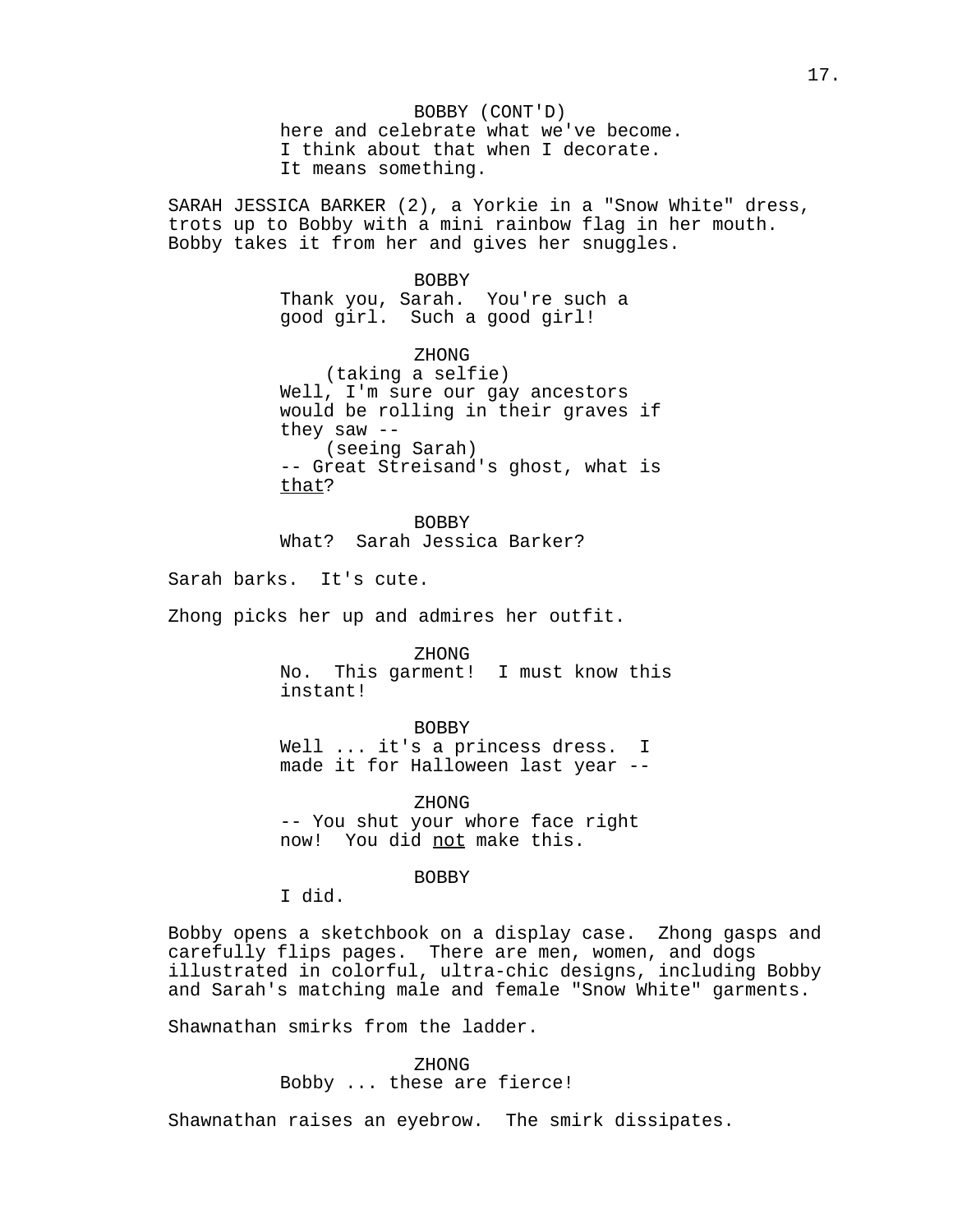... Really?

ZHONG Yes, gurl! They're revoloosh!

Shawnathan and Gulliver join them.

## GULLIVER

Oh, wow!

BOBBY Hey -- do you think I could ever sell these?

Zhong catches Shawnathan's scowl.

ZHONG ... I don't ... know ...

SHAWNATHAN

They're okay, Bobby, but nobody would ever buy them.

GULLIVER How can you say that? They're so --

## SHAWNATHAN

-- I can say that, Gulliver, because I care about Bobby, and I don't want to see him waste his life on a silly dream. He'd be a laughing stock. Is that what you want?

Silence.

BOBBY

Oh ... I just thought -- since I already made some of them --

Zhong shoves the sketchbook into Bobby.

ZHONG

Shut the fuck ever! I insist you show me at once!

## BOBBY

Okay!

Bobby sets the sketchbook down and leads Zhong and Gulliver upstairs. Shawnathan watches furiously, hands on his hips.

A CORDLESS PHONE RINGS.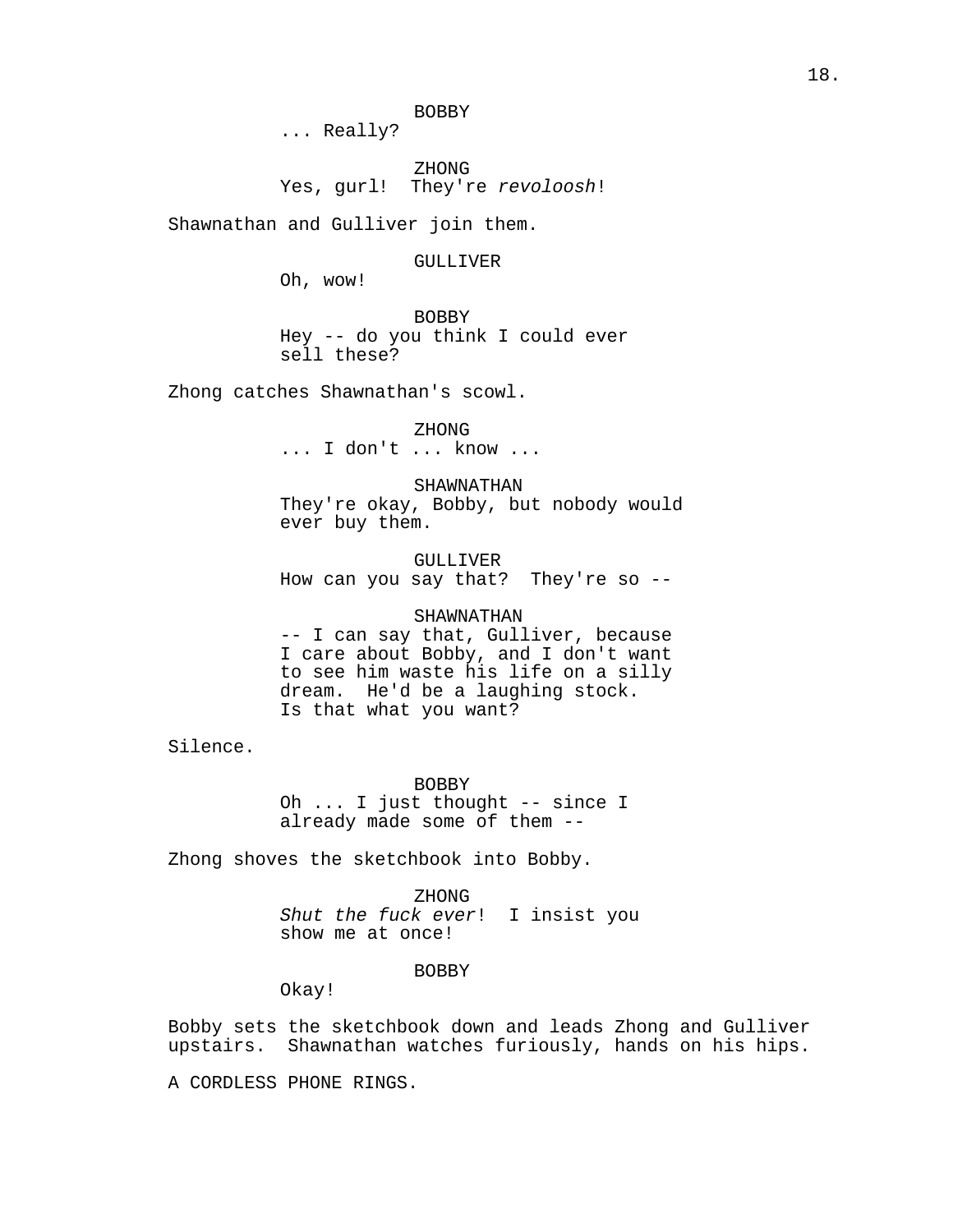BOBBY Oh -- can you get that, Shawnathan?

SHAWNATHAN (answering the phone) Yeah?

SKIPPY (V.O.) (filtered) Hey ... Bobby?

SHAWNATHAN

Shawnathan.

SKIPPY (V.O.) (filtered) Oh -- this is Skippy. Hey, our dad's planning a surprise inspection tomorrow morning, so tell Bobby not to put up the pride decorations just yet, or dad will make us disappear faster than Beyonce tickets. Okay?

Shawnathan raises an eyebrow.

SHAWNATHAN I'll pass it along. Toodles.

Shawnathan hangs up with a mischievous smirk.

Bobby slinks down the stairs.

BOBBY

Who was it?

SHAWNATHAN

Wrong number. Hey, you got any booze?

Bobby grins.

## **INT. MALIBU BEACH HOUSE - NIGHT**

Bobby, Shawnathan, Zhong, and Gulliver toast their Cosmos.

A PRIDE ANTHEM FADES IN.

# **BEGIN MONTAGE - PARTY TIME**

- The boys try on wigs, clothes, makeup, and feather boas.

- Bobby sprays a bottle of Dom at his companions.

- The boys take mixed vodka shots.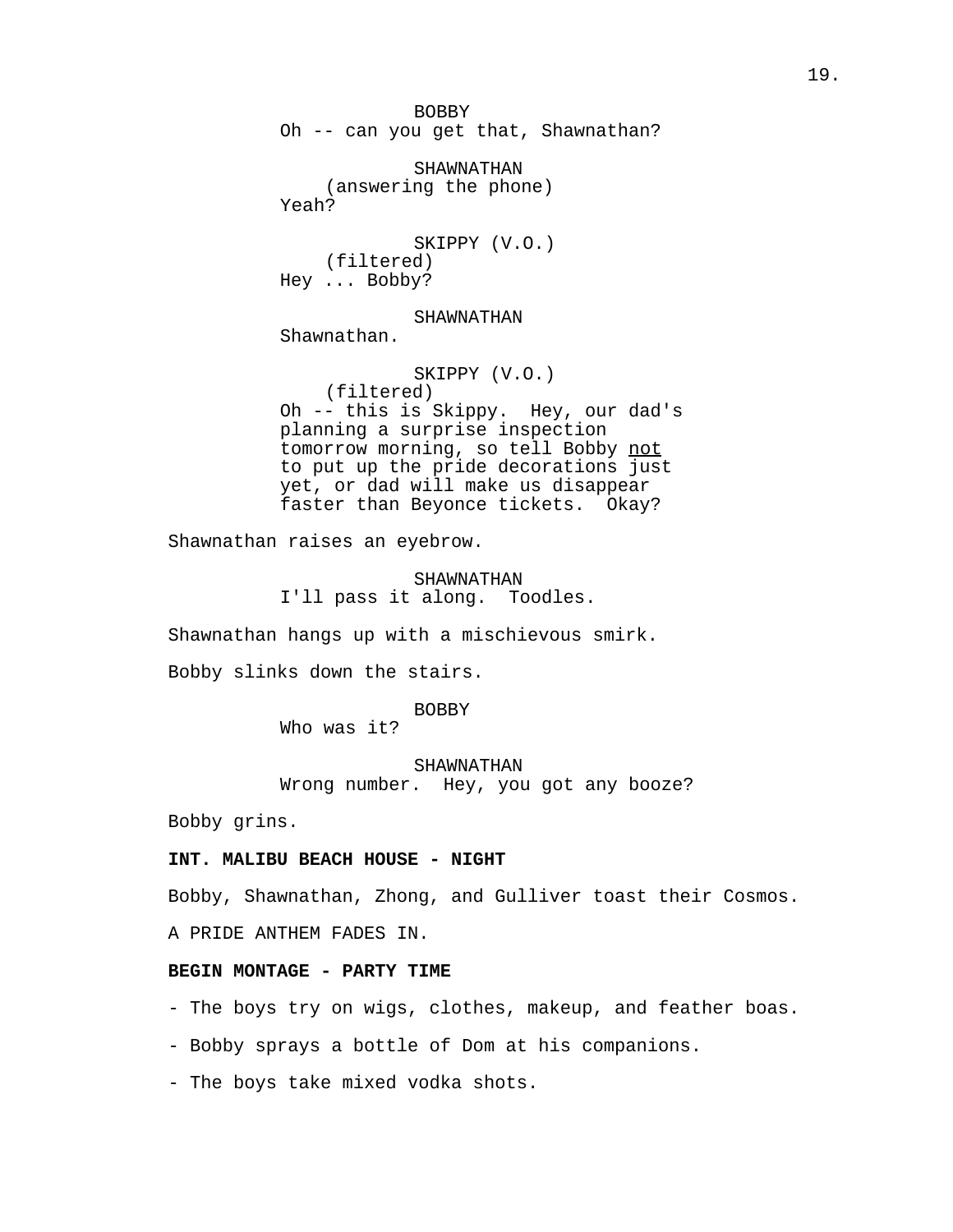- Zhong sneaks one of Sarah's outfits into his man bag. Sarah sneaks it back out and scurries away.

- The boys dance and spin rainbow flags about the room.

- The world spirals out of control, faster ... faster ...

#### **END MONTAGE.**

## **DISSOLVE TO:**

# **INT. MALIBU BEACH HOUSE - MASTER BEDROOM - DAY**

Bobby, Shawnathan, Zhong, and Gulliver are sprawled out, unconscious, on an enormous bed, overlapping each other in flamboyant costumes, and clutching empty liquor bottles. Rainbow flags and inflatable men litter the room.

# ROBERT (O.S.) What the hell is this?!

Bobby's eyes flutter open, as do those of his companions. Bobby pops up with a start.

#### **BOBBY**

Daddy!

Robert stands, arms crossed, with a furious death stare in his Armani suit -- he's all business.

BABS (50), a former print model who's still gorgeous, covers her mouth in shock and horror.

**BABS** 

Oh, Sunshine.

Nearby, SKIPPY (19), a younger, edgier, more "alternative" version of Bobby, winces fearfully and bites his lip ring.

> ROBERT (pointing at flags) What is all this gay shit doing in my beach house? ... Well?

BOBBY Uh ... there was uh ... uh...

SKIPPY Maybe some gay vandals broke in!

Everyone looks at Skippy.

SKIPPY Yeah ... Damn homos ...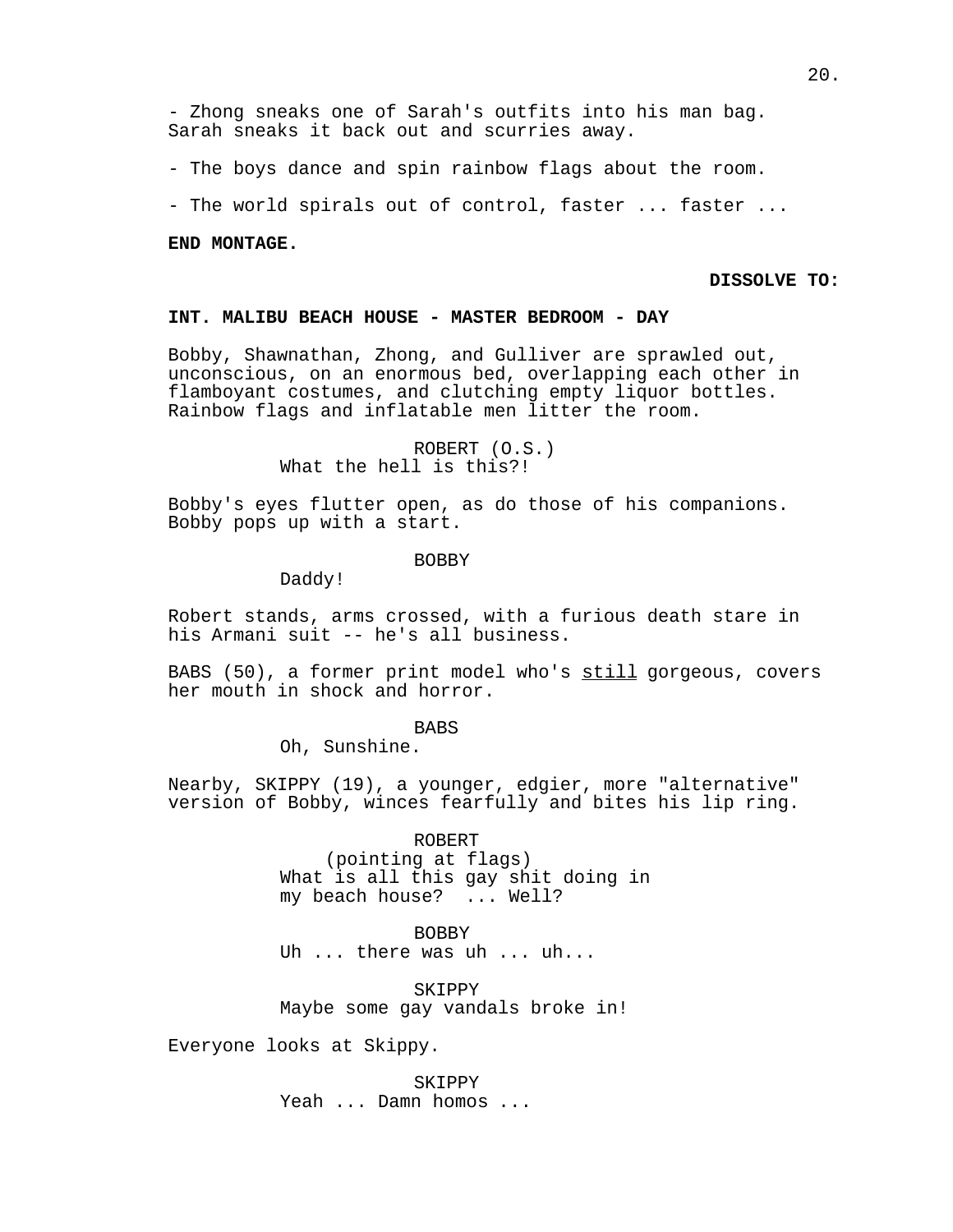Skippy sees Robert's death stare and falls silent.

ROBERT Bobby, I want you to be straight with me. Are you gay?

BOBBY Me? Gay? Daddy!

He laughs uncomfortably and grits his teeth at his frenemies.

GULLIVER Oh -- Bobby? Pfft. Straight as an arrow, this one -- ZHONG You should see how much pussy he wrecks in this  $bed$  --

ROBERT

Enough!

Everyone jumps, falls silent ...

ROBERT

Answer me, son.

SHAWNATHAN

Tell him, Bobby. Remember what you said about pride.

Bobby drags his hungover ass to his feet and stands proudly.

BOBBY Yes, Daddy. I am. I'm gay and proud.

Gulliver hops up beside him, looking a bit green ...

GULLIVER Yeah! We're here, we're queer --

Gulliver vomits.

Robert stumbles -- he's devastated.

ROBERT No ... I can't believe it. I can't.

Sarah scurries in, wearing a unicorn costume, and barks.

ZHONG

You can't?

ROBERT Get out! All of you! Now!

Shawnathan, Zhong, and Gulliver get their clothes and bags.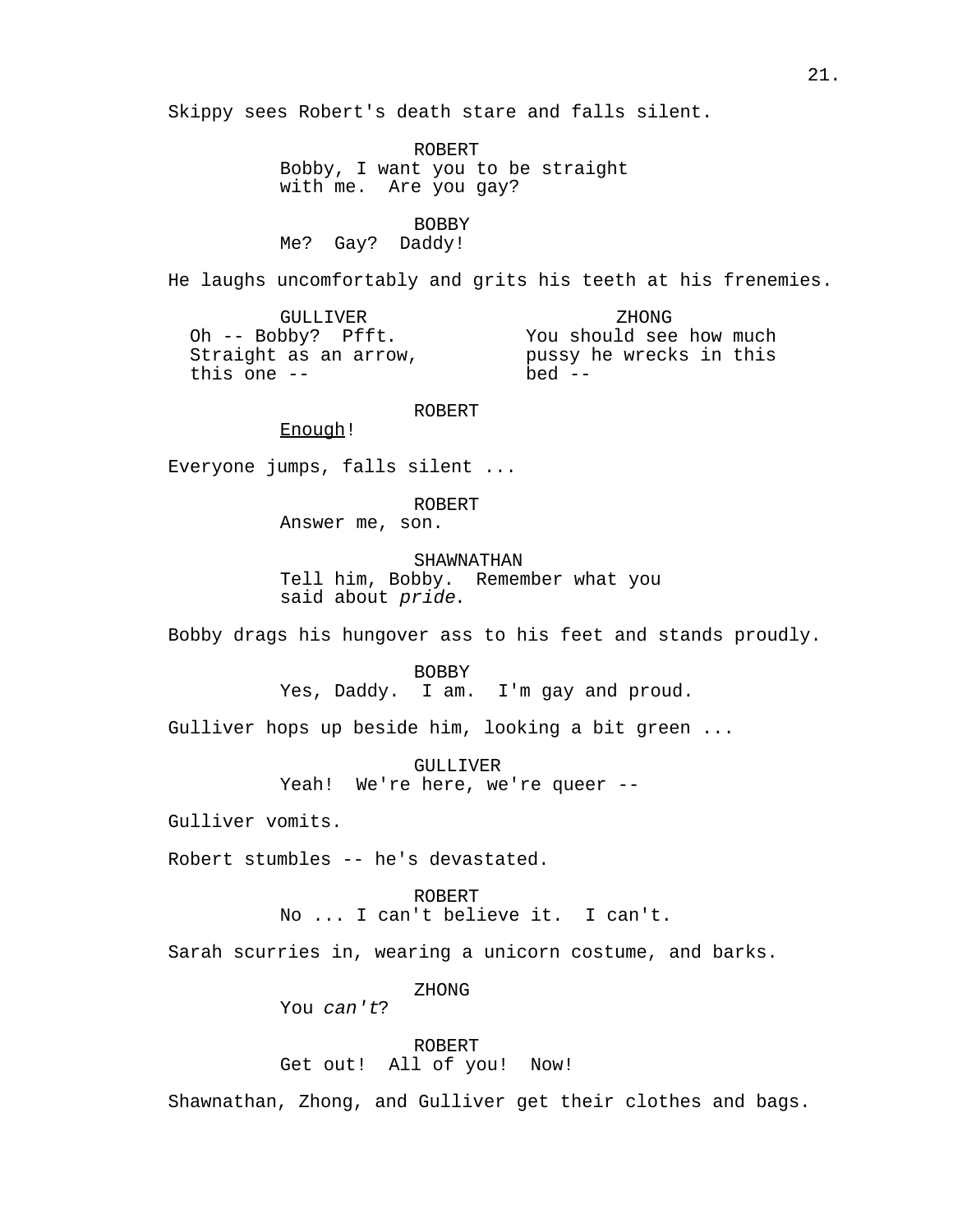BOBBY Hey, see you at the studio later?

Shawnathan turns back with a sneer that only Zhong sees.

ROBERT

(to Babs and Skippy) Wait in the car. I'll settle this.

**BABS** 

Robert, you're overreacting. Why don't we all just sit down and talk about this, as a family.

ROBERT

I appreciate your enthusiasm, dear, but despite how many hours you spend drinking and crying, we're not the Kardashians. Wait. In the car.

Babs gives a "you win this round" glare.

BABS Listen to your father, Skippy. Just this once. (to Bobby) You know I love you, no matter what.

# **EXT. MALIBU BEACH HOUSE - DAY**

Zhong drives Shawnathan and Gulliver away in his BMW.

Babs and Skippy head to a Mercedes-Benz. CASSIDY (40s), a sardonic butler -- and loyal keeper of all family secrets - opens the door for them.

> SKIPPY We can't just leave him alone in there. Dad's gonna kill him!

> > **BABS**

He's not going to kill him. He's just going to yell, and fuss, and make unreasonable demands until either he gets his way, or burns a bridge.

SKIPPY Is that how he does business?

BABS That's how he does everything. (to Cassidy) Cassidy, dear, do you remember that bottle of gin I asked you to stash for a rainy day?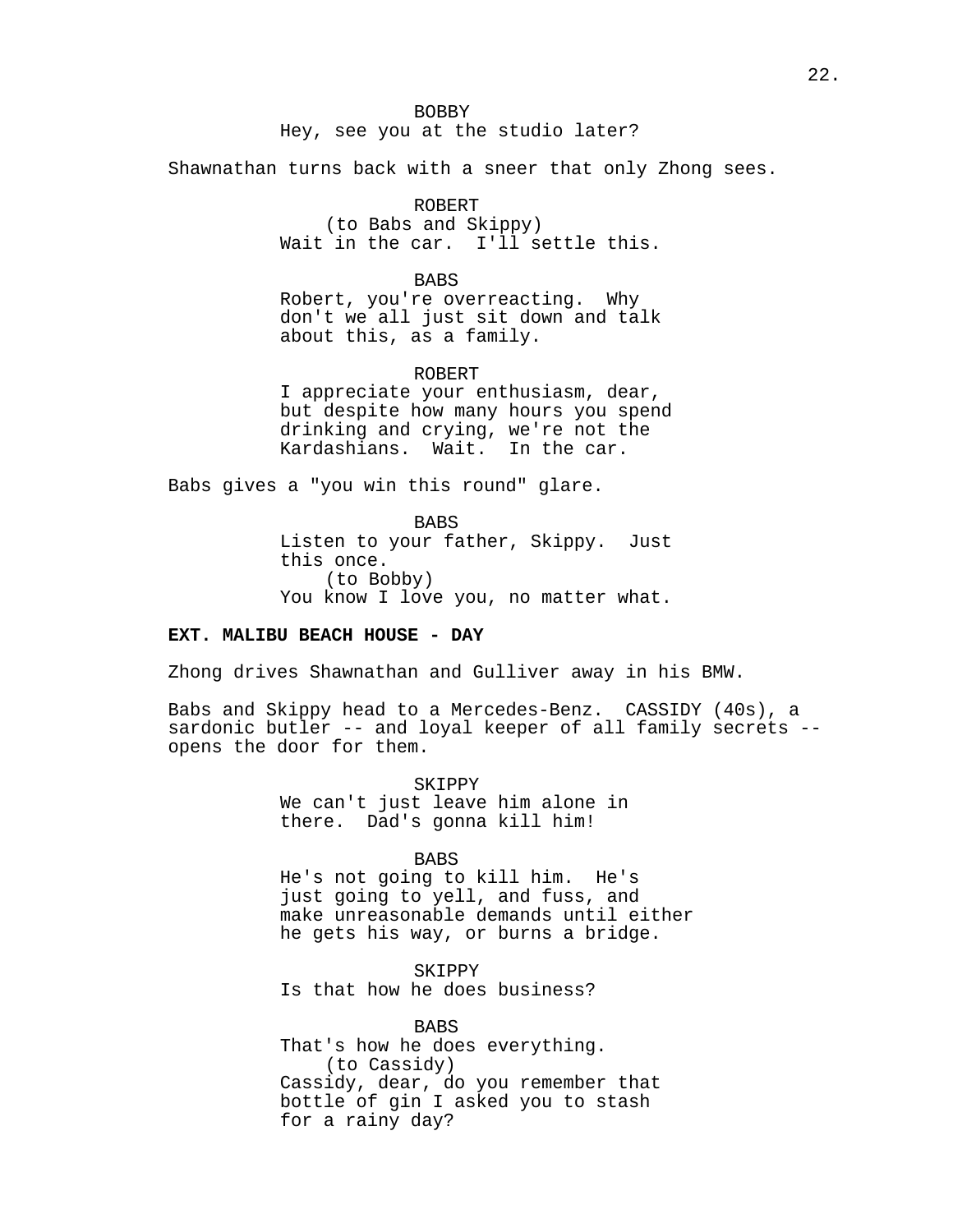CASSIDY

Yes, ma'am.

BABS Well, I just saw some lightning.

The Vanderpools get in.

CASSIDY Right away, ma'am. (to himself) Not looking forward to the thunder.

**INT. MALIBU BEACH HOUSE - MASTER BEDROOM - DAY**

Robert paces.

#### ROBERT

Look, I know you've always been a little fruity, but, bottom line, I can't have a gay son!

# BOBBY

Why not?

#### ROBERT

Why -- because we're Vanderpools! We come from a long line of masculine, virile, and successful Vanderpools, and you are my heir! You're supposed to finish school, learn the family business, and one day, have an heir of your own. But you can't do that if you're a Nancy-boy ... a pole smoker. A butt pirate --

BOBBY -- Okay, I get it --

ROBERT

-- A fudge packer -- a colon cowboy --

BOBBY

-- Daddy!

Bobby sits, Robert joins him.

ROBERT What I'm trying to say is, you can't father a child if you're being sodomized.

BOBBY How do you know I'm not the one doing the sodomizing?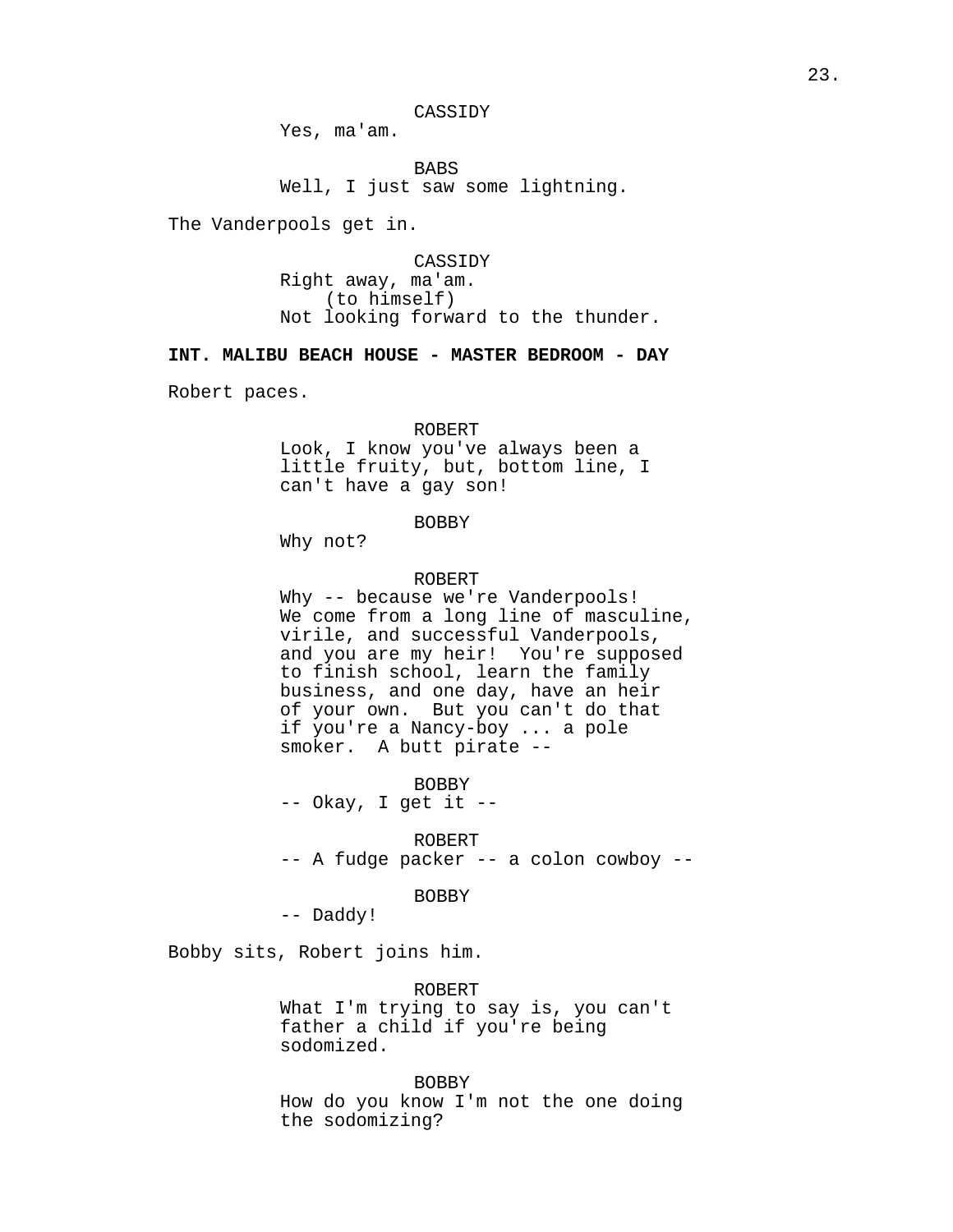Robert jumps up, hands over his ears.

ROBERT No! None of that. Damn it, Bobby.

BOBBY

I can still have an heir. I could get a surrogate. I could even adopt.

ROBERT Unacceptable. What would people say? What would my voters say?

BOBBY That's what this is really about. Isn't it?

Robert throws pride flags into a large cardboard box.

ROBERT Bobby. I'm going to make this very simple. Give up this shameful life, put it behind you, and come back home. If anyone asks, we'll say it was just a phase.

BOBBY It's not a phase. This is who I am. I'm Robert James Vanderpool, the Third, and I'm gay.

ROBERT (turning his back) No. I have no gay sons.

Bobby snickers.

ROBERT

So, you have a choice to make. Come home and get a fresh start -- a fresh heterosexual start -- or you'll be disowned and cut off completely.

## BOBBY

What?

ROBERT You have to choose. Either you're a Vanderpool --

He picks a rainbow flag out of the box.

ROBERT -- Or you're this.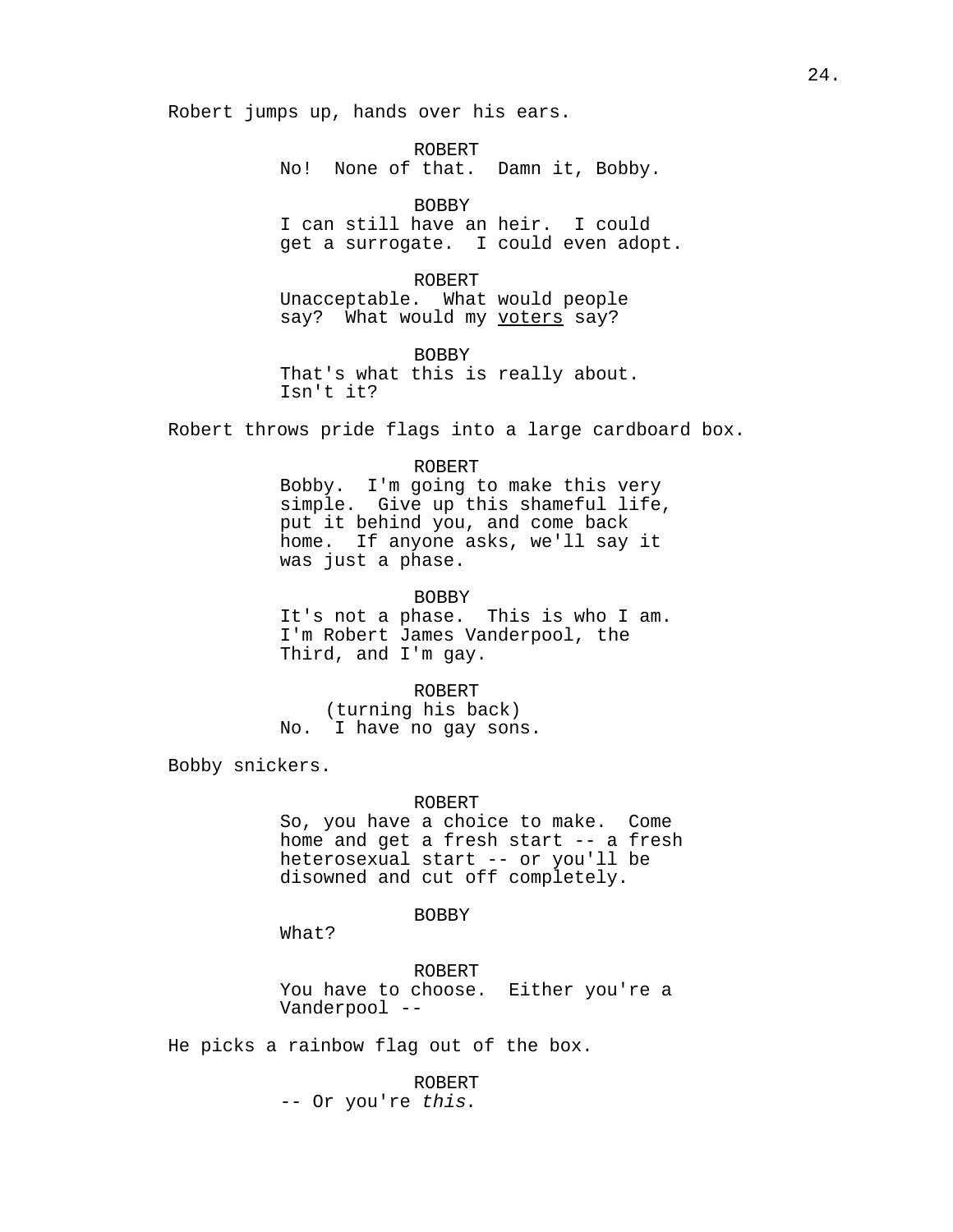Bobby stands toe to toe with Robert.

BOBBY I'm sorry, Daddy. (taking the flag) But I choose to be me.

ROBERT Very well. You have ten minutes to vacate the beach house.

Robert checks his Rolex.

BOBBY What?! Daddy ... there's no way I can be moved out in ten minutes!

ROBERT You may take only what you can carry.

BOBBY Fine ... I'll make trips to the car.

ROBERT

No car.

BOBBY ... But ... I have my clothes, and my shoes. Sarah's toys ... my toys --

ROBERT -- Nine minutes, forty-five seconds.

Bobby screams. He snatches the box, dumps it out, and races around the room frantically packing like Supermarket Sweep.

## **EXT. MALIBU BEACH HOUSE - DAY**

Robert paces the porch and ends a call on his cell. Bobby, dressed in beach clothes, box in tow, exits the house. Sarah waddles out after him. Robert taps his watch.

> ROBERT ... And, ten. Well done.

He paws through the box.

ROBERT Let's see what you plan to live on. Clothes. A sketchbook, pencils. Two pairs of shoes. A Rolex. Snacks. (squeezing a chew toy) Dog toys. Dog food. A rainbow flag.

He spies a lackluster 1970s Singer Sewing Machine.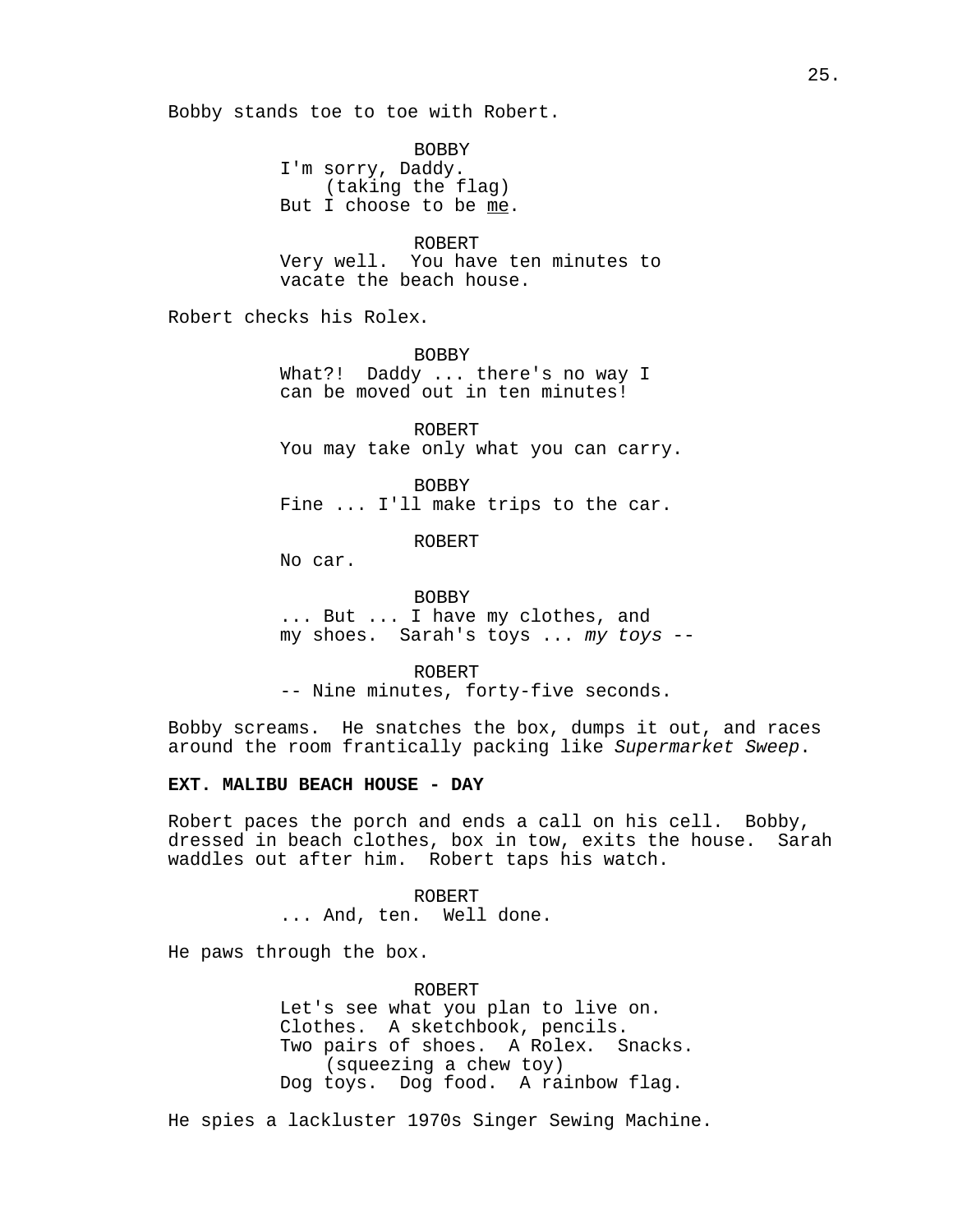ROBERT And an ancient sewing machine. You have your mother's resourcefulness.

Bobby avoids Robert's smug smile.

#### ROBERT

Last chance.

Bobby digs in his pocket, pulls out a key ring, and hands it to Robert, defiantly. Robert nods, impressed.

> ROBERT I give it a week, tops. Call me when you're ready to negotiate.

Robert locks the beach house.

BOBBY Negotiate? Or surrender?

Robert pats Bobby on the back and heads to the Mercedes.

ROBERT

Oh -- word to the wise, your cards are canceled and cash goes fast, so I suggest you pace yourself.

Bobby clips Sarah's leash to his belt loop and starts walking.

# **EXT. MALIBU - THREE BLOCKS FROM THE BEACH HOUSE - DAY**

The sun beats down on Bobby as he and Sarah trudge forward. He fumbles with the box as he listens on his cellular.

> BOBBY (on the phone) Shawnathan, it's Bobby. Hey, I was wondering if I could crash at your place for a few days. Daddy cut me off, so ... (sigh) I dunno. I guess, call me when you get this? Thanks, hun.

He hangs up and looks at Sarah. She barks.

BOBBY Of course he cares. He's just busy.

A CAR HORN HONKS repetitively.

Bobby spins around to see his Ferrari speeding up to catch him. Skippy screeches to a halt and droops his sunglasses.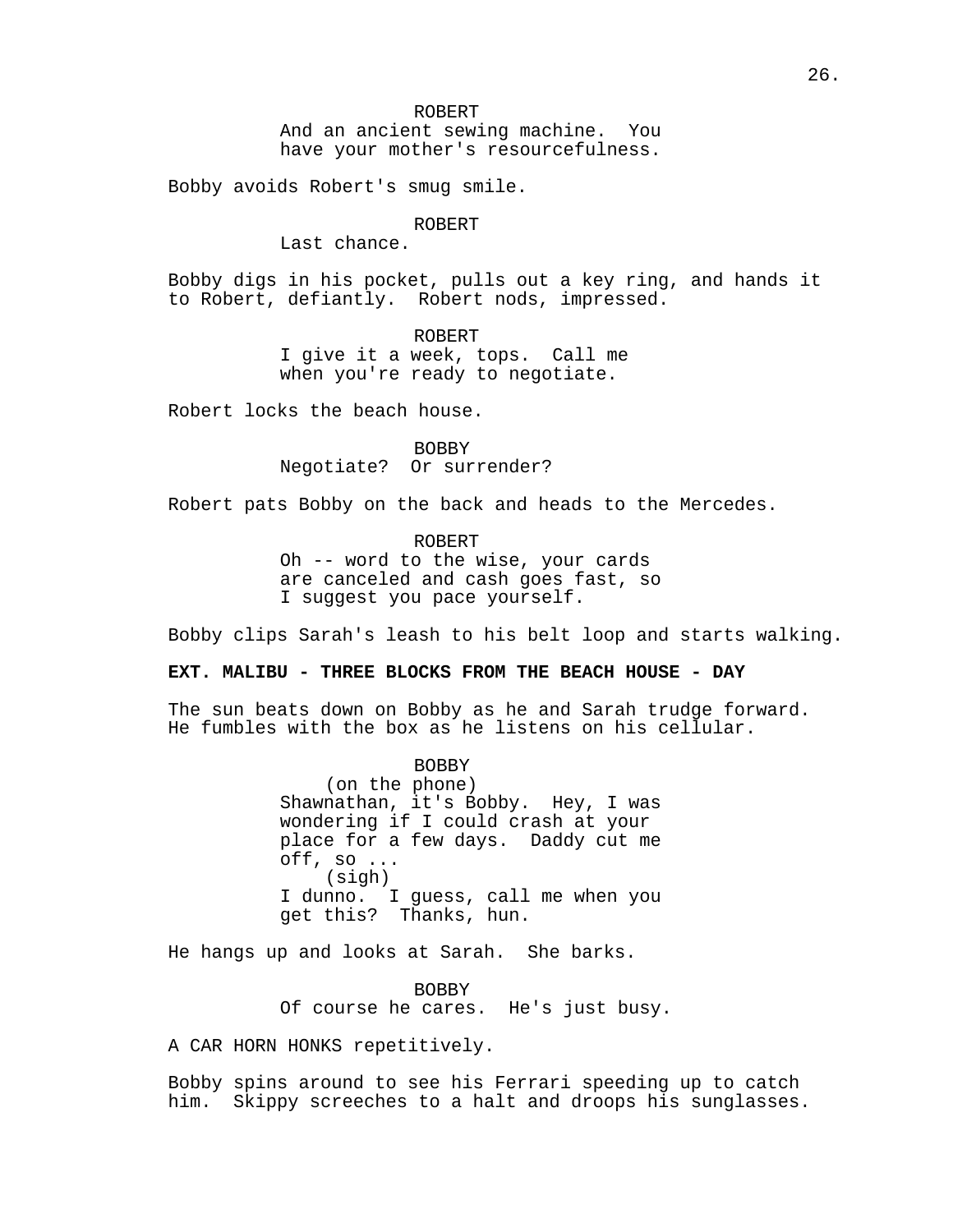Hey, Bobby, check out my new ride!

#### **EXT. SANTA MONICA - DAY**

Skippy speeds through traffic.

**SKIPPY** 

Why did you put up the decorations? I told you dad was coming today!

BOBBY

No, you didn't!

SKIPPY Yes, I did! I left a message with

Shawnathan. Didn't he tell you?

BOBBY

No ... must have slipped his mind. We were drinking ...

SKIPPY

Well, anyway, I wish I could help, but dad said he'd freeze my accounts if I tried.

BOBBY Maybe I should reconsider.

## SKIPPY

Hell no! In fact, I should come out, too. He can't cut us both off. All he wants is an heir to the throne, and god knows he burned the sex bridge with mom a long time ago.

BOBBY

Gross. But, no. You can't come out until you finish school and can survive on your own.

Skippy speeds toward a yellow traffic light.

SKIPPY I can take care of myself! I went to Burning Man -- twice!

BOBBY Skippy. Promise me.

Skippy screeches to a stop as the light turns red.

SKIPPY Fine. So ... what happens now?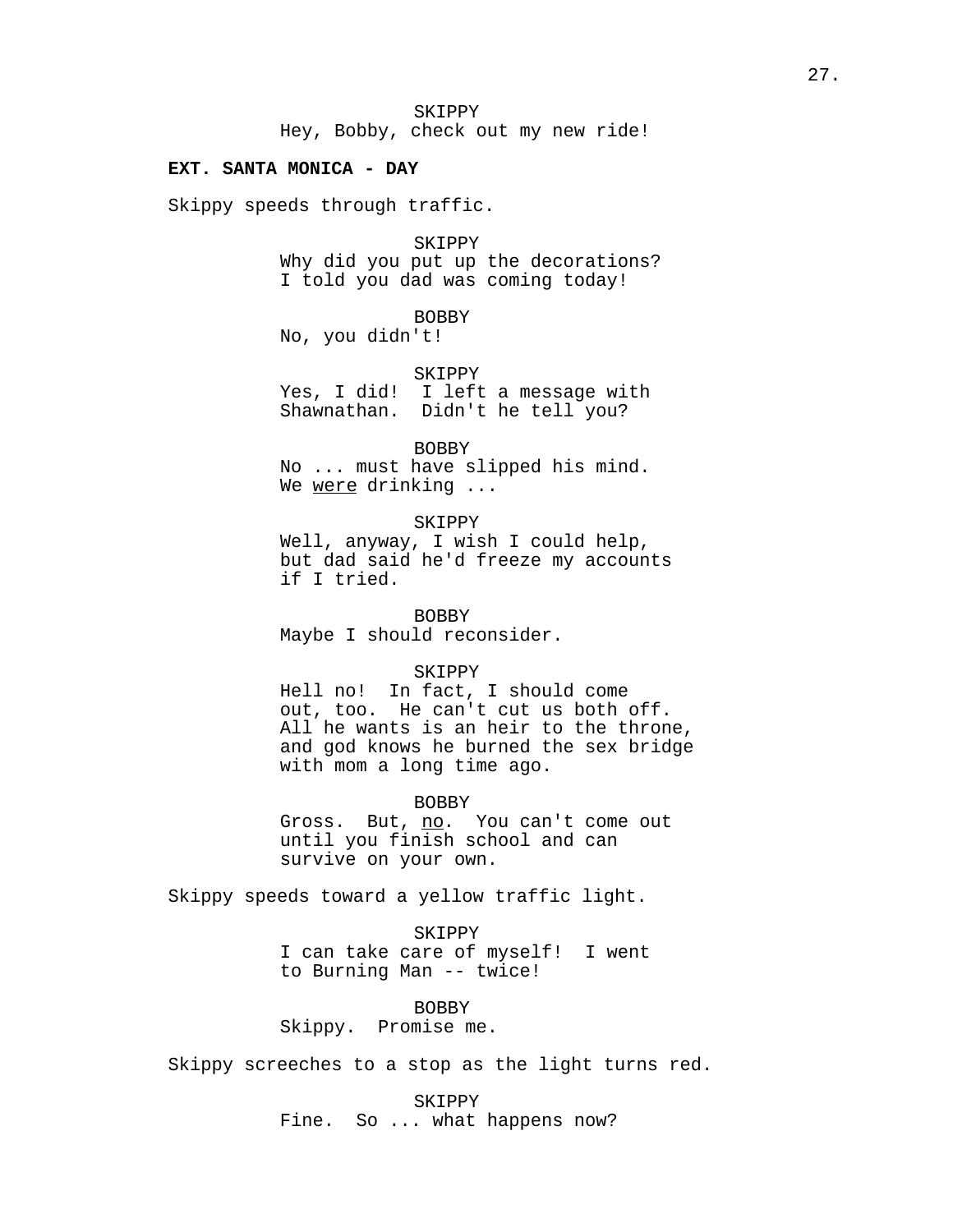## BOBBY

I have no idea.

# SKIPPY Well ... do you have any money?

Bobby pulls out his wallet and counts his cash.

#### BOBBY

I have about fourteen-hundred dollars.

# SKIPPY

You carry that in cash?

## BOBBY

For emergencies. One time I was gonna buy this cute Versace jacket, but my card was expired --

#### SKIPPY

-- Okay, that makes sense. But that's not going to be enough to live on. What about your modeling money?

#### BOBBY

My modeling money! (suddenly distraught) No, I had it donated to the Beverly Hills Animal Shelter.

Bobby lights up.

## BOBBY

Hey, maybe I can win the Lit Vodka Pride competition! Mikkel nominated me, and the auditions are today!

SKIPPY

Clutch! But, Pride's next week. What are you gonna do till then?

#### BOBBY

Oh, right. Ugh. I'm cursed. Wait - that's it! I offended a gypsy in Venice yesterday, and she said I'd lose my fortune, my family, and my very way of life! I'm cursed, Skippy!

#### SKIPPY

Oh, snap! Well? Where is she now?

# **EXT. VENICE BEACH - BOARDWALK - DAY**

Bobby leads Skippy to where Vadoma's tent was -- its gone.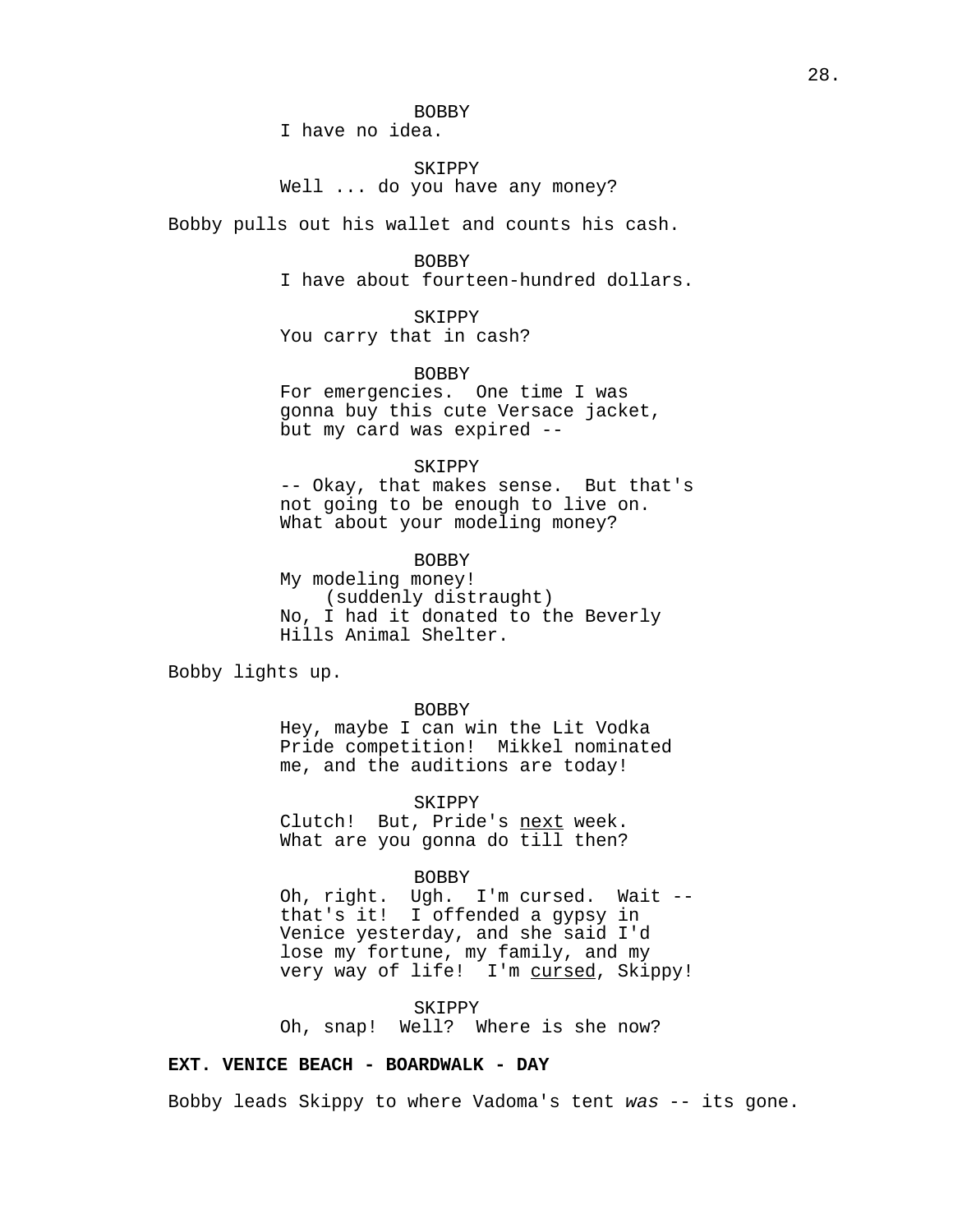He pulls at his blond mop, defeated.

# SKIPPY

Well? Now what?

#### BOBBY

Now ... I dunno. I guess I should find a place to stay nearby. When she turns up, I can beg her to undo whatever it is she did to me.

SKIPPY

Right on. But ... do you have enough scrilla for a decent place?

Bobby looks toward the city.

# **EXT. ALLOWANCE INN VENICE - DAY**

Sketchy-looking motel: bland, dirty, and polluted.

Bobby exits from the lobby and scoops Sarah out of the Ferrari. Skippy hops out and grabs the cardboard box.

# SKIPPY

Well?

#### BOBBY

Seven-hundred dollars for a whole week! Isn't that bananas?

SKIPPY Holy schnikes! Our bar tab in Cabo was more than that!

#### BOBBY

Right?! He said it has a microwave and a mini-fridge. So bohemian!

## **INT. ALLOWANCE INN VENICE - ROOM #106 - DAY**

The DOOR slowly -- and loudly -- CREAKS OPEN.

Bobby steps in to find 1970s furniture and decor. A sheet of cardboard covers a missing piece of window near his feet.

> BOBBY It doesn't look anything like it did in the pics ...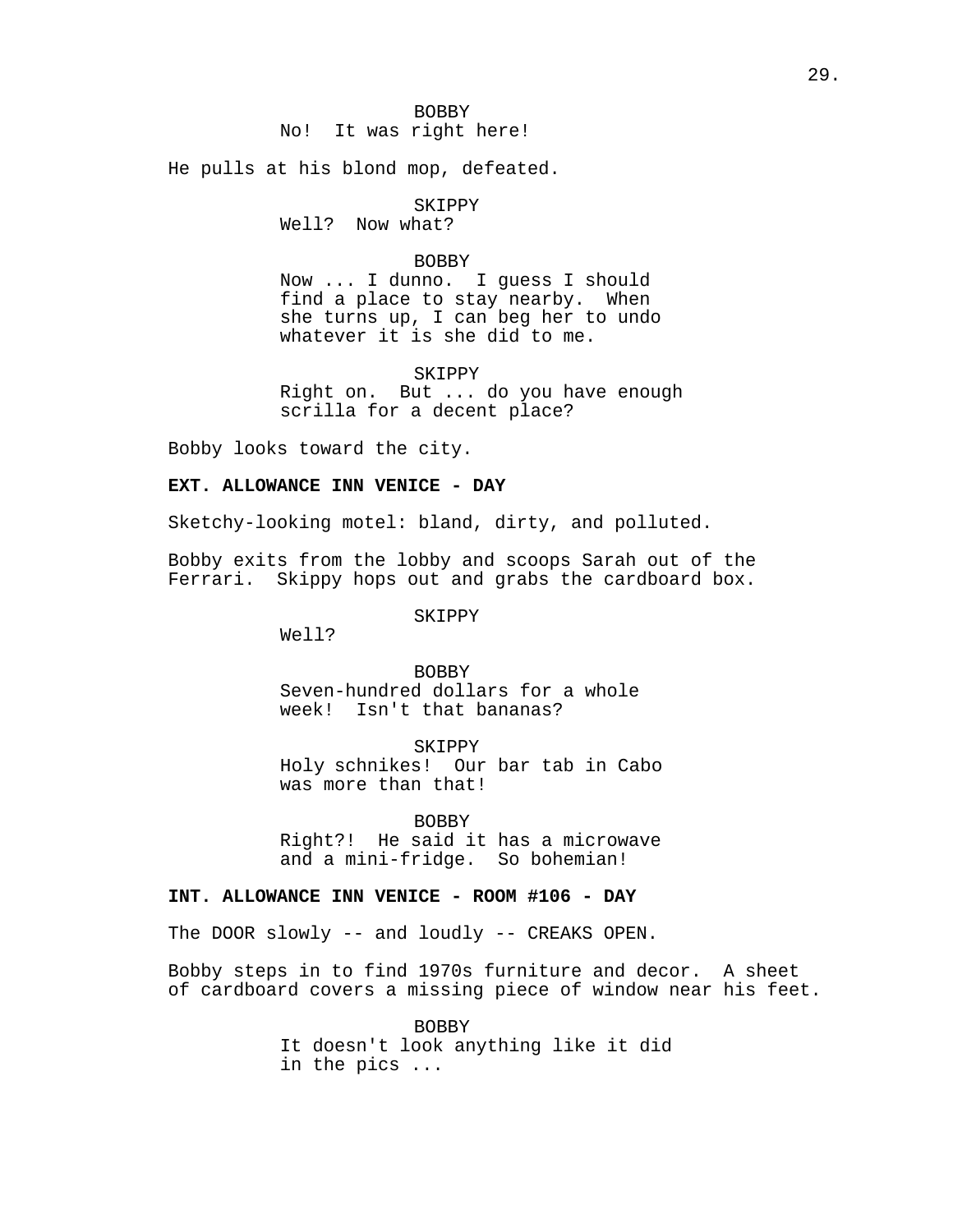SKIPPY If you had a dollar for every time you said that, you'd be rich again.

Bobby turns to leave, but Skippy stops him.

SKIPPY No -- come on -- it's okay. It'll be like when we used to go camping. (looking around) ... Without the hot tub ... or heated floors, or electric fireplace ... but, I'm sure they have room service.

BOBBY I asked the manager where the ice machine was. He gave me directions to Seven-Eleven.

Bobby sets Sarah down, brightens up, and heads to the window.

BOBBY But, I think I saw a pool out there!

SKIPPY

That ... uh ... that was a sinkhole.

BOBBY

Oh ...

Bobby plops down on the bed. He breaks down and cries.

## SKIPPY

No! You don't do that. The Bobby Vanderpool I know only cries during sad Jennifer Aniston movies.

BOBBY

(blubbering) Why doesn't it ever work for her?

Sarah waddles up to them with a syringe in her mouth. Skippy snatches it and tosses it away before Bobby can see.

## SKIPPY

The Bobby I know never backs down, and he sure as hell doesn't give up. Where's the Bobby that stood up to dad when he wanted to be a cheerleader instead of a football player?

# BOBBY

(sniffling) He thought I was doing it to meet girls.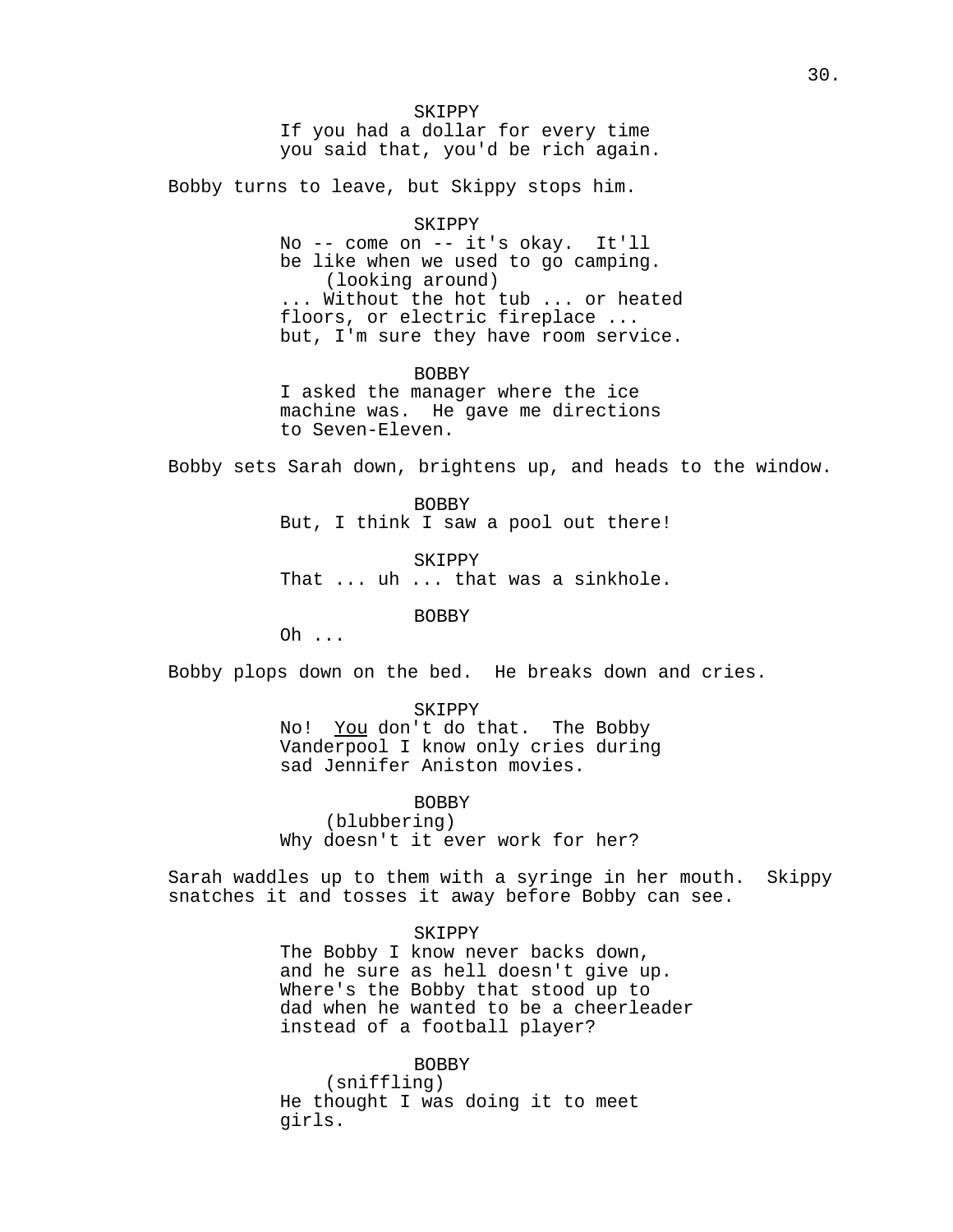## SKIPPY

Oh ... well, what about the Bobby that sent me to the hospital when I blew out the candles at his ninth birthday party?

#### BOBBY

Okay, one  $-$ - I did not push you that hard, and, two -- I said I was sorry, like, a million times already!

#### SKIPPY

You're right, you're right -- my bad! But, what about the Bobby who's sacrificing his only income to help keep an animal shelter afloat?

Bobby stops crying and squints at him.

# SKIPPY

(smiling) That's him.

#### BOBBY

Skippy, this is too big, and without money, that Bobby can't help anyone -not even himself.

Skippy shakes Bobby, as though trying to wake him.

#### SKIPPY

It's not your money that defines you! Now, pull yourself together so we can go shopping!

#### BOBBY

Yeah. Shopping. I can still do that. I just have to be ... frugal for a while.

## **EXT. THE FRUGAL RUBLE THRIFT STORE - DAY**

The Ferrari stands out in the shabby, crowded lot.

BOBBY (O.S.) Screw this, I'm calling dad.

## **INT. THE FRUGAL RUBEL THRIFT STORE - DAY**

Bobby holds a drab 90s shirt and shapeless acid-wash jeans against his body. An EMPLOYEE racks clothes nearby.

> SKIPPY I know it's an adjustment, but it's only temporary. You can do this!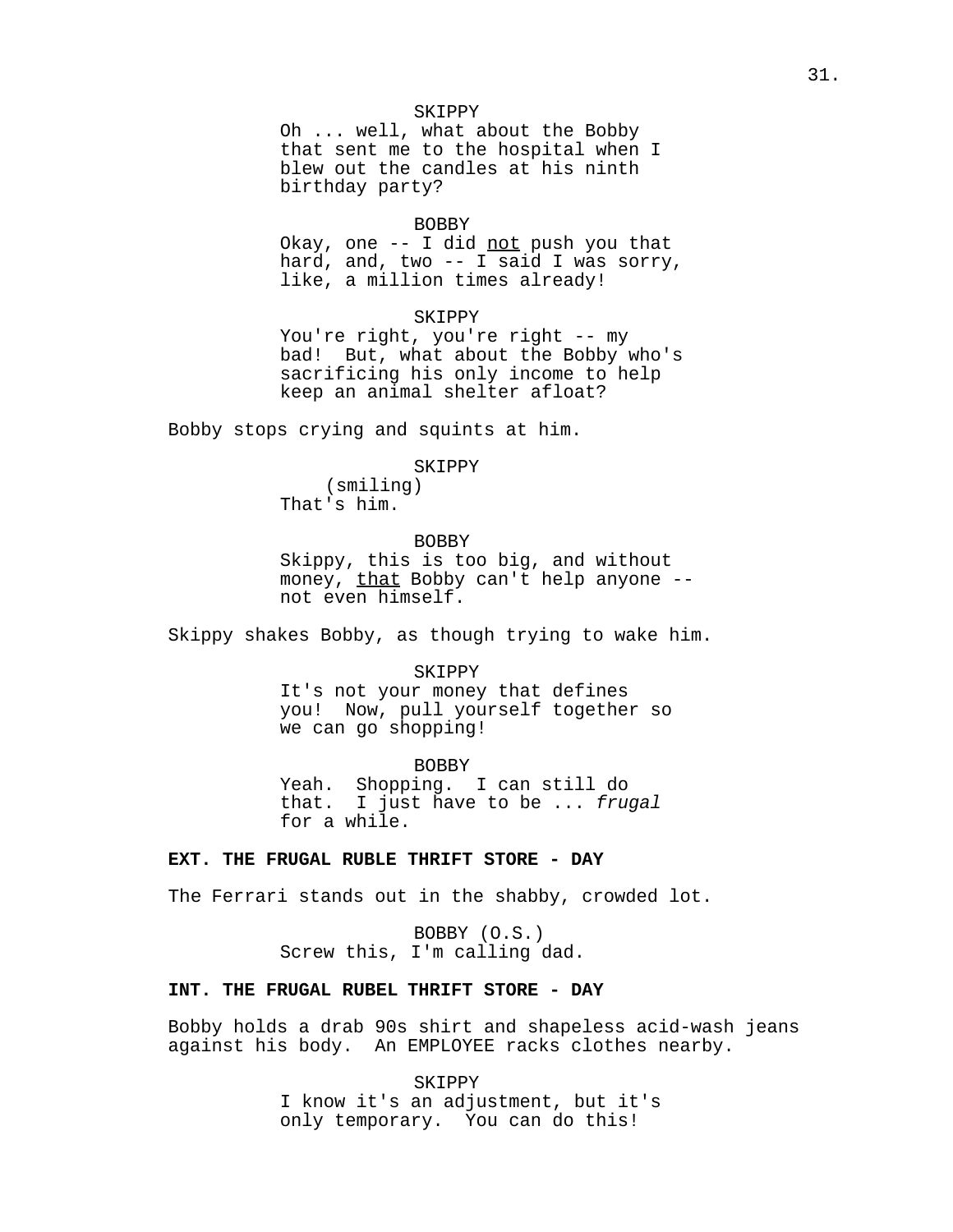Skippy takes the jeans.

SKIPPY

These aren't so ... I mean, if you just ... okay, you know what? They just need to be altered ... a bunch.

**BOBBY** 

(to Employee) Excuse me, may we speak to the tailor?

The Employee looks around  $--$  am  $I$  on a prank show?

EMPLOYEE I don't see him. He must have gone to lunch with the bathroom attendant.

BOBBY Oh! See? That's why the bathroom looks like that! He's out to lunch.

# **EXT. AUTO'S AUTOS - DAY**

Rinky-dink used car lot. Balloons and streamers galore.

Skippy and Bobby, holding car keys, stand between the Ferrari and a decent looking early-2000s sedan. They frown.

> SKIPPY Well ... call if you need anything.

> > BOBBY

(nodding) Unless my phone gets cut off, too.

SKIPPY

It won't. Dad said he'd leave it on so you can call him when you come to your senses ... but, no data plan, because he doesn't want you using it for any gay shit.

Skippy hops into the Ferrari and starts her up.

BOBBY Bet I can still get the Bravo Network. (feigned smile) You know what? It's whatevs. Daddy's eventually gonna back down, right?

Skippy forces a smile and drives away.

## BOBBY

... Right?!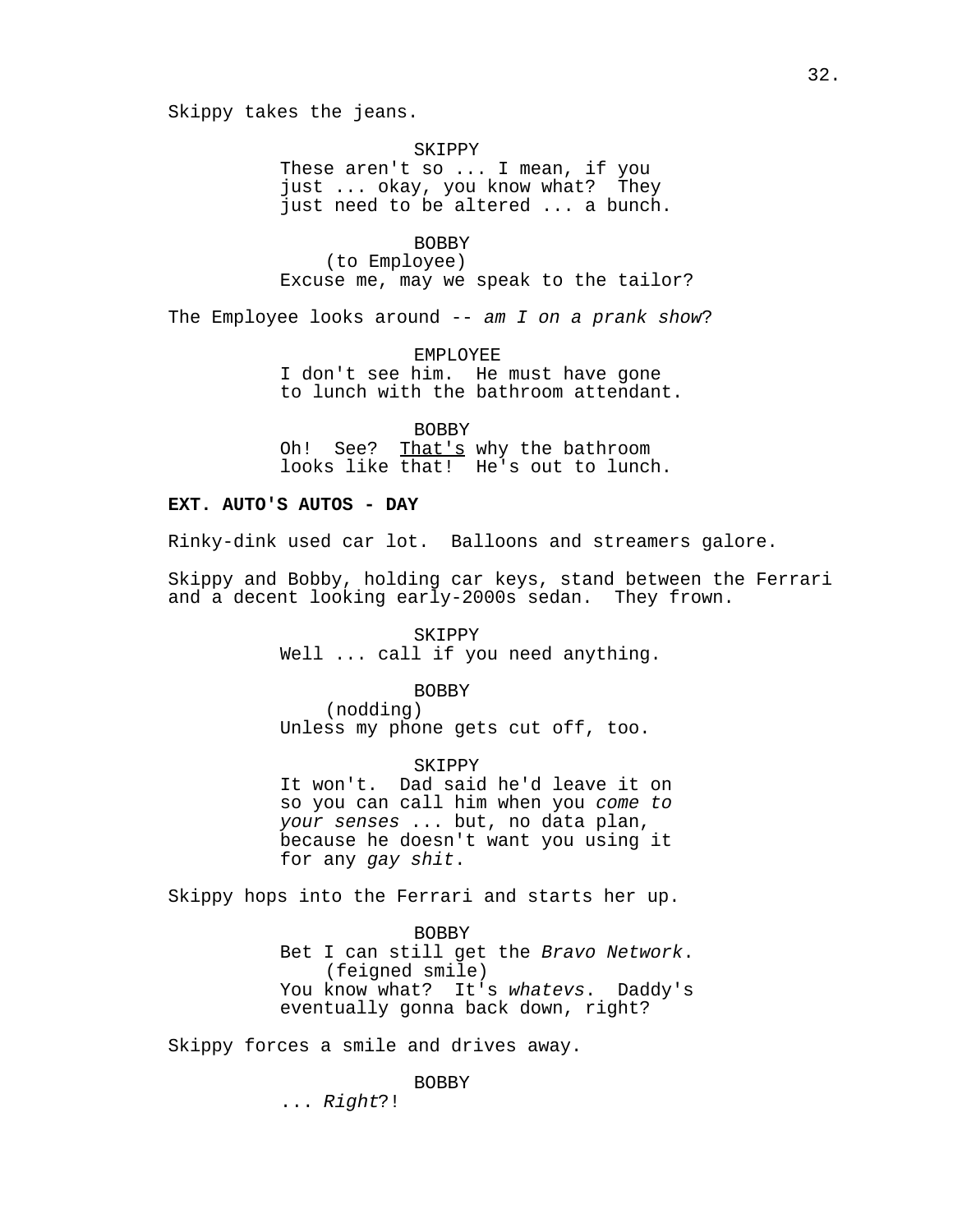Bobby passes the sedan to find a rusted 1965 Oldsmobile Delta. He gets in and starts it. Clouds of smoke sputter out and it SQUEALS like a banshee as he drives it off the lot.

## **INT. ALLOWANCE INN VENICE - ROOM #106 - DAY**

Bobby opens the door and carries shopping bags inside.

BOBBY Good news, Sarah! I found a car and some clothes. They're not perfect, by any means, but I bet I can make --

His eyes drift about. He checks under the bed.

BOBBY

Sarah?

The cardboard "window" is exposed across the room.

BOBBY

No ...

Bobby drops his bags, jumps to his feet and runs to --

**EXT. ALLOWANCE INN VENICE - ROOM #106 - DAY**

Bobby flings the door open and glances about -- a few transients, but no Sarah.

BOBBY

Sarah!

A CHILL GUITAR MELODY FADES UP, LEADING US TO --

## **EXT. ELEANOR'S HOUSE - DAY**

A humble Southern Los Angeles house with bars on the windows.

## **INT. ELEANOR'S HOUSE - BASEMENT - DAY**

A man-cave with a practice area for an Alternative Reggae band on one side, couch and entertainment center on the other.

# **IN THE PRACTICE AREA**

PHILTHY (21), a pierced and tattooed lead guitarist, hammers out the melody. His eyes drift to --

JABBERS (22), a grungy drummer, who joins in. He glances at --

REGGIE (23), a dapper, clean cut bassist, who adds to the mix. He smiles at --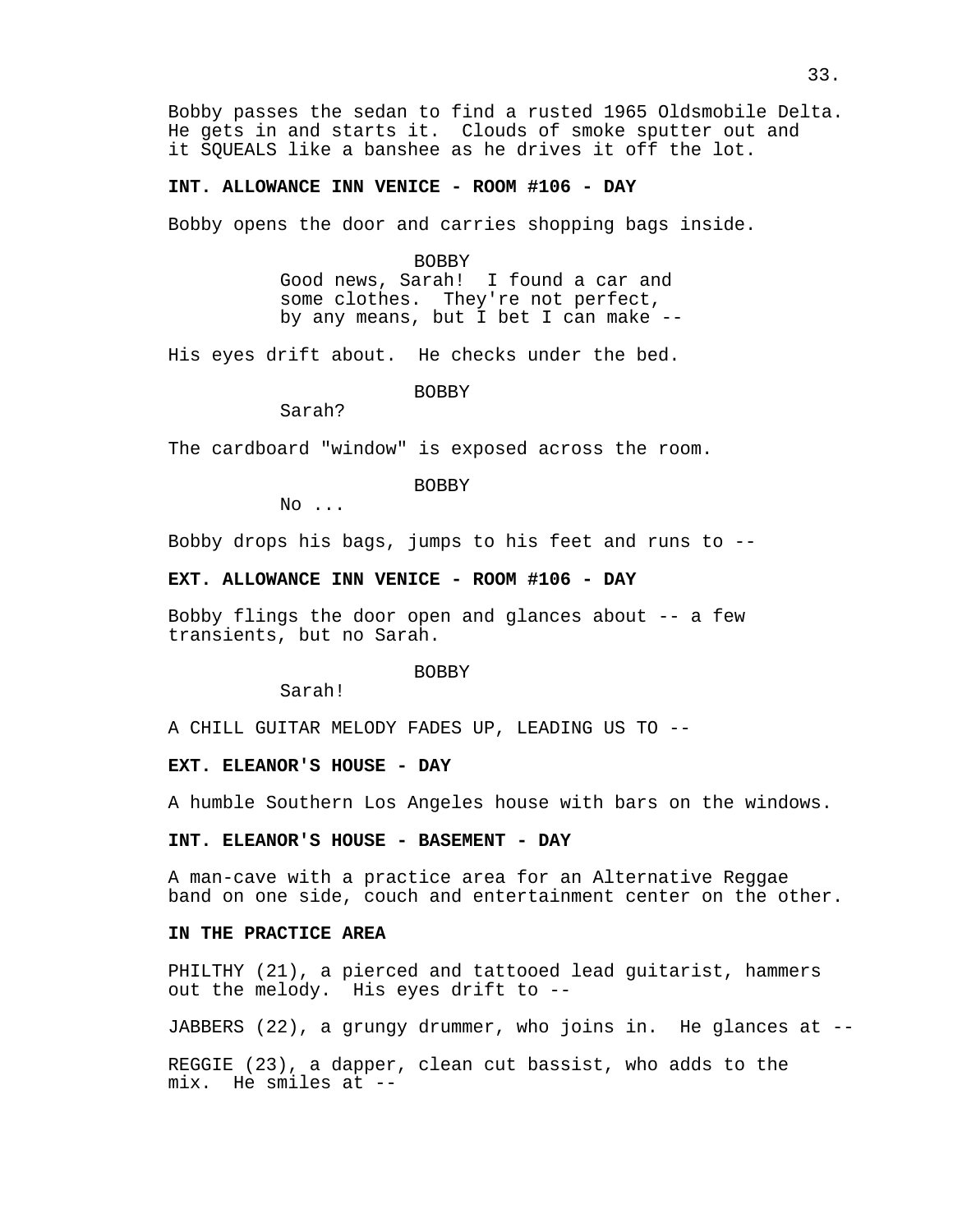Ken, the lead singer. His guitar adds rhythm to the tune, but he stares off into space, distracted.

As the band plays on, the others exchange confused glances, and return their eyes to Ken. One by one, the men drop out of the song until Ken plays alone.

Philthy sets his guitar down and approaches, cautiously.

Ken twitches back to reality and glances at his band mates.

KEN

'sup.

PHILTHY Dude -- you were late. You're never late. You broken or somethin'?

KEN

Huh?

*JABBERS* You missed some lyrics there, buddy. Like, all of them.

KEN Sorry. Just got lost for a ... let's take it from the top.

Ken forces a focused face.

*JABBERS* 

Uh-oh, you guys -- I know that face. Kendo's got that lovin' feelin'.

PHILTHY

REGGIE

Oooooo!

Oooooo!

PHILTHY Who is she? Do we know her? Is it my ex? ... Which one?

KEN

 $No$   $--$ 

PHILTHY -- My sister? She says she's a lesbo, but she always hugs you at our shows.

KEN

No, Philthy! It's nobody. Now, let's take it from the top.

Jabbers sets his sticks aside and stands up. Ken sighs.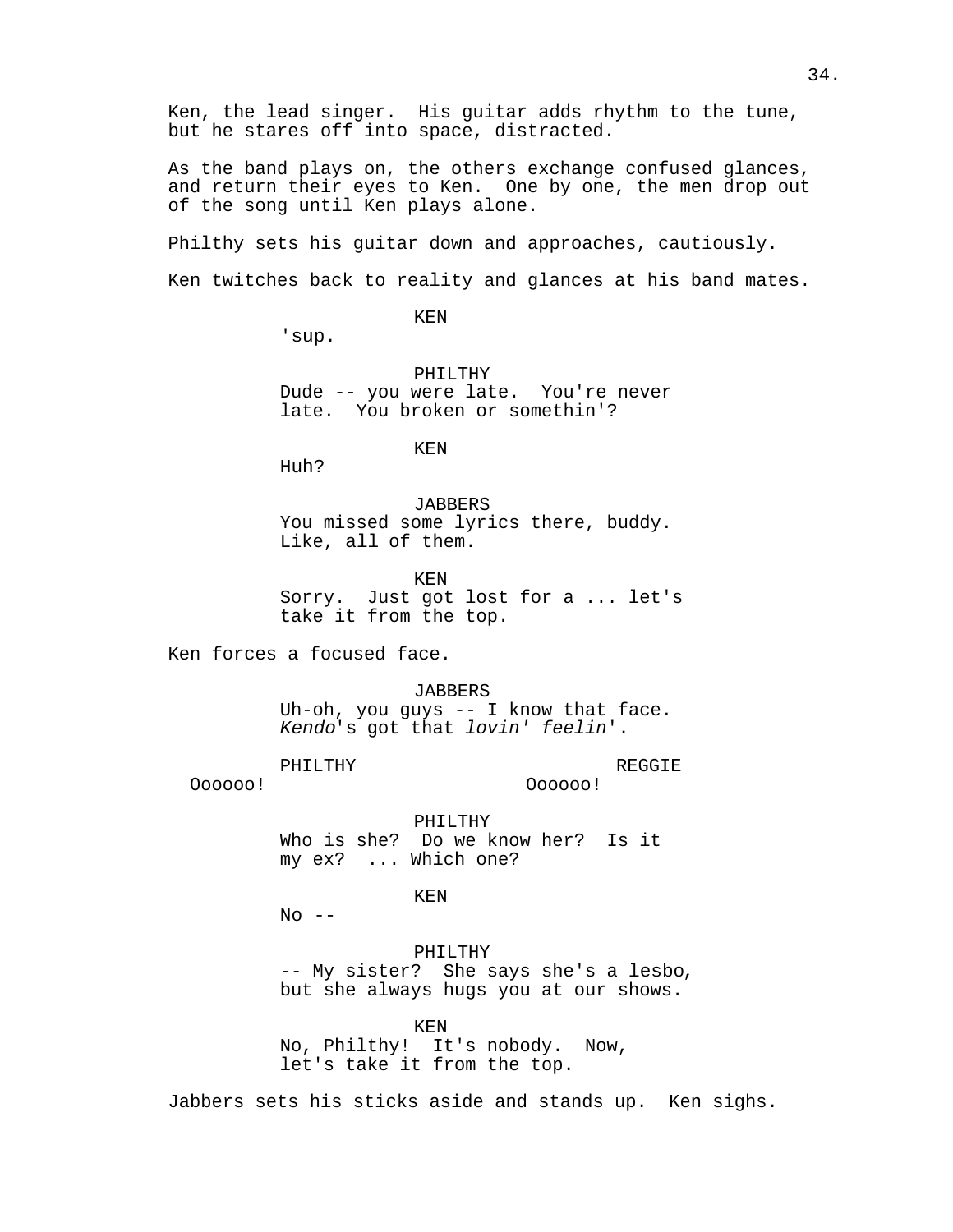The BASEMENT DOOR OPENS.

#### REGGIE

Doubtful. He hangs out with that Hunter kid on campus, and that fool's campus chick repellent.

ELEANOR (58), dressed comfortably in sweats and pink Crocs, enters with two pizza boxes and a pint of ice cream.

> JABBERS I bet you Grammy knows.

#### ELEANOR

Knows what?

# KEN

Jabbers --

## REGGIE

Ms. Eleanor, it has come to our attention that there may be a stealthy young vixen vying for young Kendall's affections, and as a local Venice band on the verge of stardom, we simply cannot allow your grandson to entertain such a vulgar conflict of interest.

Ken rolls his eyes. Eleanor gapes as Philthy takes the food.

REGGIE Might you know the identity of the cunning succubus in question?

ELEANOR This is news to me, Reginald. (to Ken) Well? Spit it out, boy. My biological great-grandma clock is-atickin'.

The guys help themselves to pizza.

KEN Sorry to disappoint you, but, there's no girl. Have some pizza, Gram.

ELEANOR I got a salad -- boy, don't change the subject.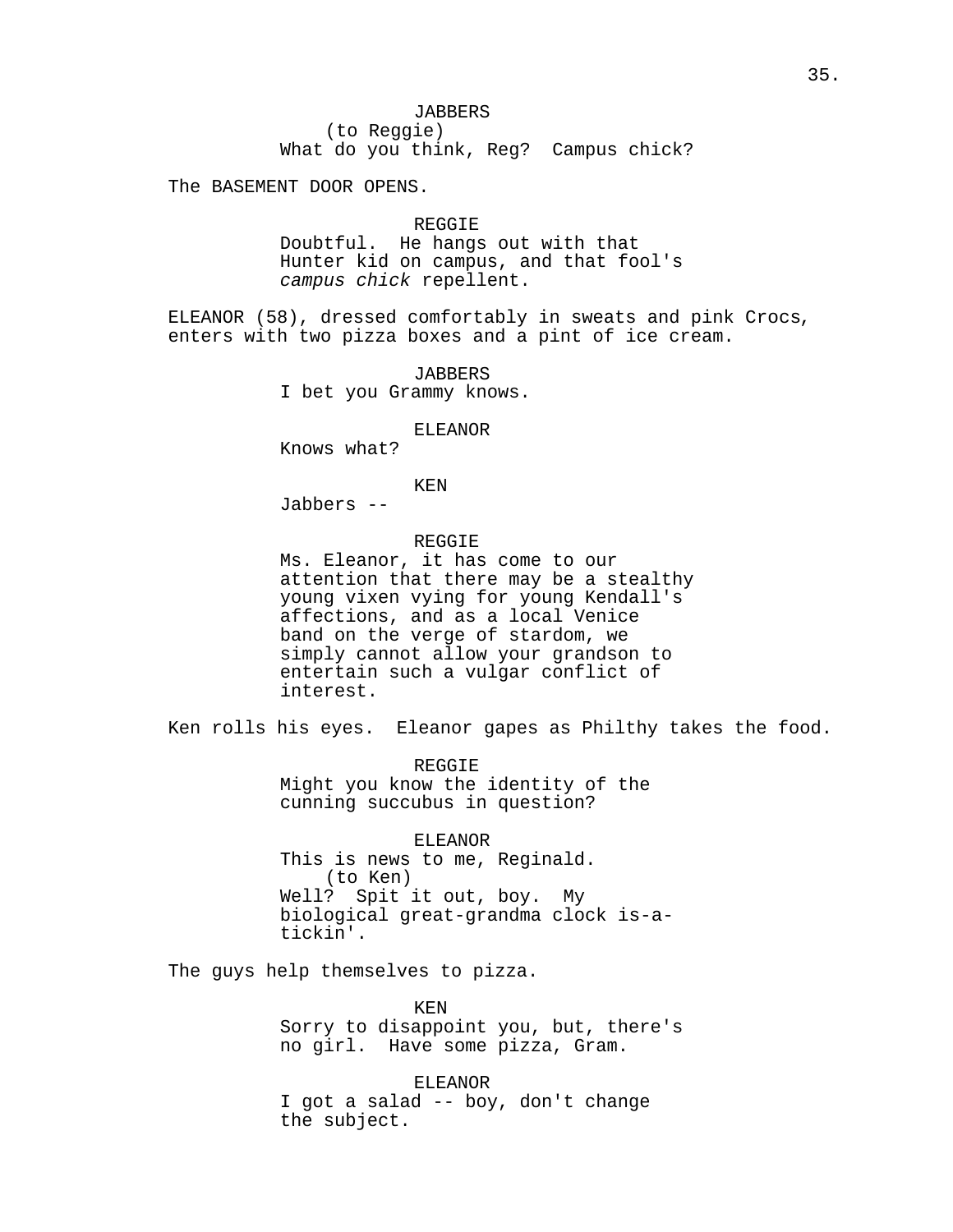Guys, there's no gir-- there's nobody. I'm just feeling a little restless is all. Just need to clear my head.

Ken eyes the strawberry ice cream.

KEN

In fact, I might go for a run.

## **EXT. VENICE BEACH - BOARDWALK - DUSK**

Bobby carries a stack of flyers and approaches two women.

BOBBY Hi. Have you seen this dog? She answers to Sarah ...

Bobby displays a flyer, which includes a photo of Sarah dressed as a unicorn, and the words:

"LOST DOG / SARAH JESSICA BARKER / LAST SEEN NEAR THE ALLOWANCE INN / SHE'S SASSY AND CUTE, AND I LOVE HER SO MUCH! PLEASE CALL WITH ANY INFORMATION / (310) 555-2624 / REWARD!!!"

The women shake their heads, sadly.

BOBBY

No? Well, how about an angry fortuneteller in a velvet tent?

Bobby flips the flyer over -- it's a caricature sketch of Vadoma, scowling and shaking her fist.

The women shake their heads, confused.

BOBBY All right. Thanks anyway.

Bobby takes a deep breath and approaches a bulletin board.

## **EXT. VENICE BEACH - DUSK**

Ken and Buju jog along the surf. Ken stops, catches his breath, and looks around, just missing Bobby in the distance. Ken frowns, shakes his head, and continues onward.

### **ON THE BOARDWALK**

Bobby pins a flyer to the bulletin board. His PHONE RINGS. He takes a peek -- Mikkel's face appears on the screen.

> BOBBY Shit! Shit, shit, shit, shit! (MORE)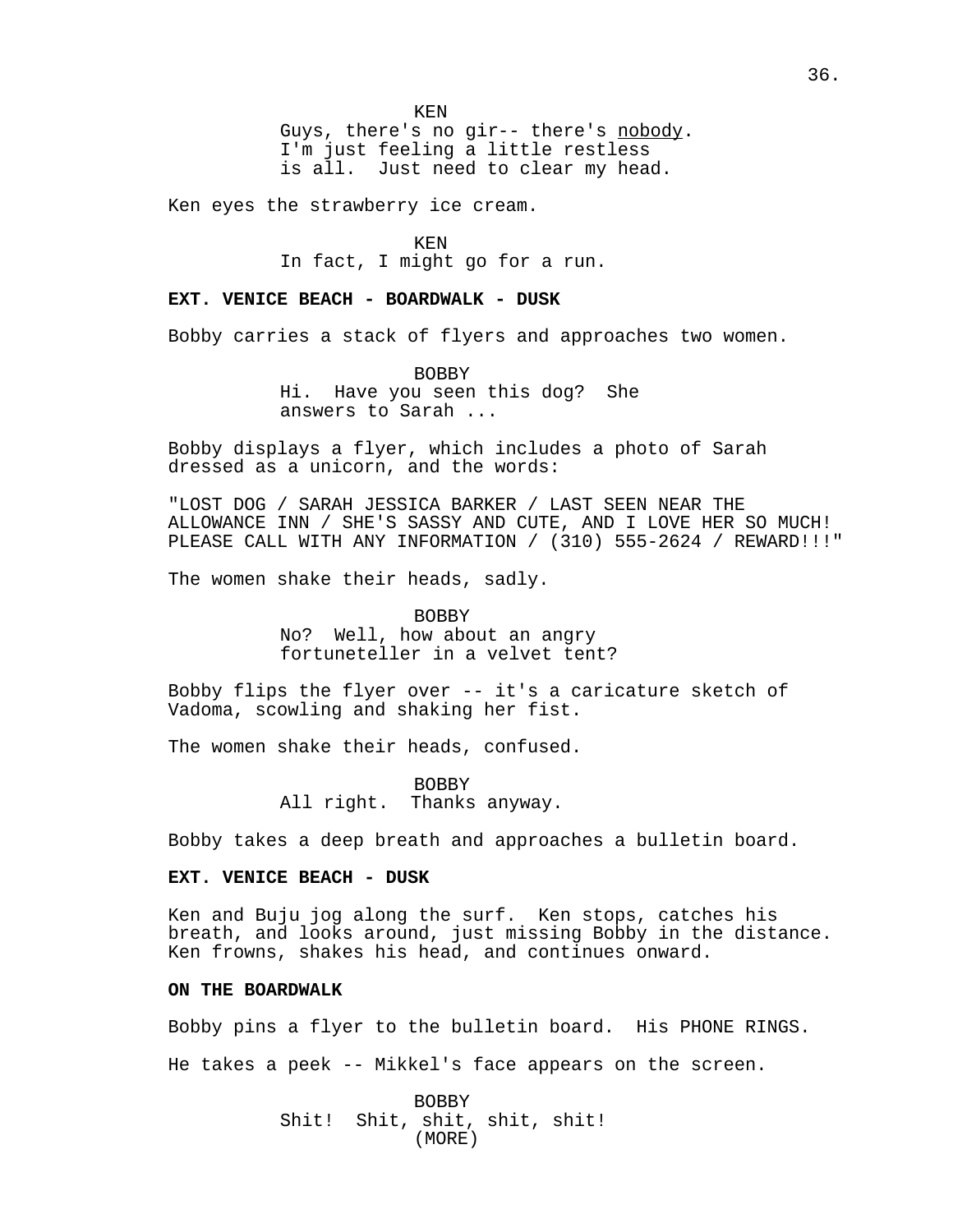BOBBY (CONT'D) (answering) Mikkel! I'm so sorry! I can explain --

MIKKEL (V.O.) (filtered) -- Don't bother, it won't do either of us any good.

Bobby winces.

MIKKEL (V.O.)

(filtered)

Bottom line, I asked you to not make a fool of me, and you did it anyway. Shawnathan will be representing Woke Photography at this year's Lit Vodka Pride Competition.

#### BOBBY

I'm so sorry, and I deserve that, but -- is Shawnathan there? I've been trying to reach him --

MIKKEL (V.O.)

(filtered) -- In addition, I won't be requiring your services anymore. You've tarnished my reputation, and it's only fair that I ruin yours.

BOBBY

(gasp) Do you know who you're talking to? I'm Bobby-freaking-Vanderpool! I'll ruin your reputation!

MIKKEL (V.O.)

(filtered)

Ha! No one, short of the porn industry, is going to give you the time of day now, so best of luck to you, Bobby-freaking-Vanderpool.

The call disconnects.

BOBBY -- Mikkel? ... Shit! Daddy makes it look so easy!

Bobby pouts. He is alone on the darkening beach.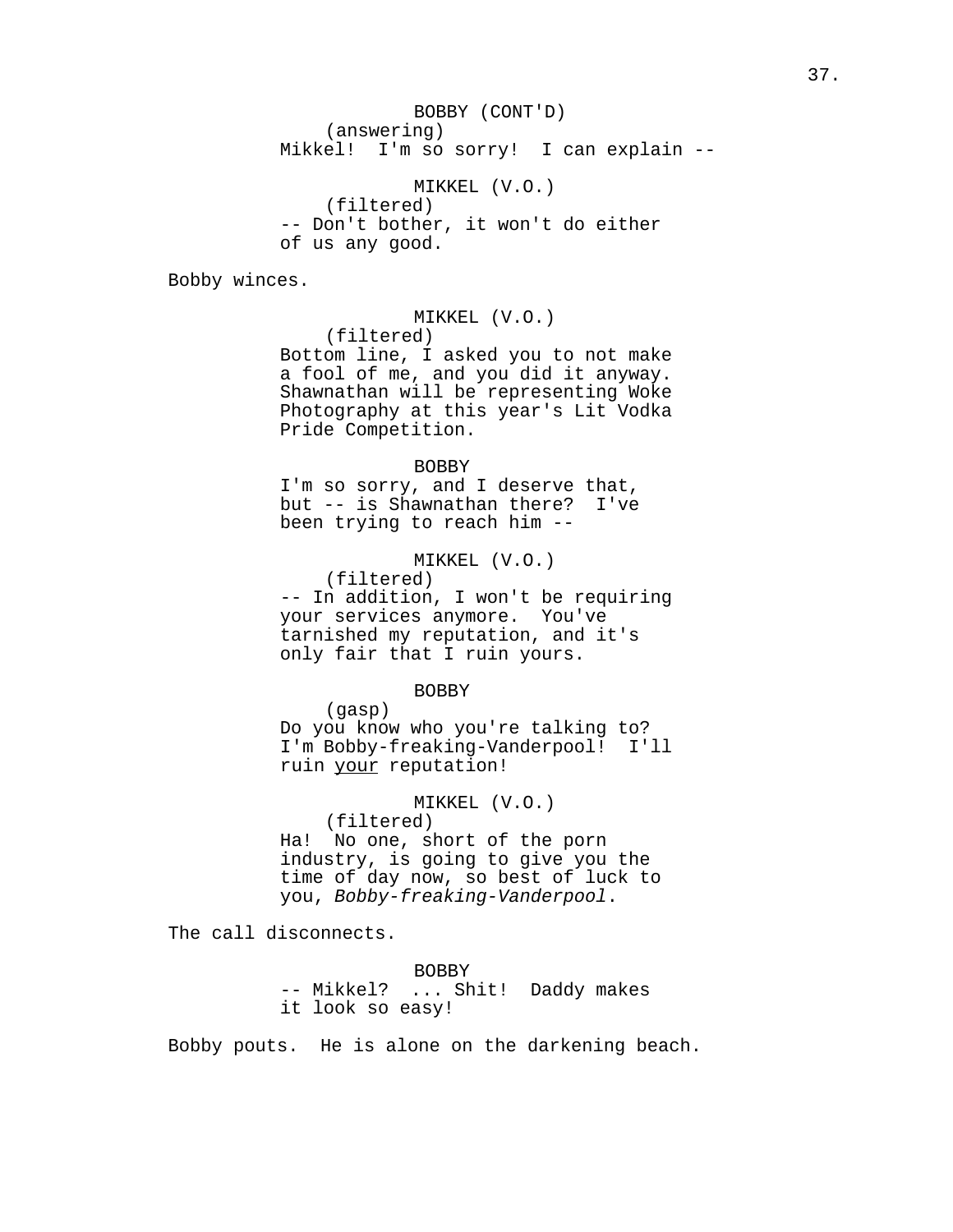### **EXT. THE ROTTEN PLANK - NIGHT**

Sea-themed dive bar. A painted whale grins beside its sign: "THE ROTTEN PLANK / The best 'Wails' 'n Ales in Venice!"

Someone sings Karaoke to a CLASSIC ROCK SONG within.

## **INT. THE ROTTEN PLANK - AT THE BAR - NIGHT**

Reggie empties a pitcher of beer into his mug. He glares as Philthy snatches it from him and chugs it down.

Ken laughs and shakes his head. Jabbers taps his shoulder.

JABBERS Hey, man, you sure there's no girl?

Ken gives him the "I already answered this question" stare.

#### JABBERS

A'ight. Just makin' sure. Seeing as the girl at the pool table can't stop violating you with her eyes.

Ken glances at --

### **THE POOL TABLE**

LANI WONG (23) smiles at Ken. She lines up her shot, exposing visible arm tats, and sinks two balls. Some of her friends lament, another one high-fives her.

> LANI Boom! Eight ball, corner pocket.

She lines up her kill shot.

## **AT THE BAR**

Ken smiles back. Jabbers leans in.

JABBERS Unless she's looking at me, that is.

KEN

Never know.

Lani approaches with her cue.

LANI (to Ken) Hey. I'm Lani.

KEN

Ken.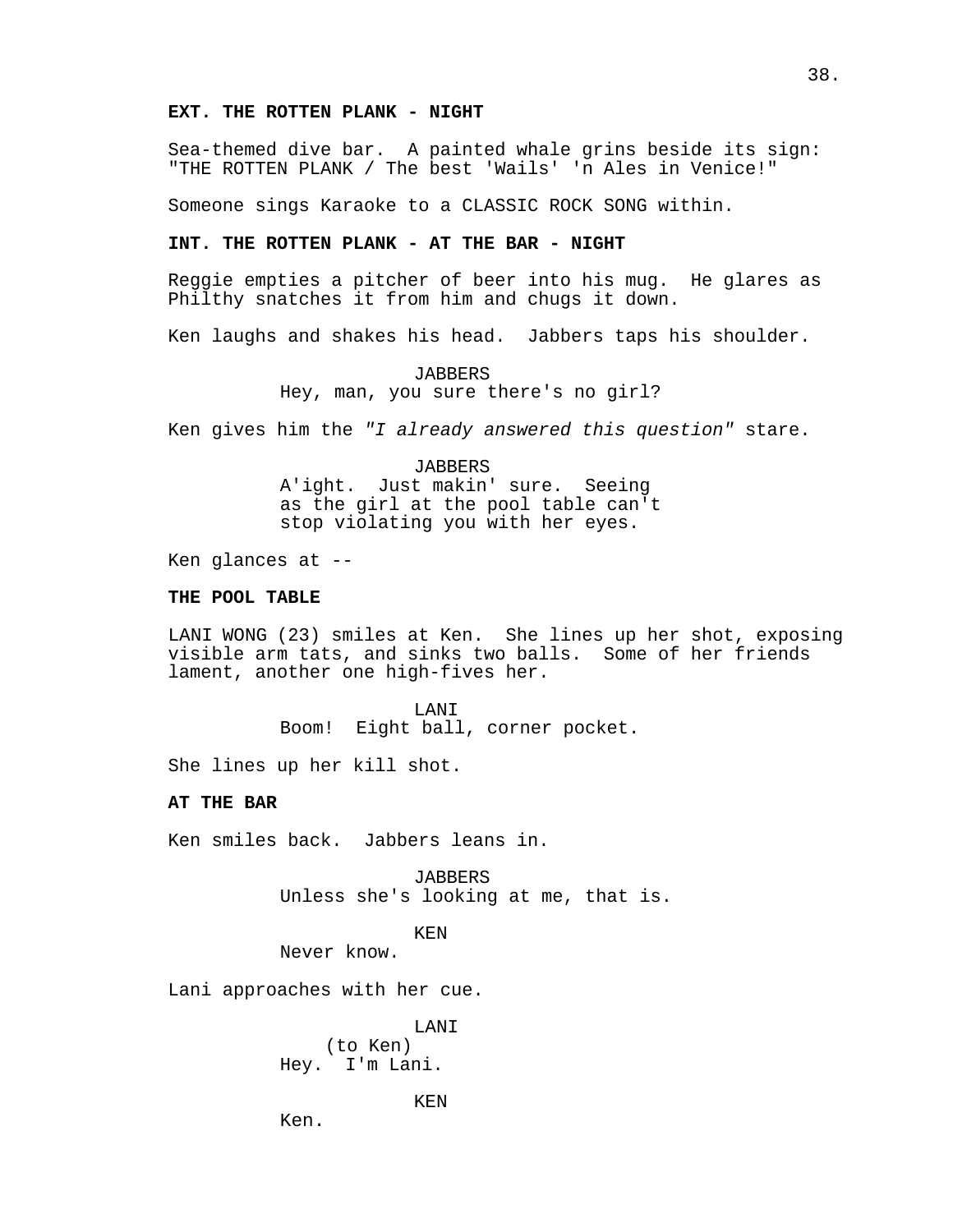Ken? I saw you watching me, like you got game or somethin'.

She runs her gripped hands down the cue.

### LANI

# So? Do you?

Ken is dumbfounded. He smiles, flirtatiously.

## **EXT. THE ROTTEN PLANK - PARKING LOT - NIGHT**

Closing time. People head to their cars/Ubers. Ken walks Lani to her convertible. They giggle.

> LANI Bullshit! You owe me a tie breaker.

KEN Sorry, ma'am. Bar's closed.

LANI Yeah. Lucky for you.

They laugh, look into each other's eyes. Awkward silence.

KEN Well ... I won't keep you --

## LANI

-- Come over.

Ken is taken aback. Lani takes his hands.

LANI My roommate has a pool table. What do you say? Winner take all?

KEN

I ... can't.

# LANI

Why not?

Ken looks at her uncomfortably.

LANI You're not that kind of girl. (she smiles, nods) Another time then.

KEN Are you coming to the Plank tomorrow?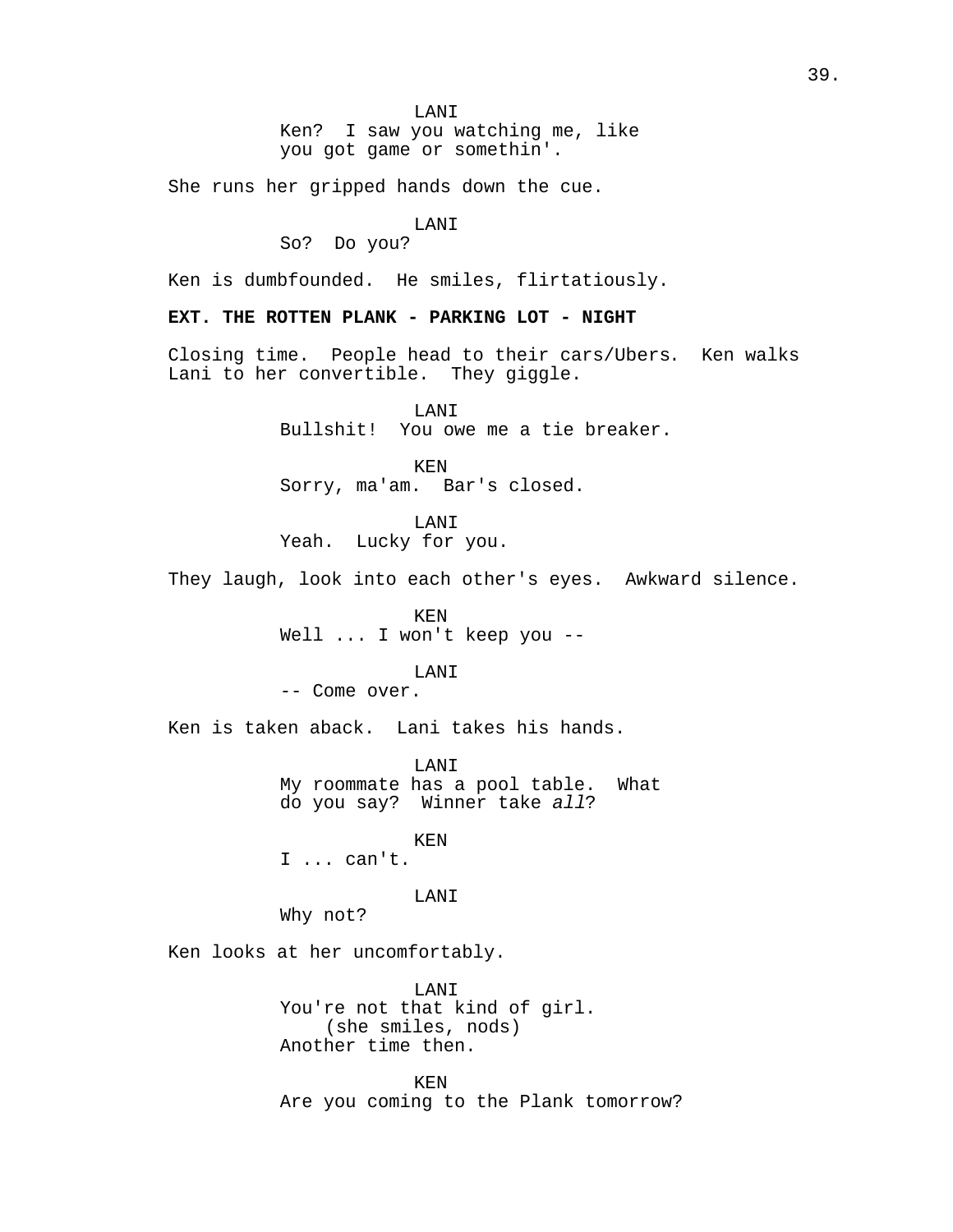LANI I wasn't planning to. Why?

KEN I have a gig ... with my band.

LANI Well, then, maybe I'll stop in.

Lani leans in for a kiss -- Ken gives her a peck on the cheek and hugs her. Lani's eyes sink in disappointment.

## **INT. ELEANOR'S HOUSE - NIGHT**

Ken enters quietly and locks the front door behind him.

Eleanor, in a pink robe and slippers, sneaks out of the kitchen with a plate of Oreos and a glass of milk. They exchange awkward "walk of shame" faces.

> ELEANOR You're supposed to be asleep.

KEN So are you. I thought you were giving up sweets before bed.

ELEANOR You ate all the pizza.

The awkward stare persists.

#### ELEANOR

Well, come on then.

She returns to the kitchen.

### **INT. ELEANOR'S HOUSE - KITCHEN - NIGHT**

Eleanor and Ken dunk Oreos in a bowl of milk and scarf them down. Ken subconsciously plays with his guitar pick necklace.

> ELEANOR Wanna talk about it?

KEN Talk about what?

ELEANOR Whatever's troubling you.

KEN Nothing's wrong, Gram.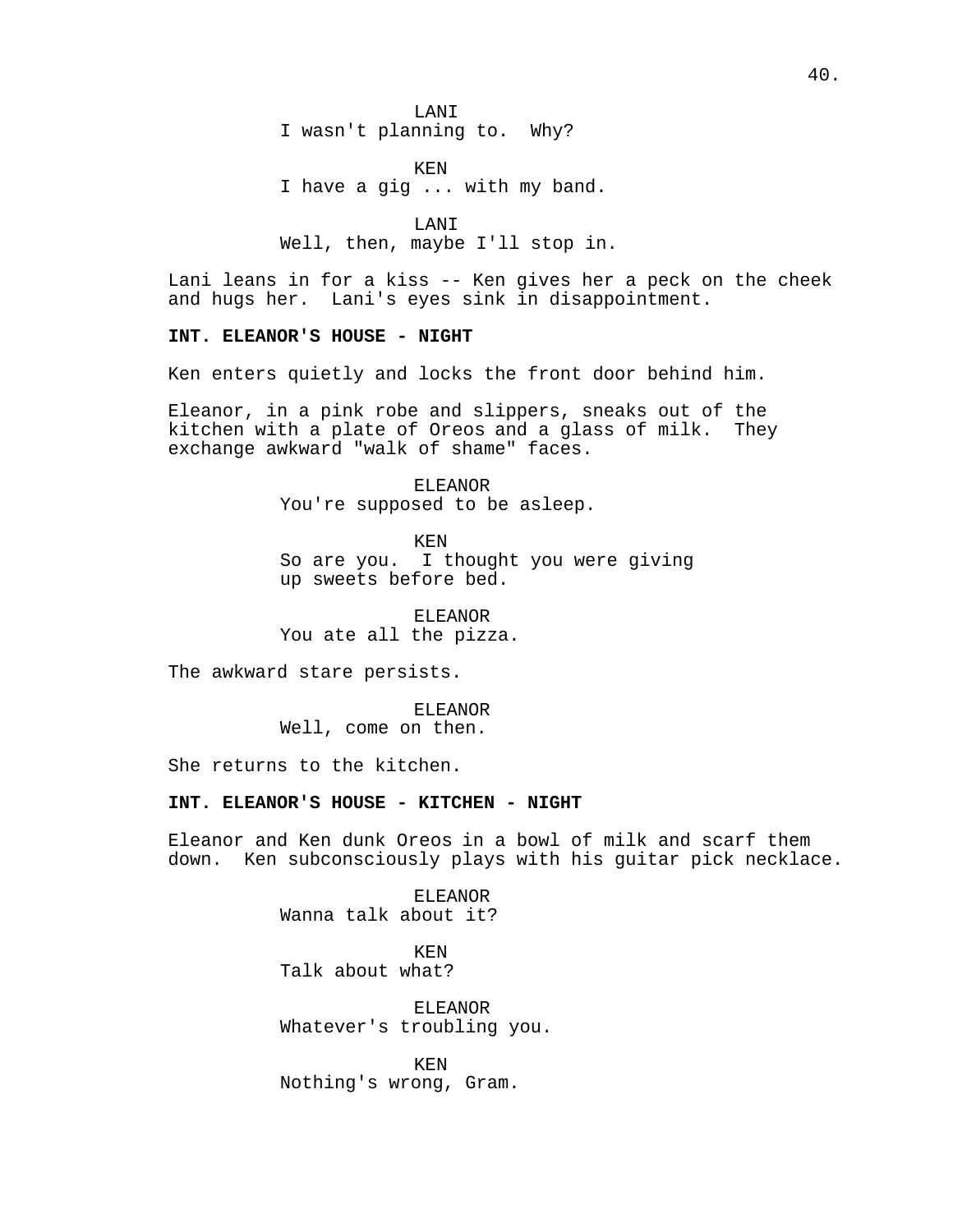## ELEANOR Reginald says you've been distant.

KEN Reggie exaggerates.

ELEANOR No. He's right. You know, you haven't been to church in a month. Everybody's asking for you.

KEN

I've just been busy with the band.

Eleanor nods.

ELEANOR

You know, you used to talk to me, once upon a time.

Ken splits a cookie open and sets the cream half on one side of the plate, and the cookie top on the other.

KEN

I've just been thinking ... maybe I should get my own place. I'm almost twenty-two and still at grandma's. People think that's weird, right?

ELEANOR Who cares what people think?

KEN

I just want to be able to stretch out on my own ... and be comfortable in my own skin.

ELEANOR This is about a girl, isn't it?

KEN

No ... it's just -- I know the band comes over a lot. We should probably get a new space to practice --

Eleanor takes Ken's Oreo, reassembles it, and dunks it.

ELEANOR -- You're staying right here, Kendall. This is your house too. (eating the cookie) You just worry about school for now, and learn how to be comfortable in your own skin at grandma's in the meantime. Okay?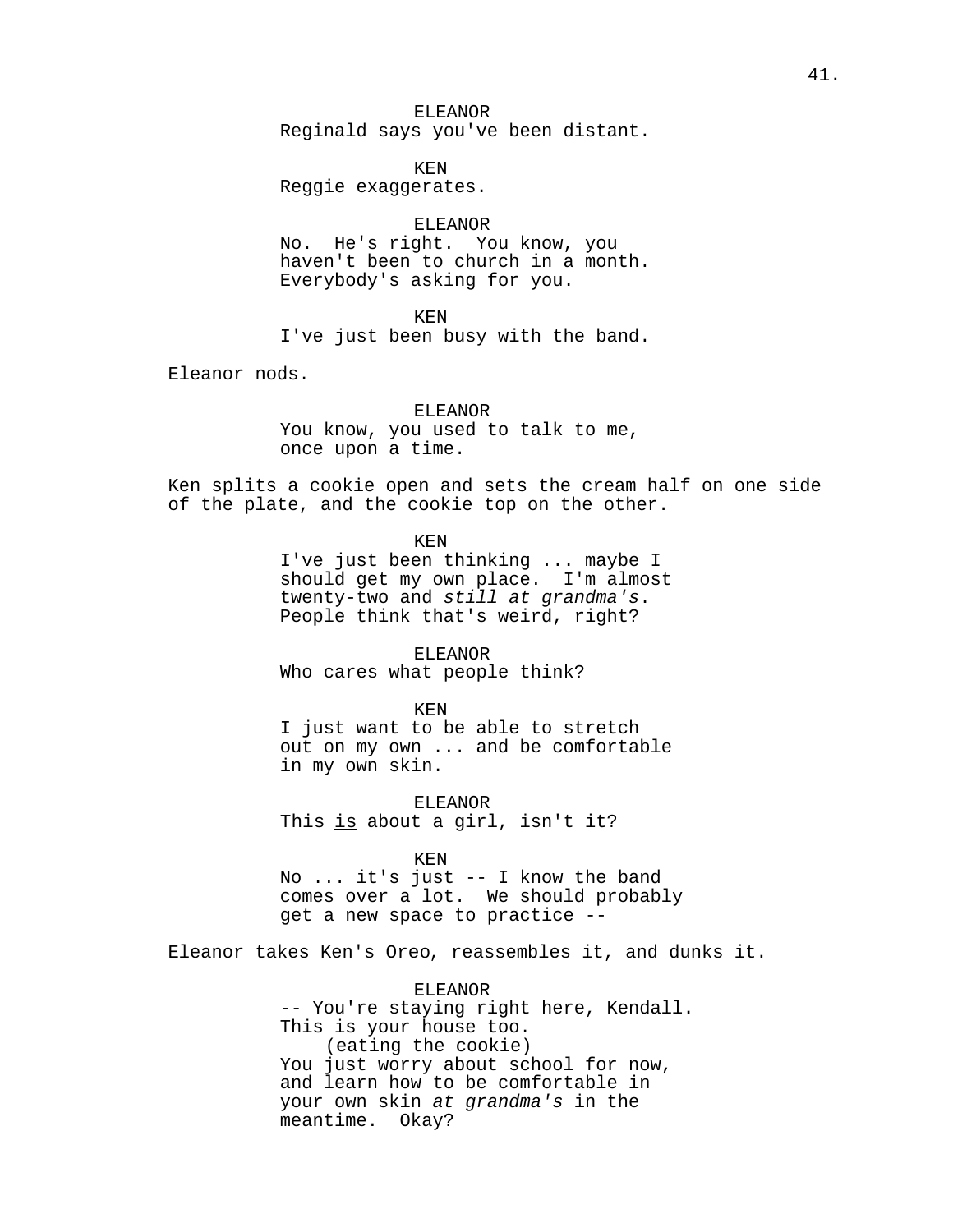## **EXT. VENICE - DAY**

Bobby hurries out of a tent under the boardwalk. A homeless man peeks out, cockeyed.

> BOBBY I'm sorry -- I thought you were a fortuneteller! Wait -- are you a fortuneteller?

The homeless man angrily yanks the tent closed.

Bobby's PHONE RINGS. He pulls it out and answers.

## BOBBY (on the phone) Hey, Skippy. If the call drops, it's because my phone died ... or I did, the way my week's going.

SKIPPY (V.O.) (filtered) So, no luck fixing your life?

BOBBY Are you kidding? It's even worse now! Sarah ran away, and then Mikkel fired me when I tried to find her! I'm broke and dogless, Skippy!

SKIPPY (V.O.) (filtered) Okay, breathe, dude. You'll find Sarah. And as for everything else, I just stumbled upon a place where you could make some mad cash quick. I'm sending it ... now.

Bobby's phone BEEPS. He takes a look, then resumes the call.

BOBBY Is ... is this for real?

HARD HOUSE MUSIC FADES UP.

#### **EXT. BOOTY'S - DAY**

ON BOBBY'S CELL

An ad depicting jocks in underwear says "BOOTY'S: NOW HIRING!"

Bobby lowers the phone to see Booty's -- essentially a gay Hooters with a bubble butt in their logo -- and a banner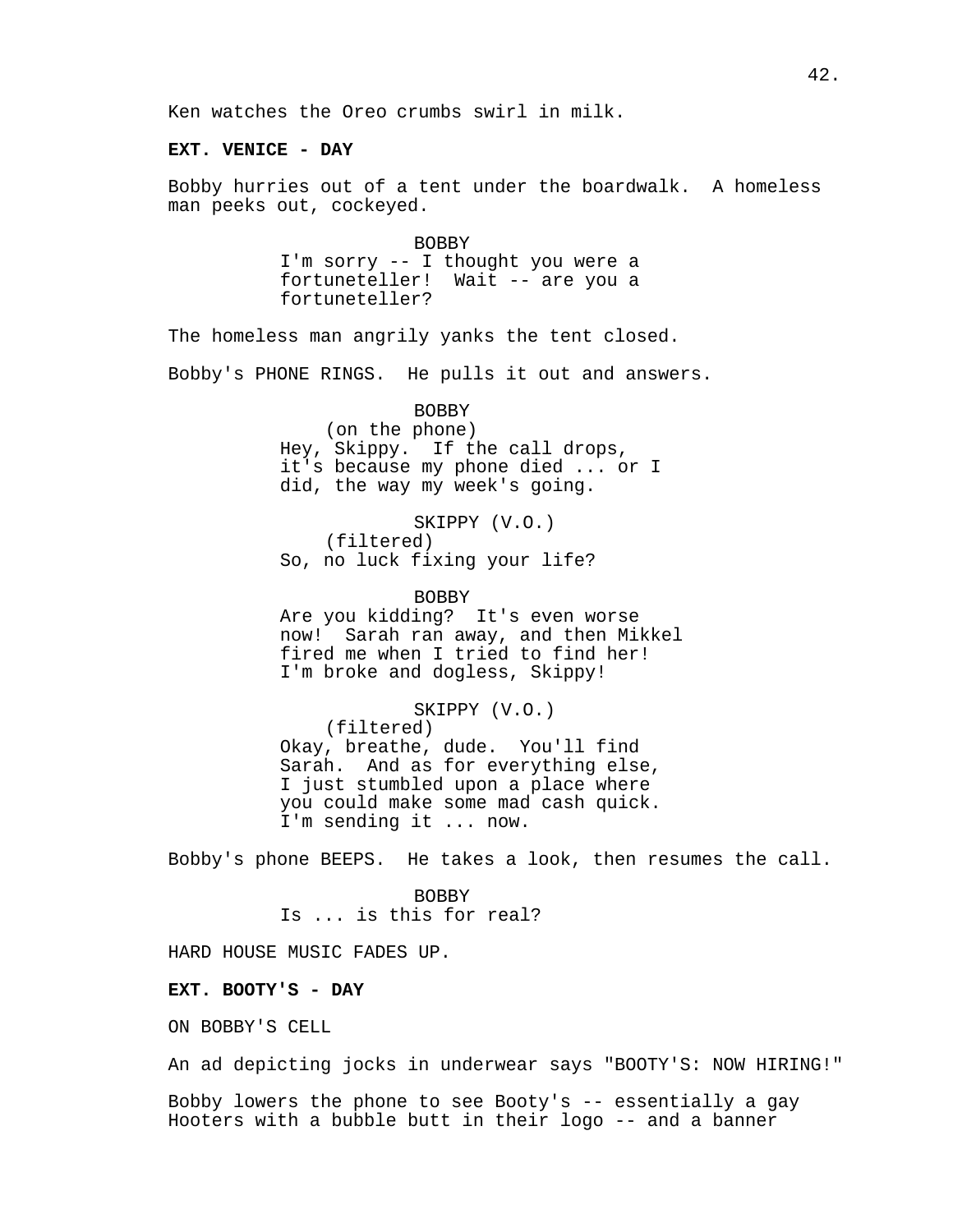that reads, "GRAND OPENING!" Several athletic, clean-shaven men in booty shorts deliver food to patrons on the patio.

Bobby stares in awe and enters the restaurant.

### **INT. BOOTY'S - DAY**

Bobby weaves through the gastropub -- Booty's is packed. He smiles as though the place had been built just for him.

### **AT THE CANTINA**

TERRI (36), a jolly woman with a mullet, counts cash.

BOBBY (approaching) Excuse me? Hi. Are you hiring?

TERRI (looking him over) I just might be, sweet cheeks.

## **INT. BOOTY'S - MANAGER'S OFFICE - DAY**

Terri looks over Bobby's application.

TERRI (O.S.) Bobby Vanderpool ... not Vanderpool, as in ...

BOBBY

No relation.

Terri smiles and returns to the app.

TERRI You have customer service experience?

BOBBY Of course! I've ordered many things.

TERRI ... Anything on the other end of it? As the vendor, perhaps?

BOBBY Oh, no ... I mostly just modeled.

TERRI Oh. Okay. I'm sorry -- which position are you applying for?

BOBBY I think I saw an ad for an assistant manager?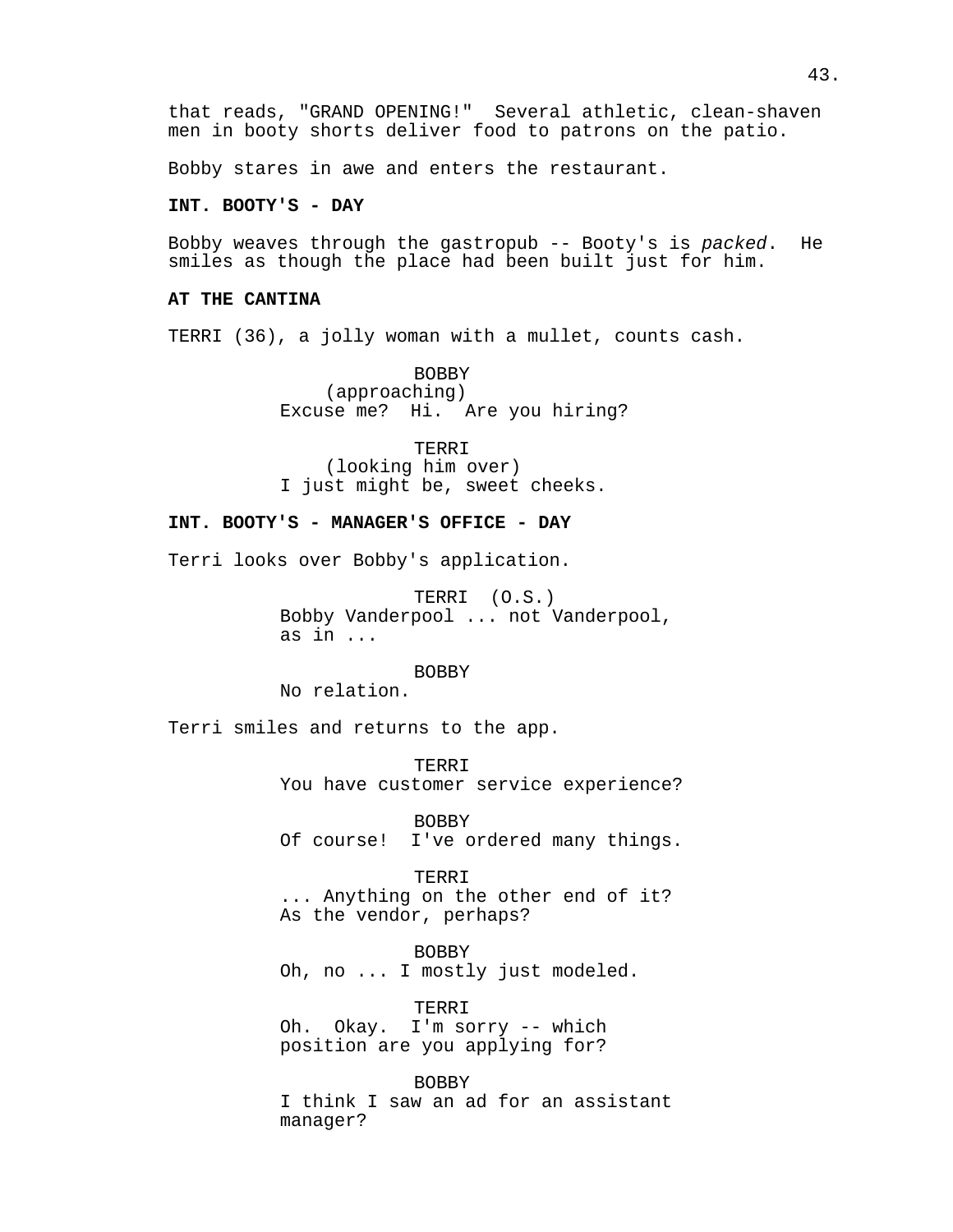Bobby touches her leg with a comforting hand.

that's my job.

BOBBY (serious face) Oh -- they didn't tell you.

Terri bursts out in laughter. Bobby follows suit.

TERRI I like you, kid. You're fun, but the best I can offer you right now is a server position, and I need to know you're qualified to be part of

BOBBY Butt, of course!

the Booty's team.

Bobby stands up, turns around, and drops his pants. He slaps his bubble buns in designer undies -- they BOUNCE.

> TERRI Welcome aboard!

#### BOBBY

Yay!

He redresses and takes his seat, galvanized.

TERRI Now, if you can just follow the four Booty Rules, you'll be peachy keen.

BOBBY

Booty ... rules?

Terri points to a framed sign of rules over her desk.

#### TERRI

That's right. Rule number one, always keep your Booty's clean.

Bobby's eyes bulge.

## TERRI

Customers are more likely to return to an establishment that's well maintained, so keep your tables bussed and sanitary in your downtime.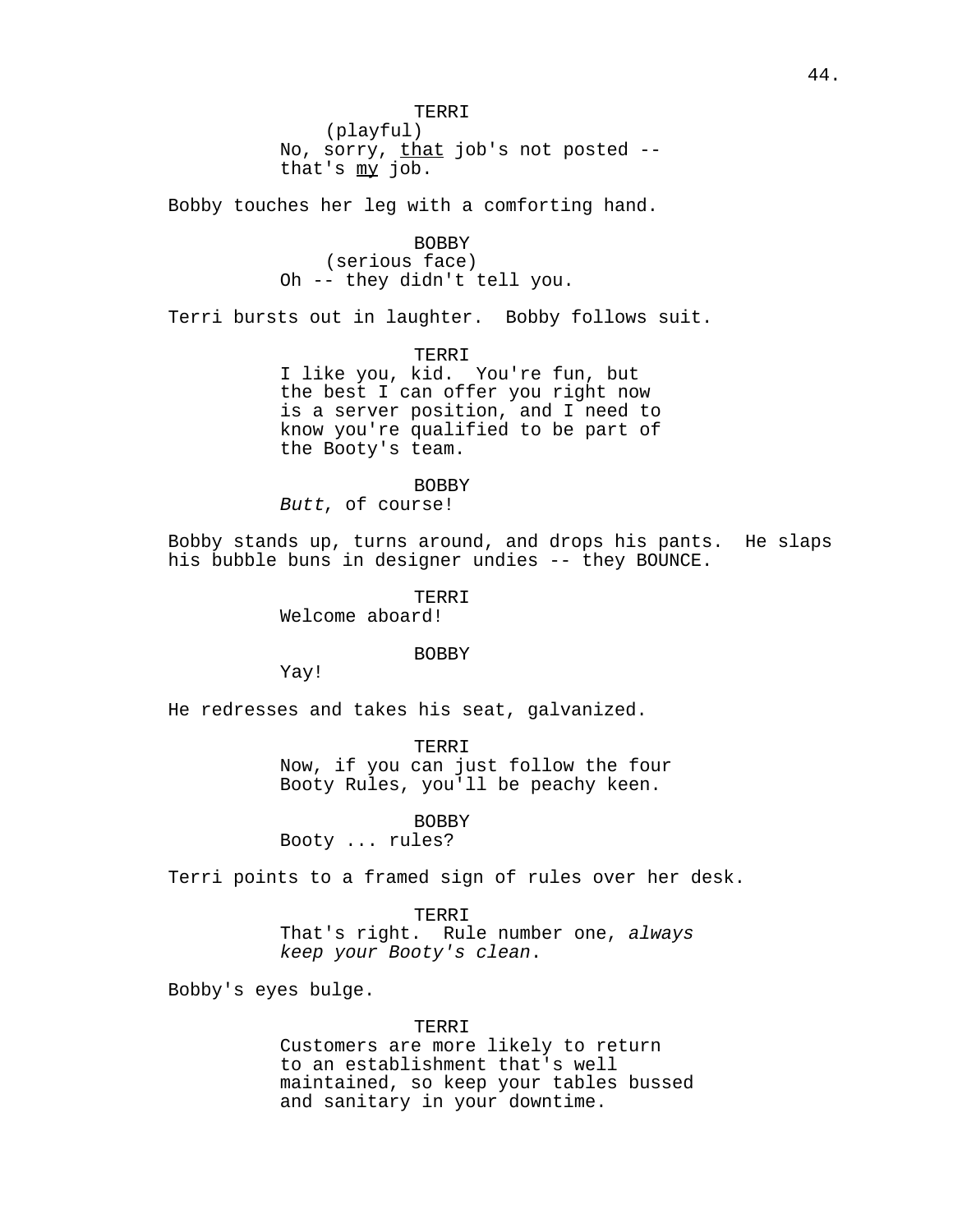BOBBY Consider it bleached.

TERRI Rule number two, show off those cheeks and dimples.

Bobby raises an eyebrow.

TERRI

In order to maintain great customer service, all employees are expected to be clean shaven and smiling at all times.

Bobby feigns an overly-enthusiastic smile.

#### TERRI

Rule number three, crack is whack. Side cheek is perfectly acceptable, but keep your canyon covered -- Booty's is a family establishment.

BOBBY All blubber, no plumber. Got it.

### TERRI

And rule number four, no drama. This is, by far, the most important Booty Rule of all. The lack of typical gay boy drama is what allows us to keep such a up-beat, shadefree environment, so breaking rule number four is grounds for automatic termination. Any questions?

Bobby shakes his head and faux-smiles even bigger.

BOBBY

No, ma'am!

TERRI Excellent. When can you start?

## BOBBY

Right now!

TERRI Well, all right then. (thumb toward door) Get to twerk!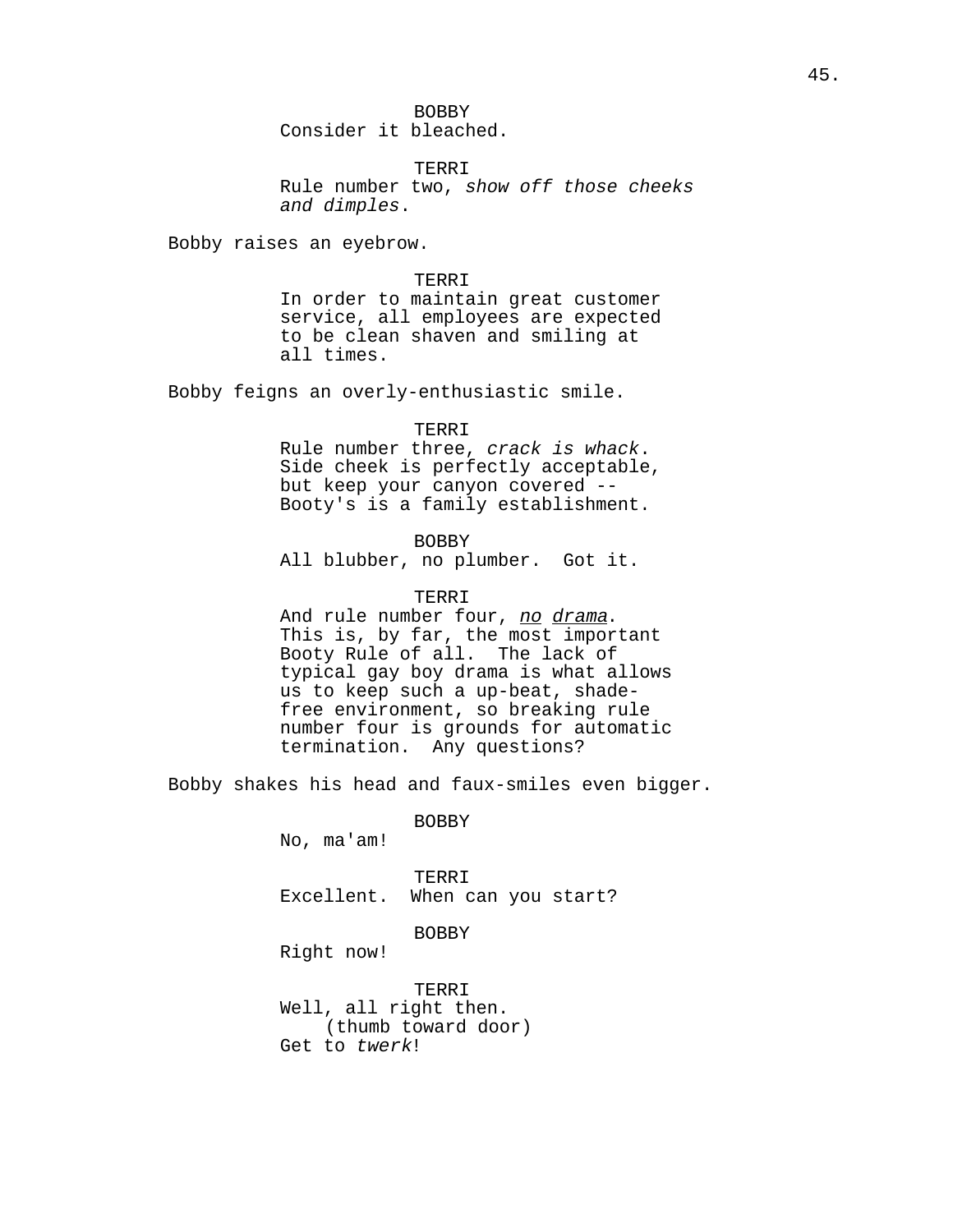### **INT. BOOTY'S - CANTINA - DAY**

A "cougar" (50s) is bent over a server's knee while other studs SING HER A BIRTHDAY TUNE and take turns SPANKING her.

Bobby strolls confidently out of the office in booty shorts and a tank top. Many heads turn to watch him pass -- one misses his mouth with his burger. Bobby's buns bounce with every stride.

## **BEGIN MONTAGE - BOOTY'S FUN**

- A male fist waves cash in the air.

- Bobby bends over to sort a tray of food.
- A female fist waves cash in the air.
- A bartender sprays servers with water behind the bar.
- Three fists of cash spring up, each vying for attention.

## **END MONTAGE.**

#### **INT. BOOTY'S - TABLE SIX - DAY**

Shawnathan, Zhong, and Gulliver sip mimosas and study menus. Gulliver paws through his Pokémon wallet and frowns.

#### SHAWNATHAN

(glancing up) Ugh. This bitch.

Zhong and Gulliver follow Shawnathan's glower and see a flamboyant man in a crop top walk by.

#### GULLIVER

Who is that?

SHAWNATHAN Just another tragic scene queen from Denver.

GULLIVER

... Another one?

ZHONG Gurl, it tracks. Denver's tragic scene queen population is so high, they have their own nightclub.

BOBBY (O.S.)

Shawnathan!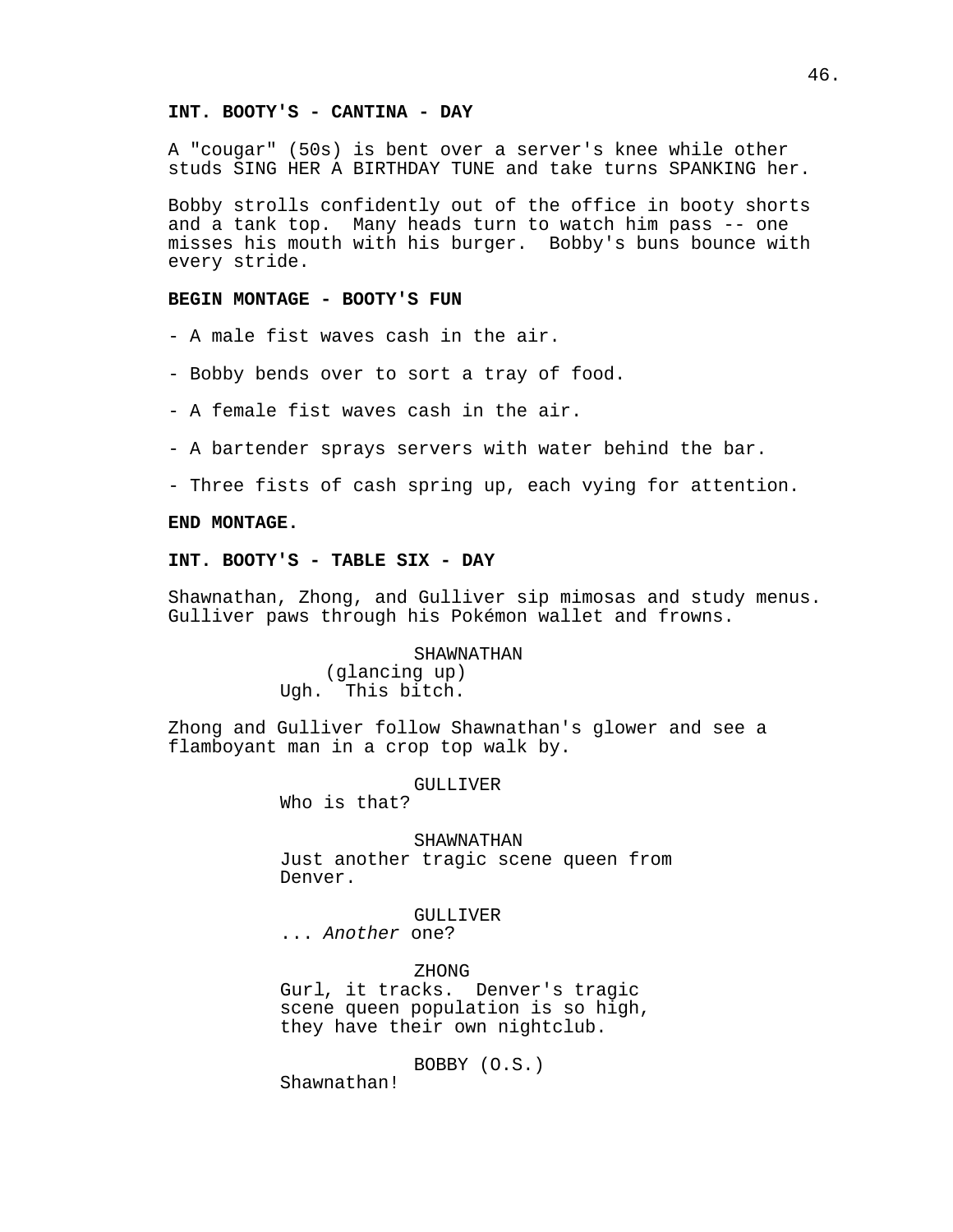Shawnathan rolls his eyes. Bobby prances over and hugs him, but the gesture is not reciprocated.

BOBBY

Zhong!

Bobby hugs Zhong, who pats his arm with impatient insincerity.

#### BOBBY

Hey, Gulliver!

Gulliver hugs him back.

## GULLIVER

Hey, Bobby!

BOBBY

Oh-em-gee, you guys! So much has happened -- first, daddy cut me off --

SHAWNATHAN -- We're ready to order.

Shawnathan folds the menu and sets it down.

Bobby stares in stunned silence.

#### BOBBY

That's it? That's all you have to say? I've been calling you all week ... have you been avoiding me?

GULLIVER

(laughing) No! Of course not!

He observes his companions' icy stares.

## GULLIVER

... Have we?

## ZHONG

(to himself) A breakup in a crowded restaurant? No, nothing cliché about that.

BOBBY

Shawnathan ... what's going on?

## SHAWNATHAN

You wanna know what's going on? He wants the tea, Zhong.

ZHONG

Give him the tea.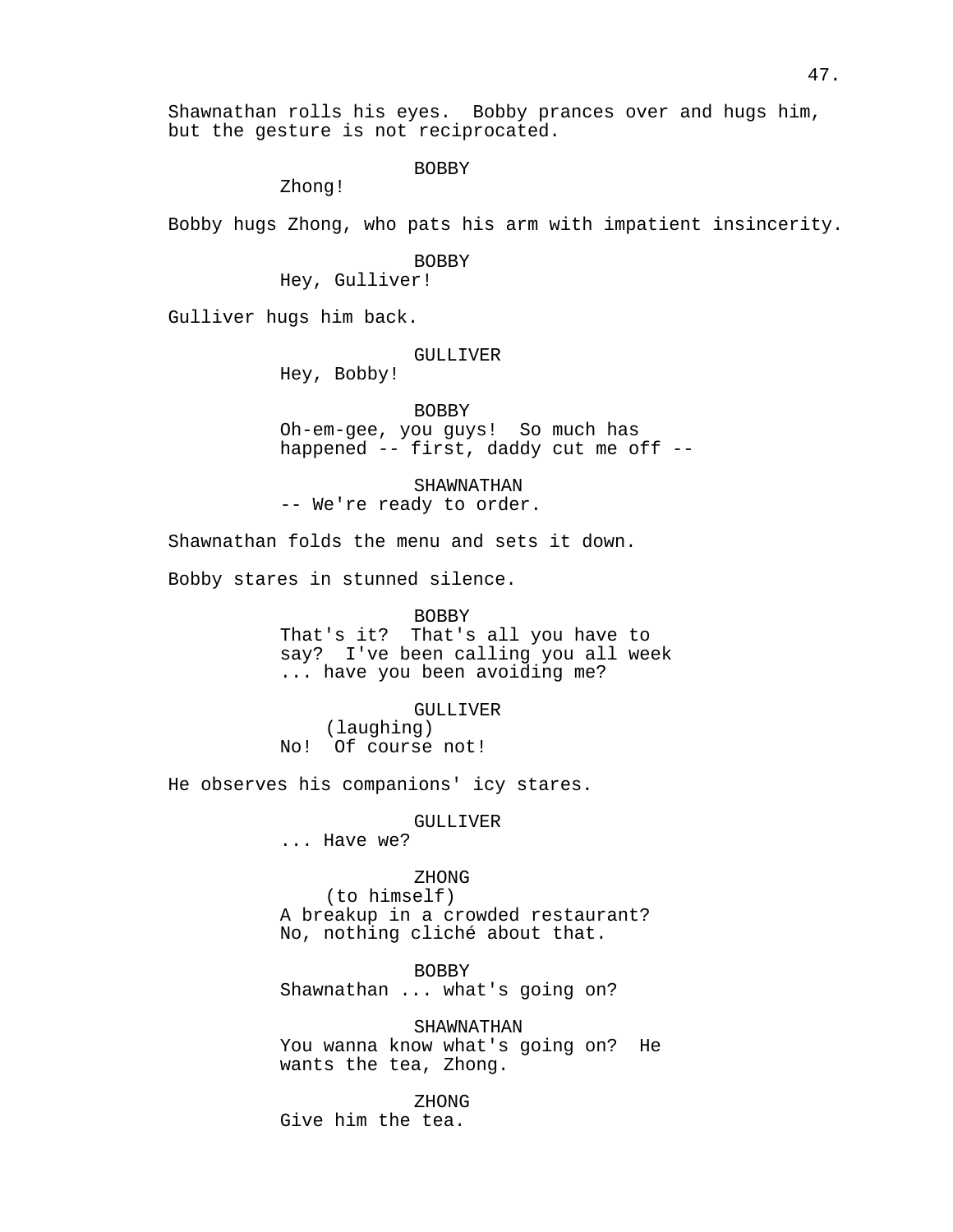## SHAWNATHAN

Here's the tea. Bobby, you are a joke.

#### ZHONG

A caricature.

### SHAWNATHAN

You know why no one takes you seriously? It's because you talk a big game about pride, but you don't contribute a damn thing to this world, let alone the scene.

#### ZHONG

Except money.

## SHAWNATHAN

Except money, and now, you can't even do that.

### BOBBY

But ... I've learned so much since --

SHAWNATHAN -- You ain't learned shit!

The whole room is tense now.

### SHAWNATHAN

You think you're the only one who ended up on the street for being a fairy? My parents threw me away when I was sixteen years old -- and only after their church failed to pray the gay away.

Gulliver looks at the other patrons, uncomfortable.

#### SHAWNATHAN

Nobody was there to help me! Do you have any idea what I had to do to survive? No. You were a privileged rich kid who's had opportunities thrown at him his entire life!

Bobby's eyes well up.

### SHAWNATHAN

I had to work. I had to sacrifice. I had to earn everything I ever got, because nobody gave me a damn thing, best believe.

(MORE)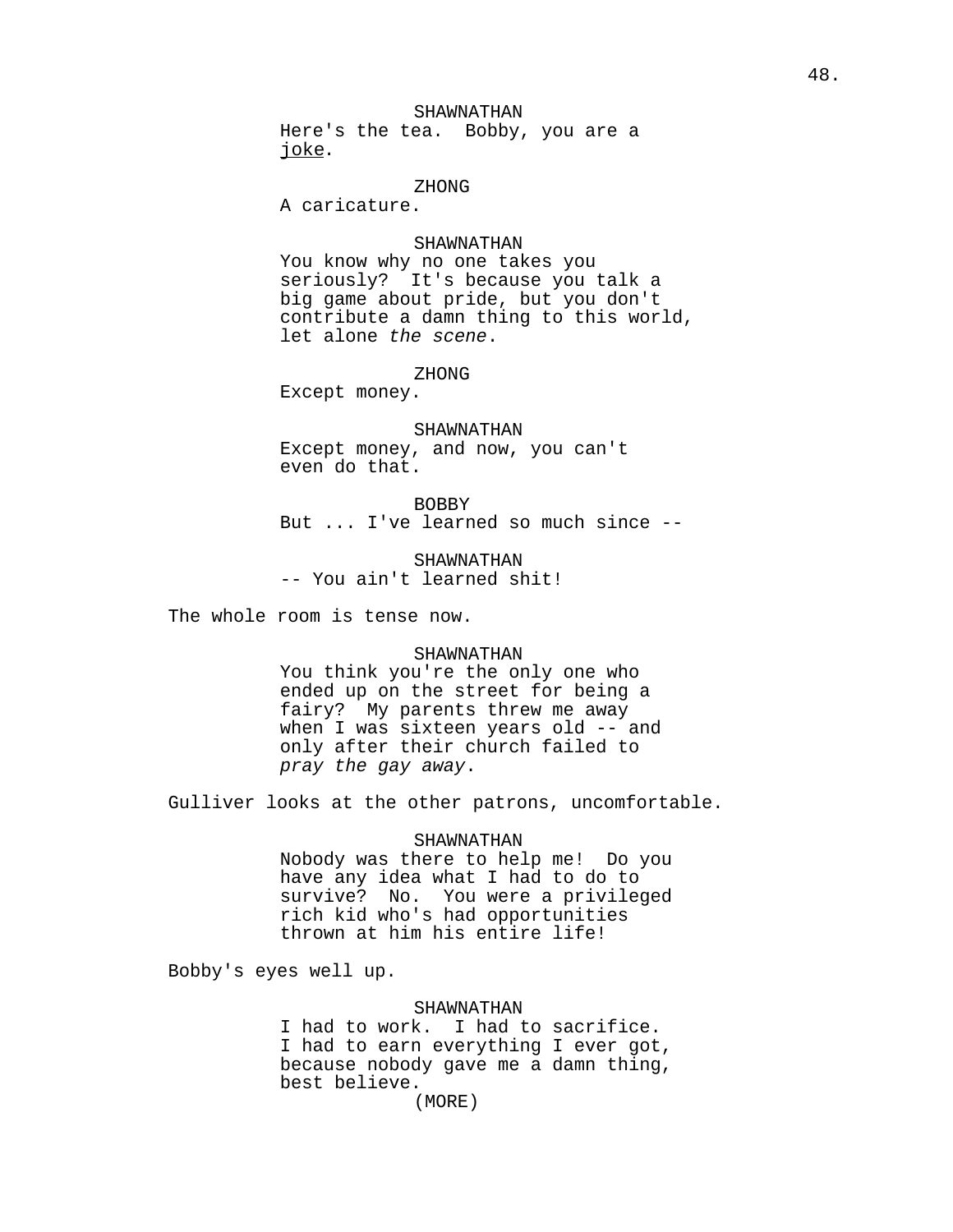SHAWNATHAN (CONT'D) But, you don't work for shit your whole life, and you think you're about to come for my spot? Just who the hell do you think you are?

Bobby chokes back tears.

SHAWNATHAN Well? Don't just stand there like a queer in the headlights -- say something!

Bobby wipes his eyes and shakes his head.

BOBBY The only thing I ever wanted from you ... was your friendship.

Shawnathan softens, ever so slightly.

Terri approaches the table and claps.

TERRI

(smiling) Okay, show's over, everybody! Rim Job shots are on the house!

Patrons awkwardly resume their conversations.

Bobby storms off. Terri sighs and hurries after him.

GULLIVER

Not cool, guys.

SHAWNATHAN Gulliver. You are dismissed.

GULLIVER What? ... What does that mean?

#### ZHONG

Why does everyone need everything spelled out today? You're out of the clique, Gulliver. Peace out!

Gulliver frowns. He drags himself up and hesitates.

GULLIVER You drove me here --

#### SHAWNATHAN

#### ZHONG

 $--$  Go!

 $--$  Go!

Gulliver clenches his jaw and departs.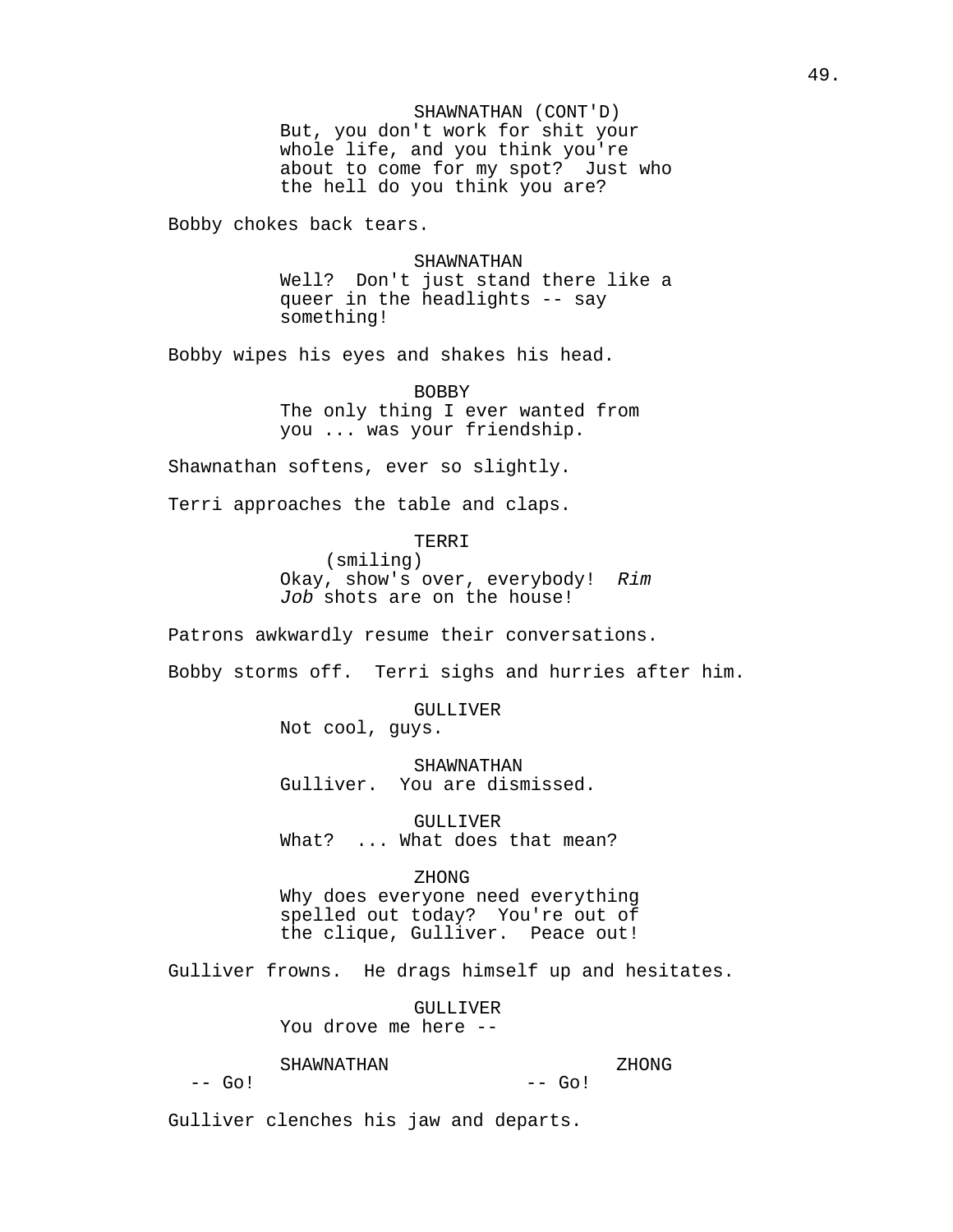#### **INT. BOOTY'S - BAR - DAY**

Bobby downs a Rim Job shot.

TERRI

You okay, kid?

BOBBY No. But I will be. As soon as I get back on my feet, I'm gonna prove him wrong. All of them.

TERRI (slamming tequila) I have no doubt.

BOBBY Anyway, I promise that'll never happen again. Tomorrow will be better --

TERRI -- Bobby, it really breaks my heart to do this, but ... I'm gonna need you to turn in your booty shorts.

Terri gestures to the "Booty Rules" sign over the bar.

BOBBY

Right. Rule number four -- no drama.

Terri forces a half smile and takes his hand in hers.

## **EXT. BOOTY'S - DUSK**

Bobby, back in his pink thrift store attire, has a good cry in the Delta. He wipes his tears and starts the ignition - it won't turn over. He tries again -- no dice.

> BOBBY Are you serial right now?!

Bobby pounds the steering wheel. He winces from pain and checks his nails for damage. He takes out his cell.

The display flashes the words, "LOW BATTERY," followed by "GOODBYE!" -- the phone dies. Bobby grunts in frustration.

He gets out of the Delta and starts walking.

BOBBY If I had a fairy godmother, bitch would be fired, like, yesterday!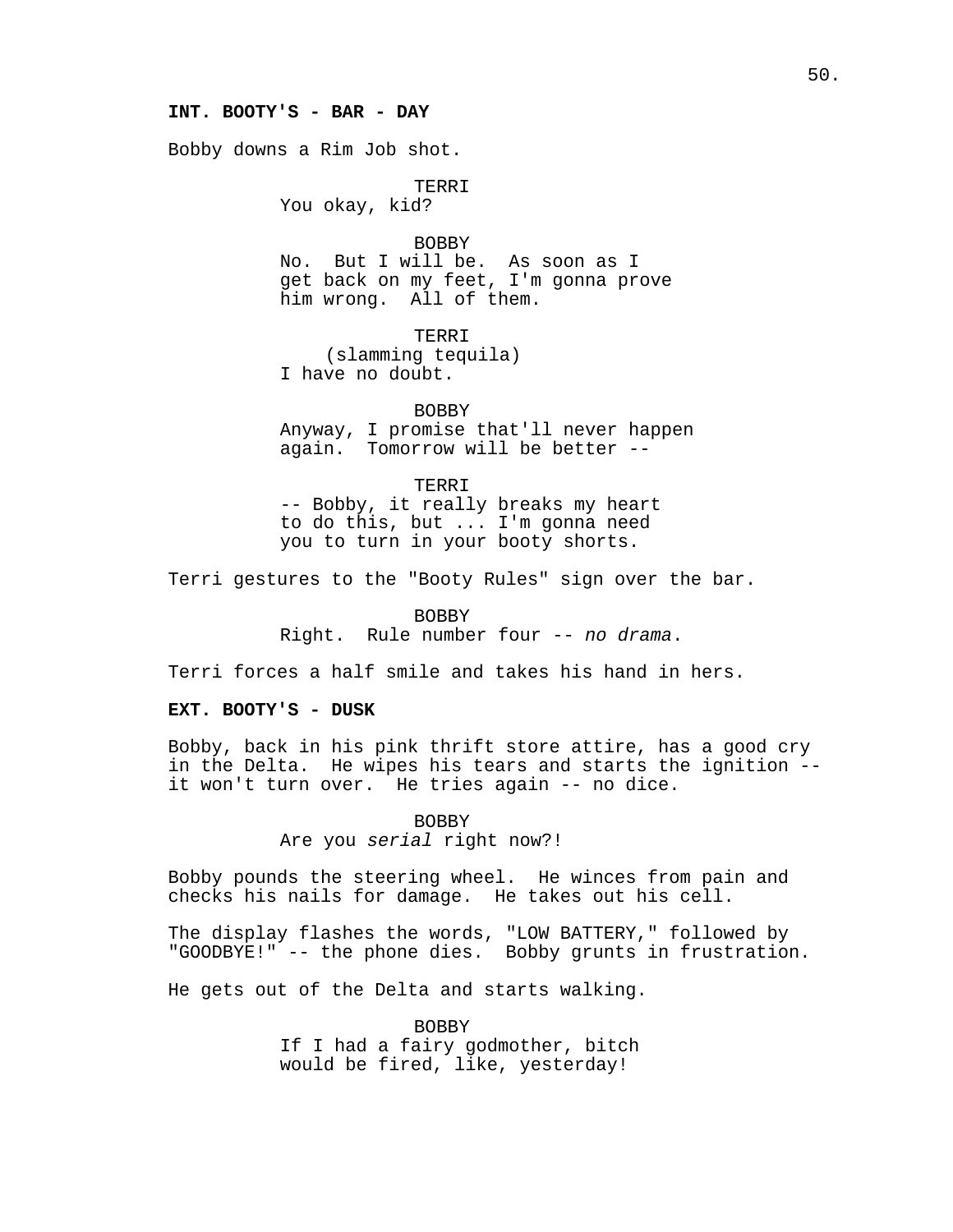#### **EXT. VENICE STREETS - NIGHT**

Bobby waves his thumb at approaching cars, but none stop. He rubs his legs for a moment and resumes his walk.

Bobby pulls a handful of change out of his pocket. He looks up ahead to see --

#### **EXT. THE ROTTEN PLANK - NIGHT**

Loud LAUGHS, CHEERS, and LIVE ALTERNATIVE REGGAE MUSIC pour out of the bar. Bobby approaches the entrance.

### **INT. THE ROTTEN PLANK - NIGHT**

Beyond the diverse crowd of bikers, punks, and middle-aged beach bums, Bobby uses a pay phone in the back.

> BOBBY ... It's called, uh ... (reading a plaque) The Rotten Plank. Yes, fabular! And, Skippy? Hurry!

Bobby hangs up, takes a deep breath, and makes his way to --

### **THE BAR**

The clientele look Bobby over with a peculiar stare -- as though they don't take kindly to his type here. A scruffy BARTENDER leans in to examine Bobby as he approaches.

> BOBBY Hi. May I have a Cosmo please?

BARTENDER Say what, now?

BOBBY

Oh, sorry -- it's so loud -- would you make me a Cosmopolitan, please?

The Bartender shrugs and pulls a recipe book from under the bar top. He blows dust off of the cover and delves in.

Bobby scans the room; his eyes stop at the stage. He gapes.

#### **ON THE STAGE**

Eight Inches to Venice performs. Ken sings to his fans.

The audience cheers and whistles. Lani smiles up at Ken, whose gaze shifts from her to the bar, where Bobby watches with amazement.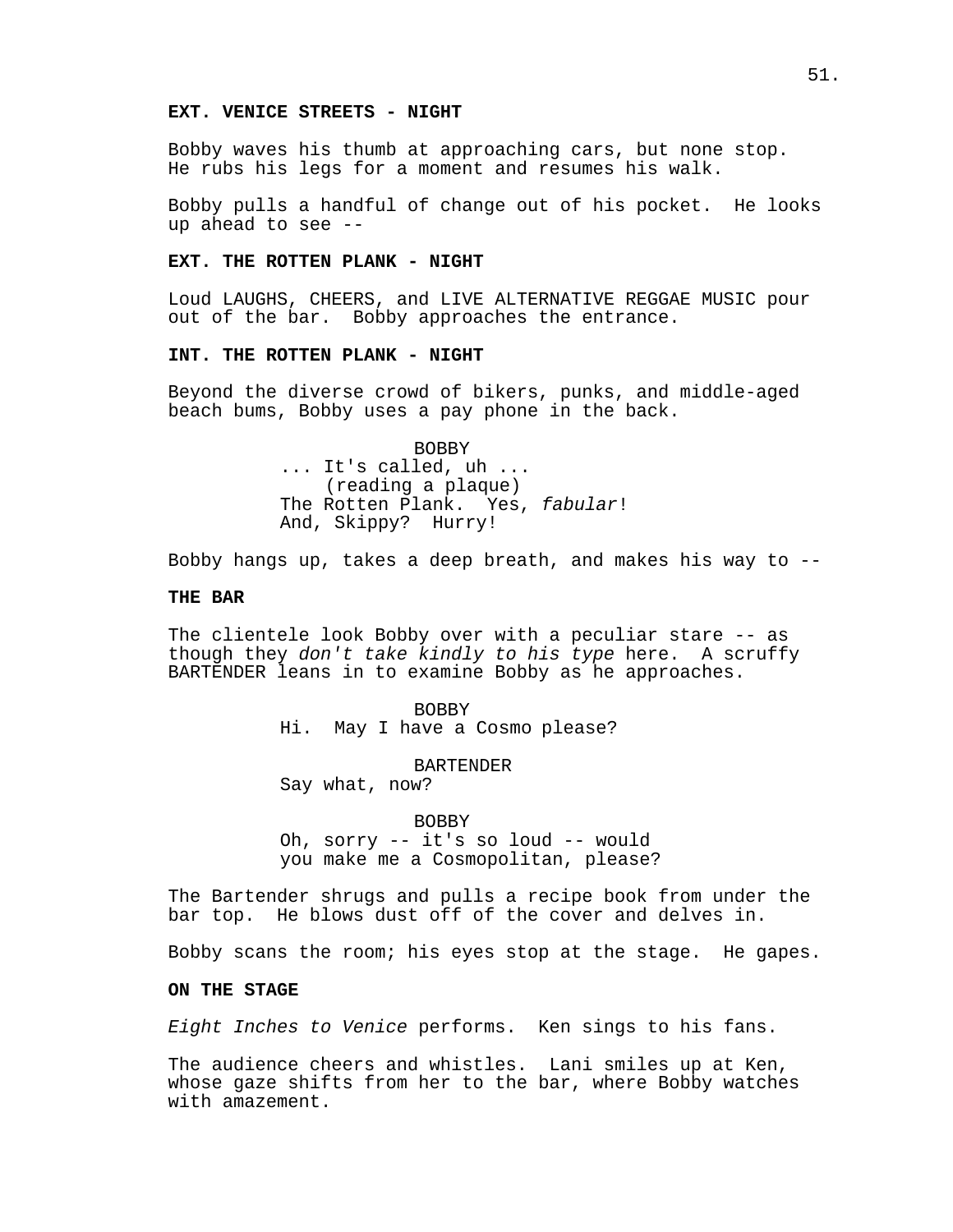The crowd ERUPTS.

KEN

Thank you! We are Eight Inches To Venice.

The band packs up.

Ken sets his guitar down and hops off stage. He heads toward the bar. Lani emerges from the crowd and embraces him.

Bobby weaves through the crowd and sees Lani and Ken. He frowns and turns back the way he came.

### **INT. THE ROTTEN PLANK - MEN'S ROOM - NIGHT**

Graffiti and band stickers everywhere. Bobby washes his face and dries it with paper towels. Ken enters.

KEN

Hey.

BOBBY

Hey.

They stare at one another, speechless.

KEN I met you on the beach last week --

BOBBY -- Ken. I remember.

Ken nods.

KEN I went looking for you ... to replace that cone.

BOBBY

You did?

Ken becomes lost in his eyes.

A toilet FLUSHES. A DRUNK BIKER stumbles out of a stall, passes between Ken and Bobby, and leaves.

> KEN Hey, so -- this place isn't really safe for ... uh ...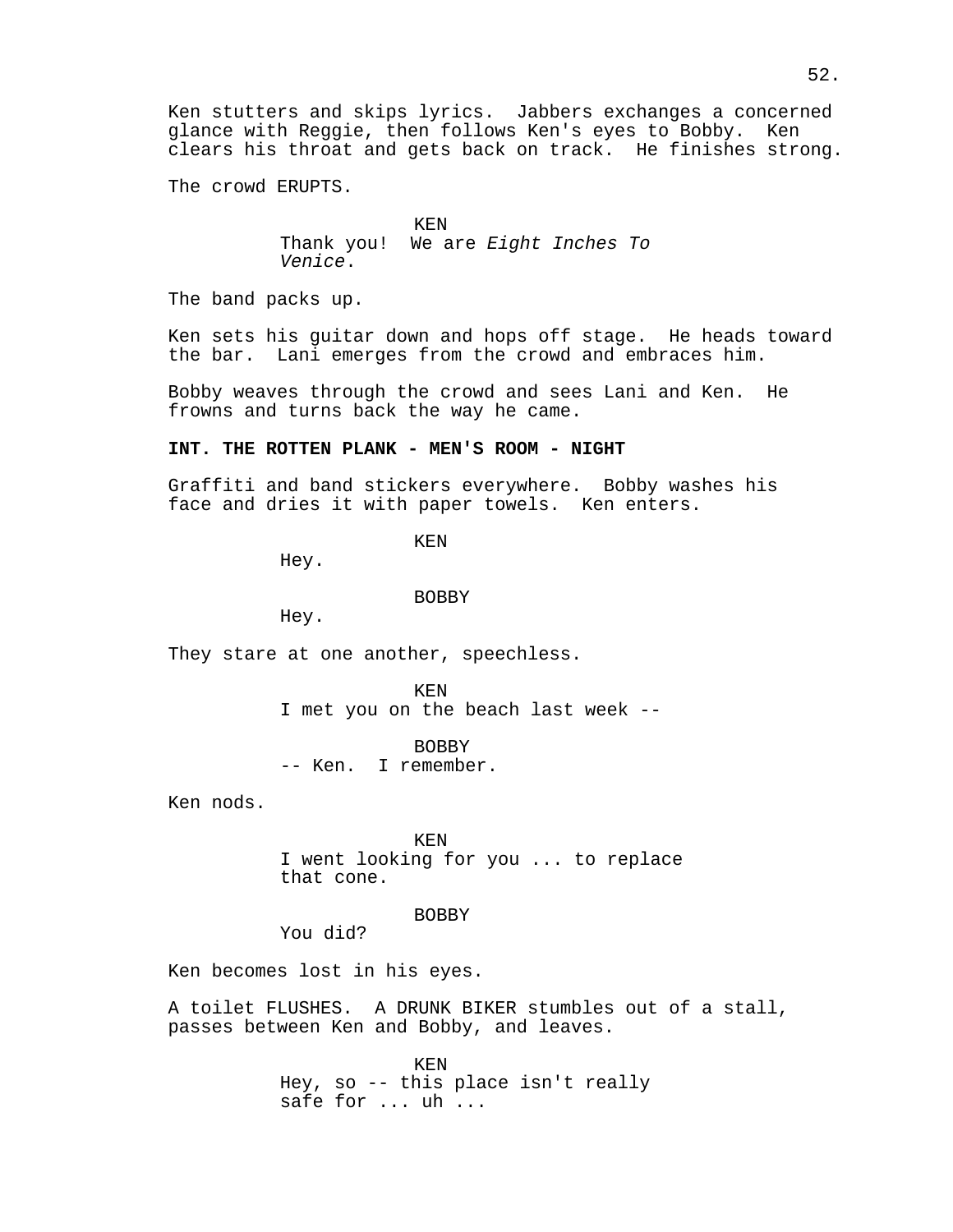KEN Word. No offense. It's just - some people still live in the past.

BOBBY

Or the closet.

Ken freezes.

KEN Some people have their reasons.

BOBBY Yeah. I saw her. She's pretty.

KEN That wasn't what it looked --

The bathroom door swings open -- the Drunk Biker returns and maneuvers to the sink.

> DRUNK BIKER Almost forgot to wash up.

Bobby moves out of the biker's way and heads to the door.

BOBBY (to Ken) I'm gonna bounce. Wouldn't want to make some people uncomfortable.

He leaves. Ken stares at his reflection with disappointment.

## **AT THE BAR**

Bobby swipes his Cosmo, chugs half of it, slaps a twenty down, and leaves. The bartender's jaw drops. He eyes the cash, sniffs the glass, and takes a sip of the Cosmo. He licks his lips and smiles.

### **EXT. THE ROTTEN PLANK - NIGHT**

Bobby paces in front of the bar. He checks his watch. His knees clamp together. He grimaces.

> BOBBY Should've went while I was in there.

He does the pee-pee dance and disappears behind the building.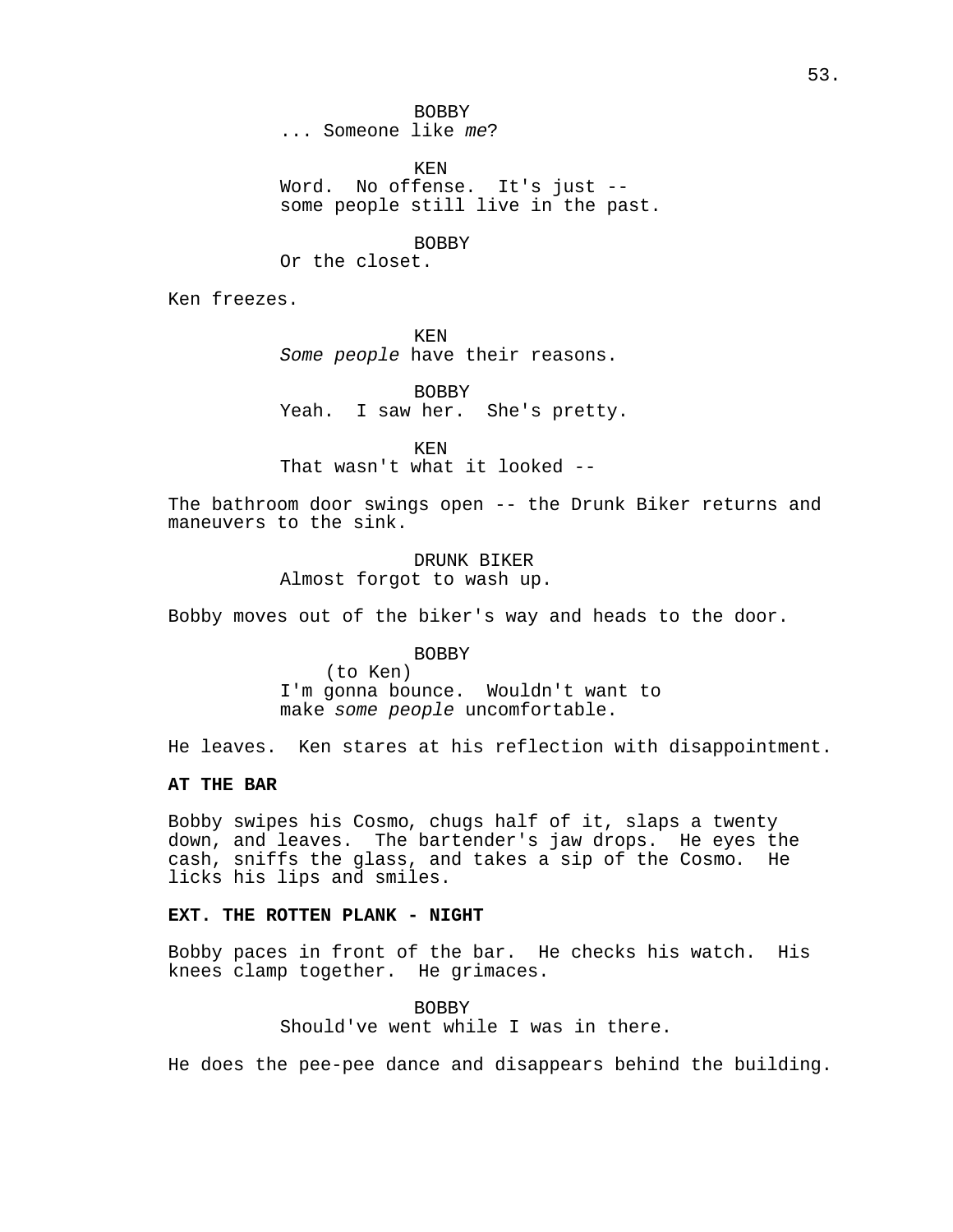Bobby takes a leak. He zips up and turns around to see THREE TEENAGE SKATERS moving in.

SKATER #1

'Sup, man?

BOBBY (cautious) Hello.

SKATER #1 You know, you shouldn't wander around Venice alone at night.

SKATER #2

It's not safe.

BOBBY Oh. Thanks for the tip. I guess I'll just mosey back inside then.

Bobby tries to stroll past Skater #3, but he's blocked.

SKATER #3 Sure, sure, but -- quick question ... is that a Rolex?

BOBBY

(wincing) Crumbs.

Bobby sprints past them. They catch him a few feet away and take him down. Bobby swings and kicks wildly. The skaters attack with stomps and their skateboards.

### **EXT. THE ROTTEN PLANK - ALLEY ENTRANCE - NIGHT**

The door opens. Ken, Jabbers, Reggie, and Philthy carry instruments and equipment to a rusty cargo van.

> JABBERS Dude -- she's all about you!

KEN I know, man, but I need to focus on school and the band first.

*JABBERS* Oh, no. Don't use us as an excuse --

KEN

-- Shh.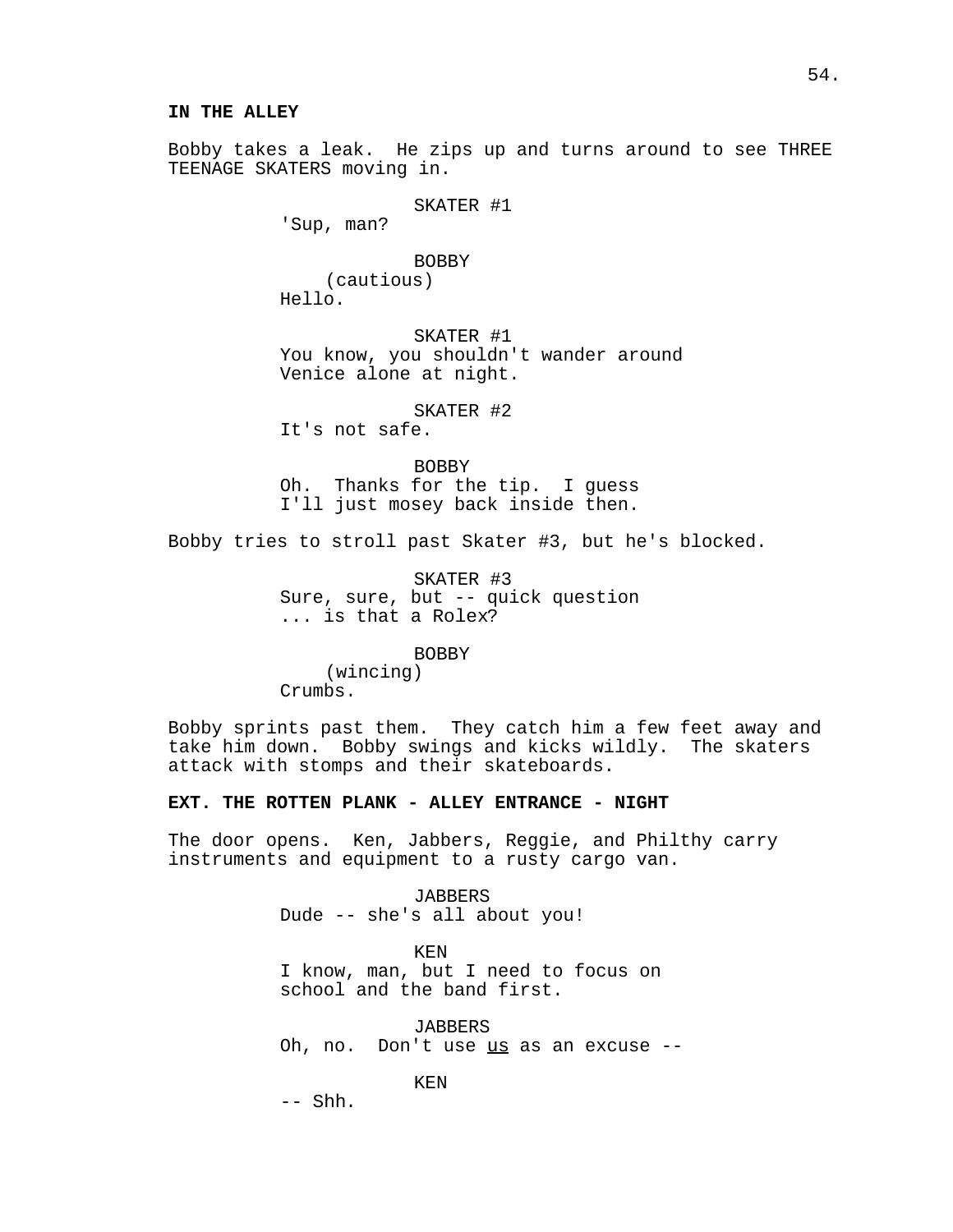KEN

Hey!

Ken sprints to the melee and throws Skater #2 aside. Philthy rams into Skater #1, knocking him down. Skater #3 throws a punch at Ken, who dodges and nails him with one of his own.

#### SKATER #1

We're out!

The thugs hop on their boards and skate away. Jabbers rushes over and crouches into a fighting stance with his drum sticks.

Reggie approaches, a phone to his ear.

REGGIE (on the phone) ... I don't know. Just, three thugs. But -- I think we need an ambulance.

Ken gets on his hands and knees. He rolls Bobby over to see his swollen face. Ken seethes with anger, then breaks down.

## **FADE OUT:**

**OVER BLACK**

KEN (O.S.) Hey ... you okay?

## **FADE IN:**

**EXT. VENICE BEACH - DAY - DREAM**

Bobby's eyes open to see Ken standing over him. The sun forms a halo over Ken's head.

> BOBBY Fabular ... but, wait -- is this really happening?

Ken lends him a hand and pulls him to his feet.

#### KEN

You tell me.

Ken eyes him seductively and bites his lip. He undoes his swim trunks and lets them slide off. Bobby gasps. Bobby's eyes drift from Ken's smile, to his chest and abs, to his crotch -- he has no genitals; he's smooth like a Ken doll!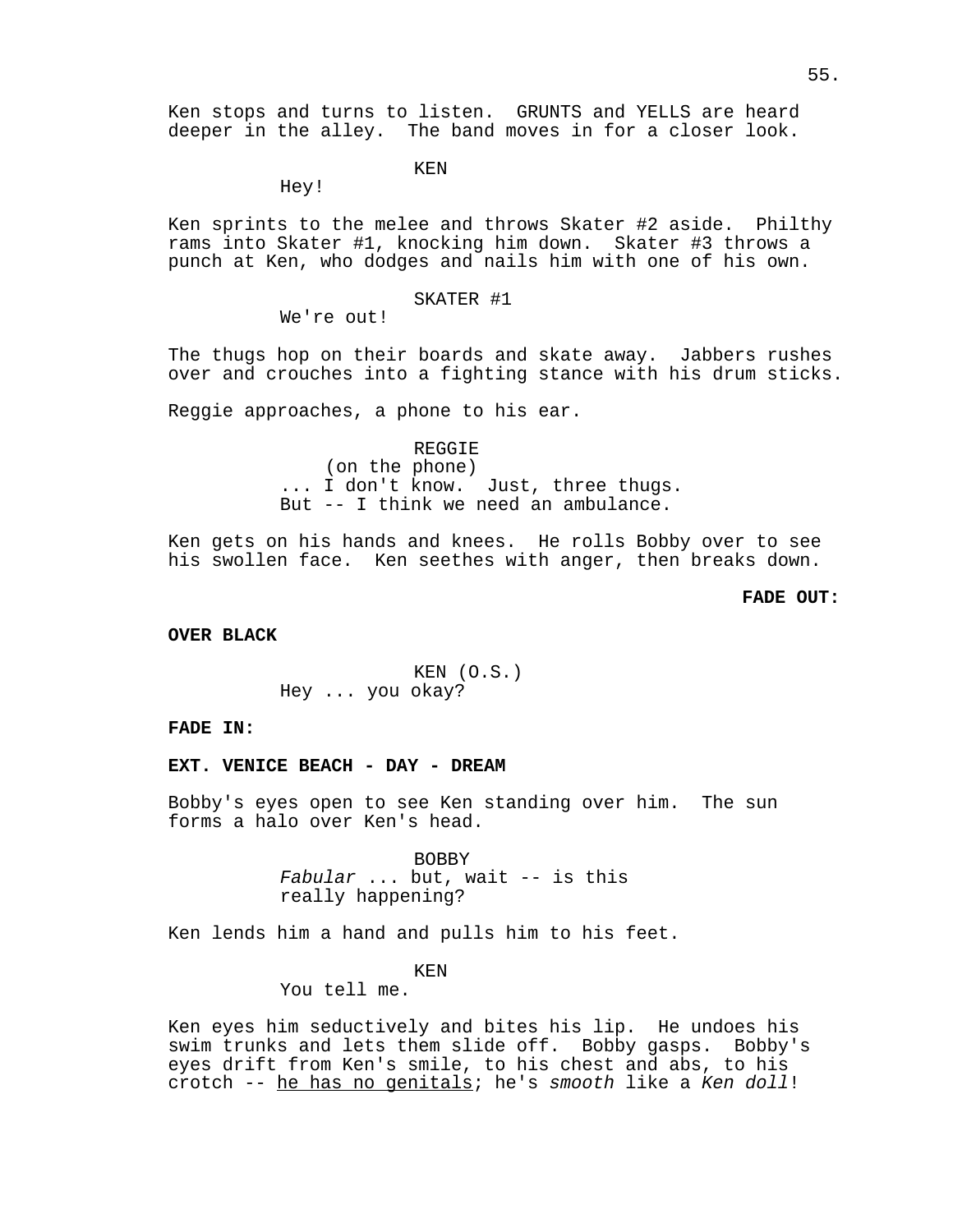## **DISSOLVE TO:**

## **INT. HOSPITAL ROOM - NIGHT**

Bobby's eyes flutter open. His head is bandaged, and his cheek and lip are swollen.

> BOBBY (mumbling) ... Eight inches my ass ...

Ken stands over Bobby, clutching his guitar pick necklace. He kisses it and sets it on the table next to the bed.

KEN

Hey!

BOBBY (strained) What happened?

KEN You got jumped by some punks in the alley ... I didn't get there in time.

Bobby takes Ken's hand -- it quivers.

**BOBBY** 

It's okay.

Ken slips his hand free. Bobby watches its departure.

KEN Your brother's here.

BOBBY My brother? (eyes bulging) Ugh. That means he called --

Skippy bursts into the room. He runs to Bobby and throws his arms around him.

> SKIPPY Oh, honey -- your face!

Robert and Babs enter. Babs winces as she hurries to Bobby and takes his hand.

Robert's face fills with anguish. He recomposes himself.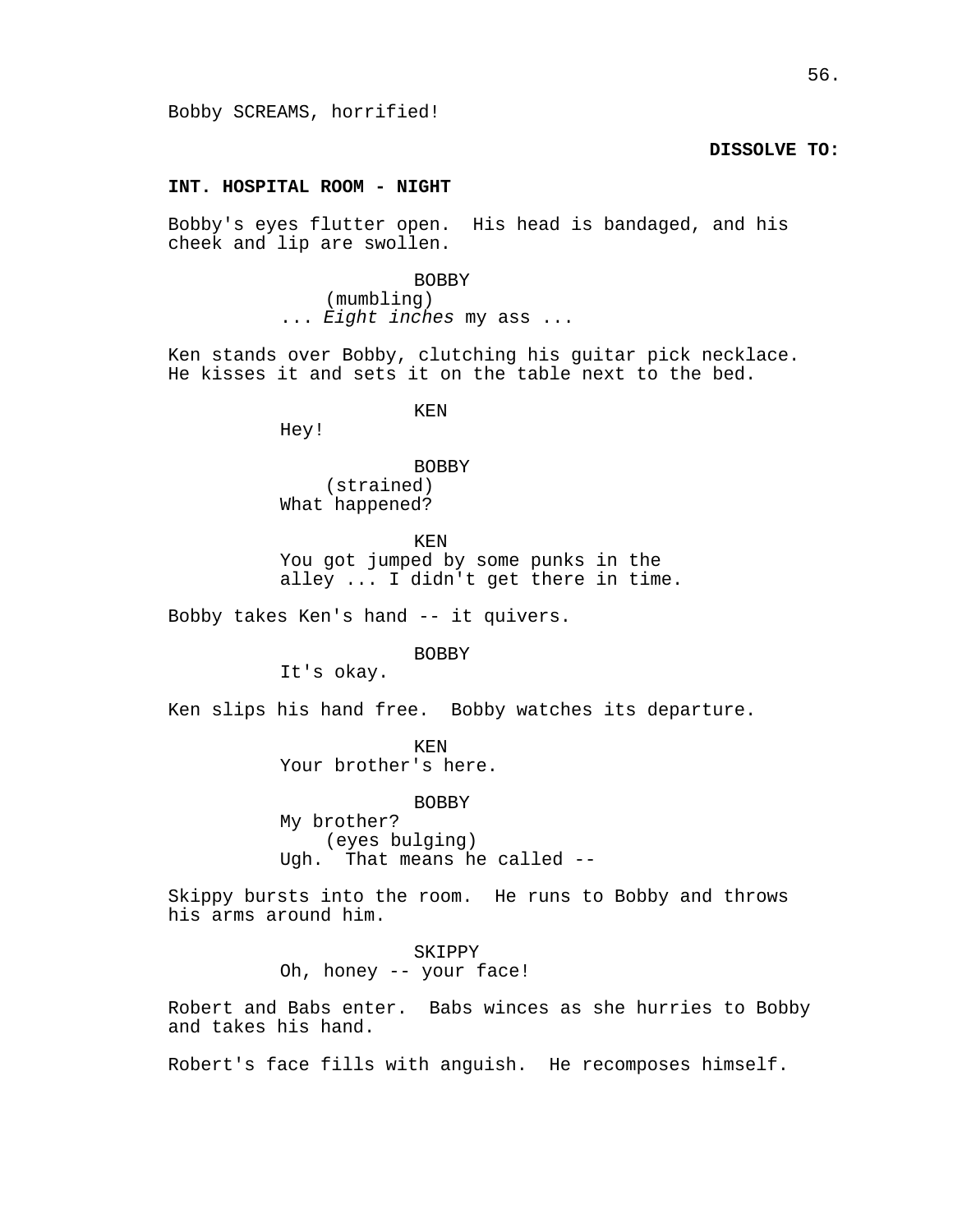ROBERT (to Ken) So, you're the good Samaritan?

KEN I was in the alley ... (extending a hand) Ken Walker.

Robert smirks. He pulls out his wallet and removes cash.

ROBERT Of course. What are you looking for? Two hundred? Three?

KEN

... Sorry?

#### ROBERT

Come now. Nobody saves a Vanderpool without the promise of reward. Even if it means staging a suspicious scenario like this one.

BOBBY

Daddy!

SKIPPY

What the shit, dad?!

## ROBERT

Oh, come on. Bobby gets cut off, and not even a week later, he's lying in the hospital because he's been -- (air quotes) -- beaten and robbed by some unknown assailants?

Babs blocks Robert's approach.

#### BABS

Really, Robert? You think you're being extorted by your own son?

## ROBERT

Well, it's no kidnapping, but Bobby doesn't exactly have the capacity for an intricately laid plan like that, does he? (leaning in) That kind of theatricality is more your cup of tea, isn't it, dear?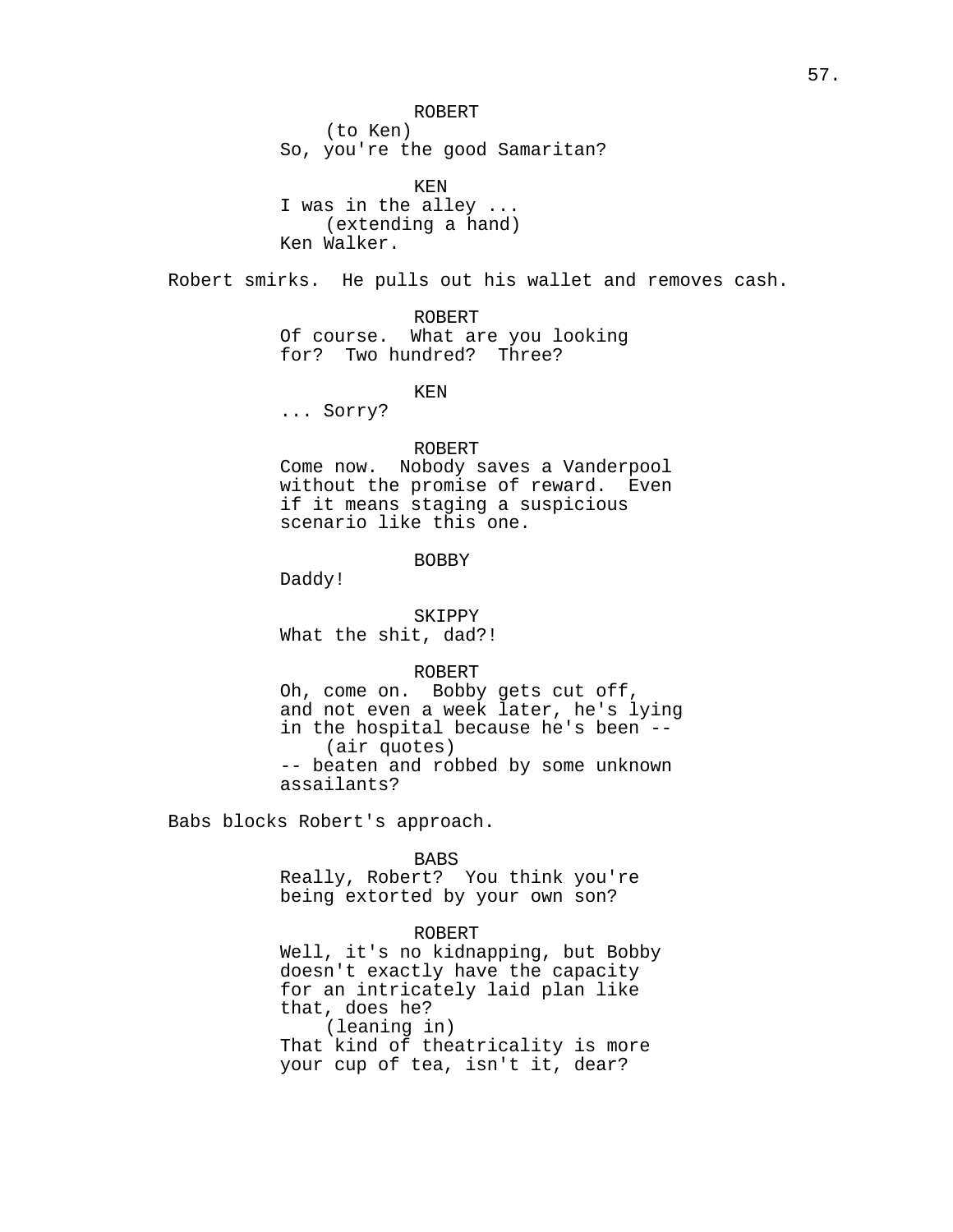**BABS** Please. The only acting I've ever done was in the bedroom with you.

KEN Your son was just assaulted by three thugs in an alley! Why isn't anybody acting like it?

Robert studies Ken for a second.

ROBERT Look ... Kevin? I do believe you've overstayed your welcome. Please, take your prize money and go.

He smugly waves the cash in front of Ken.

Ken shakes his head and storms out of the room.

BOBBY

Ken!

Ken leaves, but stops outside of the doorway to eavesdrop.

Robert shrugs, pockets the money, and approaches Bobby.

ROBERT See? Now that's pride. (sigh) Okay. Suppose this isn't a ruse. Suppose you were robbed and -- (air quotes) -- gay bashed. Was it really worth it to keep up this decadent lifestyle?

### **IN THE HALLWAY**

A bead of sweat rolls down Ken's brow.

ROBERT (O.S.) You lost your family, your fortune, and now, here you are lying in a hospital bed, alone and barely recognizable. And, where are your friends now? Where's your community?

A female NURSE (20s) enters the room with a tray of food.

## **BACK TO SCENE**

The nurse approaches the bed.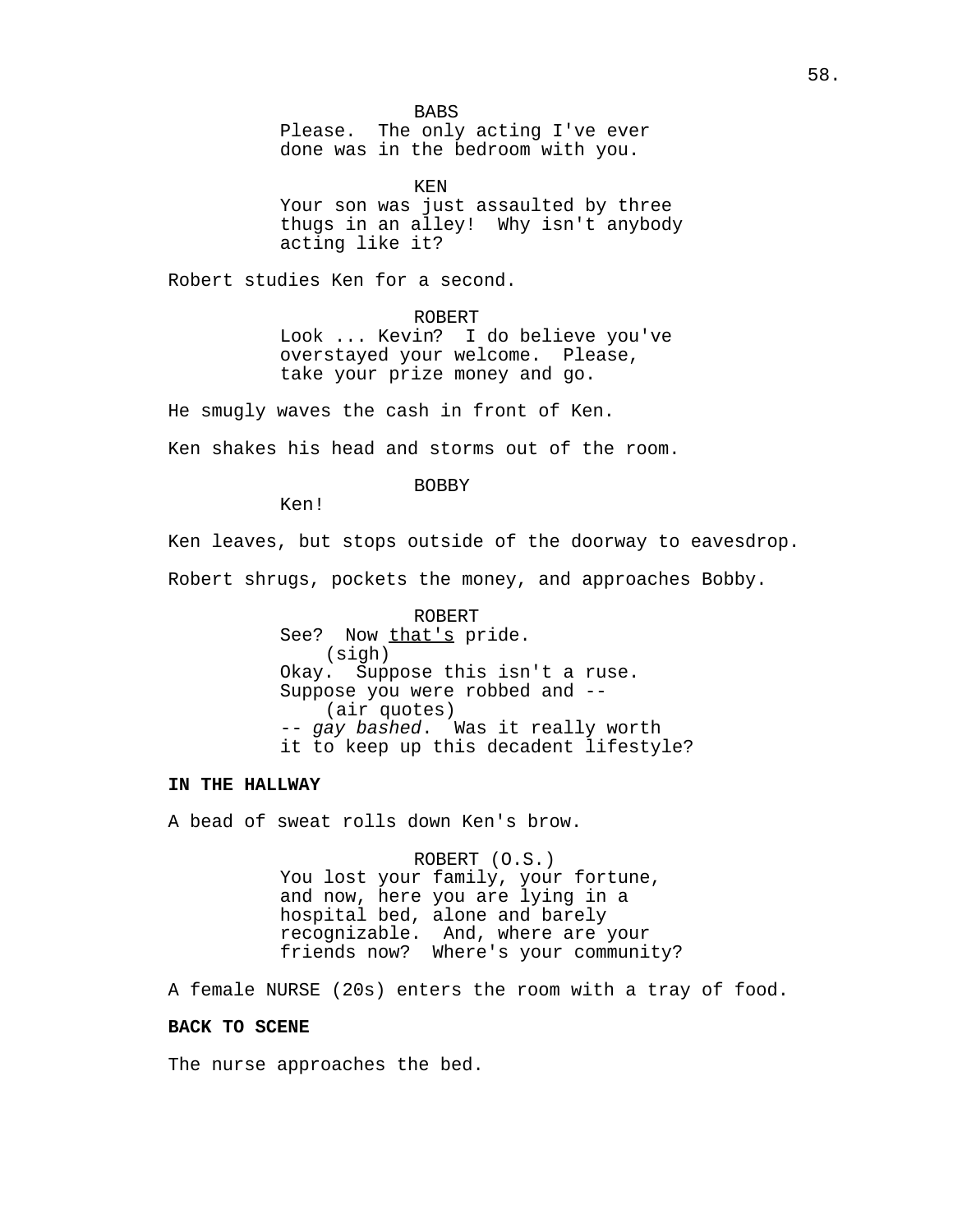ROBERT This needs to stop, son. It's not natural.

The nurse sets the tray on the table and knocks the guitar pick on the floor. She bends down to pick it up/put it back.

Robert molests her with his eyes.

ROBERT You're a Vanderpool, damn it! You can have any woman you want. And so you should -- it's in your blood!

Babs catches this, smolders ...

The nurse politely returns Robert's smile on her way out.

ROBERT Please, son, reconsider my offer, before you go and get yourself killed.

BOBBY I'd rather die than spend my life pretending to be someone I'm not.

ROBERT Why willfully choose that hardship for yourself? Just what is it you're trying to accomplish?

BOBBY

Happiness.

Robert frowns and nods.

ROBERT It's settled, then. I have no son.

SKIPPY

Hey!

ROBERT (rolls eyes) One son. And only one, until Bobby learns to swallow his pride and do the right thing. (to Babs) Let's go.

Robert heads for the door. Babs and Skippy go to hug Bobby.

## **IN THE HALLWAY**

Ken shakes his head and leaves.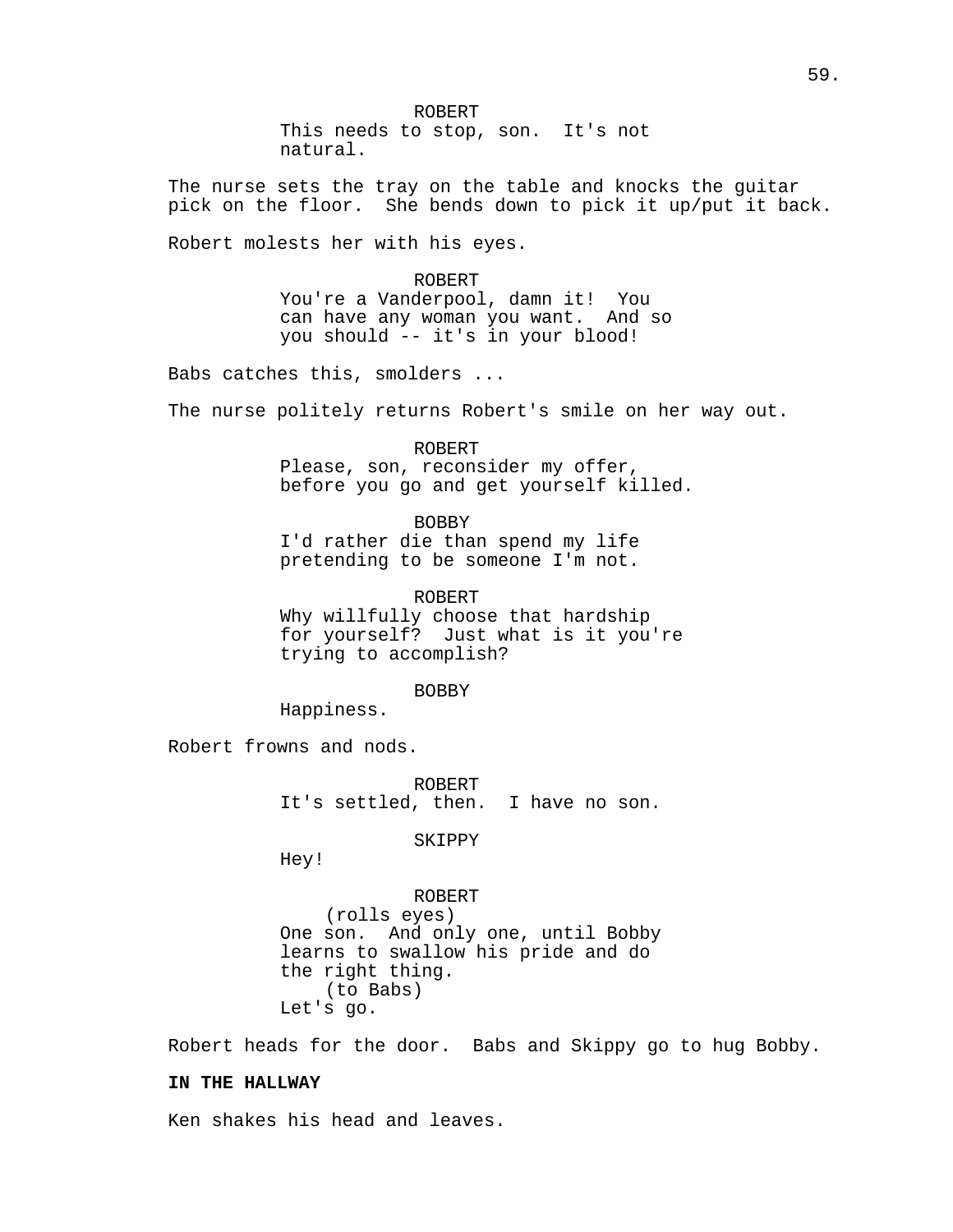## **BACK TO SCENE**

Bobby sobs quietly to himself as he watches his family depart. He reaches for the food tray and spots the guitar pick. He picks it up and examines it, curiously ...

HUNTER (V.O.)

What a fag.

### **EXT. VENICE BEACH - DAY**

Ken and Hunter, in wet suits, walk toward the Pacific with surfboards. Ken stops in his tracks.

KEN

What?

HUNTER That geezer; he's all over that kid.

Ken follows Hunter's stare.

A teen leads an older man to a lawn chair.

KEN

He's blind.

HUNTER (another look) Oh. Still, though.

Ken spots Bobby approaching from a few yards away -- they lock eyes.

> KEN Hey, why don't you go on ahead. I'll be right there.

Hunter shrugs and heads into the surf. Bobby approaches.

BOBBY

Hi.

KEN

Hey.

## **IN THE SURF**

Hunter turns back and sees Ken and Bobby. His jaw drops.

### **BACK TO SCENE**

Bobby takes a deep breath.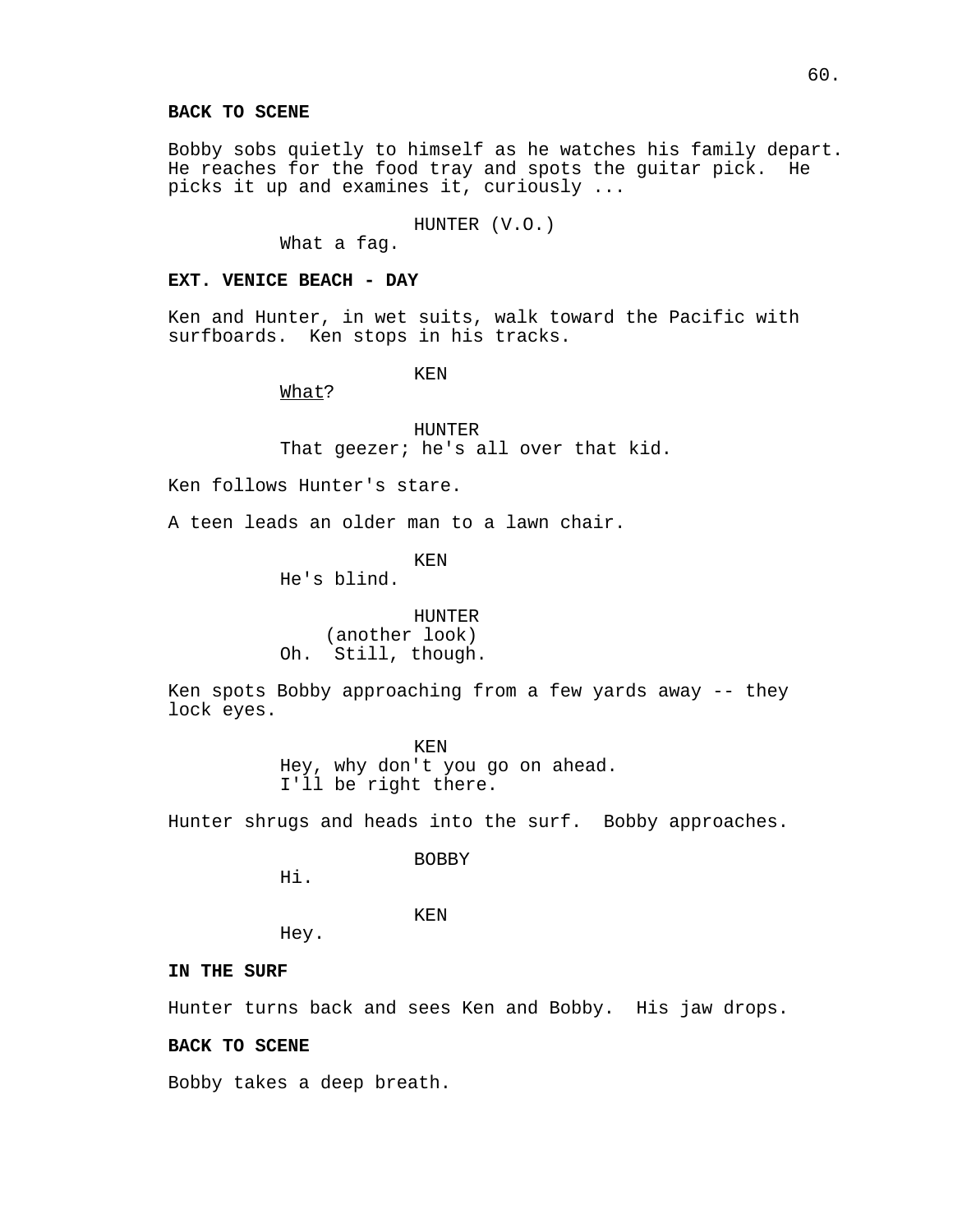#### BOBBY

So, I'm sorry you had to see that last night. My family's -- we're kind of a mess.

KEN

Every family's a little extra sometimes. But, I still shouldn't have left like that.

#### BOBBY

It's okay. It's apparently the in thing to do this week. Anyway, I came to bring you something.

Bobby pulls Ken's necklace out of his pocket.

BOBBY

I found it by my bed ... figured you must've dropped it or something.

#### KEN

(blushing) Yeah. That's my lucky pick. It's dumb ... I just thought ... I dunno.

BOBBY You believe in magic?

KEN It's more of a ... superstition.

BOBBY

Well, whatever it is, it worked, so thank you. For everything.

He hands Ken the necklace.

### BOBBY

In fact, I was hoping I could buy you coffee to show my gratitude. Of course, we'd have to share one, 'cause I did just get robbed and all ...

Ken laughs.

KEN You don't have to do that.

BOBBY I want to. Five thirty?

KEN

Yeah. Okay.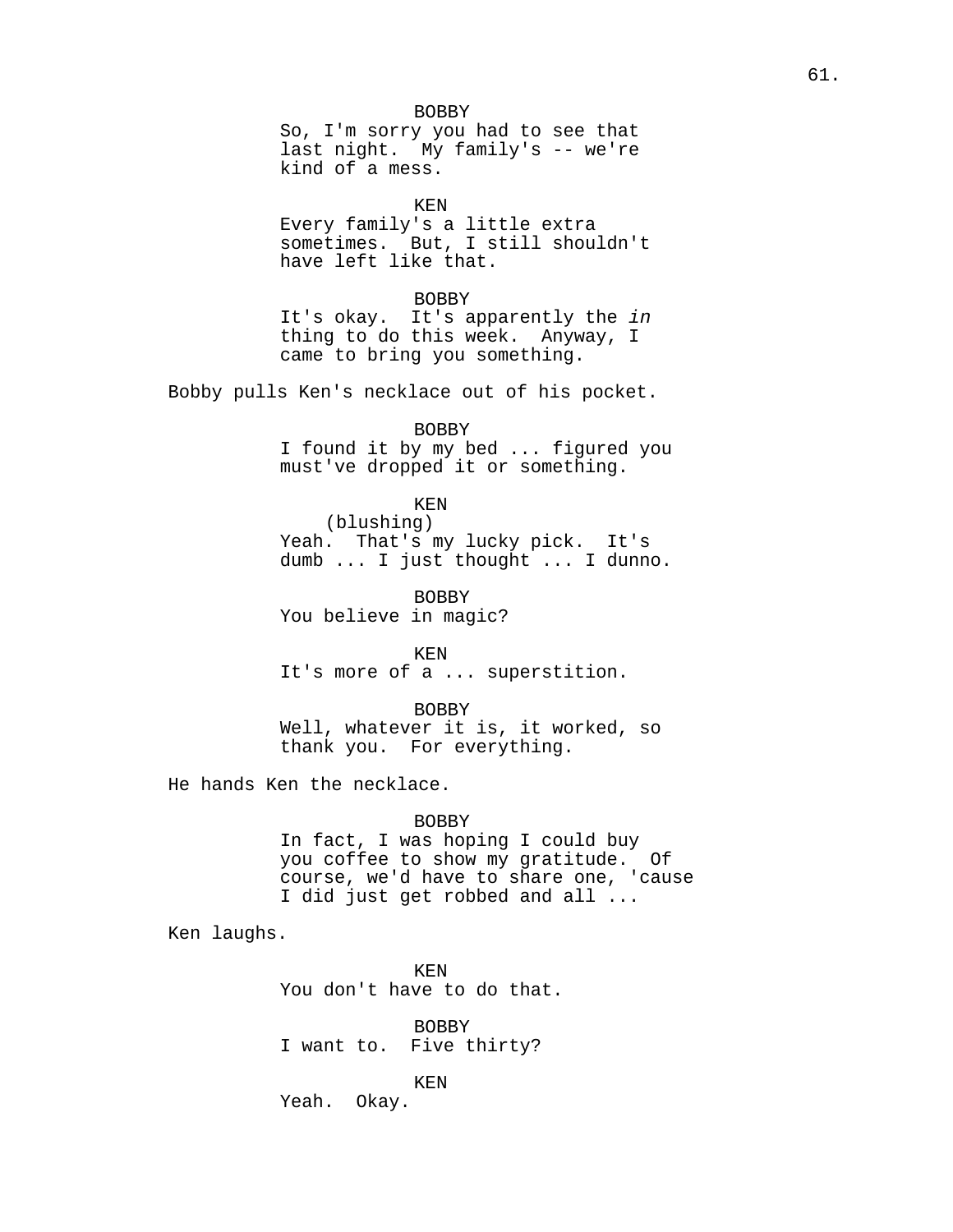Bobby smiles and gingerly jogs away.

Ken heads into the surf. Hunter's face is filled with terror.

HUNTER Dude -- what the fuck was that?!

KEN

Nothin', man. Just meeting up with a friend for coffee later.

HUNTER

No-nuh-nuh-no. It's a trap! Homos don't drink coffee like normal people, they drink that twenty-dollar pumpkinspiced shit with their pinkies up!

Hunter demonstrates with an imaginary cup.

HUNTER And, next thing you know, they're feeding you Long Islands at the gay bar and trying to get on your dick!

KEN Damn, Hunter. You sure know a lot about gay people.

Hunter stammers in place. Ken runs his board into the surf.

## **EXT. VENICE PIER - DUSK**

Ken and Bobby look over the Pacific as they saunter along with paper coffee cups.

> KEN So, you're a millionaire?

BOBBY Billionaire. I used to be, anyway.

KEN Word. And you hang out in Venice?

BOBBY Yeah. Skippy and I spent a lot of time here when we were little.

Bobby looks through a telescope.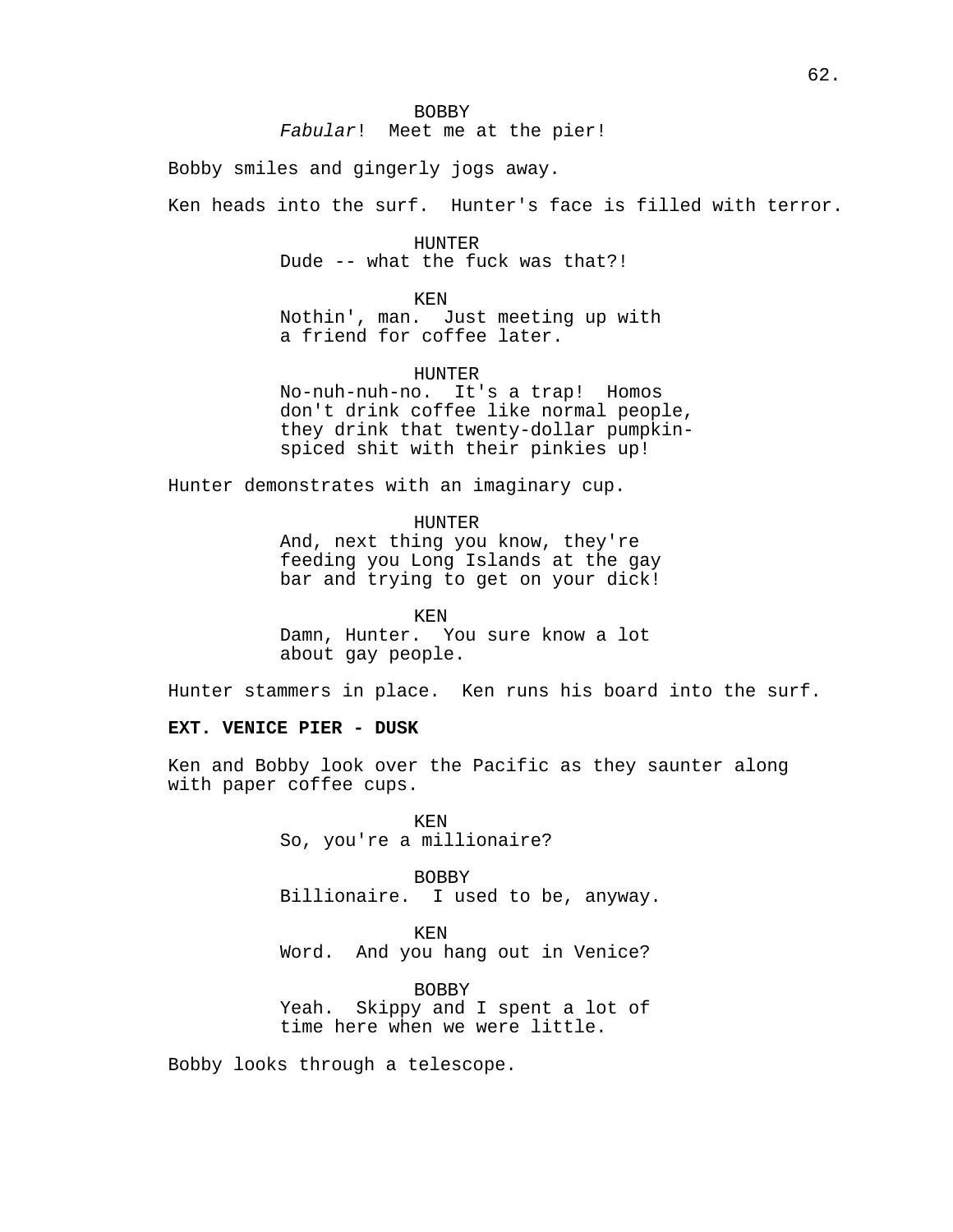### BOBBY

Our nanny brought us when our parents were fighting. Good old Maria. She'd sit us down someplace quiet, and we'd all put our toes in the ocean. And she'd tell us to let all of our anger, and our fears, and all of our bad feelings just wash away.

KEN

Did it work?

#### BOBBY

It used to.

Ken nods.

#### KEN

That's how I feel about music. It centers me, and helps me see clearly when I get lost. Till it doesn't.

He puts change in the telescope for Bobby.

BOBBY

So, what do you do?

KEN

For money? Mostly a student right now, but, I pick up shifts at The Plank sometimes.

#### BOBBY

Oh! You're a bartender.

KEN

Bartender in training, but I mostly barback right now.

BOBBY Whoa -- slow down, handsome. We're not there yet.

Bobby sees the sunset -- his jaw drops in awe.

KEN Huh? No, it's not --

BOBBY -- Hey, let's take a selfie.

Bobby frames the two of them up with the sunset in the background. Bobby smiles, as does Ken, albeit uncomfortably.

Bobby snaps the pic and reviews his work.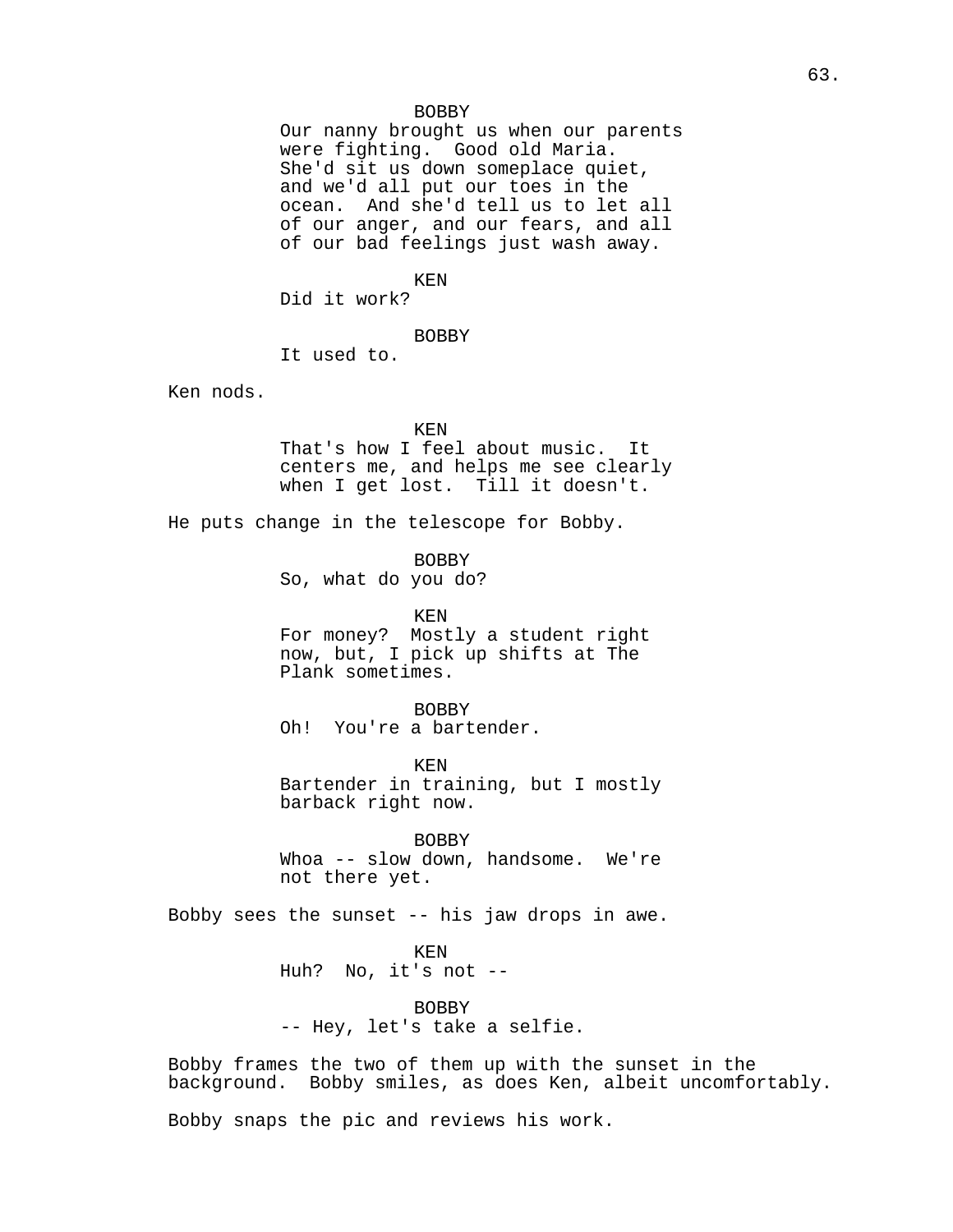BOBBY

Cute!

KEN You're not gonna post that, right?

BOBBY

I was ...

KEN I'd appreciate it if you didn't.

BOBBY

How come?

Ken looks through the telescope.

BOBBY

Because I'm gay.

KEN

Look, it's nothing personal. I'm just not comfortable with all this right now. You know?

BOBBY With me being gay? Or you?

KEN With the pic -- who said I'm gay?

BOBBY

Nobody.

Ken tenses up. Bobby's fingers gently graze Ken's.

BOBBY Hey, whatever you are, it's okay. You'll figure it out in your own time. (using telescope) You know, I kept this side of myself a secret from my parents all my life, but now that everybody knows, despite everything, I've never felt so free.

KEN How can you say that? After what happened in that alley ...

BOBBY That didn't happen because I'm gay. It happened because they were greedy ass holes and I was at the wrong place at the wrong time. (MORE)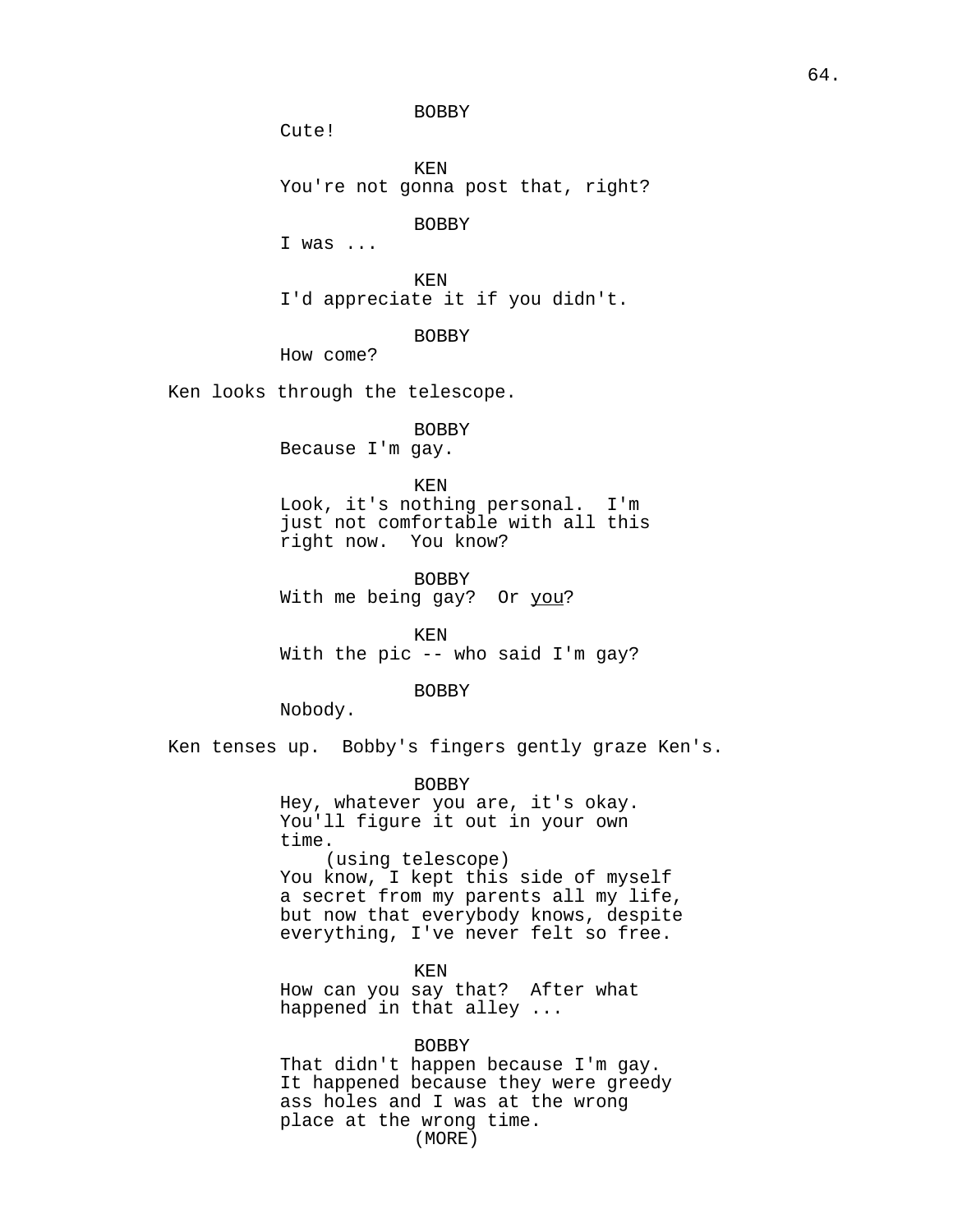### BOBBY (CONT'D)

(points at black eye) They would have done this to anybody for a Rolex. Ugh. They're lucky I chose volleyball over Karate, or it would have been a completely different story, trust.

Bobby Karate-chops his empty cup in the trash can.

#### KEN

You're not afraid of anything, are you?

#### BOBBY

I've been all over the world. I've jumped out of airplanes. I've visited countries with spiders the size of my dog, and now, I'm out of the closet. So, no. Besides, if you live in fear, you're not really living your life at all. Fear is.

Ken looks into the vast ocean. The sun sets.

### **EXT. ALLOWANCE INN VENICE - NIGHT**

Ken's Jeep pulls in and parks.

#### **INT. KEN'S JEEP - NIGHT**

Bobby and Ken look at each other, awkwardly.

BOBBY Well ... thanks for the ride. And, you know, for everything else.

Ken nods.

Bobby leans in. Ken shrinks back.

BOBBY Well ... good night.

Bobby gets out and heads to his room.

Ken waits a moment, then does a face-palm. He watches Bobby through his window, takes a deep breath, and opens his door.

## **EXT. ALLOWANCE INN VENICE - ROOM #106 - NIGHT**

Bobby is a few feet from his door. Ken jogs up behind him.

KEN Hey, can I use your bathroom?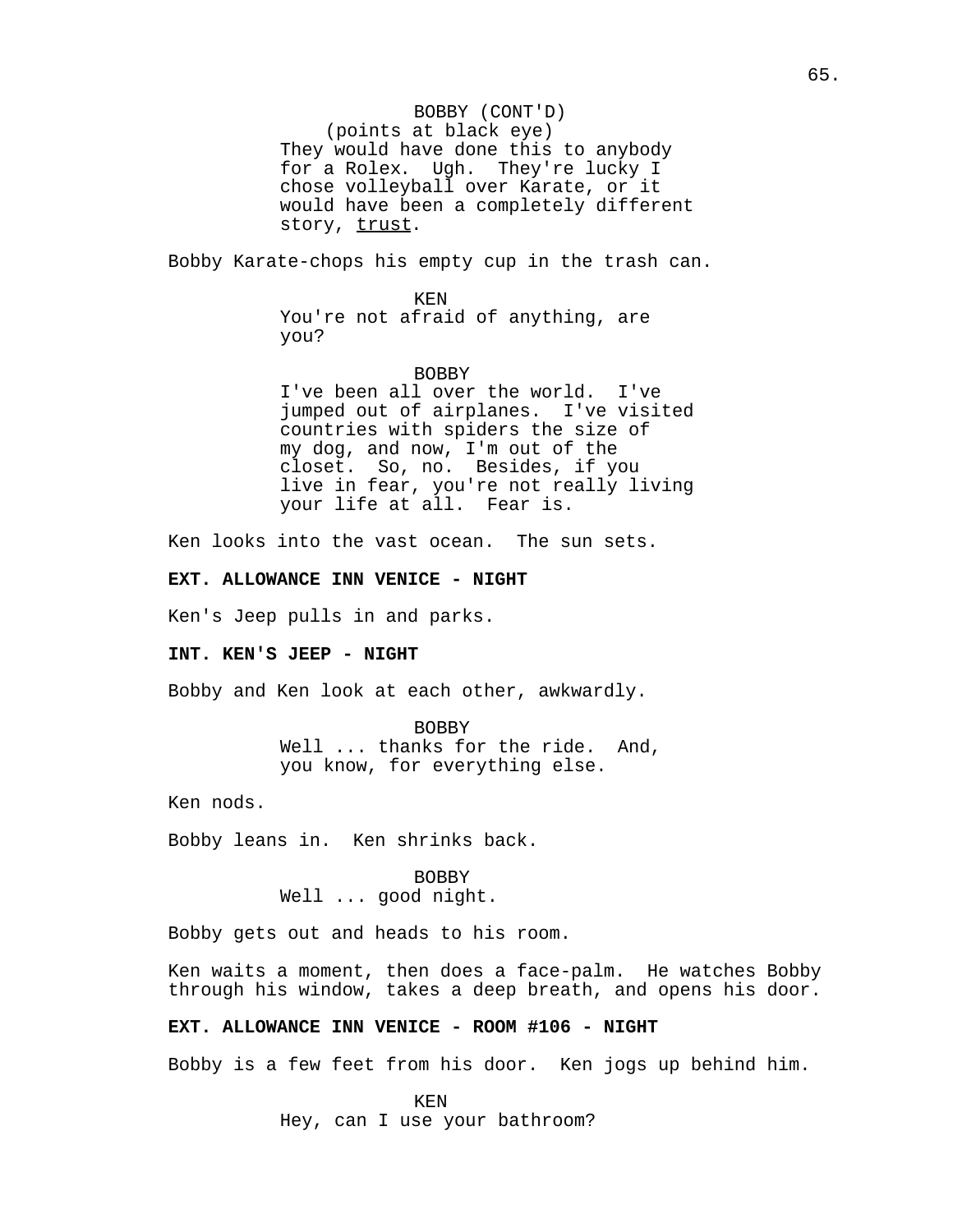#### BOBBY

Oh -- uh ... so, I would totes say yes, but the whole place is kind of a disaster right now ...

KEN

I'm sure it's fine. It's just -- I have a half hour drive ahead of me --

BOBBY

-- Okay, but, you can't say I didn't warn you.

Bobby aims his key toward the keyhole -- but the entire doorknob, and the surrounding chunk of door, is missing.

BOBBY

What the eff?!

## **INT. ALLOWANCE INN VENICE - ROOM #106 - NIGHT**

Bobby pushes the door open, flicks on the light, and enters.

The room is trashed. The bedding and towels are strewn about, and the TV and mini fridge are missing.

Bobby gasps.

#### BOBBY

Oh-em-gee!

Ken steps in. He gapes at the mess.

KEN Damn. You weren't kidding.

BOBBY No -- it's not always like this. I've been burgled!

He peeks into the ajar dresser drawers.

BOBBY They stole my hideous clothes!

He flings open the closet door.

BOBBY My jacket! My shoes!

He teeters toward the bed and sees his cardboard box overturned on the floor. He flips it over -- only his "lost dog" flyers remain.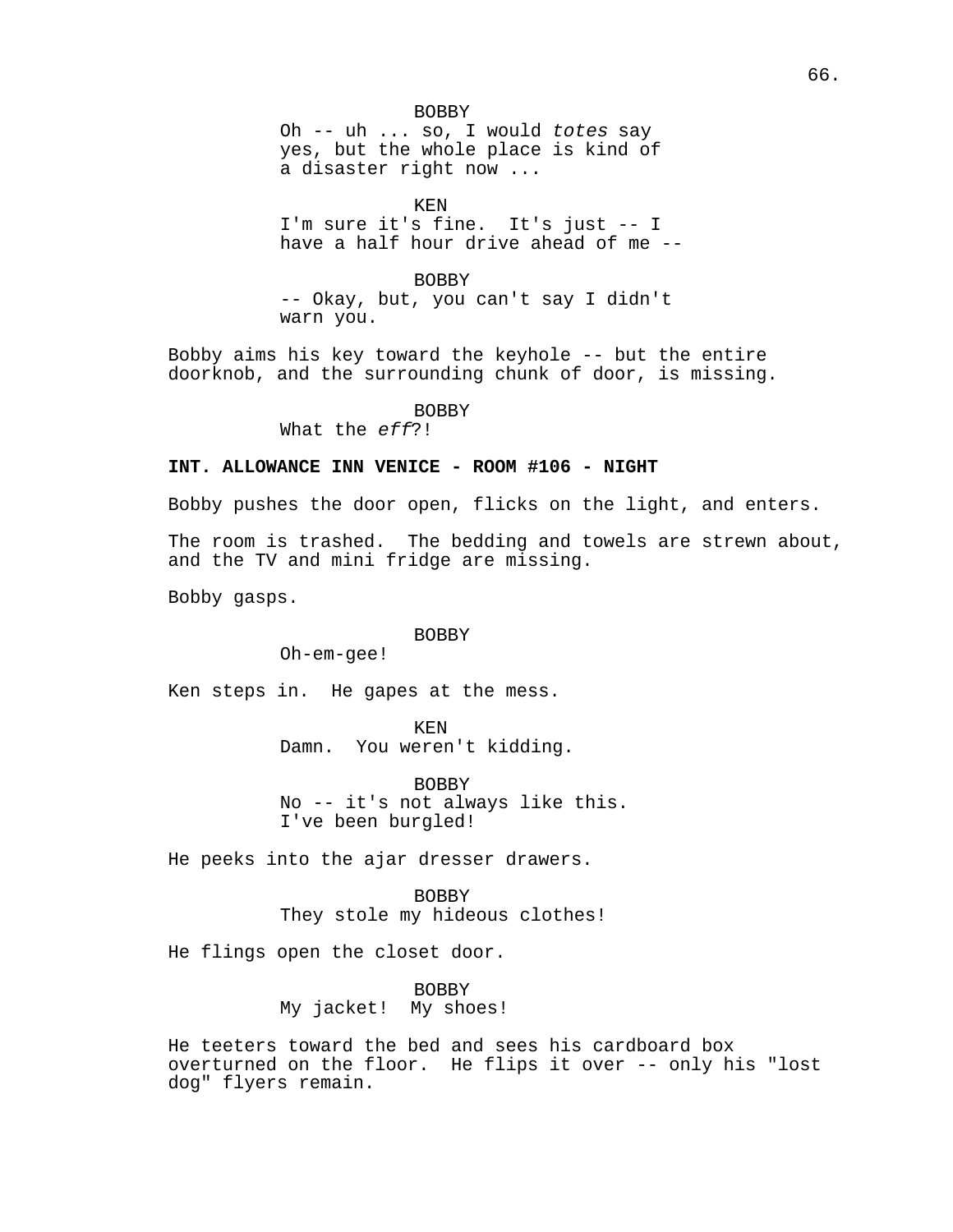BOBBY (looking sadly at Ken) They took my pride.

Ken slides his fist through the door's missing portion.

KEN ... They took your doorknob ...

Bobby's eyes widen.

BOBBY Oh, no. No no no no no ...

He digs through the scattered blankets and other debris.

KEN

What?

BOBBY

Please-oh-please-oh-please ...

He flings a pillow aside and finds the vintage sewing machine. Bobby breathes a sigh of relief and embraces it.

Ken closes the useless door. He nods to "the hole."

KEN

Damn. What are you going to do?

### **EXT. ELEANOR'S HOUSE - NIGHT**

Bobby and Ken sit in the parked Jeep.

**INT. KEN'S JEEP - NIGHT**

Ken white-knuckles the wheel as he watches the house. Bobby eyes him with a concerned stare.

> BOBBY Are we going inside, or ... ?

> > KEN

I don't know yet. Sometimes my Gram gets up for snacks in the middle of the night, but, she's gotta be up for work at six ...

BOBBY Great. I'm excited to meet her.

KEN You can't -- you're not supposed to be here.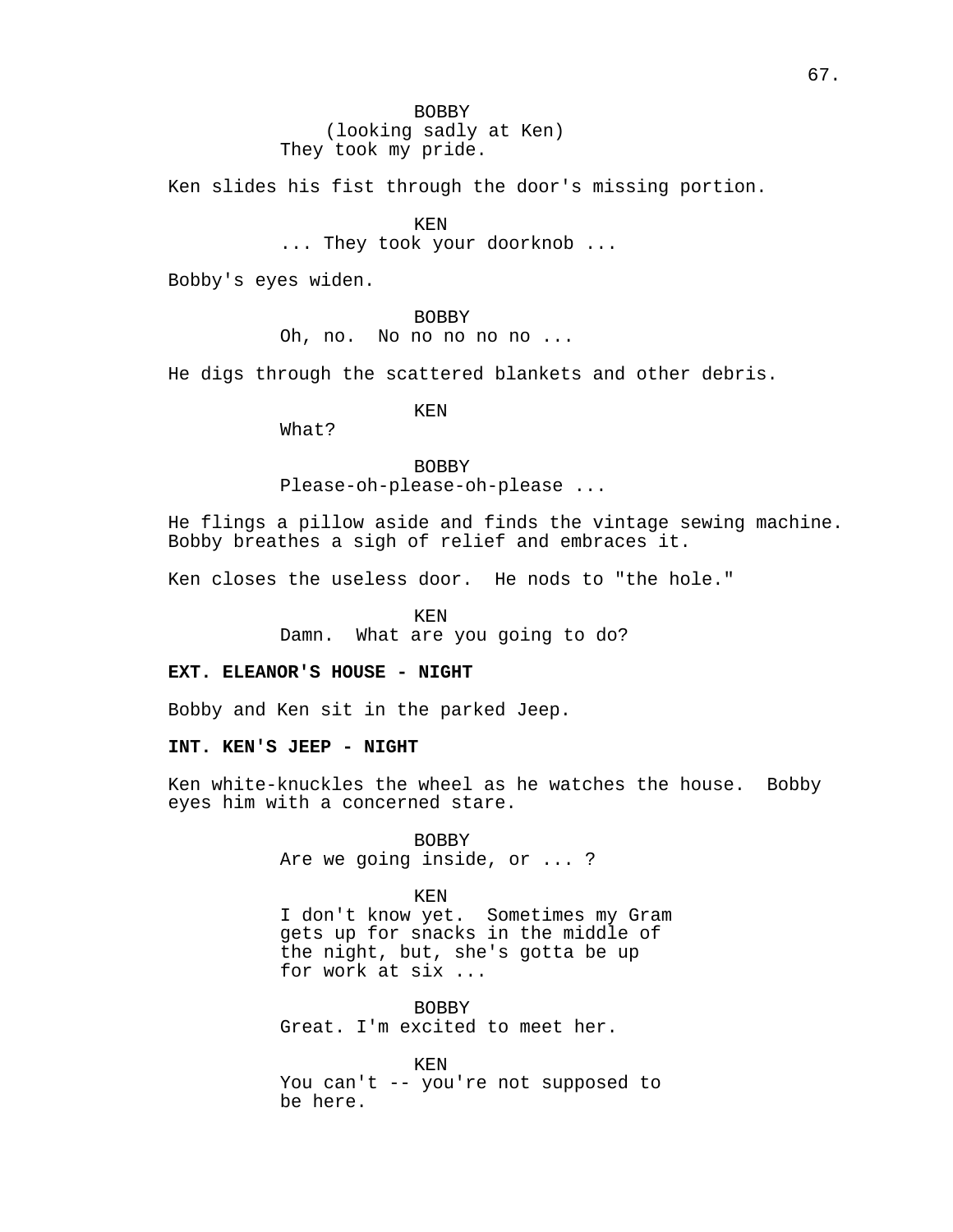BOBBY Oh ... KEN No -- I don't mean it like -- BOBBY -- It's okay, I get it. I'll be out by five thirty. Setting my alarm right now. Bobby pulls out his cell phone and sets an alarm for five. BOBBY

I have to start catching busses by then, anyway.

KEN Why so early?

### BOBBY

I've officially hit rock bottom. I'm going to swallow my pride, take the bus to Woke Photography, and beg for my job back, so I can start putting my life together again.

KEN

Fair enough ...

Ken stares at the house for a moment.

KEN

Okay, let's go.

### **INT. ELEANOR'S HOUSE - BASEMENT - NIGHT**

A LIGHT FLICKS ON. Ken and Bobby creep down the stairs.

Bobby glances at the musical practice area.

KEN (whispering) I'll get you some blankets.

Bobby sets his cardboard box aside and peruses the entertainment center. He picks up a framed photo of YOUNG KEN (1) and TARA LYNN (16) in front of a Christmas tree.

Ken returns from the closet with blankets.

BOBBY Cute! Is that you?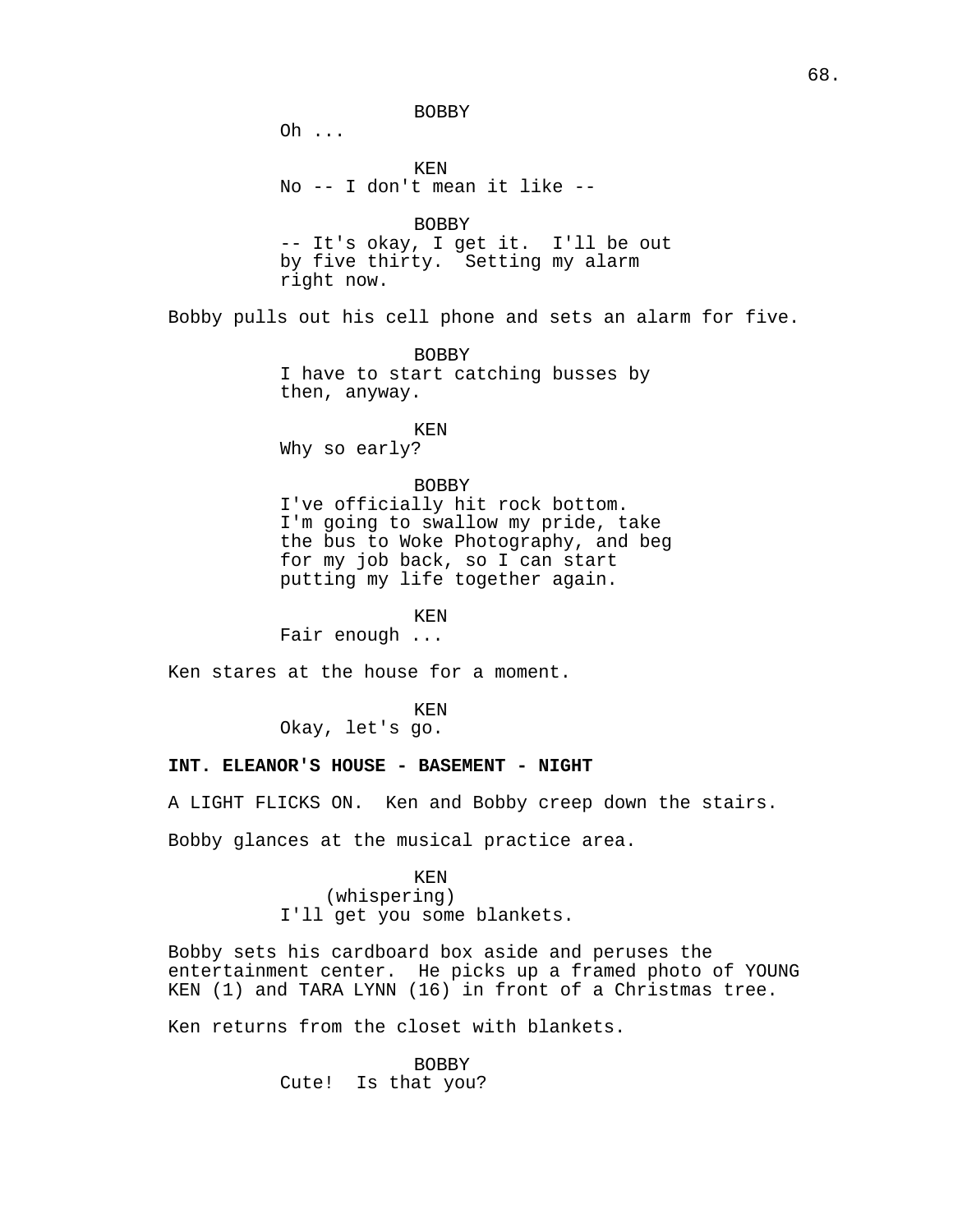Yeah.

BOBBY She's so pretty. Your sister?

Ken takes the photo and puts it back.

KEN That's my mom. She died young. Had me younger.

BOBBY ... I'm sorry ...

Ken shrugs it off.

KEN I should let you sleep.

BOBBY No -- I'm fine. Stay.

Ken nods and has a seat on the couch.

Bobby sits down and lays back across Ken's lap.

BOBBY Why are you so tense all the time?

KEN I'm not. It's just ... there's a lot that I don't know right now.

BOBBY Well ... what would you like to know?

KEN I dunno. I guess, maybe ... what's it like ... being with a guy?

#### BOBBY

It's different for everyone, but for me, it's dramatic. I haven't dated anyone since I've been back in the states. I guess I just haven't found what I'm looking for.

KEN

Got it. You're high maintenance.

BOBBY

No! Brat. I'm just holding out for someone really special, like in the movies. Something that feels ...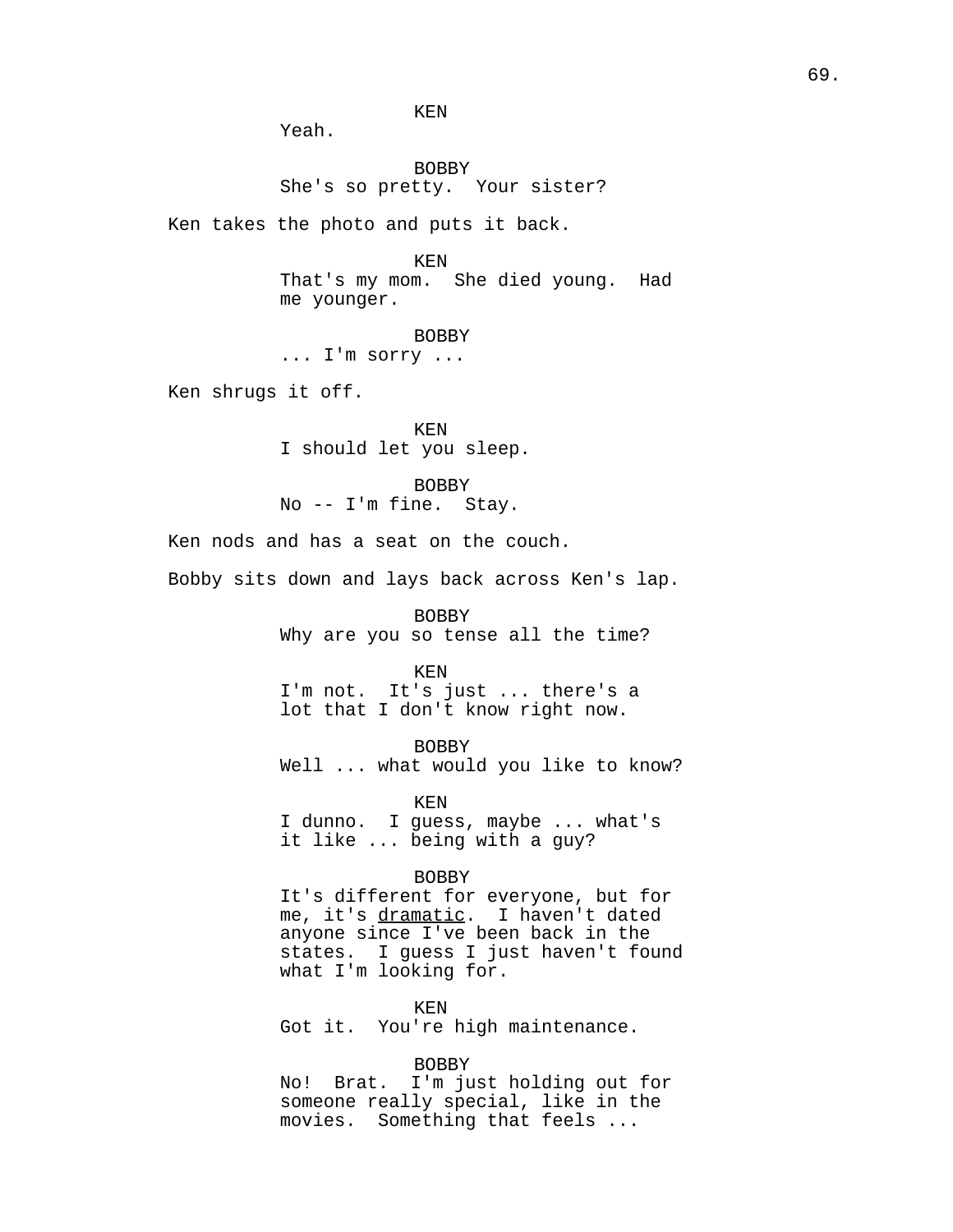KEN

... Perfect?

#### BOBBY

Exactly. Instead, all I ever met were snobby, pretentious douche bags who were anything but.

## KEN

(laughing) White dudes, huh?

BOBBY Not that that had anything to do with it.

KEN

I can't be around that fake snobby bullshit. I don't do so well around rich folk.

#### BOBBY

Rich people are just people too.

KEN

Y'all don't act like it sometimes.

## BOBBY

(yawn) Lucky for me I'm poor, I guess.

KEN

Have you ever been in love?

#### BOBBY

I thought I was, once. There was this surfer in Australia. He kept our relationship a secret because he thought it would jeopardize his chances of going pro.

KEN

What happened?

#### BOBBY

He went pro, and right back to women.

KEN

Ouch.

#### BOBBY

I promised myself I'd never fall for another straight guy as long as I lived.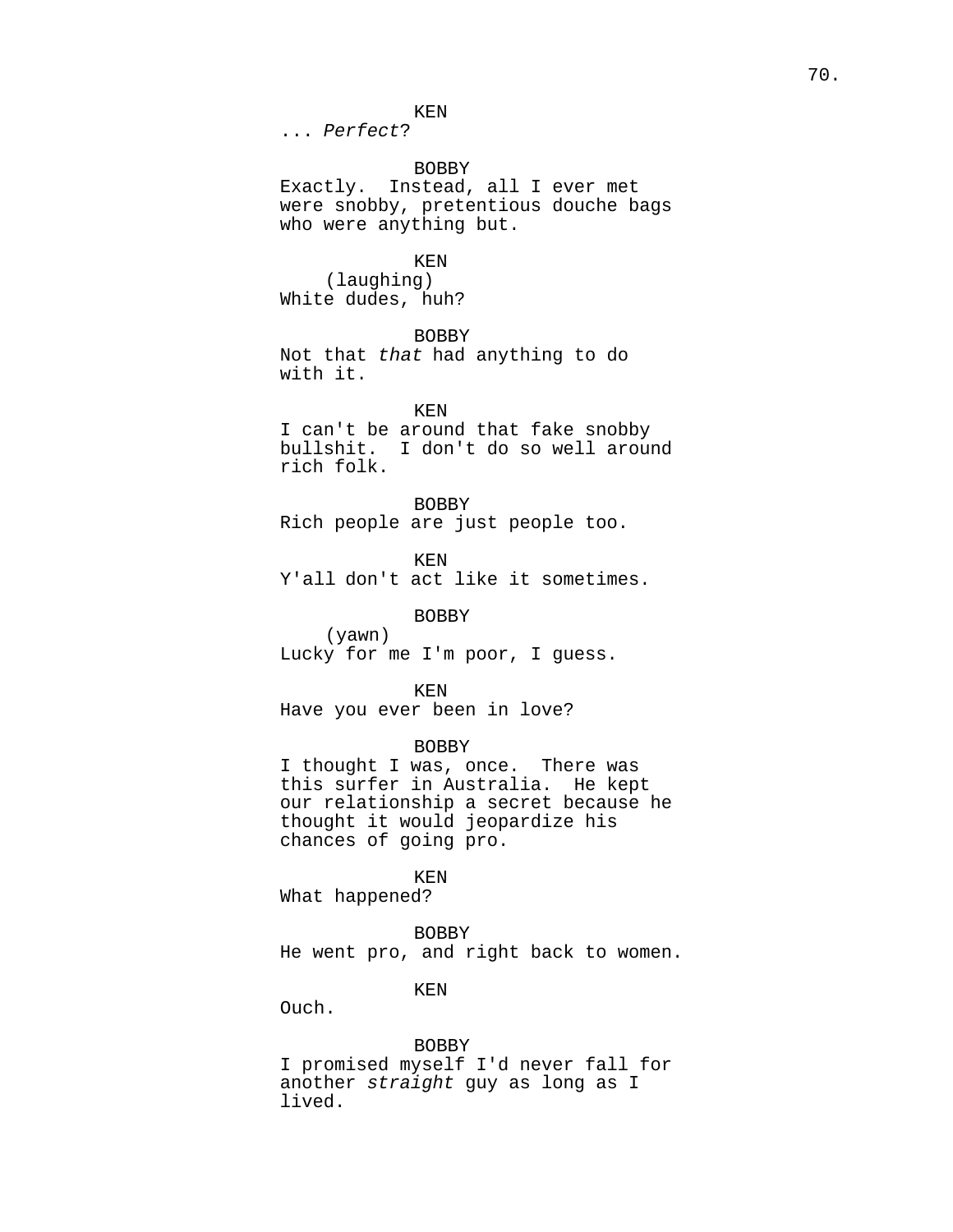Ken frowns. His eyes drift to Bobby's cardboard box.

KEN

So ... what's with the sewing machine?

#### BOBBY

It's my mom's. I found it in the attic when I was nine. Maria taught me how to use it. I was gonna be a designer when I grew up.

#### KEN

So, why aren't you?

#### BOBBY

Didn't think anyone would like my designs. I made a few things for myself and my dog, but that's it.

KEN

You have to pursue your dreams, if you want them to come true. My gramps used to say, sometimes you gotta write your own fairy tale ending.

### BOBBY

(enlightened) ... Write your own ...

Ken nods and subconsciously plays with Bobby's hair.

#### BOBBY

That feels good. My mom used to do that when I was little. And then she'd sing me to sleep ...

Ken gives him the "I know what you're doing" face, and shakes his head. Bobby gives him the puppy dog eyes.

> KEN Come on. Seriously?

## BOBBY

Please?

Ken covers his face from embarrassment and groans.

KEN Don't you ever tell the band. I mean it. We make fun of guys like that.

BOBBY I get to meet the band?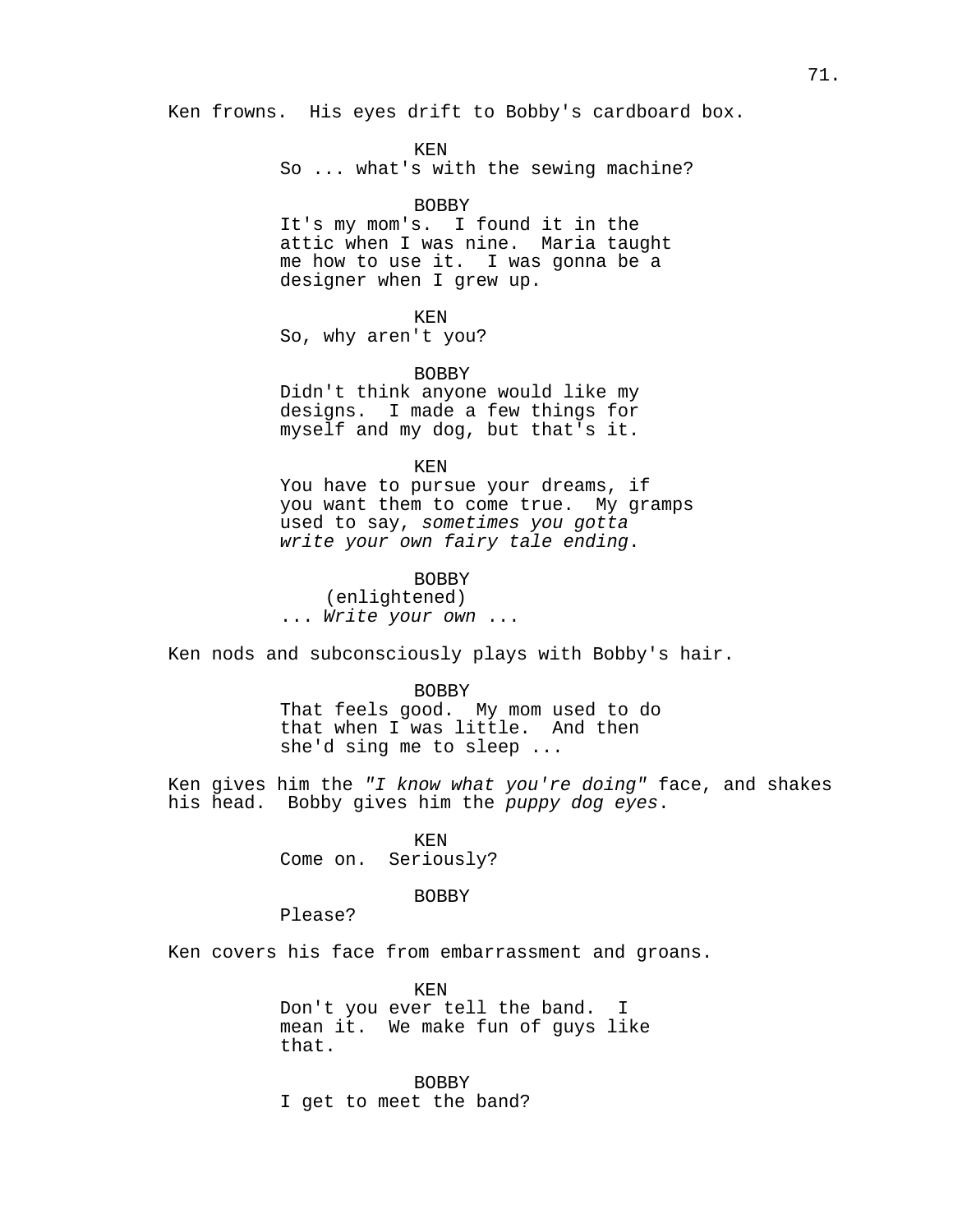$KEN$ 

Don't push it.

Ken resumes the scalp massage, eyes his mom's photo on the entertainment center, and quietly SINGS A SWEET BALLAD.

A moment later, Bobby interrupts with a SNORE. Ken stops and smiles -- Bobby is an ugly sleeper. Ken tries to wiggle away from him, but he's trapped. He takes a deep breath and clicks the TV on. He watches a surf competition.

**DISSOLVE TO:**

## **EXT. ELEANOR'S HOUSE - BASEMENT - NIGHT**

The AM NEWS is on TV -- a segment about L.A. Pride.

Ken is asleep on the couch. Bobby lays across him, curled up and shivering.

Eleanor creeps down the stairs with a laundry basket. She spots Ken and approaches ...

> ELEANOR You still awake? I thought you were --

Her eyes fix on Ken, then drift to Bobby. She does a double take and gasps. She bites her fist as her eyes tear up. She wipes them and takes a moment to focus on the sight.

Eleanor covers Bobby with the blanket. She pauses for one more look at Ken, smiles, and heads upstairs.

**EXT. ELEANOR'S HOUSE - DAWN**

BIRDS CHIRP as reds and oranges fill the sky.

**INT. ELEANOR'S HOUSE - BASEMENT - MORNING**

BUJU BARKS OUTSIDE.

Ken shakes awake. He touches his neck and winces. He spots Bobby asleep in his lap, and then looks at his watch ...

KEN

Oh shit!

Ken jumps to his feet -- Bobby rolls off of him, onto the floor, and wakes with a start.

KEN

Shit!

BOBBY

Owww.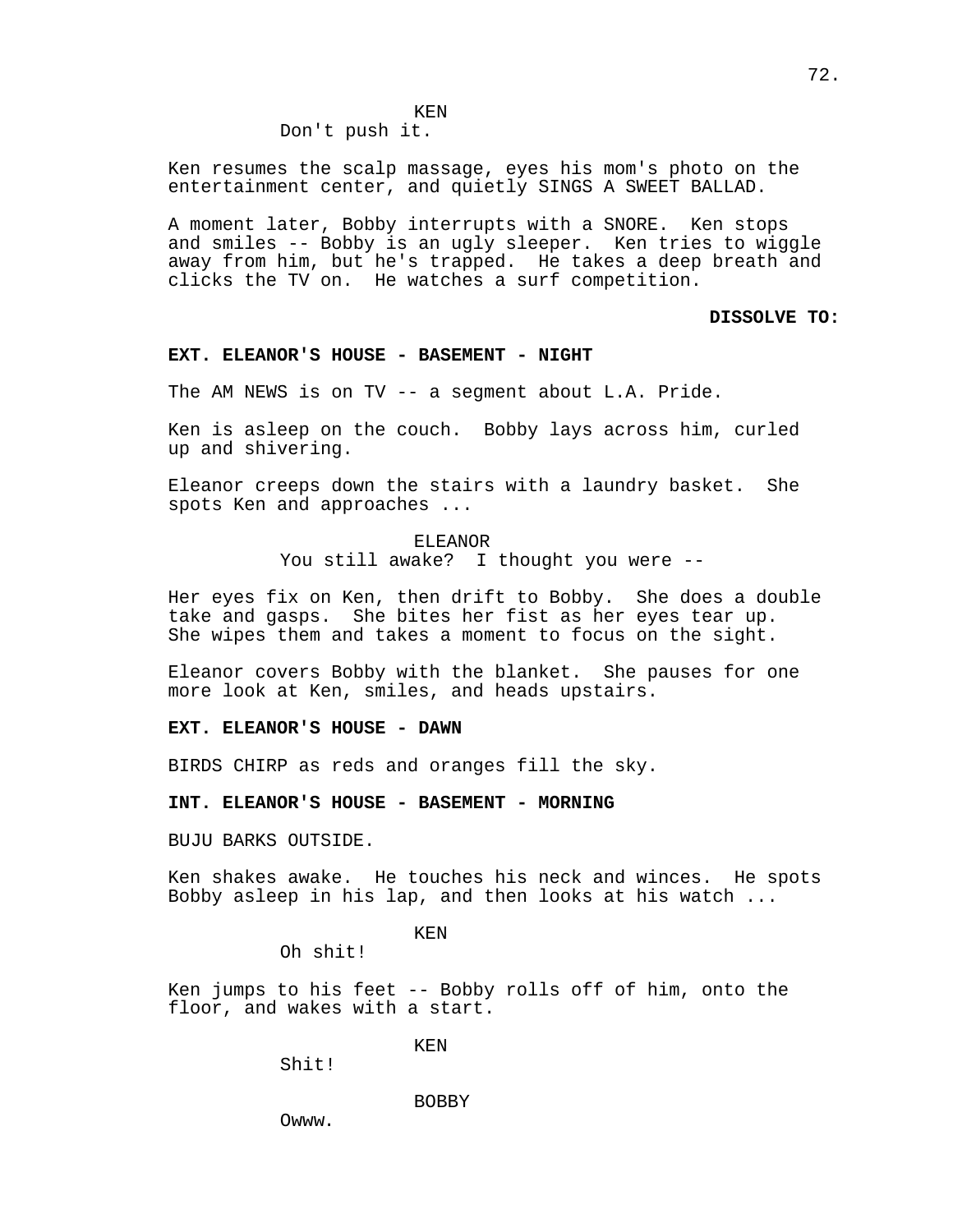KEN

It's after seven!

Ken paces. He sees the laundry basket.

KEN

She saw us! My gram saw us!

Bobby rubs his smarting head and gets up.

BOBBY

We weren't doing anything.

KEN

It doesn't matter! You weren't supposed to be here! I thought you set your alarm!

Bobby takes out his phone.

BOBBY

(yawn) I did. Oh ... (pushing buttons) It's dead.

KEN Why didn't you charge it?!

BOBBY Because some basic betch broke into my room and stole my charger! I'm sorry! I thought it had enough juice --

KEN -- You have to go.

Bobby looks at him with a face of sorrow.

Ken stands firm, jaw clenched -- very masculine.

#### BOBBY

Okay. But could you, maybe, give me a ride to Woke? It's gonna take me forever to get there now.

## KEN

Nah, man.

They exchange a tense look.

BOBBY

Oh ... okay. I guess I'll ... see myself out.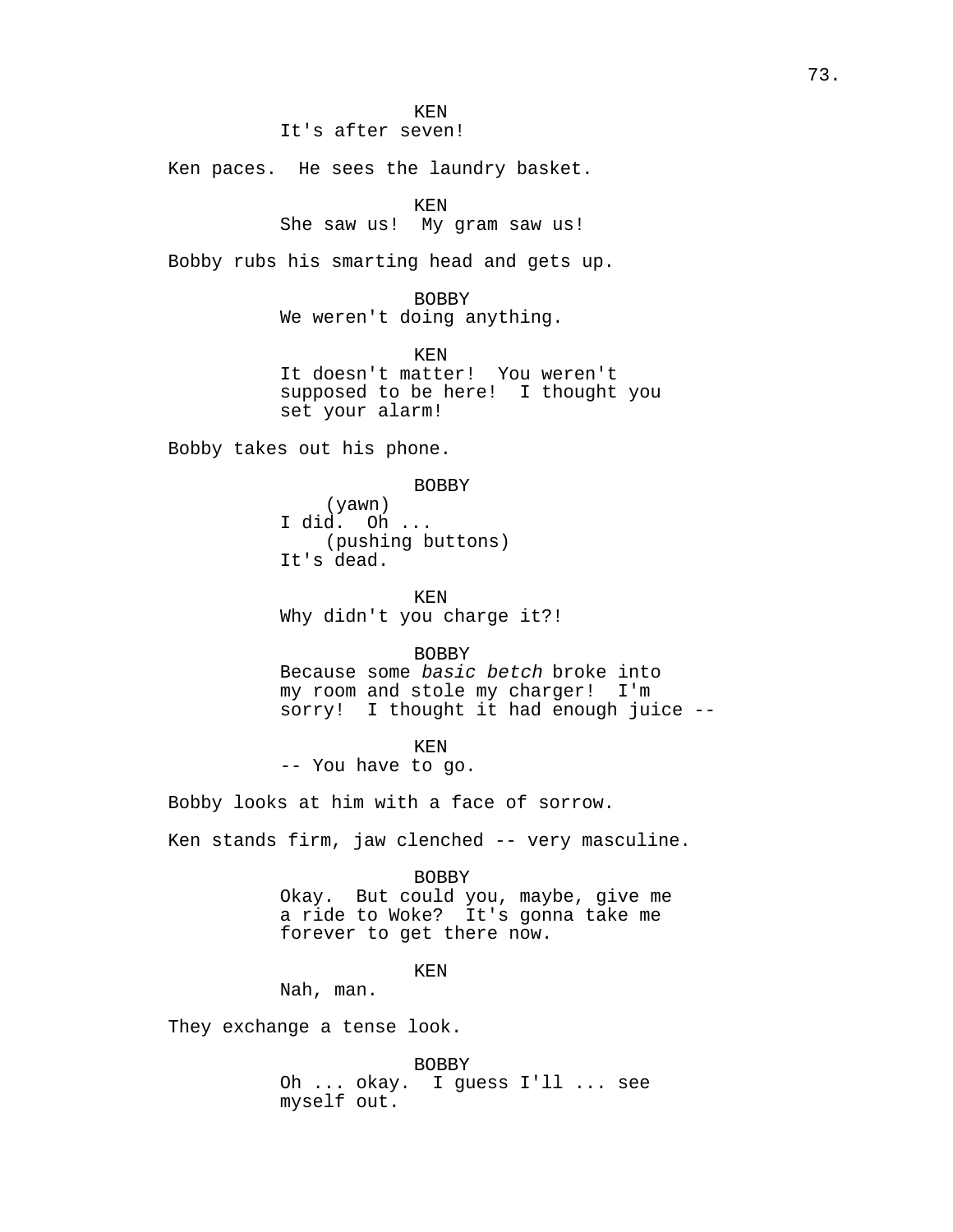Bobby gets his box and heads to the stairs.

KEN Hey, look. This was a mistake. I'm not gay, and I never will be. So don't come around again, huh?

BOBBY (hiding tears) ... If that's what you want.

KEN

That's what I want.

Bobby heads upstairs.

Ken throws a pillow across the room in frustration.

**INT. BUS - DAY**

From his seat, Bobby watches the world go by outside.

**INT. ELEANOR'S HOUSE - BATHROOM - DAY**

Water strikes Ken's goose flesh in the shower. He puts his head against the tile and takes an invigorated breath. Water and soap swirl down the drain at his feet.

## **EXT. WOKE PHOTOGRAPHY STUDIO - DAY**

Bobby gets off of the bus and looks at Woke across the street.

**INT. WOKE PHOTOGRAPHY STUDIO - LOBBY - DAY**

A PHONE RINGS.

SHIRAZ (26), in a flashy suit and bow tie, answers.

SHIRAZ (on the phone) Woke photography, you have Shiraz. (listening) Mikkel is in a shoot right now. Try back later.

Bobby enters and casually passes the front desk.

SHIRAZ (on the phone) We do not take messages at Woke. We live in the moment. Adieu.

Shiraz hangs up and lowers his glasses to look Bobby over.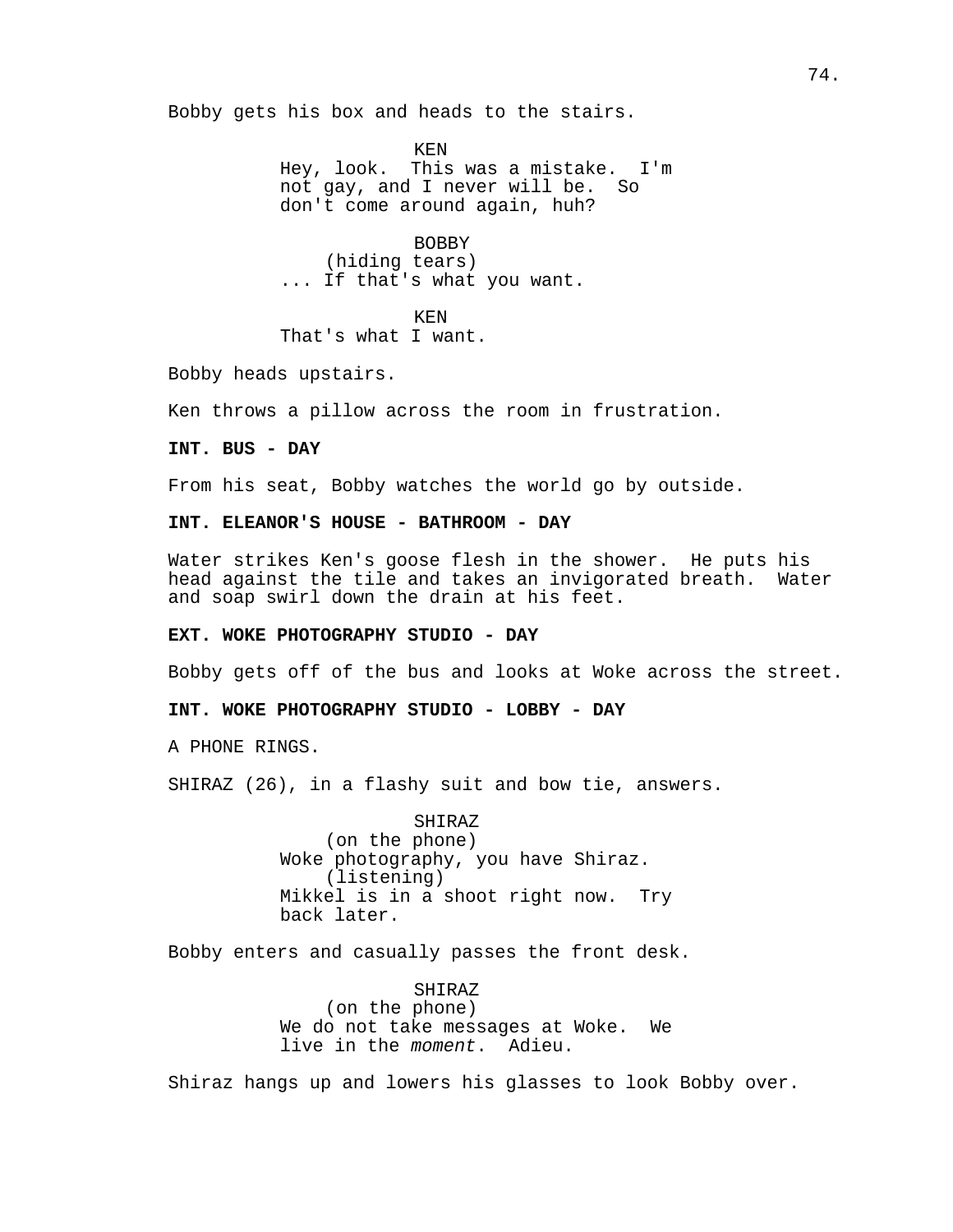SHIRAZ May I help you? Bobby stops -- busted -- and turns to him slowly. BOBBY Hi, Shiraz. I was just in the area and thought I'd stop in to say hey. Is Mikkel around? SHIRAZ Do you have an appointment? BOBBY (biting his lip) ... Yes. SHIRAZ Name please? He opens his appointment book. BOBBY Shiraz, you know who I am -- SHIRAZ -- Name please! BOBBY (sigh) Bobby Vanderp-- SHIRAZ -- I'm sorry, you're not in the books. I'm going to have to ask you to leave, lest I be forced to call security.

He puckers his face, picks up the phone and dangles his finger over a red button.

> BOBBY Please, Shiraz. It's really important.

An elevator door opens behind Bobby. Mikkel and a few high profile drag queens exit and approach.

> BOBBY I just need five minutes of his time.

MIKKEL Bobby Vanderpool.

Bobby spins to see Mikkel.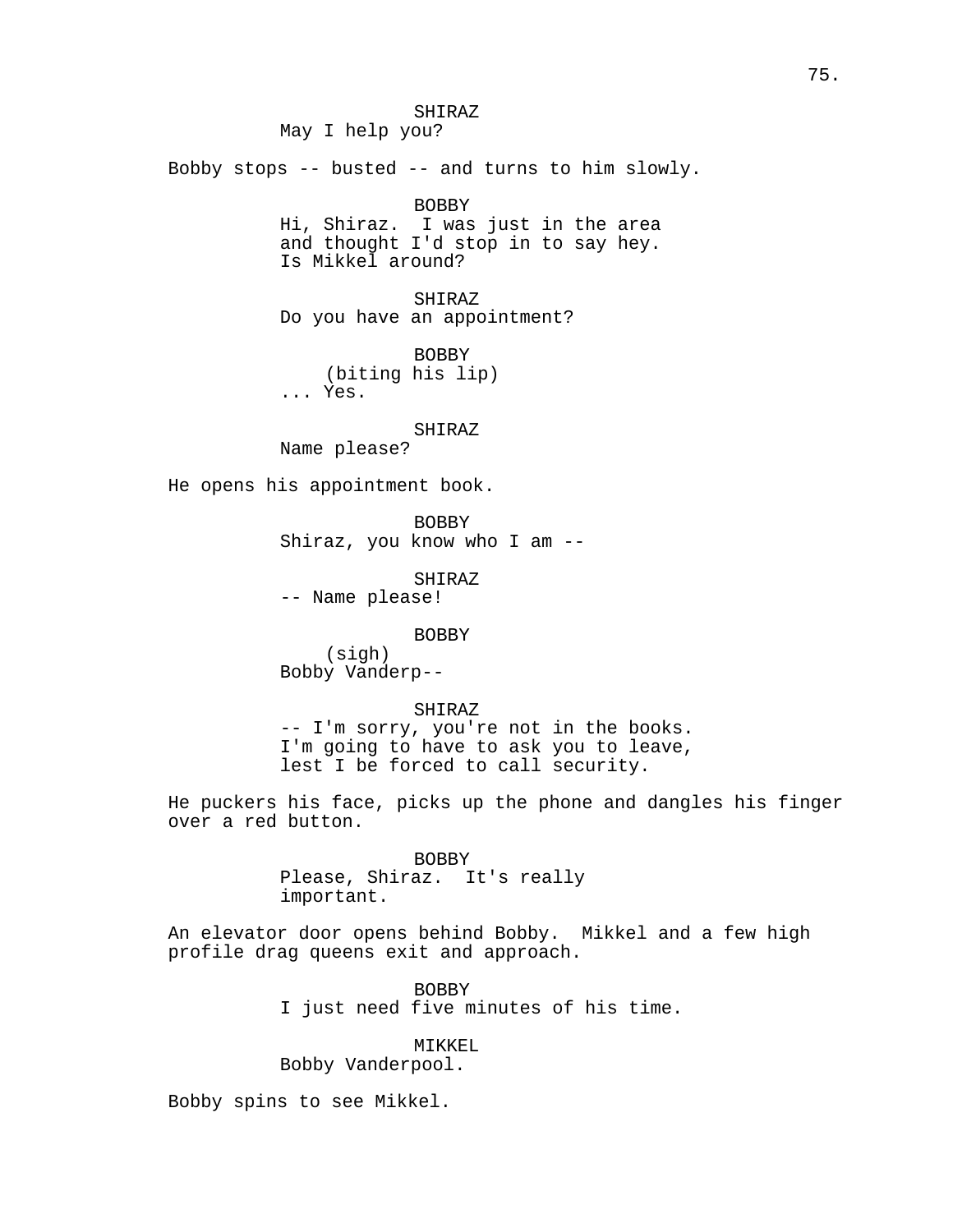Shiraz cradles the phone and pretends to organize papers.

MIKKEL I told you, you're finished. What are you doing in my studio?

#### BOBBY

I was wrong, and I'm sorry. This has been the worst week of my life, and I have no one to blame but myself. I was just hoping you could find it in the goodness of your heart to give me one more chance.

#### MIKKEL

You're too late, Bobby. Shiraz?

Shiraz picks up the phone and points at the red button.

BOBBY Wait -- you can pay me less. Give me the worst campaigns. Whatever you want me to do. I just want to work and earn an honest living.

Mikkel studies him. He shakes his head at Shiraz, who makes a snooty scowl and cradles the phone.

MIKKEL

(sigh) I'm sorry. I cannot help you.

Mikkel and the drag queens head to the office. He stops ...

MIKKEL But, I must say, this new attitude - this integrity -- it's a good look.

They enter his office, sans Bobby. The door closes on him.

## **INT. ELEANOR'S HOUSE - BASEMENT - DAY**

Ken, Philthy, Reggie, and Jabbers finish performing a song. A clap comes from the stairs. They look to see Eleanor.

> ELEANOR Encore! Encore! Don't mind me, boys, I just need the laundry basket ... unless you still need it?

> > KEN

I'm done.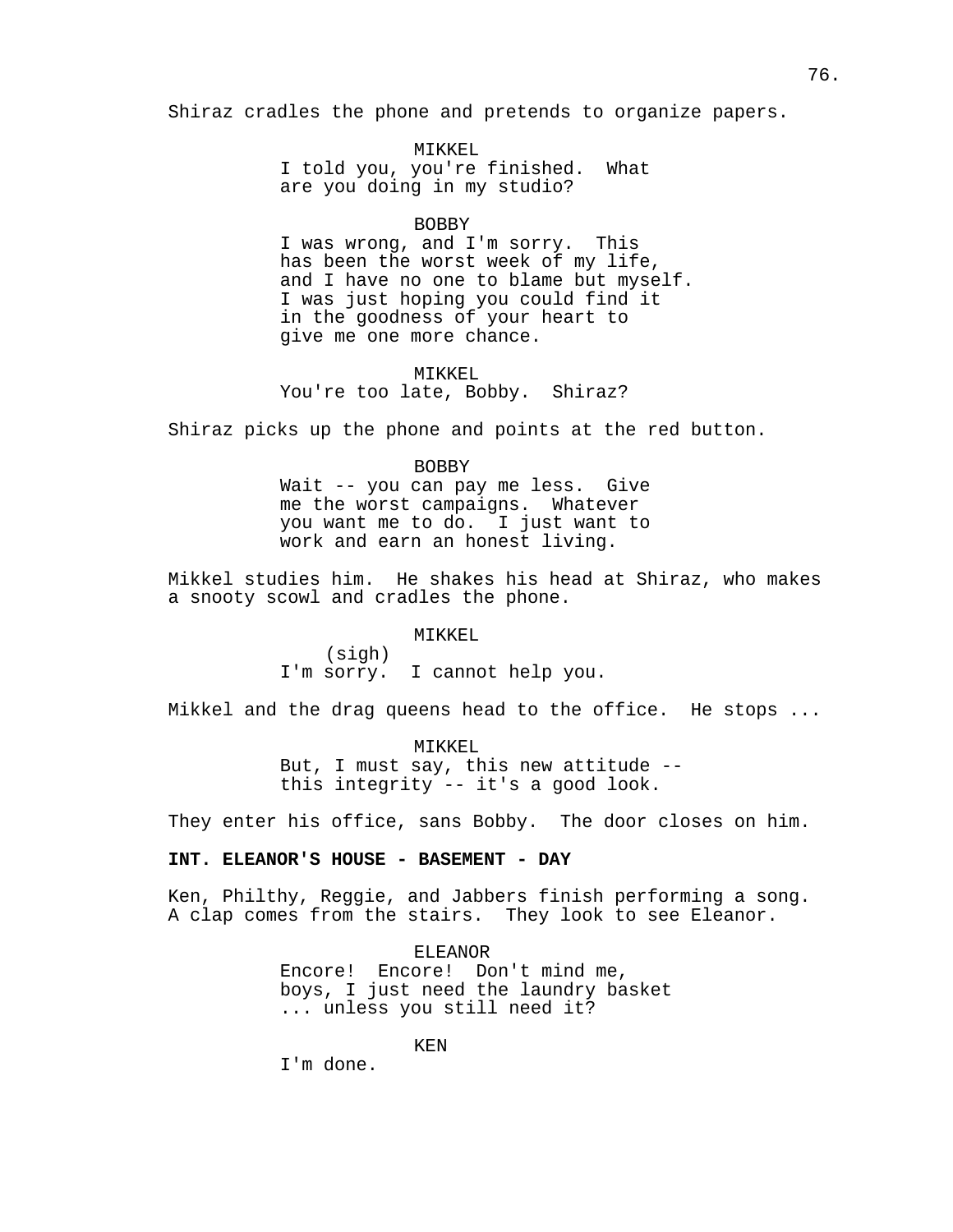ELEANOR You sure now? It looked like you had a lot of dirty laundry to sort out this morning.

Ken's eyebrows furrow.

KEN Just needs to be emptied. I'll bring it up.

**INT. ELEANOR'S HOUSE - FRONT ROOM - DAY**

Eleanor massages her hands with a grimace. Ken brings the empty laundry basket upstairs and frowns at her pain.

> KEN Is it bad today?

ELEANOR (clenching fingers) About the same. Don't get old.

KEN

I'll do my best.

Ken sets the basket down and turns to leave.

ELEANOR Where's your new friend?

Ken winces. Here we go ...

KEN ... He's ... gone.

ELEANOR Well, when's he coming back?

KEN

He's not.

ELEANOR

Too bad. I was looking forward to meeting him. He looks almost as good in pink as I do, you know.

Ken starts to cry.

KEN Gram, I ... I'm sorry ...

She gets up and embraces him.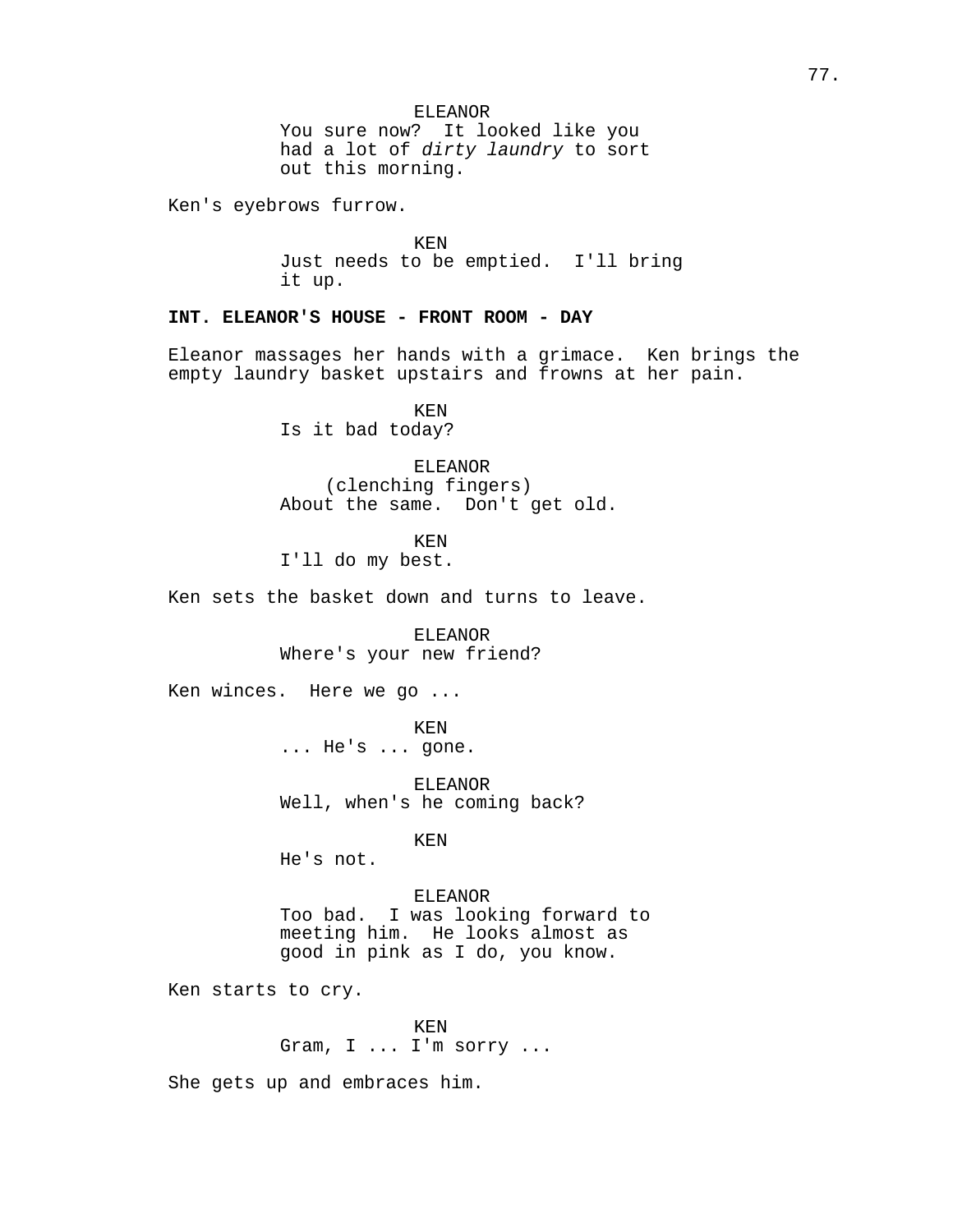Ken sobs in her arms.

KEN But ... I dated girls.

## ELEANOR

Isabeau? (laughing) The tomboy you took to prom?

KEN (laughing) Yeah. I guess so. (cries) I don't know what any of this means.

## ELEANOR

It means you have some things to figure out. But, you're a good boy. You deserve to be happy. So be happy.

Ken composes himself, wipes his eyes.

KEN (nodding to stairs) What about them?

ELEANOR Well, that depends. How close do you want them to be?

Ken's sad eyes turn to the stairs. He sighs.

## **INT. ELEANOR'S HOUSE - BASEMENT - DAY**

Jabbers, Philthy, and Reggie play hacky sack.

Ken comes downstairs. The sack comes his way, but he makes no attempt to volley. His friends groan.

## PHILTHY

Come on, man.

KEN Hey, there's something I gotta tell you guys.

#### JABBERS

What's up, Kendo.

Ken takes a deep breath.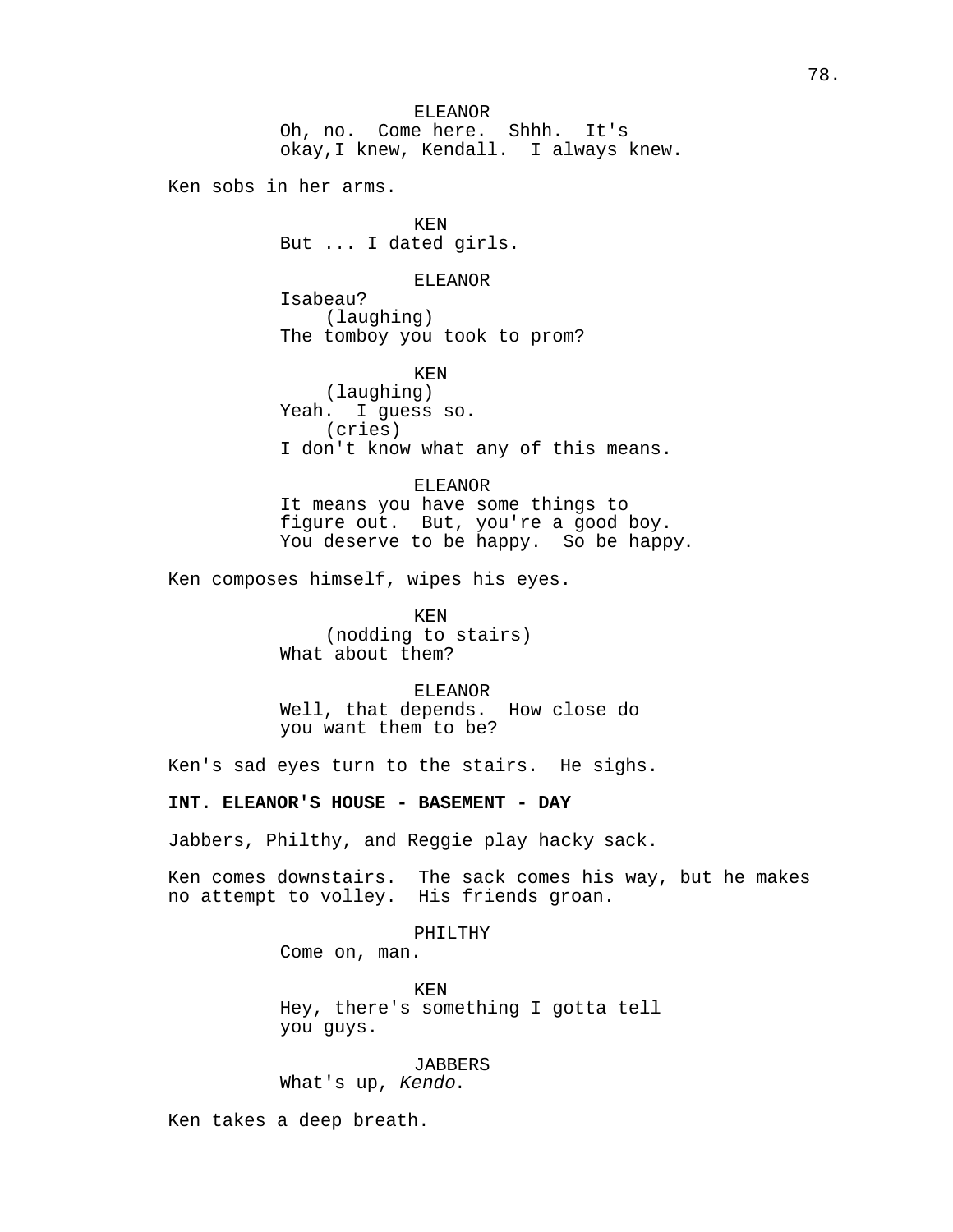So, I guess I'm probably gay ... or maybe bi ... or something.

The rest of the band exchange nonplussed glances. Jabbers puts his hand out.

### **JABBERS**

Pay up.

## REGGIE

Damn it.

Philthy and Reggie scoff, reach into their billfolds, and pull out twenties. Jabbers collects them with a smug smile.

KEN

What the hell?

#### JABBERS

I knew it all the time. These two bitches were in denial, but I called it like, what, two years ago?

KEN

You guys talk about this shit?

REGGIE

It's cool, bro.

PHILTHY Yeah. We still love you.

Philthy hugs Ken, then quickly breaks away.

PHILTHY

No homo.

Reggie slaps his arm in a "what are you, stupid?" fashion.

REGGIE We support you one hundred percent.

Ken looks back and forth between their genuine faces.

KEN

I was so afraid to tell you guys. I thought if I buried it, I could make it not true, and nothing would ever change. But, then I met someone ...

*JABBERS* The guy from the alley.

Ken hesitates. He nods.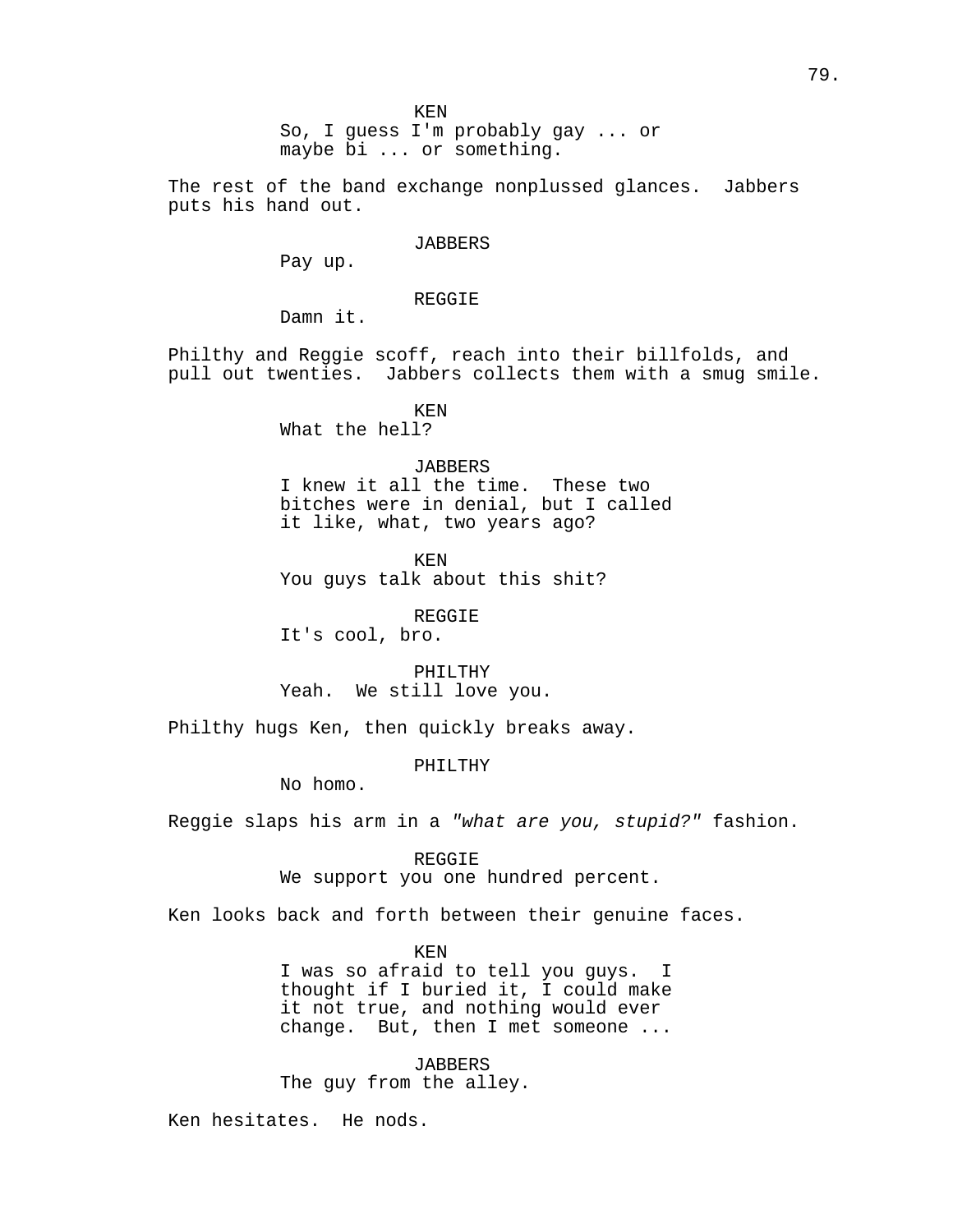$How -- ?$ 

JABBERS The song you've been writing? California Blonde? That was clue number one.

KEN Could've been about anybody.

REGGIE You avoided using pronouns in the lyrics. Like, anywhere.

PHILTHY

Duh.

Ken winces and nods.

JABBERS Dude, just call him over already.

PHILTHY And tell him to bring some beer.

KEN I can't. I messed up.

REGGIE

Already?

KEN He stayed over last night. Gram caught us.

PHILTHY Were you being naughty?

He makes a "donut" with one hand and "fingers it" with the other. He shakes his head  $-$ - this isn't right  $-$ - and turns the "donut" around to finger the back door.

KEN

No. We just slept. And then, this morning, I said some shit ... made him leave.

JABBERS So, what, that's it? It's just over, just like that?

KEN Yeah. Probably for the best.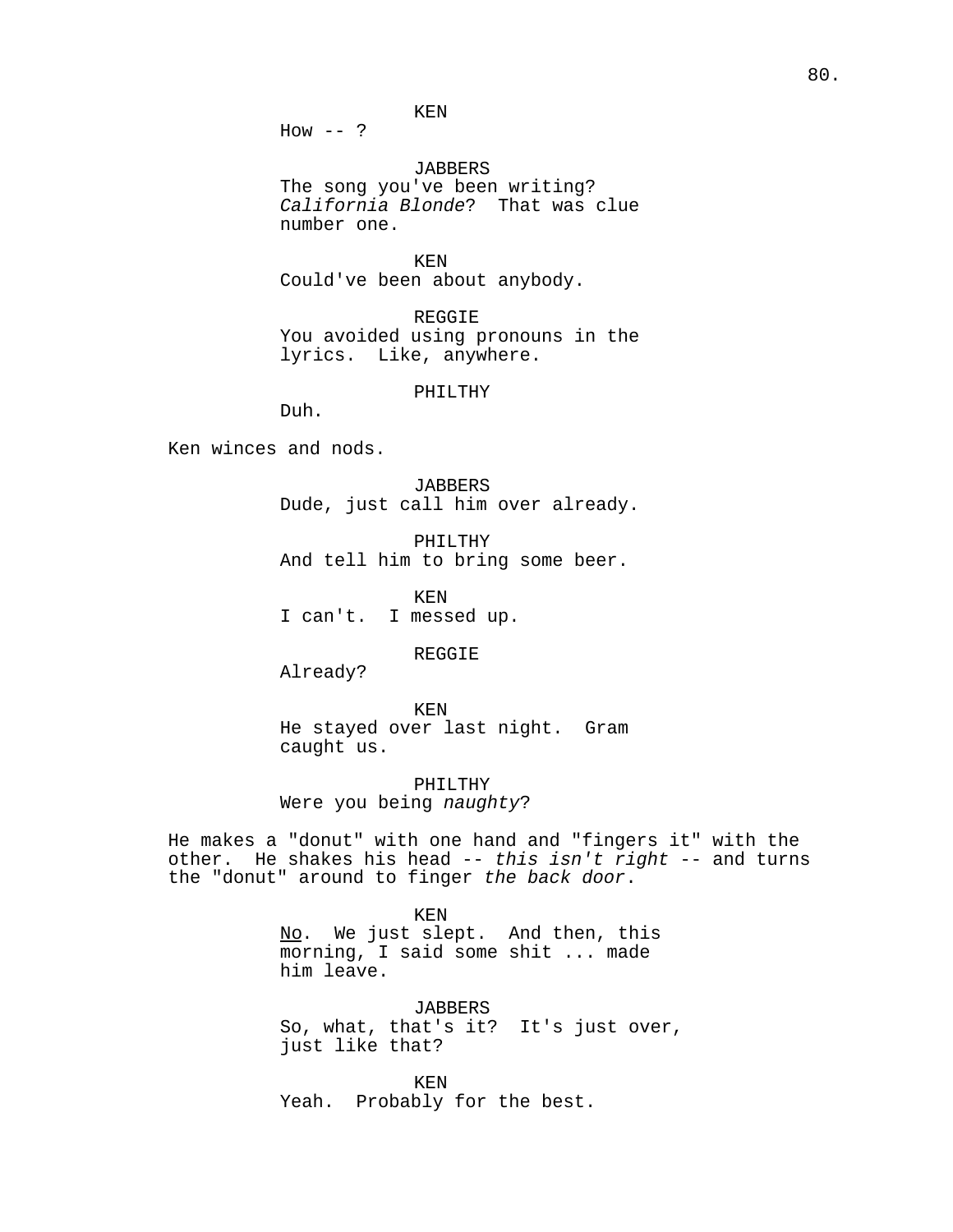PHILTHY Do you love him? KEN Phil -- PHILTHY -- Do you love him or not, dude?! KEN Yes! (sigh) He sees me for me ... a me that I wasn't willing to accept -- JABBERS -- Yo, Kendo. We don't need all the sticky details. You're in love and you're being a jackass about it. So, are you gonna go fix it, or not? Ken looks at Reggie and Philthy. KEN I dunno. Guys -- REGGIE  $--$  Go!  $--$  Go! Ken nods, grabs his keys, and heads to the door. The band cheers and whistles. Jabbers unleashes on his drums.

> PHILTHY And don't forget the beer!

#### **EXT. VENICE BEACH - BOARDWALK - DAY**

A sketchbook page, containing a hand-sketched version of Sarah's "MISSING" notice, is slapped against a light pole.

PHILTHY

Bobby tapes it up. He spots a young girl watching nearby.

BOBBY I couldn't afford copies.

The girl raises an eyebrow and skips away.

Vadoma passes by with a bag of takeout, sees the posting, and continues her walk.

> VADOMA (to herself) Yes. I'll be sure to keep my eye out for cartoon dog.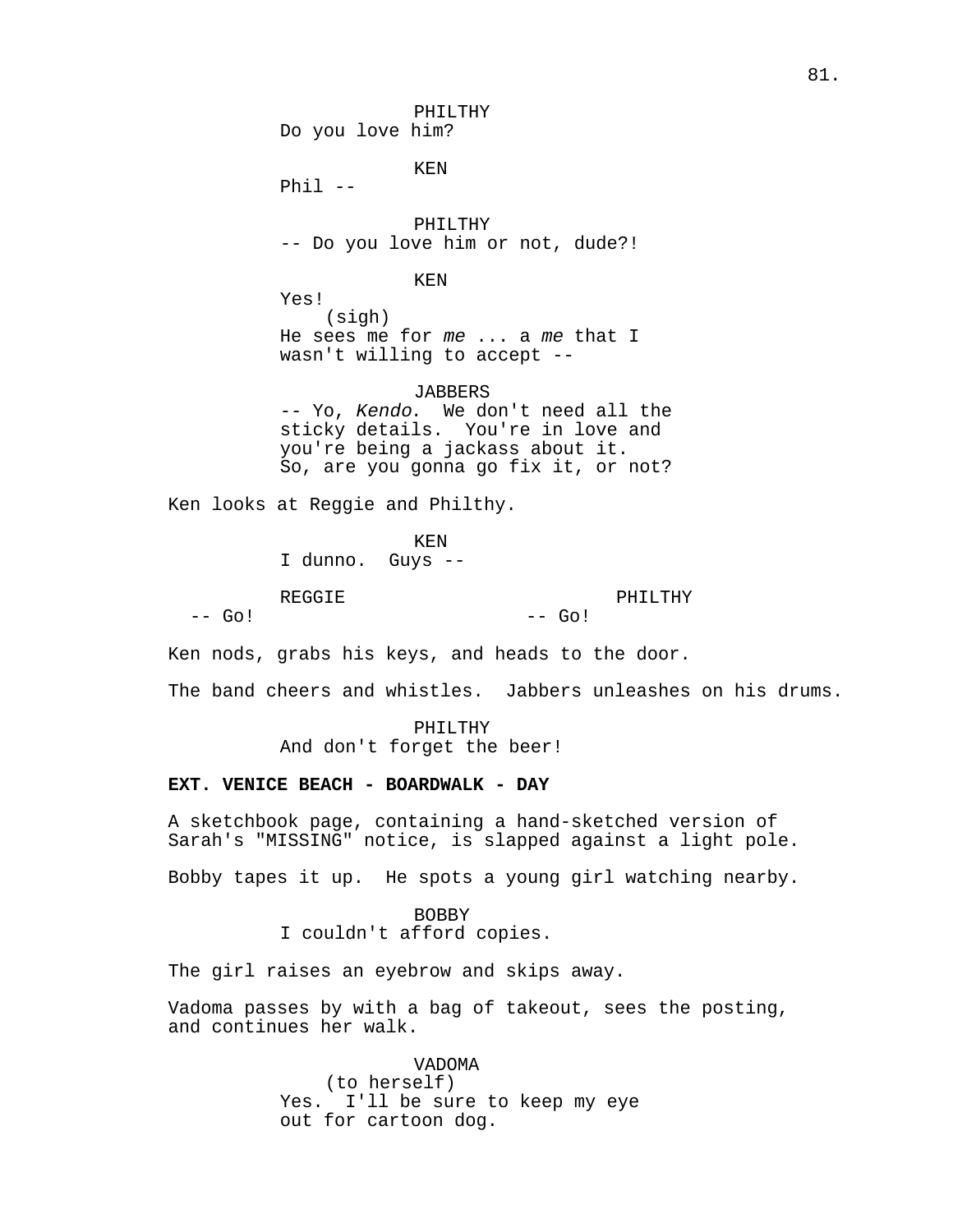Bobby's eyes bug out.

BOBBY

You!

Vadoma glances back -- her face fills with recognition. She waddles along faster. Bobby follows ...

> BOBBY You're the gypsy that cursed me!

VADOMA This is offensive word you say!

BOBBY You're right, and I'm sorry -- but, you cursed me! And you need to turn it off right flippin' now!

Vadoma turns the corner. Bobby pursues.

VADOMA Romani curse is forever. Now leave me alone before I call the police!

BOBBY Do it! I'll tell them all about your illegal shenanigans!

Vadoma approaches a tent between two fancy houses and digs into her takeout bag.

> BOBBY No? Well, then, I hope you're looking for a tent mate, because I'm not leaving until you un-curse me!

Vadoma cackles.

VADOMA You think this is my house?

She gestures to the large house behind it.

VADOMA

That is my house. This is just tent for unwanted strays. Go ahead, move in! You should fit in just fine!

Vadoma whistles and hands out beef sticks to the outpouring cats and dogs. Sarah Jessica Barker is among them.

BOBBY

Sarah!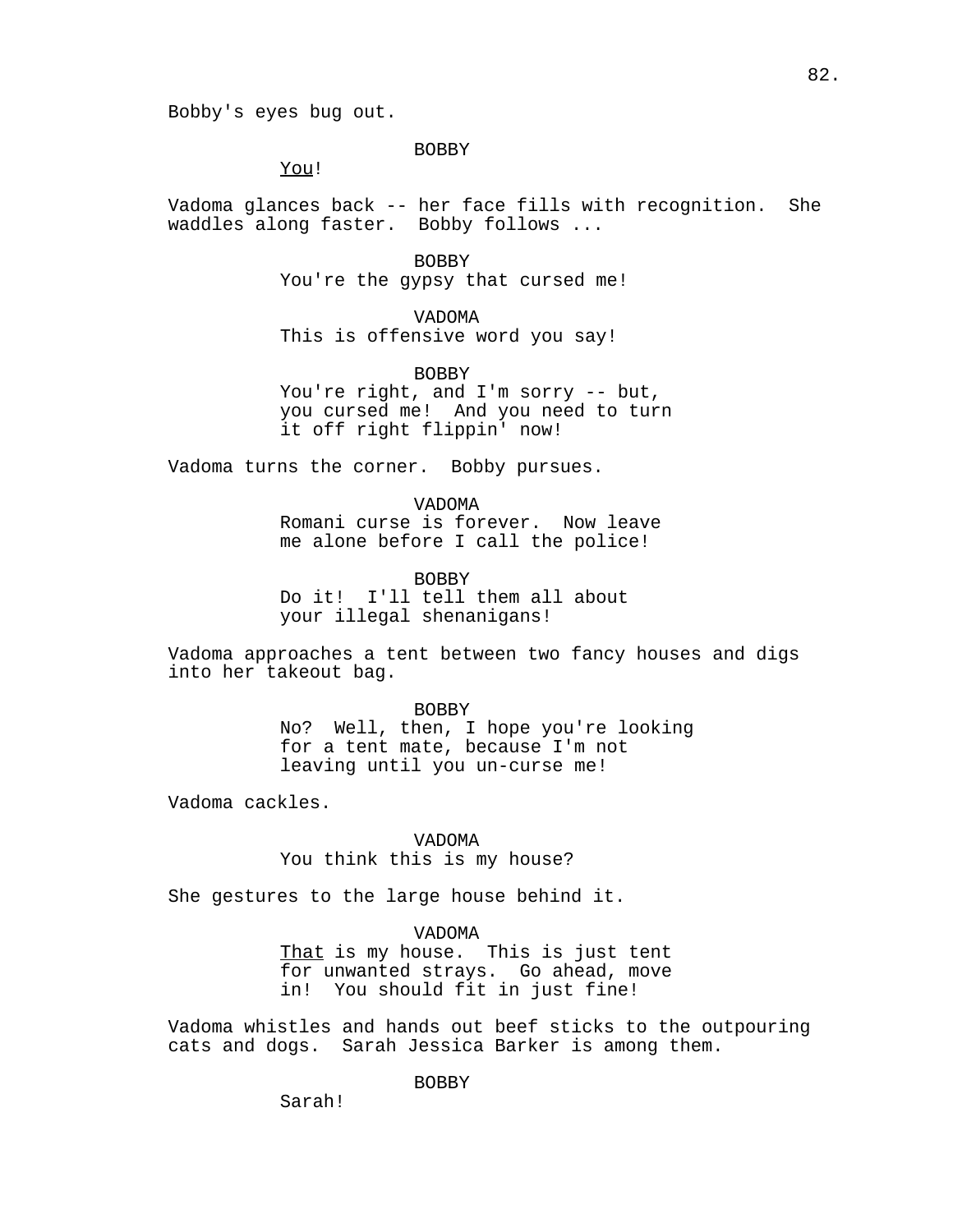Bobby snatches her off the ground and spins, ecstatically.

VADOMA This is your bitch?

BOBBY (kissing Sarah) She is no bitch. She's an angel!

VADOMA I was talking to her. But. Hooray. Take your beast and go home.

Vadoma heads to her house. Bobby and Sarah follow.

BOBBY Not until you fix my life!

## **INT. VADOMA'S HOUSE - DAY**

Vadoma tries to close the door on Bobby. He slinks in.

VADOMA Fix it? I should charge you doggy day care fee for taking care of her in the first place.

Vadoma takes off her Swami's hat and lets her hair down.

VADOMA You trust fund babies are all the same. Spoiled. Ungrateful. Te bisterdon tumare anava.

Vadoma lights a cigarette and takes off her jewelry.

BOBBY I don't have a trust fund. Thanks to you and your curse, I have nothing! No family. No friends. No fortune.

Sarah barks.

#### BOBBY

Exactly! Finding Sarah is the best thing to happen to me in a week, and you're the one who had her all along! Now, I want my life back, and you're going to give it to me, or else!

Vadoma gapes at Bobby. She puts out the cig.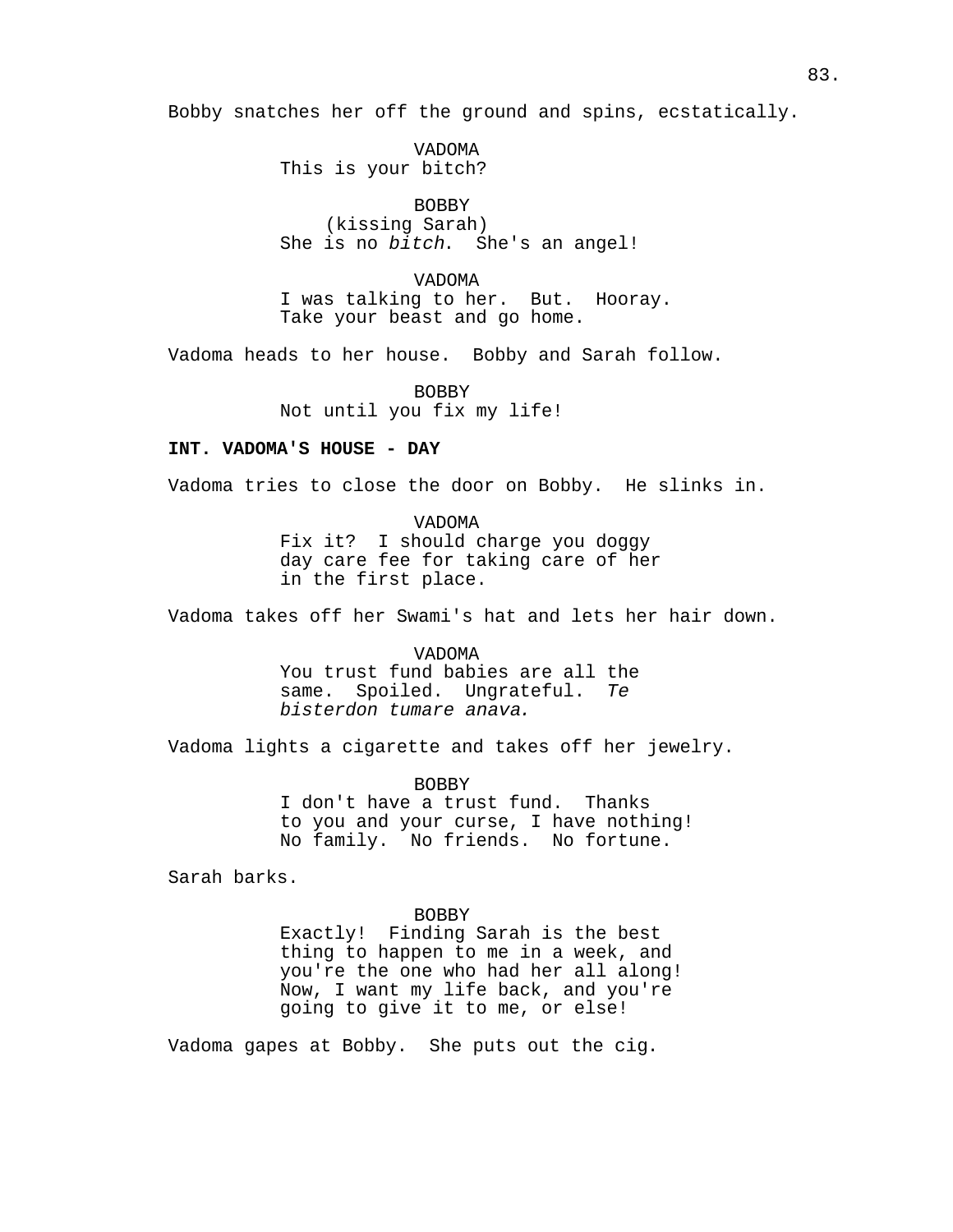(with American accent) Ah, hell. You'd better sit down for this, kid.

Bobby gapes, perplexed.

## SHIRAZ (V.O.)

May I help you?

## **INT. WOKE PHOTOGRAPHY STUDIO - LOBBY - DAY**

Shiraz looks at Ken, judgingly, from behind his desk.

KEN

Hi. Is Bobby Vanderpool still here?

The elevator door opens behind him. Shawnathan steps out, sees Ken, and quietly sneaks up to eavesdrop ...

SHIRAZ

He is not.

Ken waits for an explanation. It doesn't come.

KEN

Uh ... okay. Can I leave a message for him? I just want him to know that Ken stopped by to apologize --

SHIRAZ

-- We do not take messages at Woke. We live in the moment --

SHAWNATHAN -- It's okay, Shiraz, I got this.

Shiraz pretends to staple papers, eavesdrops ...

SHAWNATHAN

(smiling) Hi. Ken, right? I'm Shawnathan, Bobby's friend ... from the beach?

KEN Right. Do you know where he is?

SHAWNATHAN I don't. But, he's meeting us for drinks at the Abbey tonight. You should stop by and surprise him.

Ken looks at him with skepticism.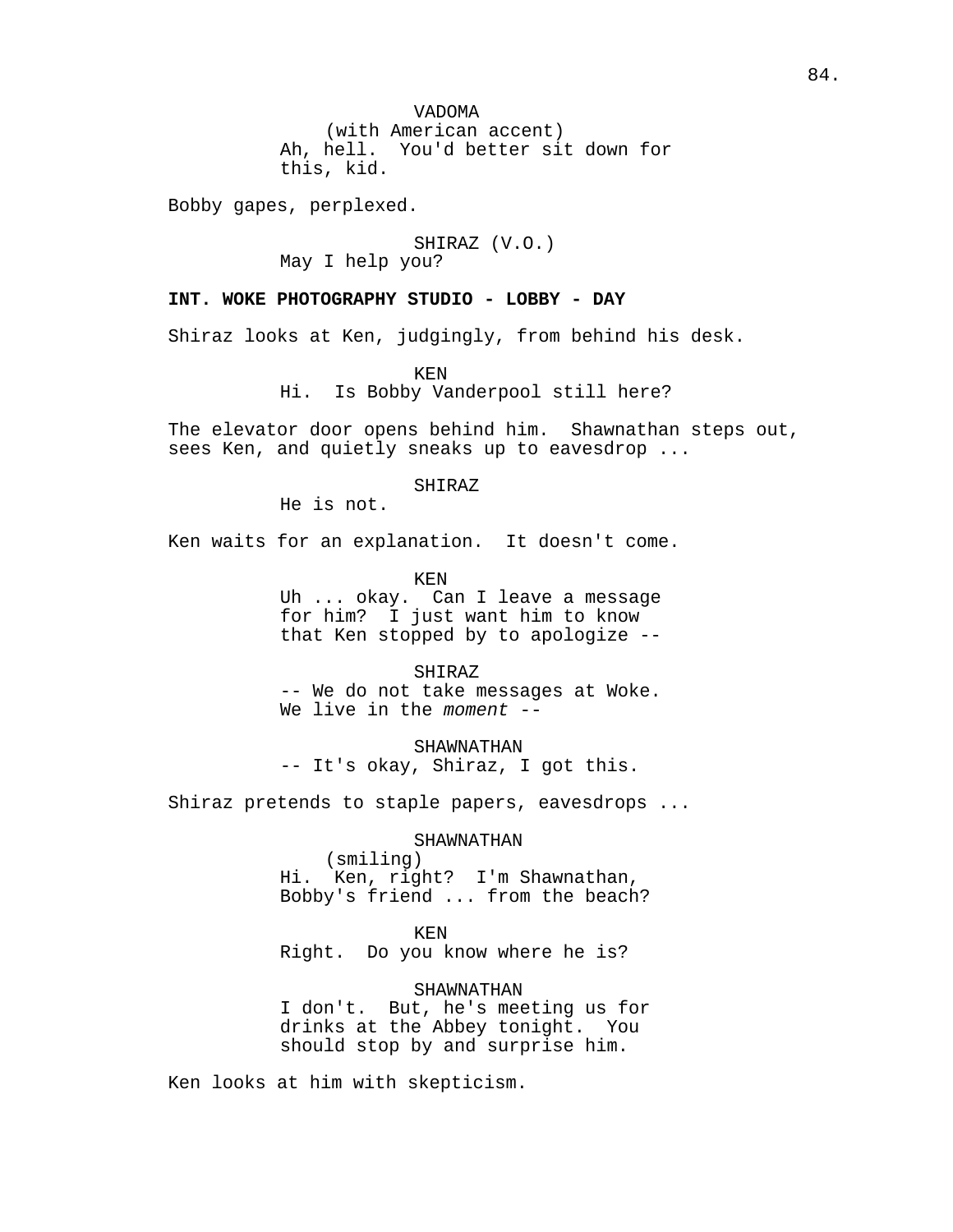Charlatan!

### **INT. VADOMA'S HOUSE - DAY**

Vadoma pours a glass of Chateau Margaux for each of them.

### VADOMA

Okay, so maybe I grew up in Riverside, but I was not lying about my Romani heritage. I just ... embellished a little. You see, When I was your age, I fell in love with a very charming gadjé man.

She takes a violin from the wall and PLAYS A SAD ROMANI TUNE.

#### VADOMA

He filled my head with dreams of becoming a star, so I chose to run away with him, instead of marrying the suitor my parents had arranged, and they disowned me for it.

BOBBY

(slurping his wine) Story of my life.

### VADOMA

I was crushed, but my handsome beau convinced me to see it as an opportunity. He drove us to Hollywood, where we moved into a cheap motel room for the night, and planned to start our new lives as performance artists in the morning. (she frowns) But, when I woke up the next day, I found a note saying that my lover had changed his mind -- he made a mistake, and could not allow himself to keep his promise. He took the car, and all of our money, and left me with nothing but my clothes, a broken heart, and this violin.

A tear forms in her eye as she hits a crescendo.

#### VADOMA

I auditioned for many roles since then, but the only one anybody ever took seriously was this one. And, worst of all?

(MORE)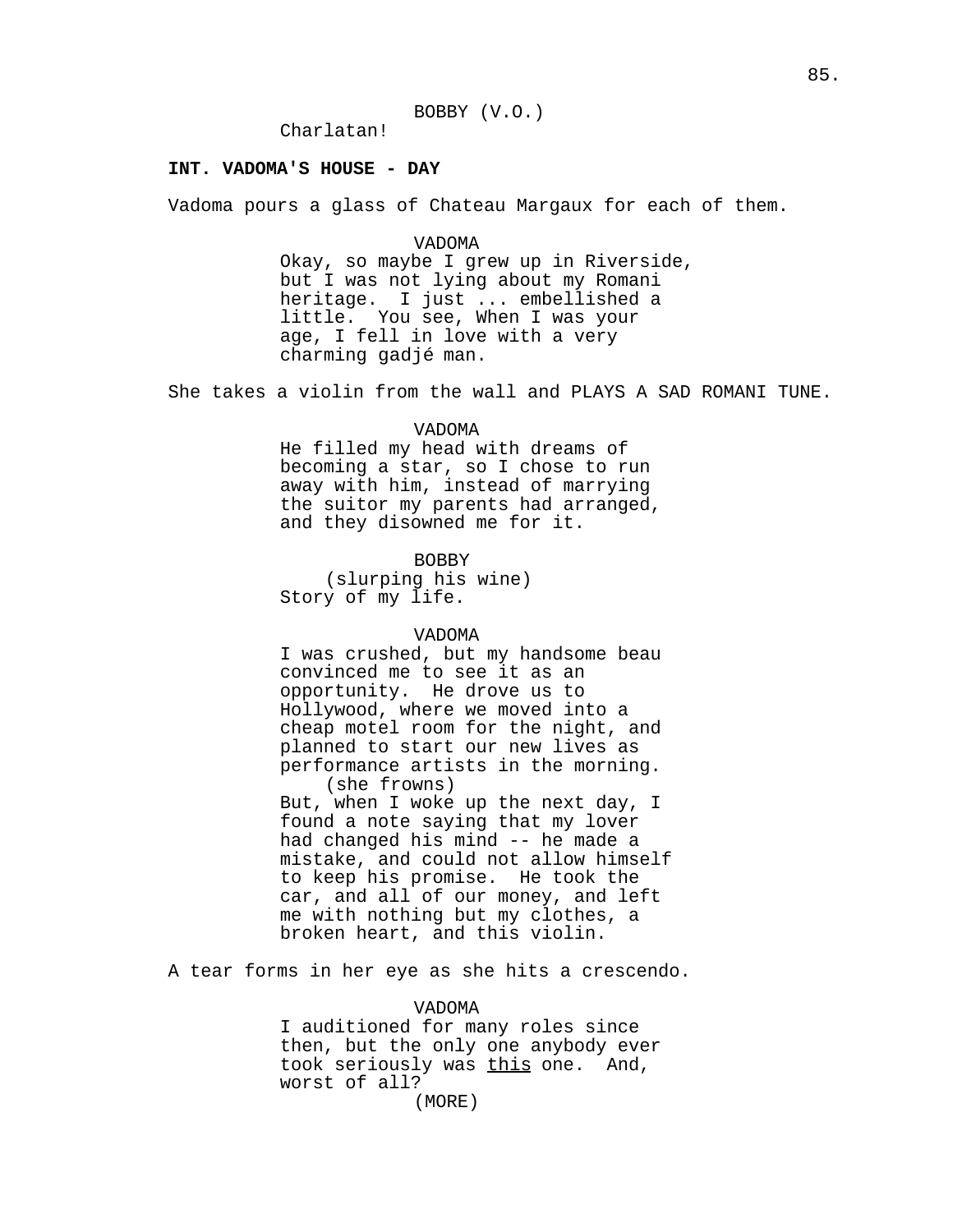#### VADOMA (CONT'D)

I'm not even playing an authentic Romani fortuneteller, like I was born and raised to be. I'm playing a cliché.

She returns the violin to its wall.

#### VADOMA

Ironic, isn't it? I abandoned my culture to chase my dreams, and somehow ended up becoming a cheap imitation of the very thing my family intended me to be in the first place.

BOBBY Wow ... did all of that really happen?

VADOMA

Some of it.

BOBBY

Okay, but ... what does any of this have to do with breaking my curse?

VADOMA

That's what I'm trying to tell you, princess. I don't have the power to curse you. Never did. It was all just ... theater.

She smiles sadly and takes a bow.

Bobby lets the revelation sink in. He sighs.

BOBBY But ... if the curse wasn't real, then this is just my life now.

VADOMA

Listen, I feel for you, kid, but you're just gonna have to figure it out. It's called adulting.

She pulls three twenties from her bra and counts them out.

VADOMA In the meantime, here's a little something to get you started.

She hands him the cash. He examines it.

BOBBY But ... I gave you three-hundred dollars for a new crystal ball ...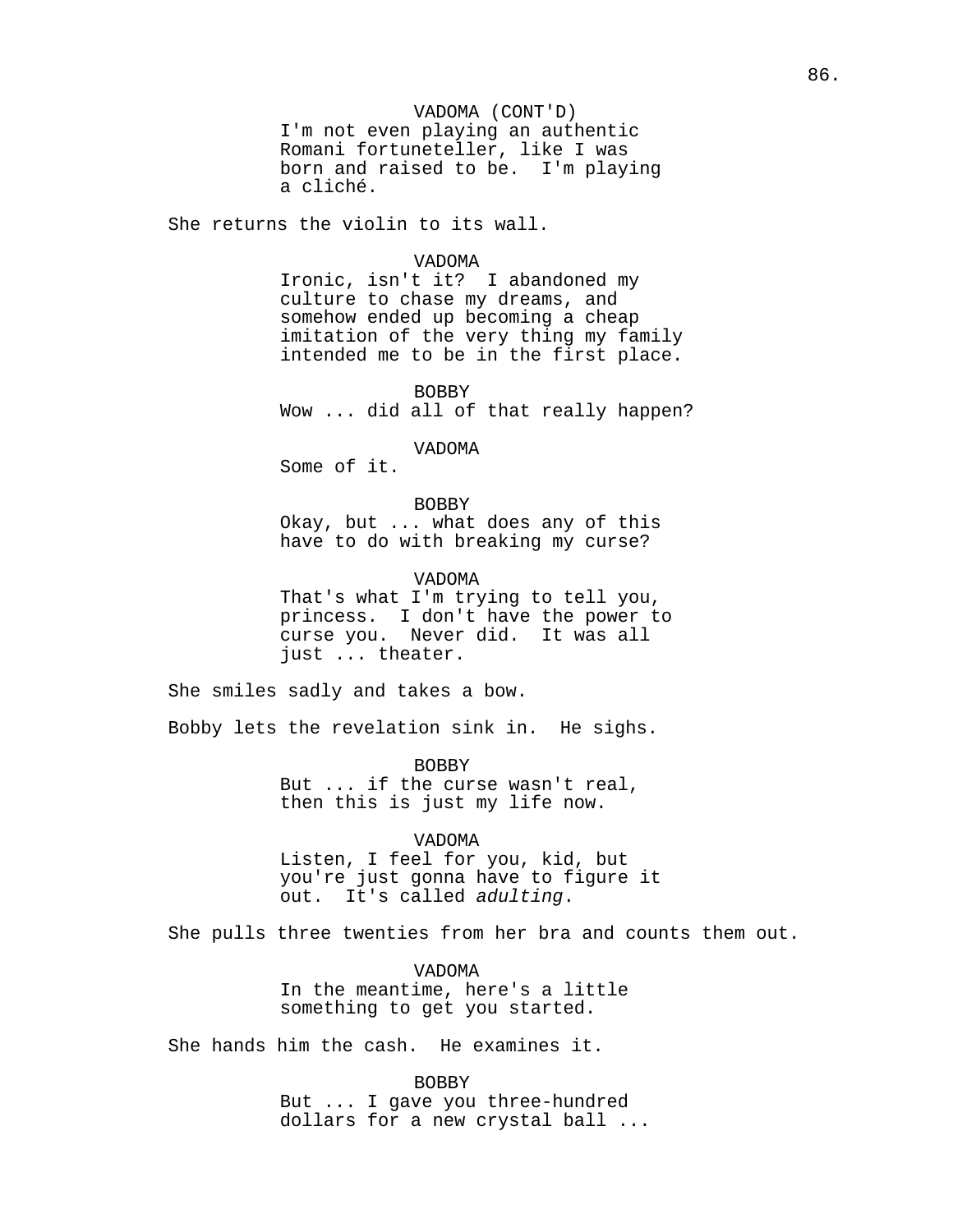VADOMA

Yeah, that was dumb. Fifteen bucks on eBay. And the rest? I, uh, spent it on necessities. Times are tough, ya know?

Bobby looks around the dazzling house, then at the twenties.

## **EXT. VADOMA'S HOUSE - DUSK**

Bobby crouches down to give Sarah some kisses.

BOBBY Goodbye, Sarah. I promise I'll be back for you as soon as I have doors and windows again. (to Vadoma) Thank you for taking care of her.

VADOMA I'll put it on your tab.

Bobby pets Sarah one last time and heads down the driveway. He turns around to see Vadoma still standing there.

> BOBBY Hey, do you ever regret taking this path? Like, if you could go back and stay with your family instead of chasing your dream, would you?

VADOMA (North Indian accent, with a frown) What? And give up all of this?

Bobby nods, and turns back toward the city.

## **EXT. VENICE BEACH - BOARDWALK - DUSK**

Bobby kicks a rock as he nears a bulletin board.

BOBBY Well, that mystery's solved. All that's left to do now is ...

He spots one of his "MISSING DOG" flyers on the board.

BOBBY

... Start over.

He yanks his flyer down to reveal two postings: one about training to become an astronaut, the other seeking males for a career in "Adult Modeling."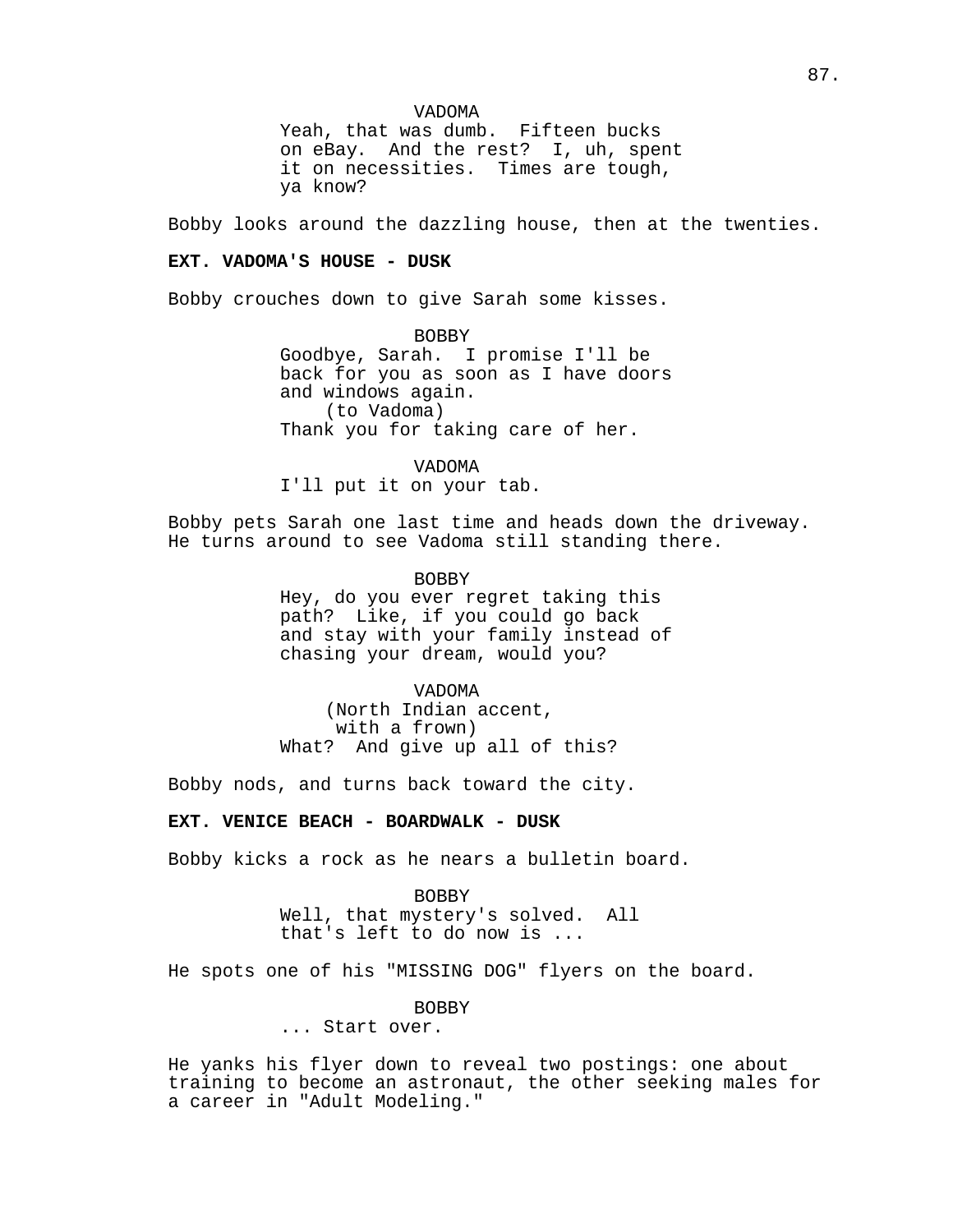### **INT. FILM STUDIO - "MARS" SET - NIGHT**

Something in the vein of 'Also Sprach Zarathustra' plays on a SYNTHESIZER.

Bobby, in a generic NASA space suit, plants a rainbow flag/pole into a cheaply-constructed "surface of Mars."

KADEN (19), a slim twink, dressed as a "Grey" alien, in CVS Halloween costume-grade robes, waddles up from behind.

Bobby turns to see him and gasps.

KADEN (alien voice) Welcome to Mars, Earthling. Do not be frightened. We mean you no harm.

Bobby turns to see two more aliens -- TYLER (18), a short twink, and TRISTAN (20), a buff jock -- approaching from behind in jockstraps and cheesy alien masks.

> BOBBY Hello. I am Space Commander, Lucky Johnson, of Earth. I come in peace.

> > KADEN

(alien voice) What a coincidence, my name is Piece. Please, allow us to greet you with our traditional Martian welcoming ceremony. We call it butt-fucking.

The COSMIC SYNTH MUSIC BECOMES CHEESY PORN MUSIC.

Kaden removes his costume to reveal his own jock strap.

The aliens surround Bobby and caress him.

BOBBY (looking O.S.) I'm sorry, but -- am I supposed to be scared or, like ... into it?

CHUCHO (O.S.)

Cut!

CHUCHO DE LA CRUZ (40s) stomps past his cameraman, FRANK PLOWS (69), and joins his actors. His bushy pornstache scrunches up as the "aliens" take off their masks.

> CHUCHO What's the problem, kid? It's porn. You spout some pointless drivel, and then you get pounded by Tyler!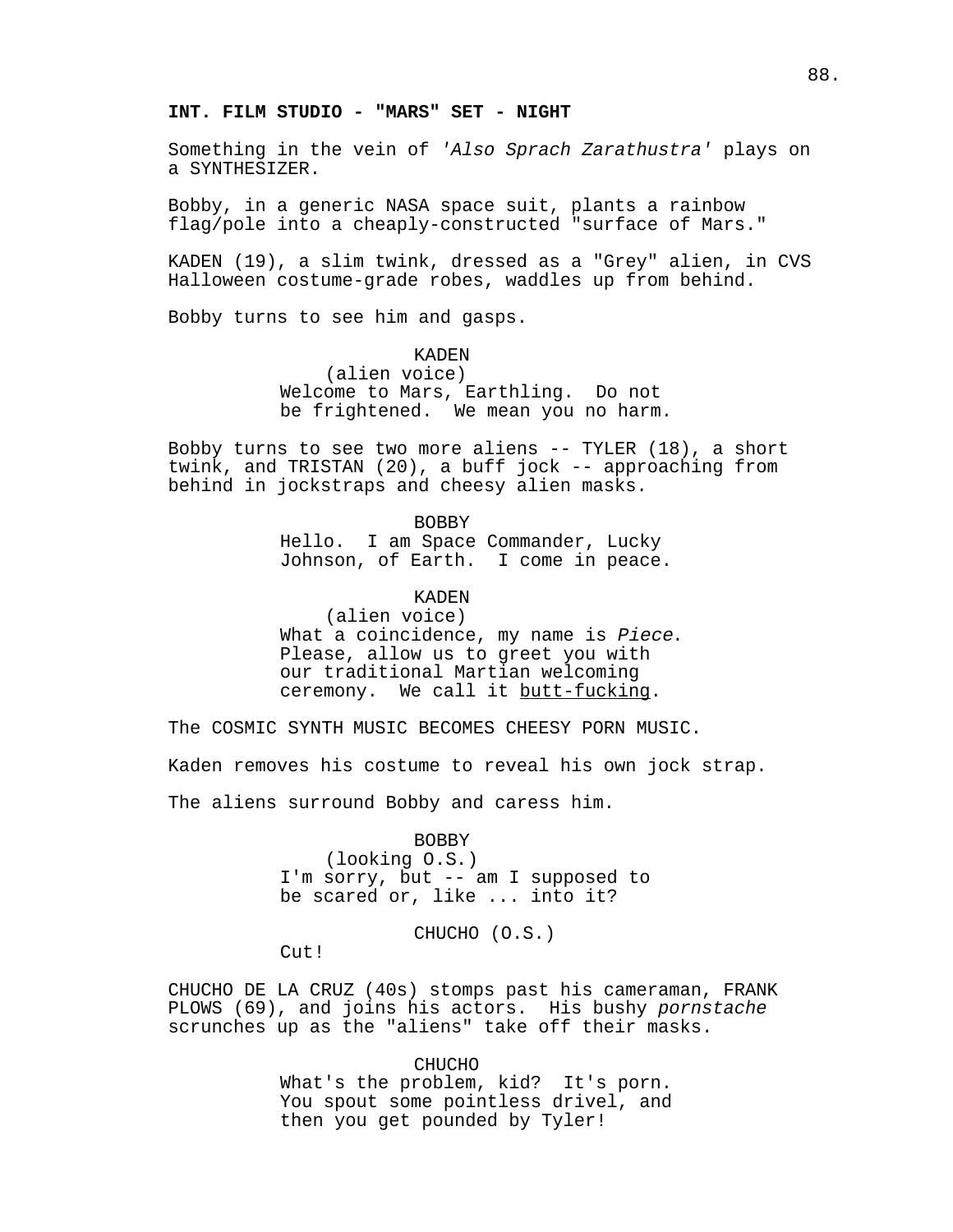TYLER

Which one?

#### CHUCHO

What?

TYLER Which Tyler? I'm Tyler Tristan, that's Kaden Tyler.

Chucho looks from Tyler to Tyler.

CHUCHO (to Tristan) Then who the hell are you?

## TRISTAN I'm Tristan Kaden.

Chucho's eyes dart from man to man. He throws his arms up.

CHUCHO (to Bobby) They all fuck you. Back to one.

The actors redress.

HOUSE MUSIC FADES IN, leading us to --

**EXT. THE ABBEY - NIGHT**

Pride decorations. Lots of festively-dressed people in line.

## **INT. THE ABBEY - NIGHT**

Packed dance floor. Jacked go-go dancers twerk on platforms.

Ken weaves through the crowd with wide eyes -- culture shock.

Shawnathan poses for a photo with fans. As they move on, he spots an oblivious Ken. Shawnathan taps him on the shoulder.

> SHAWNATHAN Ken! Welcome to the Abbey.

KEN Thanks. It's pretty ... overwhelming. A lot to take in.

SHAWNATHAN That's what he said. (pointing around) And him, and him, and him.

Ken laughs, awkwardly. Shakes his head.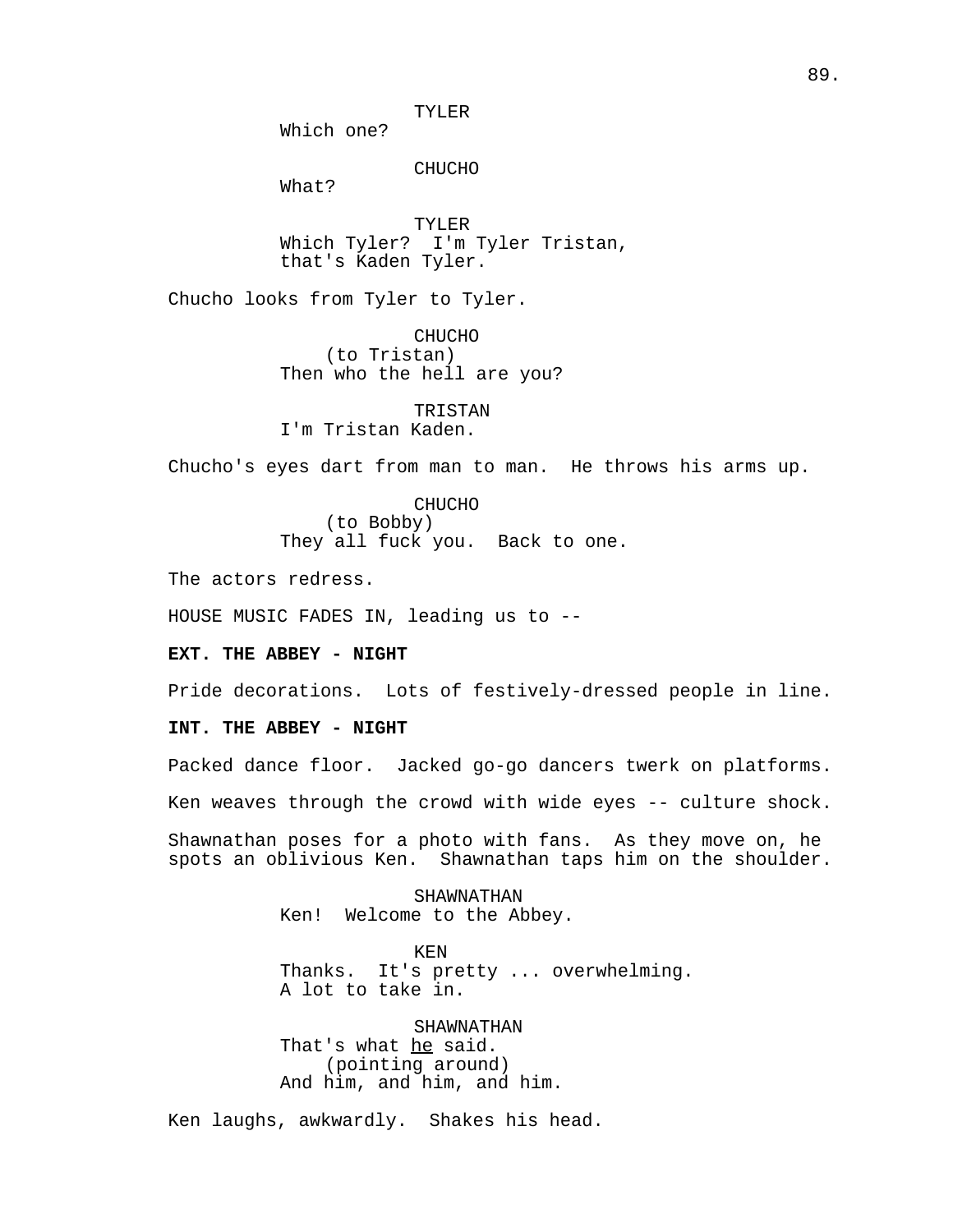## SHAWNATHAN

Come on, loosen up. It's Pride weekend. Let me buy you a drink. You like Long Islands?

KEN

No thanks. I need to be sober for this. Is Bobby here?

SHAWNATHAN Soon. Come on, dance with me.

Ken complies. He barely moves, but blushes and avoids eye contact. Shawnathan dances his heart out. He backs into Ken's crotch and grinds, seductively. Ken backs away ...

KEN

Hey  $--$  don't  $--$ 

Zhong slips through the crowd and aims his phone at them.

ZHONG

Say Versace!

Shawnathan throws his arms around Ken and smiles.

## SHAWNATHAN

Versace!

Zhong snaps a pic -- catching Ken completely off guard - and disappears into the crowd.

Shawnathan moves in for a kiss -- Ken pushes him away.

KEN Dude -- what the hell? You know I'm here for Bobby!

### SHAWNATHAN

I know, baby, but why settle for a lowly peasant when you can have a sickening queen willing to make your dirtiest dreams come true?

He runs his hand down Ken's chest, to his abs, to his crotch. Ken grabs him by the wrist and returns it to Shawnathan.

> KEN No. For the first time in my life, I know exactly what I need, and I'm not gonna find it here.

Ken releases Shawnathan and storms out of the club.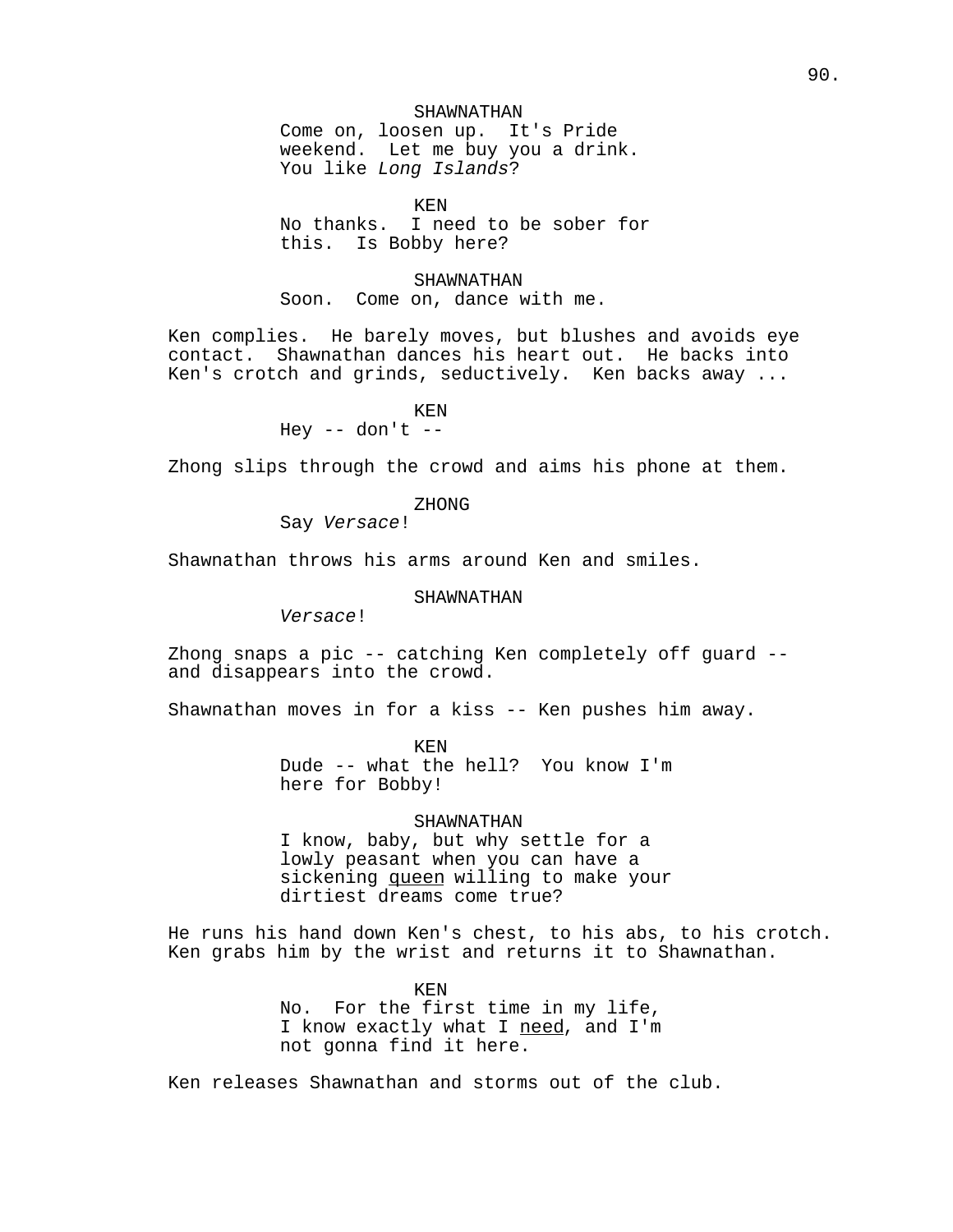Shawnathan glowers. He yanks his phone out of his pocket - he has one new picture message from Zhong. He opens it to see the shot of himself hugging a startled Ken. He smirks.

## **INT. FILM STUDIO - "MARS" SET - NIGHT**

Disco lights spin over a Martian altar, where Tyler and Tristan caress Kaden.

> CHUCHO (O.S.) Okay ... cue the Earthling.

> BOBBY (approaching the altar) Mind if I join in?

KADEN (alien voice) Please do! We have always wanted to explore Uranus.

Bobby removes his space suit to reveal silver bikini briefs.

CHUCHO (O.S.) Take off the helmet.

Bobby doesn't; he shakes his head like a child.

CHUCHO (O.S.) Take it off, kid.

BOBBY I probably shouldn't ...

CHUCHO (O.S.)

Cut!

Chucho stomps on set. The twinks take off their masks.

CHUCHO

What now?!

BOBBY (taking off the helmet) Well, if I took off my helmet, I'd run out of air, right?

CHUCHO

Come here.

Chucho leads him away from the altar.

CHUCHO Do you know who I am? (MORE)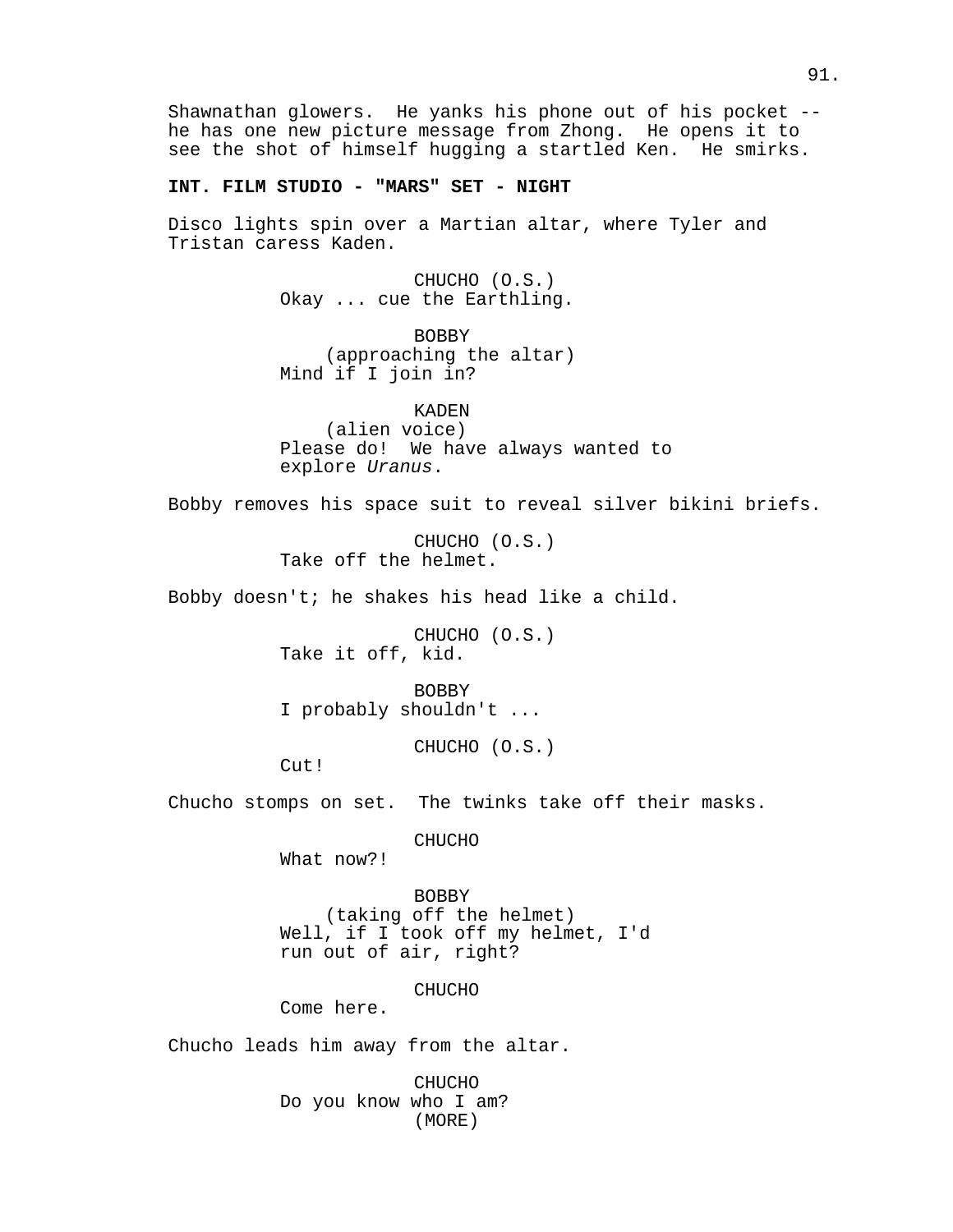## CHUCHO (CONT'D)

I'm five time Splooshy award-winning director, Chucho De La Cruz, which means that my time is very valuable. That said, there are three things I never waste my time on. Hacks, prudes, and finding my wife's g-spot. You get me?

## BOBBY

... No, sir.

#### CHUCHO

I'm saying, you either lay down on that altar and beam those Martians to Pound Town, or you get the hell off my set! What's it gonna be?

#### BOBBY

Well ... I should've probably mentioned this earlier, but I'm kind of saving myself for the right guy. I was hoping we could get some, like, stunt genitals or something?

CHUCHO Get out! You're fired!

BOBBY

What?!

Go!

CHUCHO I said you're fired, get off my set!

BOBBY No! I can't get fired from porn! I've already hit rock bottom!

## KADEN

Bottom? (snaps at twinks) Spit roast formation.

Kaden hops up on the platform and bends over.

CHUCHO (to Bobby)

Bobby exhales, sets his helmet down, and leaves the set.

## **INT. FILM STUDIO - GREEN ROOM - NIGHT**

Casting couch. Posters from various gay pornos on the wall.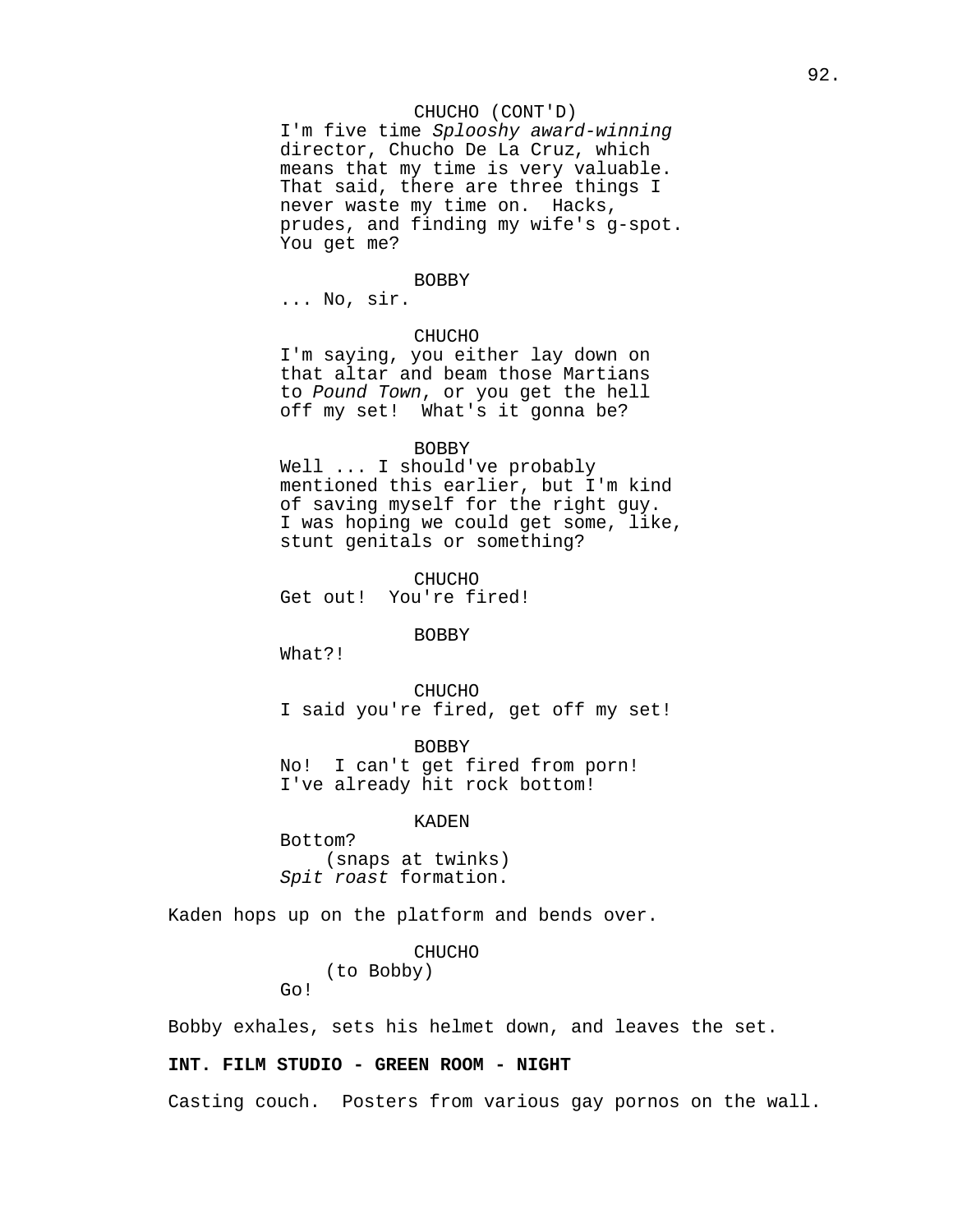Bobby, redressed, unplugs a phone charger from the wall and pockets his phone. Frank KNOCKS and enters.

#### FRANK

Hey. You okay?

#### BOBBY

Sure. Things could always be worse. I can't imagine how, but -- anyway, here's your charger. Thanks.

## FRANK

(taking the charger) Why'd you come here, kid? You know you were never gonna go through with it.

BOBBY The truth is, I didn't really know what I was gonna do.

#### FRANK

No? I knew the minute I saw you.

Frank turns to the wall of posters.

## FRANK

See, bus loads of boys come here with stars in their eyes every day. They're so hungry to break into film, they'll do anything to make it happen. Literally! But, most of them fail. (searching the wall) The ones that give up find something else to do with their lives, and the rest stay trapped in porn until they're either dead --

Frank finds a poster with himself (at 21) on it. The words, "INTRODUCING FRANK PLOWS" hover above his image. He points.

## FRANK -- Or a handsome recruiter-slashcameraman.

He wiggles his eyebrows at Bobby, who grins.

## FRANK

Don't get me wrong, some of us love it -- the sex, the cash, the attention - it's a lot of fun. But, you wouldn't like it. I can see it in your eyes, you'd never forgive yourself.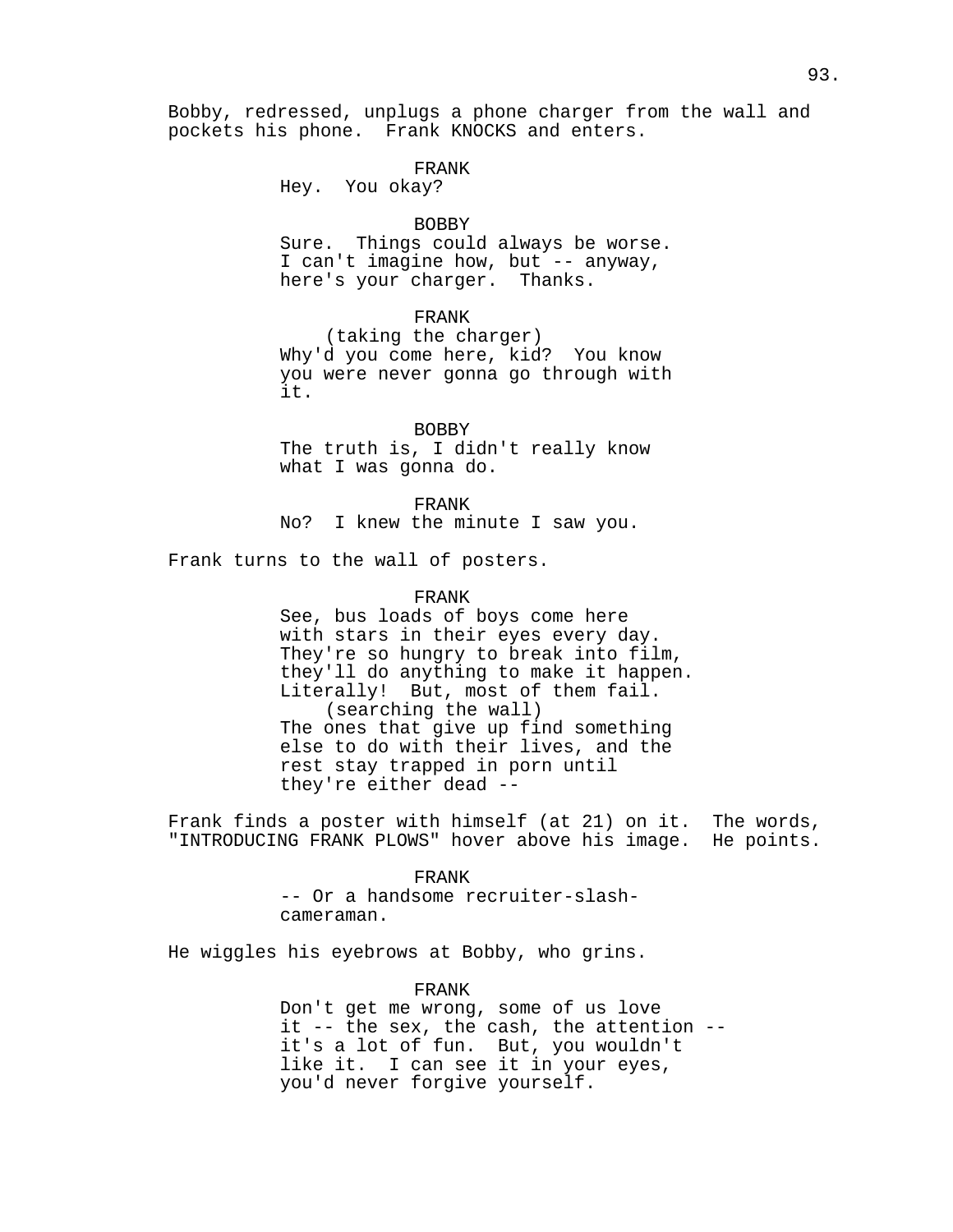Bobby's eyes fix on a poster in front of him; it depicts three half-naked men above the title: "broke-and-slutty-gayboys-pretending-to-be-straight.com". One of the men is a 19- YEAR-OLD SHAWNATHAN. The words "INTRODUCING MONDO BOTTOMS" hover above his image.

Bobby gasps.

BOBBY Thanks, Frank. You're a peach!

Bobby kisses him on the cheek, tears the poster off the wall, and hurries out of the green room.

### **EXT. FILM STUDIO - NIGHT**

Bobby bursts through the backdoor, his phone to his ear.

BOBBY

(on the phone) Skippy! You are not gonna believe this! After all that crap Shawnathan said at Booty's?! SKIPPY (V.O.) (filtered) I know. I just saw it on Facebook. I'm so sorry, Bobby. I know how much you liked him. BOBBY What?! Who?! SKIPPY (V.O.) (filtered) Wait -- what are you talking about? BOBBY Shawnathan made a crap ton of porn! What are you talking about? SKIPPY (V.O.) (filtered) ... Uh ... nothing ... BOBBY Fine, Skippy, I'll just look myself. SKIPPY (V.O.)

Bobby opens Facebook on his phone. After tapping a couple of icons, he sees the pic of Shawnathan with Ken.

(filtered)

No, wait  $-$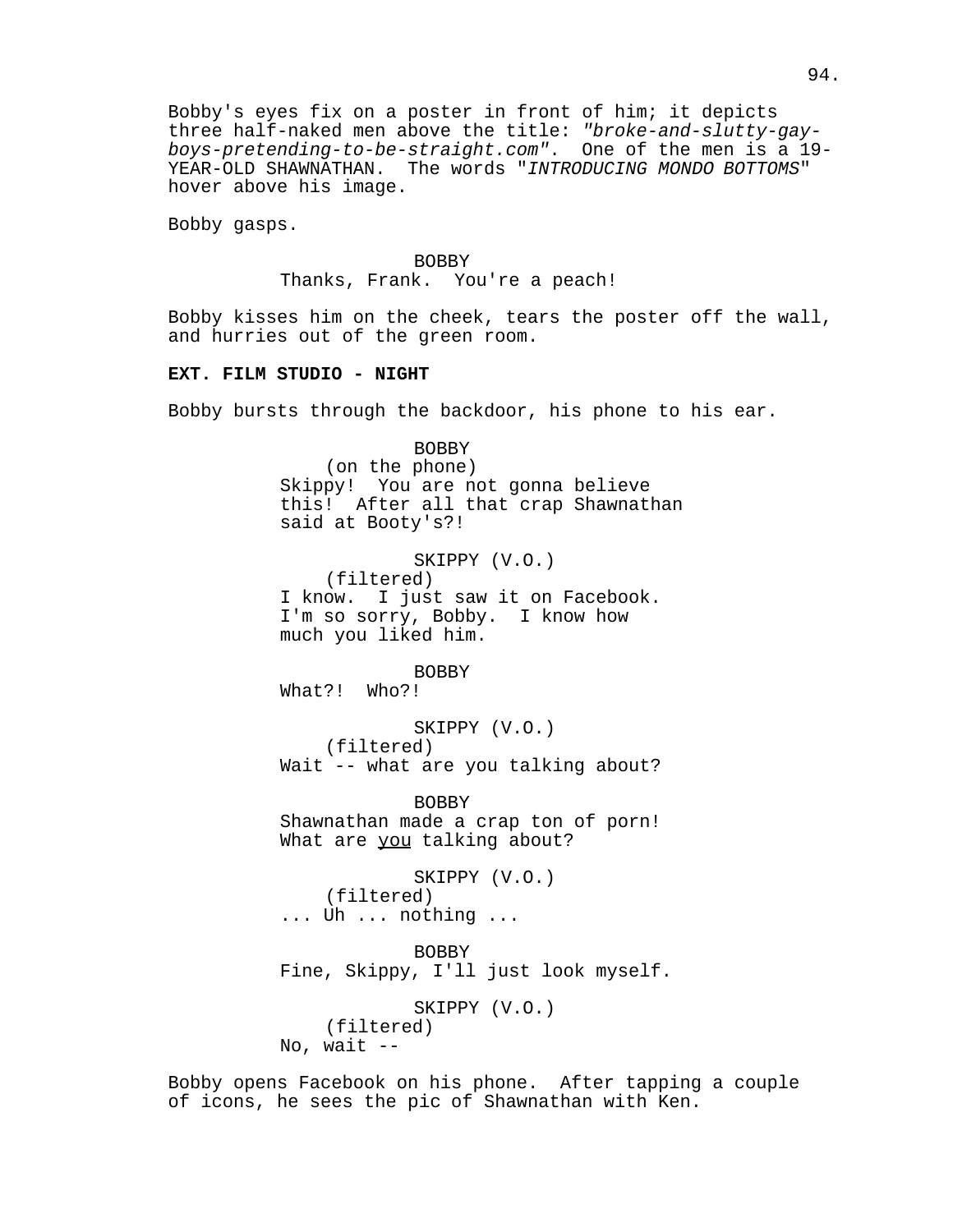Bobby cries. He wipes his eyes and resumes the call.

```
SKIPPY (V.O.)
    (filtered)
Bobby ...
```
#### BOBBY

It's okay, really. It took me a while to realize this, but some things just aren't meant to be, and other things are, whether we like them or not. Like being a masculine, virile, heterosexual Vanderpool. See you soon, Skippy.

SKIPPY (V.O.) (filtered) Wait -- Bobby, no. Don't do it --

Bobby hangs up. He scrolls through his phone, dials ...

BOBBY (on the phone) Daddy? You win. I wanna come home.

#### **EXT. VENICE BEACH - DUSK**

Ken and Buju jog along the beach. Ken stops and looks around.

### **EXT. VENICE PIER - DUSK**

Ken and Buju watch the sunset with a frown. He pulls out his cell and snaps a pic of the vivid colors. He sends it to Bobby with a glimmer of hope in his eye.

## **INT. ALLOWANCE INN VENICE - ROOM #106 - DUSK**

Bobby sketches in his sketchbook. His PHONE BEEPS. He checks it -- Ken's sunset appears on the display.

## **EXT. VENICE PIER - DUSK**

Ken's cell VIBRATES. He checks Bobby's incoming pic message - it's the Facebook shot of Ken and Shawnathan.

Hope drains out of Ken's eyes. He fidgets with his guitar pick and watches the sun sink into the ocean.

## **INT. ALLOWANCE INN VENICE - ROOM #106 - NIGHT**

Bobby deletes Ken's contact info from his phone.

There's a KNOCK AT THE DOOR.

The door (missing the knob) drifts open to reveal Cassidy.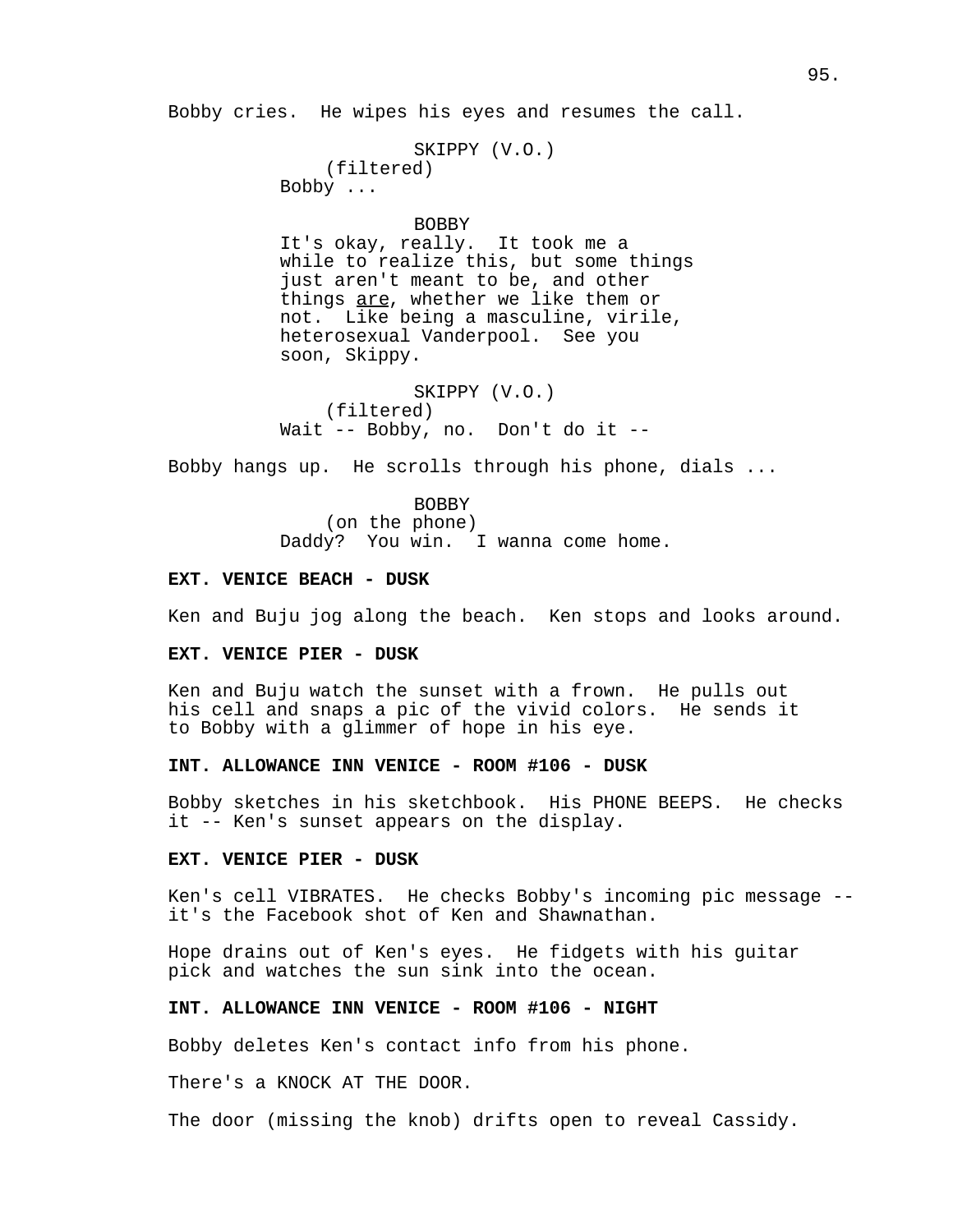## BOBBY

It's open.

Cassidy enters with a garment bag.

BOBBY

Hey, Cass.

CASSIDY

Master Bobby.

He hands him the bag.

CASSIDY

From your father. But, work fast, your reservations are for eight.

BOBBY Reservations? I thought you were taking me home ...

Bobby opens the bag -- it's an Armani tux.

CASSIDY You know your old man. Nothing's ever that easy.

BOBBY

Of course not.

## CASSIDY

Saying you'll be straight isn't quite enough to convince him, so he's setting you up with one of his interns. He wants you to walk the walk, as it were.

BOBBY So, I won't swing my arms so much.

CASSIDY

No ... he wants you to --

Cassidy takes a piece of paper out of his pocket.

## CASSIDY

(reading) To reclaim his birthright, Bobby must escort Miss Camilla to dinner, and then consummate the affair immediately after.

BOBBY Like ... sex? ... With a vagina?!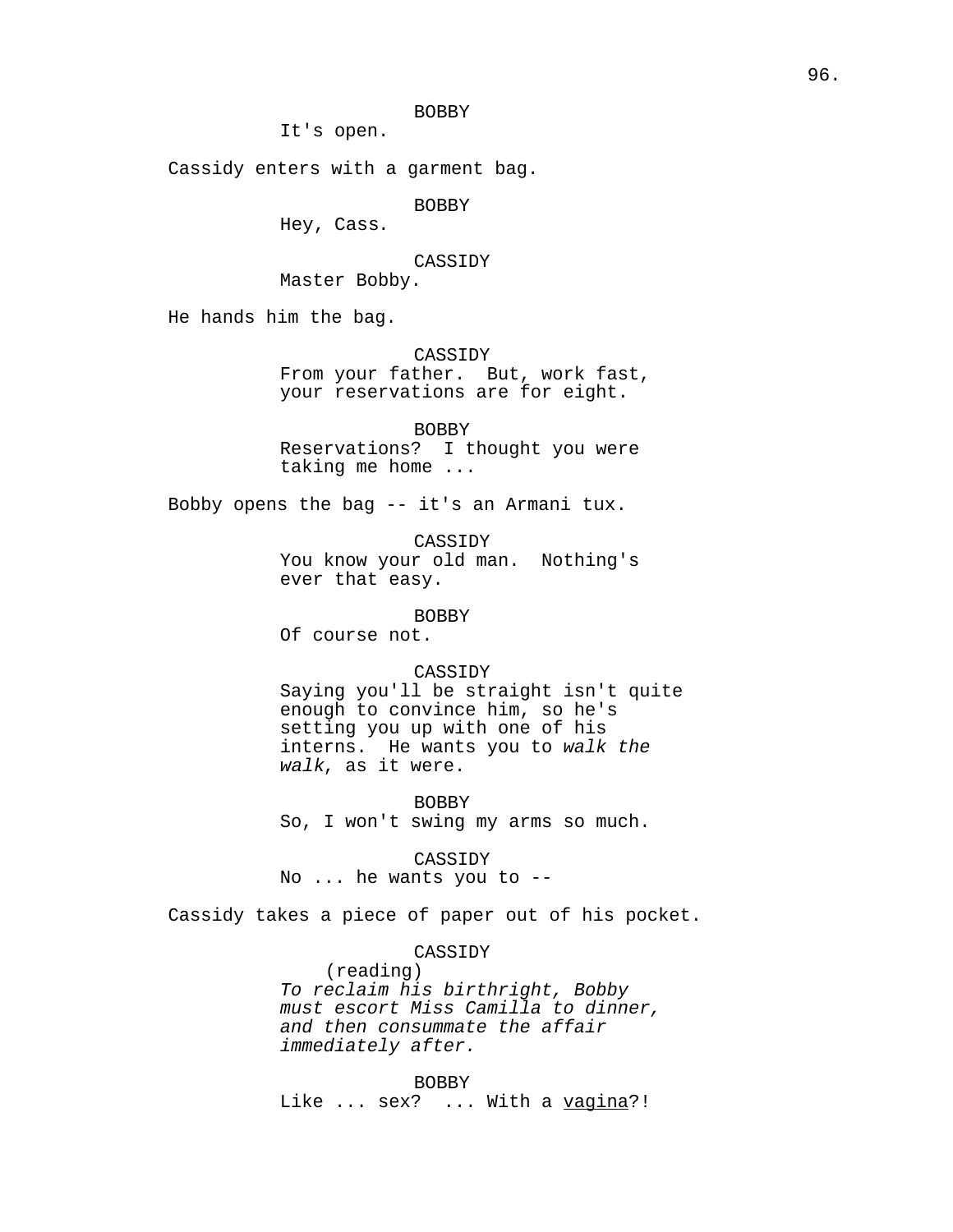Cassidy gives him a "duh" shrug.

BOBBY (sigh) Yeah, sure. Whatever.

Bobby takes his tux to the bathroom.

## **EXT. MASTRO'S STEAKHOUSE BEVERLY HILLS - NIGHT**

Crowded upscale restaurant. At their table, Bobby and CAMILLA (22) exchange awkward glances. She smiles sweetly.

BOBBY

So, Camilla ...

She raises an eyebrow.

#### **BOBBY**

You're ... uh ...

She raises her eyebrow higher.

BOBBY Your breasts are ... very ... perky. ... Where'd you ... get them?

Bobby winces -- epic fail. Camilla gapes.

CAMILLA

(laughing) Bobby, are you gay?

BOBBY What? Pffft. No. I'm as straight as the heel on a Louboutin -- (clears throat) -- Arrow.

Bobby downs his wine.

CAMILLA A Louboutin heel? Like this one?

She throws her flexible leg, and designer heel, upon the table. The LOUD THUD draws attention from other patrons.

> BOBBY Oh-em-gee! Those are fierce!

He inspects her shoe.

BOBBY I just happen to be designing a dress that would go perfect with those.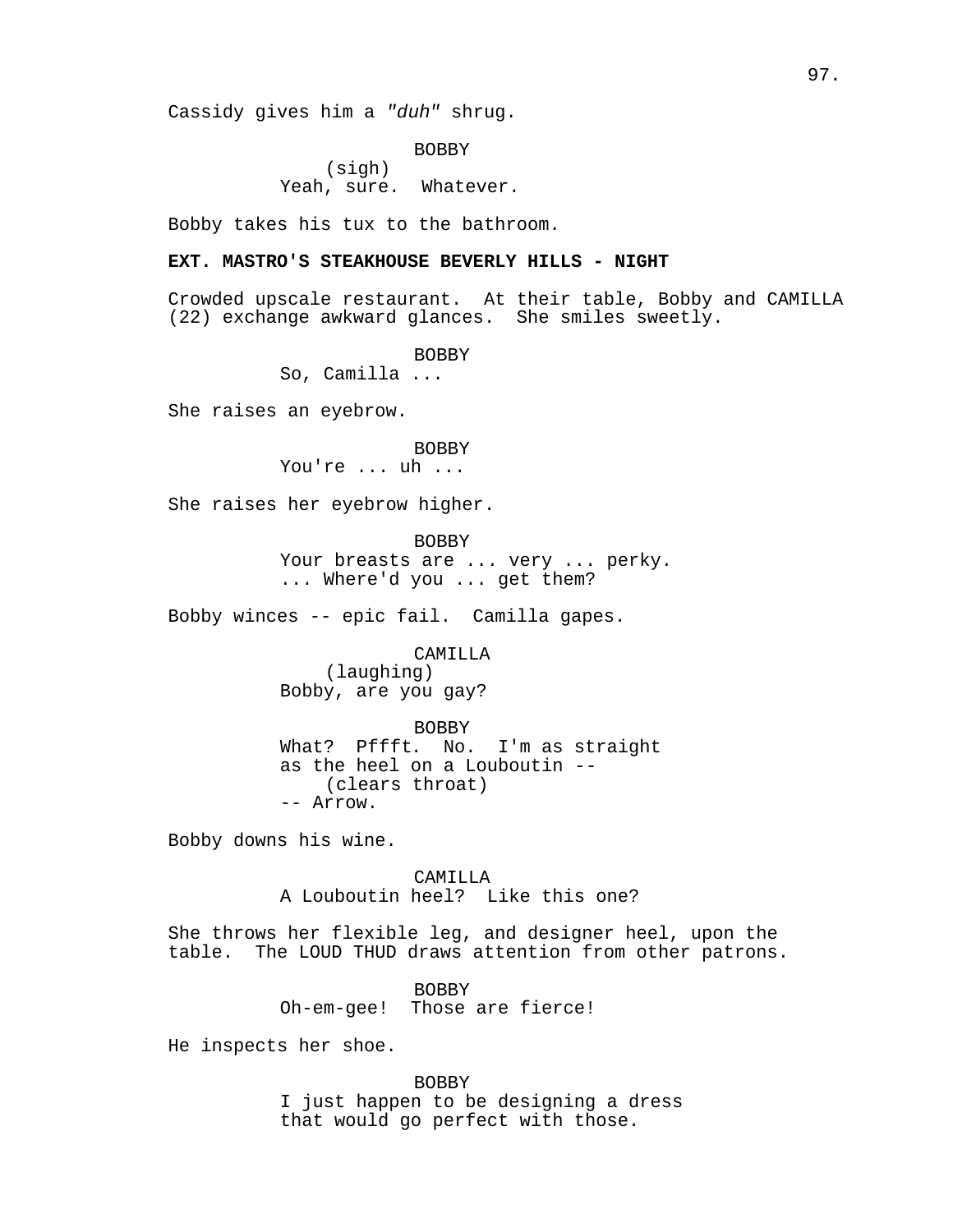Camilla seductively lowers her leg.

Bobby pulls out his phone, opens his digital gallery, and shows her a chic garment on a dress form.

## CAMILLA

(gasp) Bobby ... it's incredible!

BOBBY Not my favorite, but Sarah loves it.

CAMILLA

Sarah?

BOBBY My dog. I make them for pets, too.

CAMILLA

Shut up!

She scrolls to the next pic and sees Sarah wearing one.

CAMILLA Awww! It's precious!

She returns his phone.

CAMILLA What else have you made?

BOBBY I'm working on a few new ones, but the sketches are in my hotel room.

CAMILLA Perfect! Show me after we fuck.

Bobby grits his teeth into an uncomfortable smile.

## **INT. ALLOWANCE INN VENICE - ROOM #106 - NIGHT**

Bobby pushes the janky door open.

BOBBY ... If there was any such thing as magic, this is where it would happen --

Camilla and Bobby enter -- they look confused.

Lots of Louis Vuitton luggage occupies the room.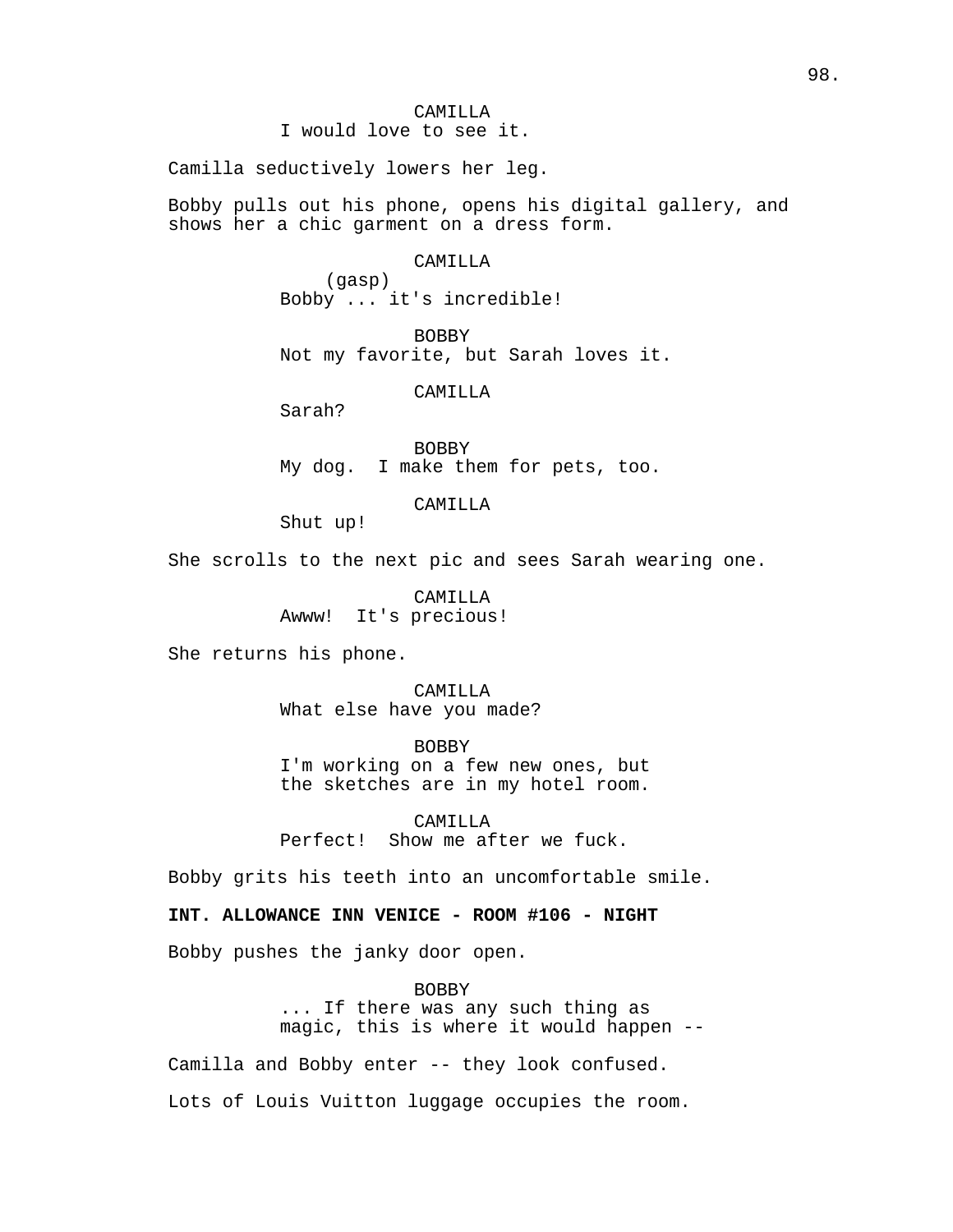BOBBY ... Or, maybe there is?

Skippy comes out of the bathroom, toweling off his hair.

SKIPPY Bobby! Tell me you didn't do it!

BOBBY

Do what?

SKIPPY It! With her! (sweet, to Camilla) No offense. I'm Skippy, by the way.

CAMILLA

Hi ...

BOBBY Skippy, what are you doing here?

SKIPPY I came out to dad! And -- (gesturing to luggage) -- I was smart enough to pack and get cash first --

BOBBY -- You came out to dad?!

SKIPPY

Yeah! He said, if I don't straighten up like Bobby, I could kiss my inheritance goodbye, too. So, I told him what he could kiss instead.

BOBBY

Why, Skippy?!

### **SKIPPY**

Because this is who I am -- this is who we are. We're young, we're free, and we don't have to answer to anyone.

## CAMILLA

(clears throat) Excuse me. Hi. I can see that things aren't going to work out between us, but I'm still getting paid for the whole night, right?

BOBBY

99.

Paid?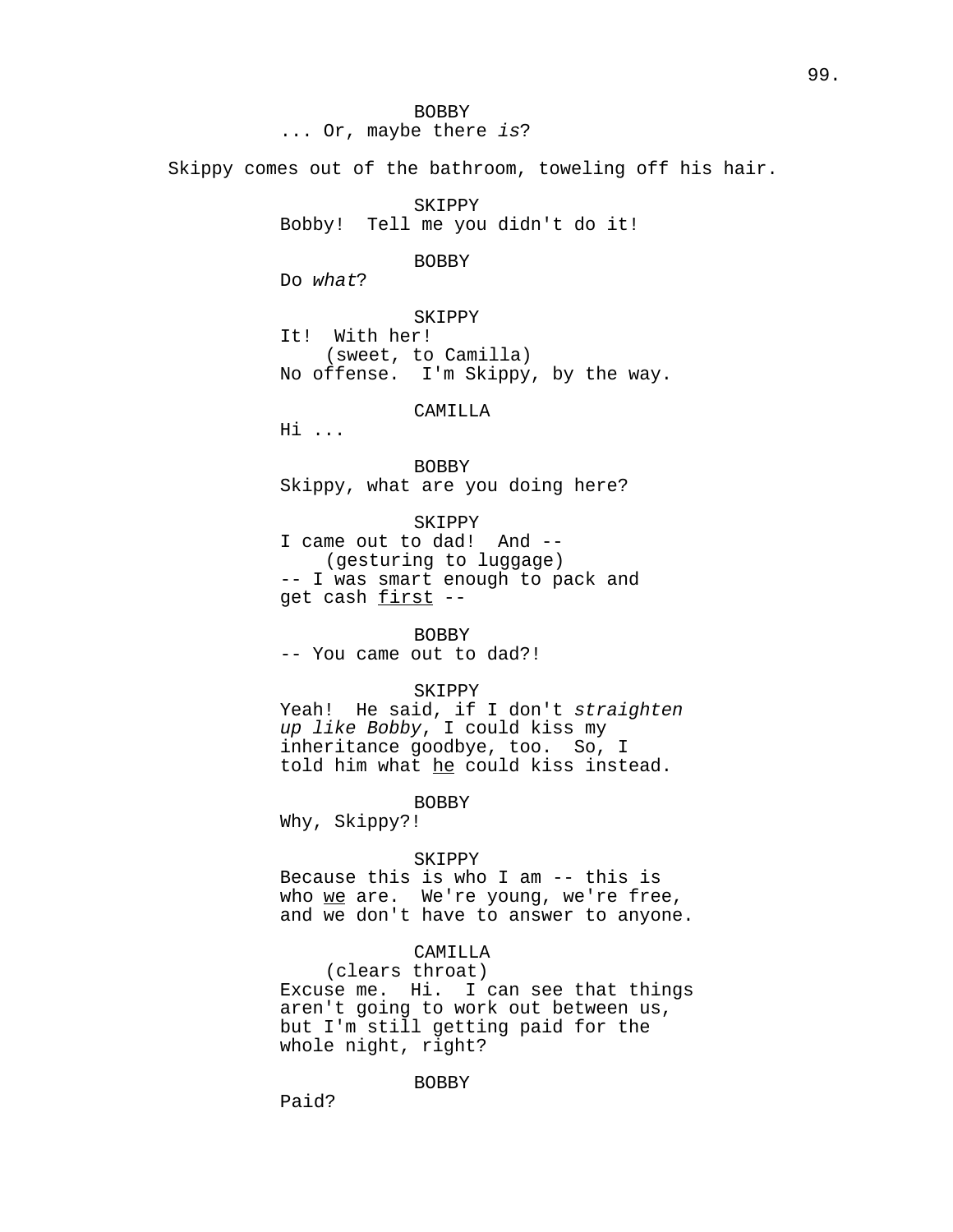CAMILLA

Yeah. For my -- (air quotes) -- Services.

SKIPPY You're a hooker?!

CAMILLA I am no hooker. I'm an escort. And, occasionally a porn star.

BOBBY Please don't say that word.

CAMILLA

Porn star?

BOBBY Yeah. I've had my fill for the week.

SKIPPY

What?!

BOBBY

Long story -- let's not get off topic here. I can't be a Vanderpool unless I have sex with Camilla!

CAMILLA

Funny. Your dad uses the same excuse. The man's insatiable, I swear.

BOBBY

SKIPPY

What?!

What?!

CAMILLA Sorry ... I thought you knew ...

BOBBY Can't say I'm surprised. But, I'm sorry, Camilla. The buck stops at one Vanderpool.

SKIPPY I dunno ... I might be down.

BOBBY

Skippy!

SKIPPY What? Maybe I'm bi.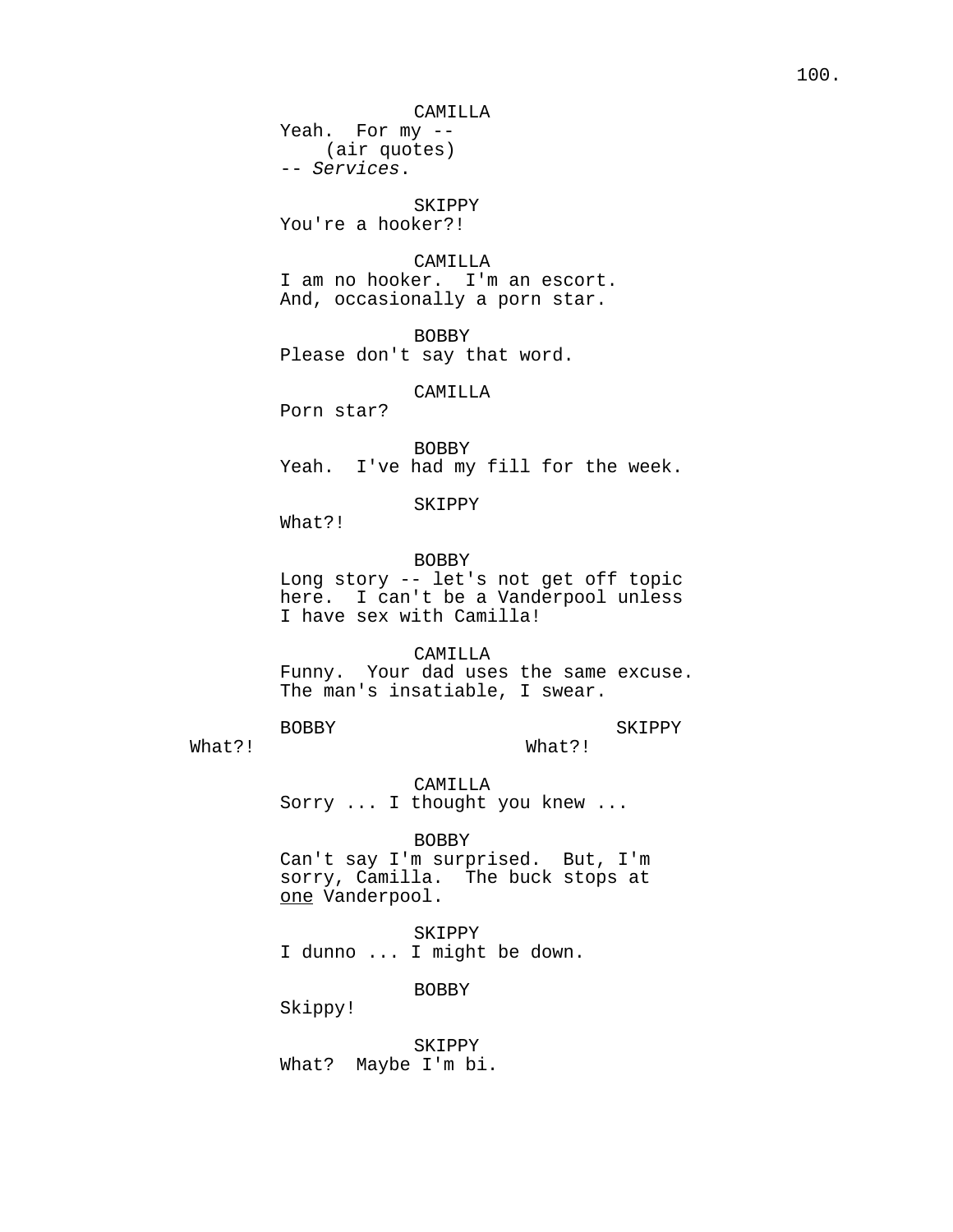## CAMILLA

Skippy's right. You only get one life. You shouldn't waste it in Daddy Warbucks' shadow, and ... I shouldn't, either ...

#### SKIPPY

Exactly! I say we get up early tomorrow, go to the Pride parade, and live it up like it's our last weekend alive!

#### BOBBY

It probably is.

## SKIPPY I'm serial! What's stopping us?

BOBBY Shawnathan, and everybody like him.

#### SKIPPY

Really? After everything he's done, you're really going to let him take Pride away from you, too?

BOBBY It's over, Skippy. He won.

### SKIPPY

He only wins if you give up your very way of life because of him. You really wanna give him that satisfaction? This is Pride!

Bobby perks up.

### BOBBY

You know what, Skippy? You're right! This is  $my$  day! And, I don't care if I have to walk to the parade on foot, or wear outdated thrift store clothes from twenty-five years ago, I've never been more proud, and damn it, I'm gonna celebrate!

## SKIPPY

Yeah!

#### BOBBY

And, what's more, I have half a mind to hop onto that Lit Vodka float, get up in Shawnathan's overly-beaten face, and tell him so myself!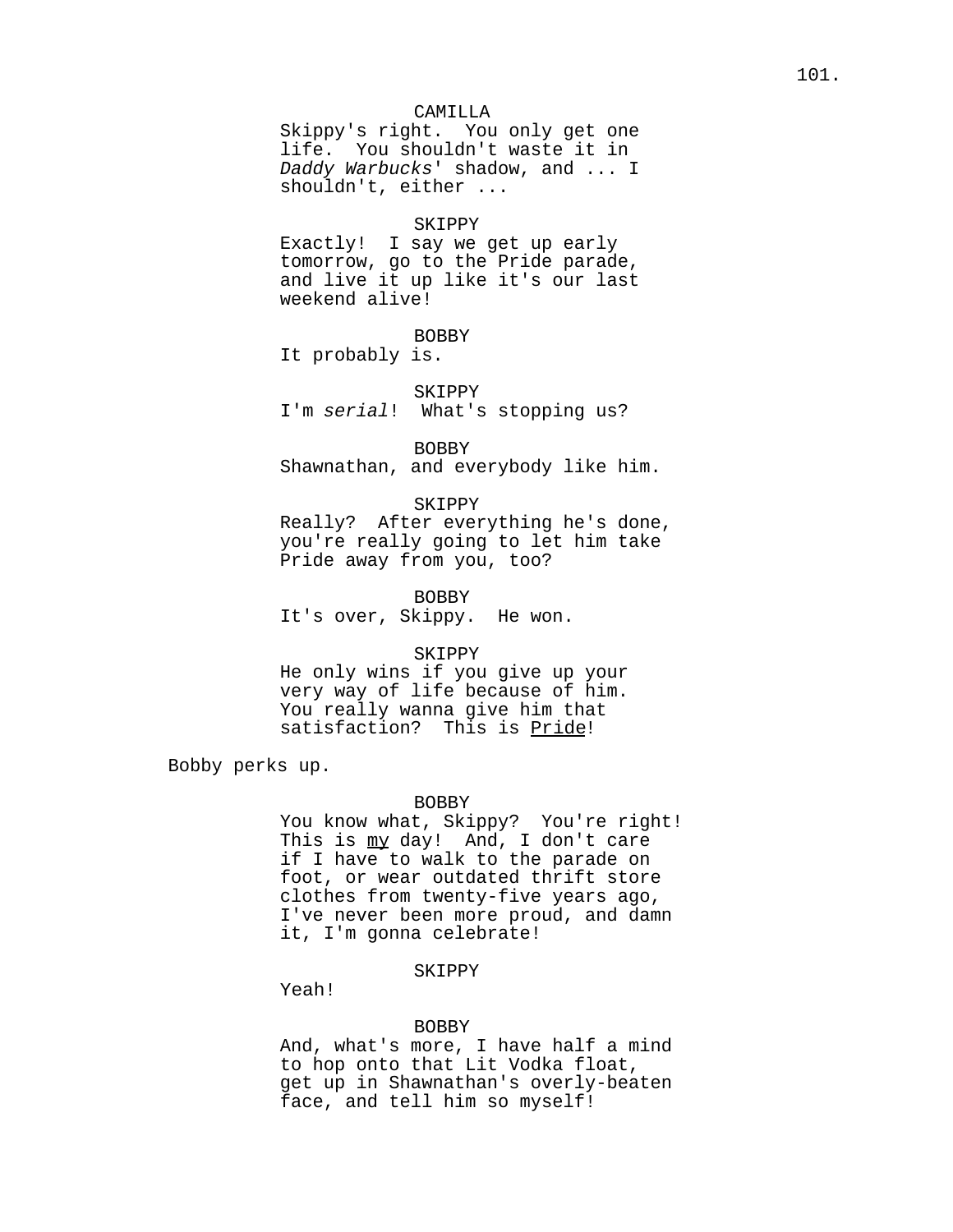SKIPPY I brought some of your clothes from home, just so you know.

BOBBY Oh, thank God for you.

Bobby hugs him tightly.

THE LATEST POPULAR GAY PRIDE TRACK FADES IN TO --

## **EXT. WEST HOLLYWOOD PARK - DAY**

Huge festival -- adults, children, and pets of every gender, race, shape, and size celebrate.

## **BEGIN MONTAGE -- L.A. PRIDE CELEBRATION**

- Various floats travel toward North San Vicente Blvd.

- Lesbians walk dogs in the parade.

- Leather bears spank one another with paddles on a float.
- The Lit Vodka float comes last (behind the leather float).

### **END MONTAGE**

## **EXT. L.A. NORTH HOLLYWOOD STREETS - LIT VODKA FLOAT - DAY**

Shawnathan, in drag, and nine others, including drag queens and a wounded army vet, wave to the crowd from the 'Lit Vodka Ultimate Pride Superstar Top Ten Finalists'-emblazoned float.

Zhong, and several other supporters, walk along beside it.

Shawnathan and Zhong observe the bears ahead of them.

SHAWNATHAN Zhong, have you ever seen a leather harness over a wool sweater before?

ZHONG (lowering sunglasses) Never. Oh, wait a minute -- that's<br>back hair! Eww! back hair!

Shawnathan and Zhong wretch and gag.

ZHONG It's reasons like that I'm glad my ass is naturally smooth.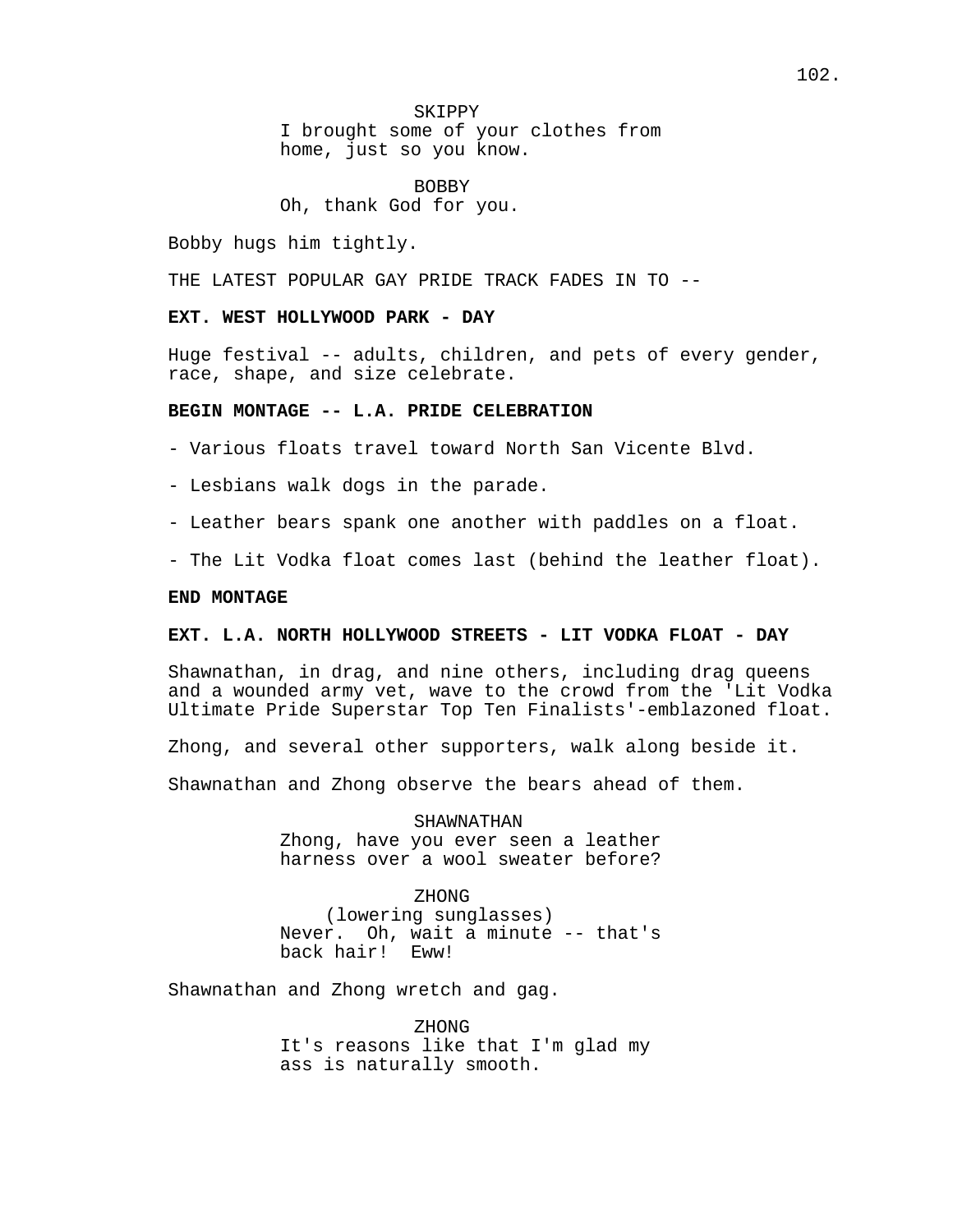SHAWNATHAN Of course it is. You're a whore. You can't grow crops if people keep burning through the field.

Bobby and Skippy, dressed sexy and chic, emerge from the crowd and confidently march to the float. They hop on and confront Shawnathan. Zhong sees this, trails behind, and gets on his phone.

> SHAWNATHAN Well, well. Bobby Vanderpool. Did you get lost on the way to the float for Lit Vodka's bottom ten faces of Pride?

> > BOBBY

I don't think you have the right to be shaming any bottoms, Mondo.

He pulls the porno poster out of his pocket and displays it for Shawnathan -- and others -- to see. Shawnathan gasps.

BOBBY

You like to tell people you got where you are through years of back-breaking work, but the truth is, it's from years of getting worked on your back.

Shawnathan snatches the poster.

SHAWNATHAN Where did you get that?!

Mikkel rushes up to Zhong, who says something inaudible and points at Bobby. Mikkel hops onto the float.

BOBBY

I believe you earned your way to the top, in the beginning. But anything you've gotten since was because you manipulated and sabotaged everyone in your path to stay there.

Mikkel sneaks up -- he hears everything.

#### BOBBY

Just like you did when you outed me to my dad, cost me my inheritance, and then stole a man you knew I was crazy about! Doesn't our community have enough problems without having to deal with this fake, snobby, vain, vindictive bullshit from each other?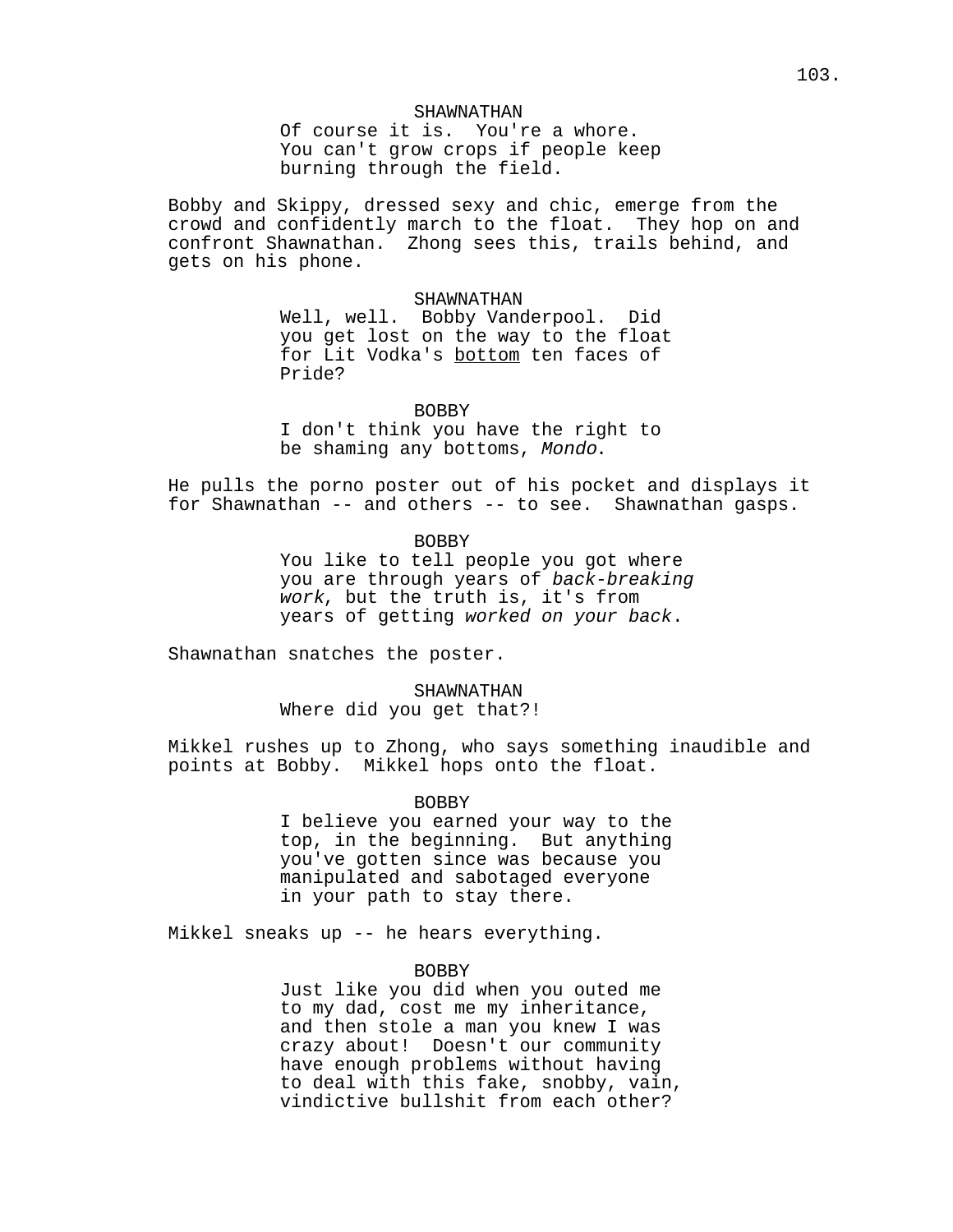MIKKEL Shawnathan ... is this true?

SHAWNATHAN Hell no! He's just jealous because he wants to have pride, but me? I am Pride.

#### BOBBY

No. Pride is enduring everything life throws at us, and not allowing it to turn us into someone like you.

Shawnathan's face fills with rage -- the armor is cracked.

MIKKEL I'm sorry, Shawnathan. I cannot, in good conscience, let someone of your character represent Woke Photography. Please, step down.

Shawnathan looks at Bobby, then Mikkel, and then Zhong - who abandons him and disappears in the crowd.

> MTKKEL. Step down, Shawnathan.

Shawnathan breaks down and climbs off the float.

# SHAWNATHAN

(to onlookers) Go ahead and talk! This is what you've all been waiting for, right?

He storms away.

MIKKEL I'm sorry, Bobby. I didn't know.

Bobby nods, triumphant.

MIKKEL I seem to be down one nomination, if you're still interested.

GULLIVER (O.S.)

Bobby!

Bobby looks to the crowd. Gulliver waves, emphatically. Bobby waves back and gestures for Gulliver to join them.

> BOBBY Thanks, but your nomination should be someone who represents all of us.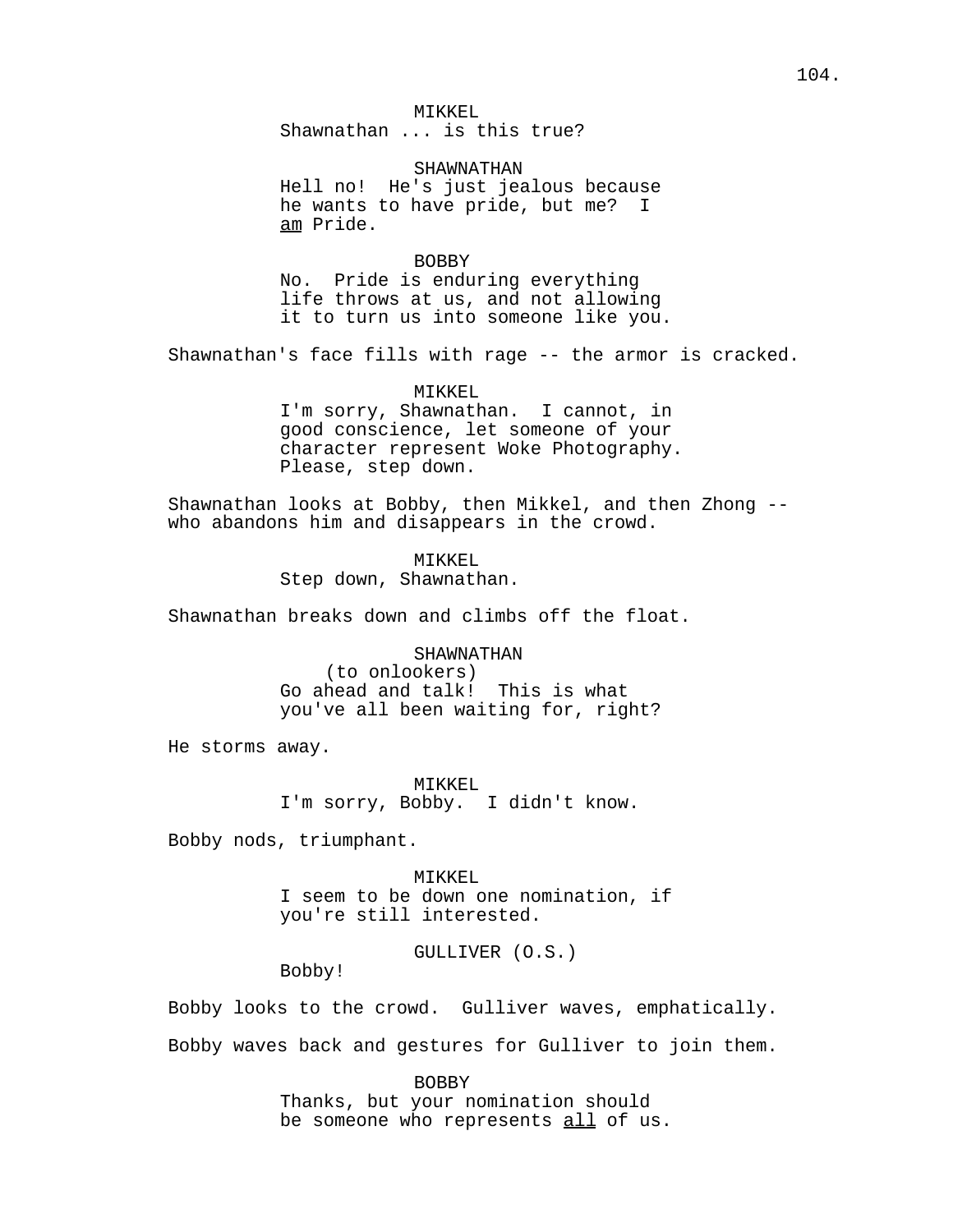Gulliver jogs to the float and hops on.

BOBBY

I nominate Gulliver to take my place.

Mikkel looks him over. He sighs.

MTKKEL.

Yeah, okay.

## GULLIVER

Wait -- for reals?!

Mikkel nods. Gulliver jumps, excitedly.

GULLIVER Yay! Thank you, Bobby!

They hug. Gulliver strips down to his SpongeBob boxers and swings his shirt toward the masses.

#### GULLIVER

Woo!

## **EXT. NORTH SAN VICENTE BLVD. - DAY**

LIVE MUSIC ECHOES NEARBY.

Bobby wears a bittersweet grin as he and Skippy pass flirtatious admirers. Skippy points to a man in the distance.

> **SKIPPY** Oh -- what about him? The beast with the eight-pack? See him?

> > BOBBY

(not even looking) He's a beast.

SKIPPY

Hey. What's wrong? I thought you got your groove back.

## BOBBY

I dunno. It's just -- now that I can finally enjoy all of this without having to hide who I am, I just wish I had someone special to enjoy it with. You know?

### SKIPPY

 $N_{\Omega}$ .

Skippy spots the bears from the leather bear float.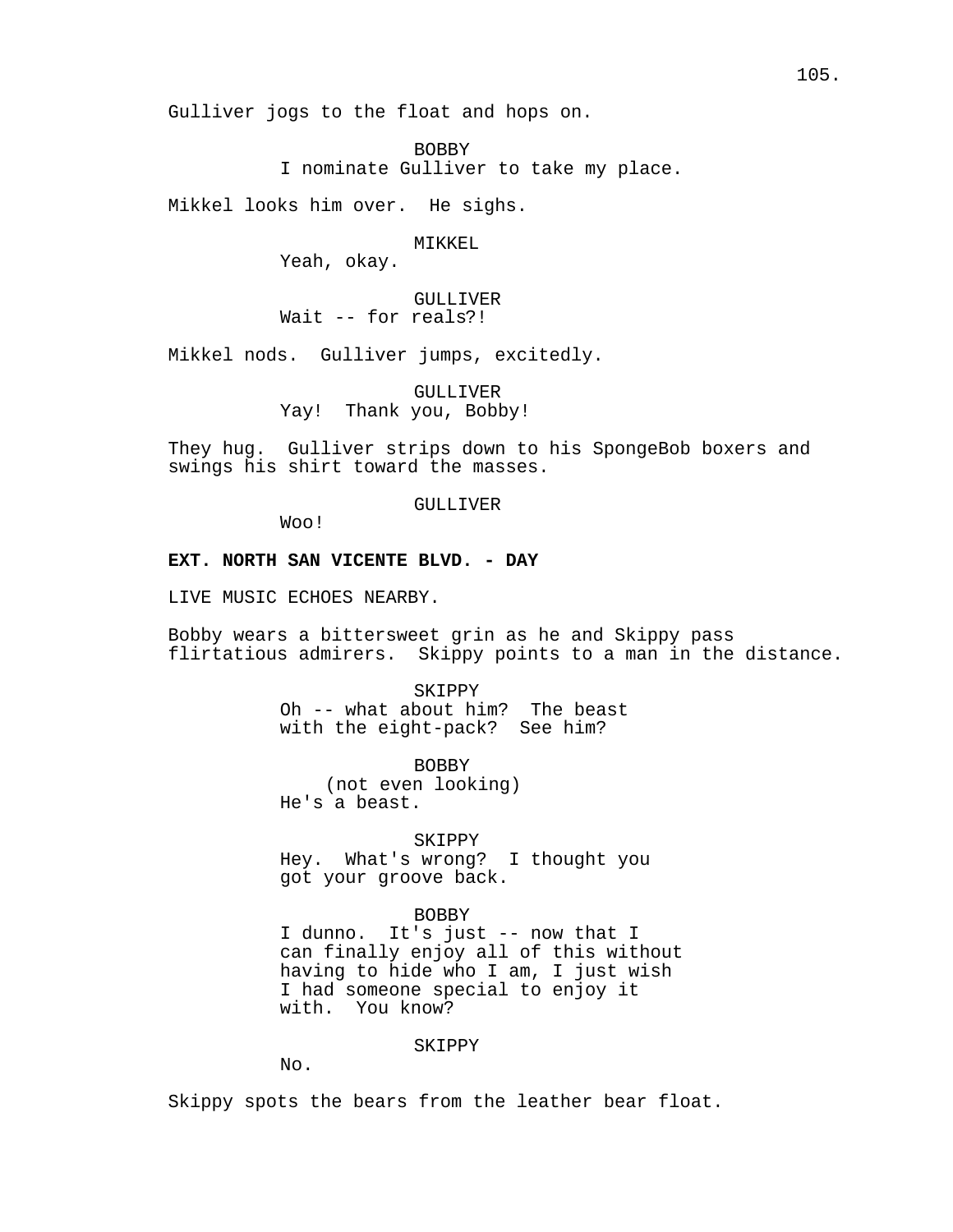Bobby follows his gaze and smiles. He scans the crowd and spots Shawnathan sobbing on a bench a few yards away.

> BOBBY I'll catch up with you, 'kay?

SKIPPY Take your time.

Skippy drifts toward the bears with a flirtatious grin.

## **AT THE BENCH**

Bobby joins Shawnathan.

BOBBY Hey. For what it's worth, I'm sorry.

Shawnathan wipes his tears, toughens up.

SHAWNATHAN It's whatever. ... Who won?

BOBBY Would you believe Gulliver?

#### SHAWNATHAN

Shut. Up. (laughing) Good for him.

Bobby nods and turns to leave ...

SHAWNATHAN I'm sorry, too. About your family, and Woke ... and everything else.

He stands to face Bobby.

### SHAWNATHAN

I was jealous of you. I still am. When you get to the point where you go to the Pride parade and see more enemies than friends? (takes off wig) Yeah, well, I hit that point about five years ago. T-B-H, this is kind of a relief. You can't imagine how hard it is to be the Shawnathan Quinn. Always having to be different and original.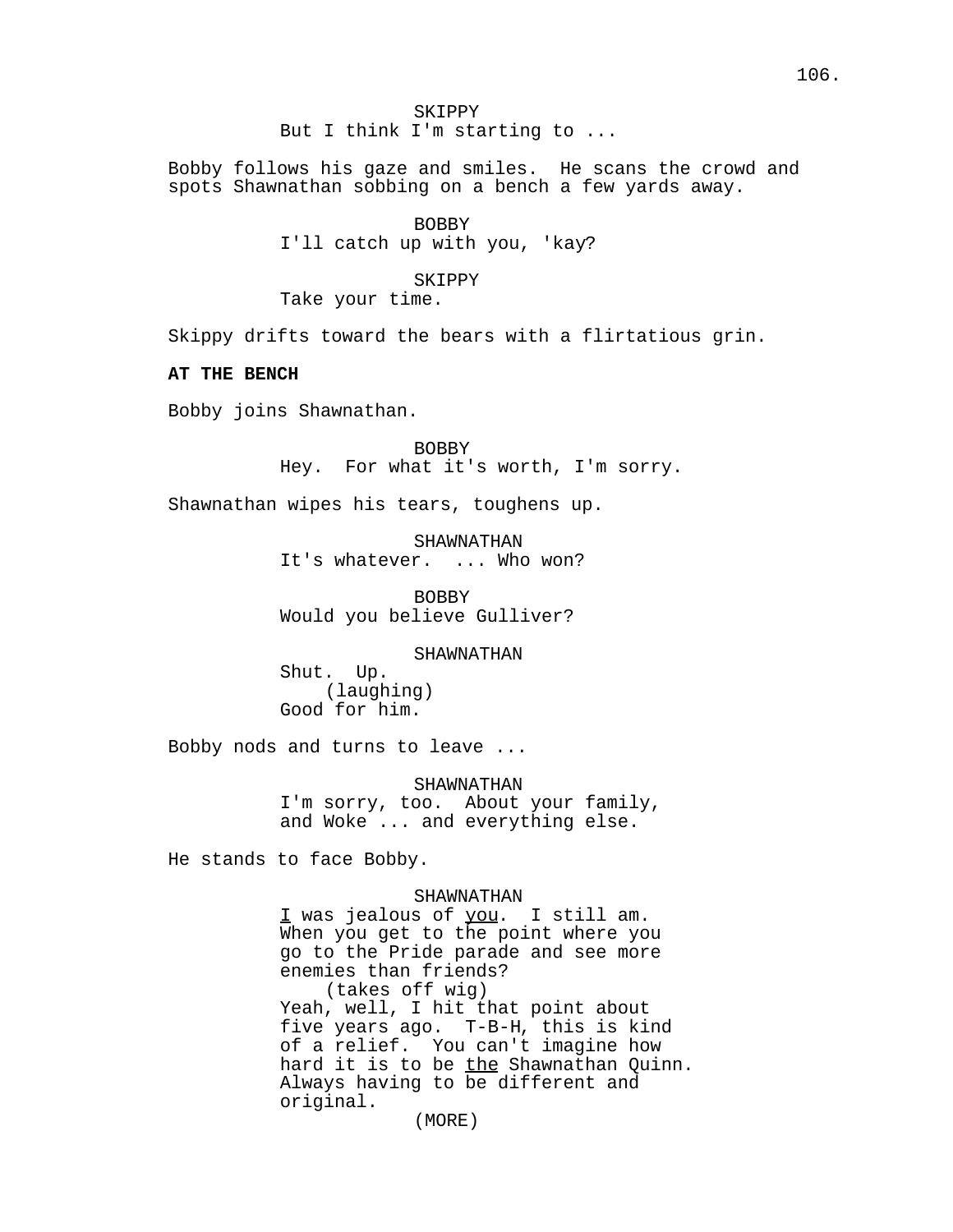## SHAWNATHAN (CONT'D)

All the extra hours at the gym, the expensive wigs, the new routines - and none of it matters. They don't care what I go through. They just expect me to be ...

#### BOBBY

... Perfect?

### SHAWNATHAN

Truth.

## BOBBY

If I've learned anything over the past couple of weeks, it's that there's no such thing as perfect. Sometimes everything falls into place, other times, it all falls apart. But you can't worry about what anyone else thinks. You just learn to love who you are and you do your best. You have to write your own fairy tale ending.

### SHAWNATHAN

Ha. I like that.

BOBBY Thanks. I got it from Ken.

SHAWNATHAN

Hey, listen. Nothing happened between us. I tried -- boy did I try.

Bobby tenses up. Shawnathan raises his hands in defense.

SHAWNATHAN

He came to Woke to apologize after you left that day. I told him you were going to the Abbey. I tried to take advantage of him, but he shot me down. He was there for you, Bobby.

BOBBY No, he wasn't. He's not even gay.

SHAWNATHAN Well, whatever he is, he still wants you. He was one hundred about that.

BOBBY

Really?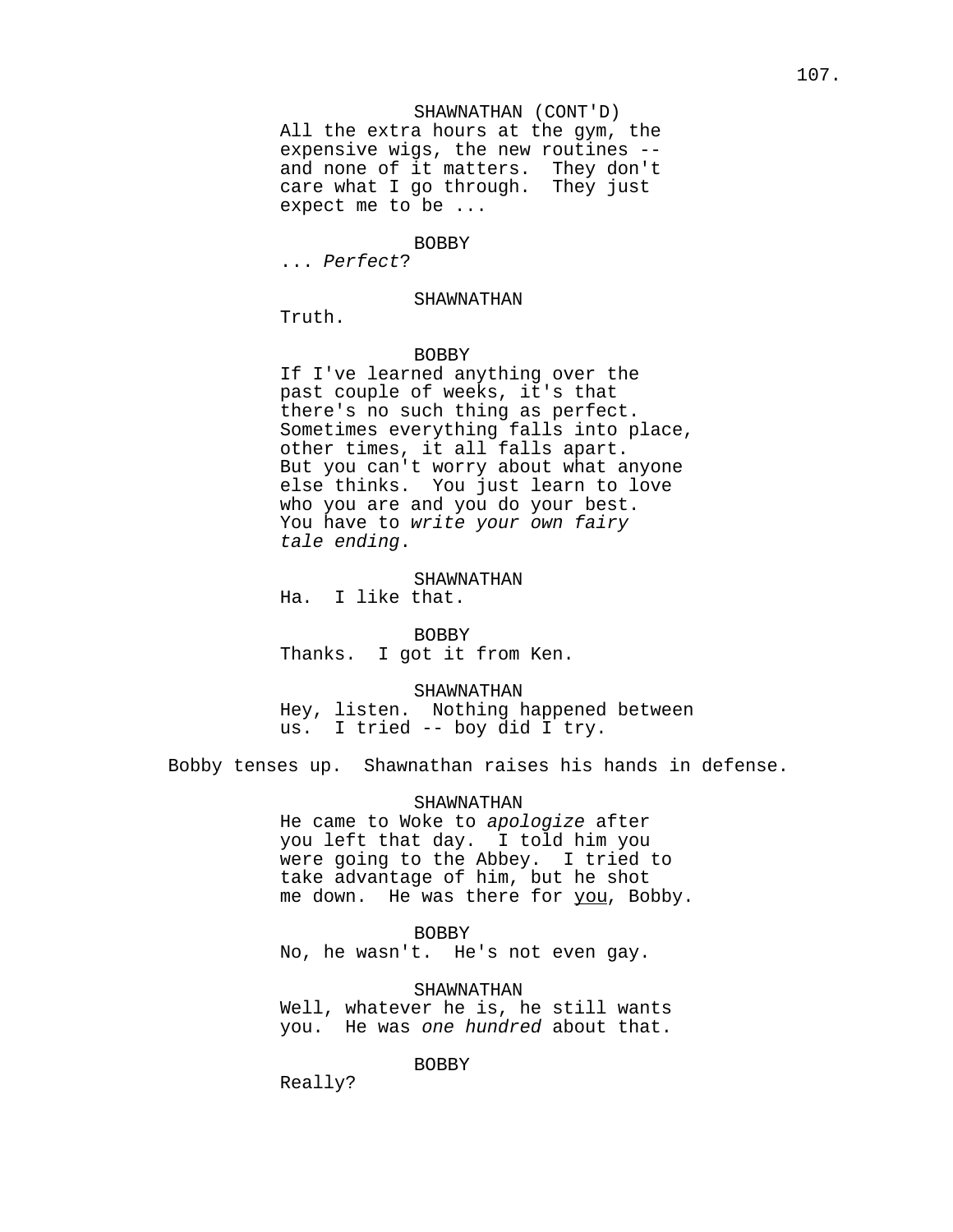SHAWNATHAN Yes, Bobby, really. Now, go get your man, before he tunnels his way back into the closet. Go!

Bobby nods with renewed spirit and runs into the crowd.

Shawnathan smiles and plops down on the bench. Someone has joined him -- it's a nervous Hunter, who scratches himself.

### HUNTER

'Sup? Shawnathan, right?

Shawnathan smirks.

## **IN THE CROWD**

Bobby's eyes dart through the gaggle of gays.

BOBBY Skippy? Skippy! Let's go!

Skippy makes out with a LEATHER BEAR. He comes up for air.

SKIPPY

Right now?

BOBBY (rolls eyes) I'll see you back at the hotel.

## SKIPPY

Tomorrow!

Skippy resumes his make out.

Bobby smiles and hurries back through the crowd.

# **INT. THE ROTTEN PLANK - BAR - NIGHT**

Ken pours a pitcher of beer. Lani approaches.

## LANI

You having a special on Cosmos or something?

### KEN

Huh?

She gestures across the bar to a few rough-looking bikers who toast Cosmos and laugh together.

> KEN Something like that. Want one?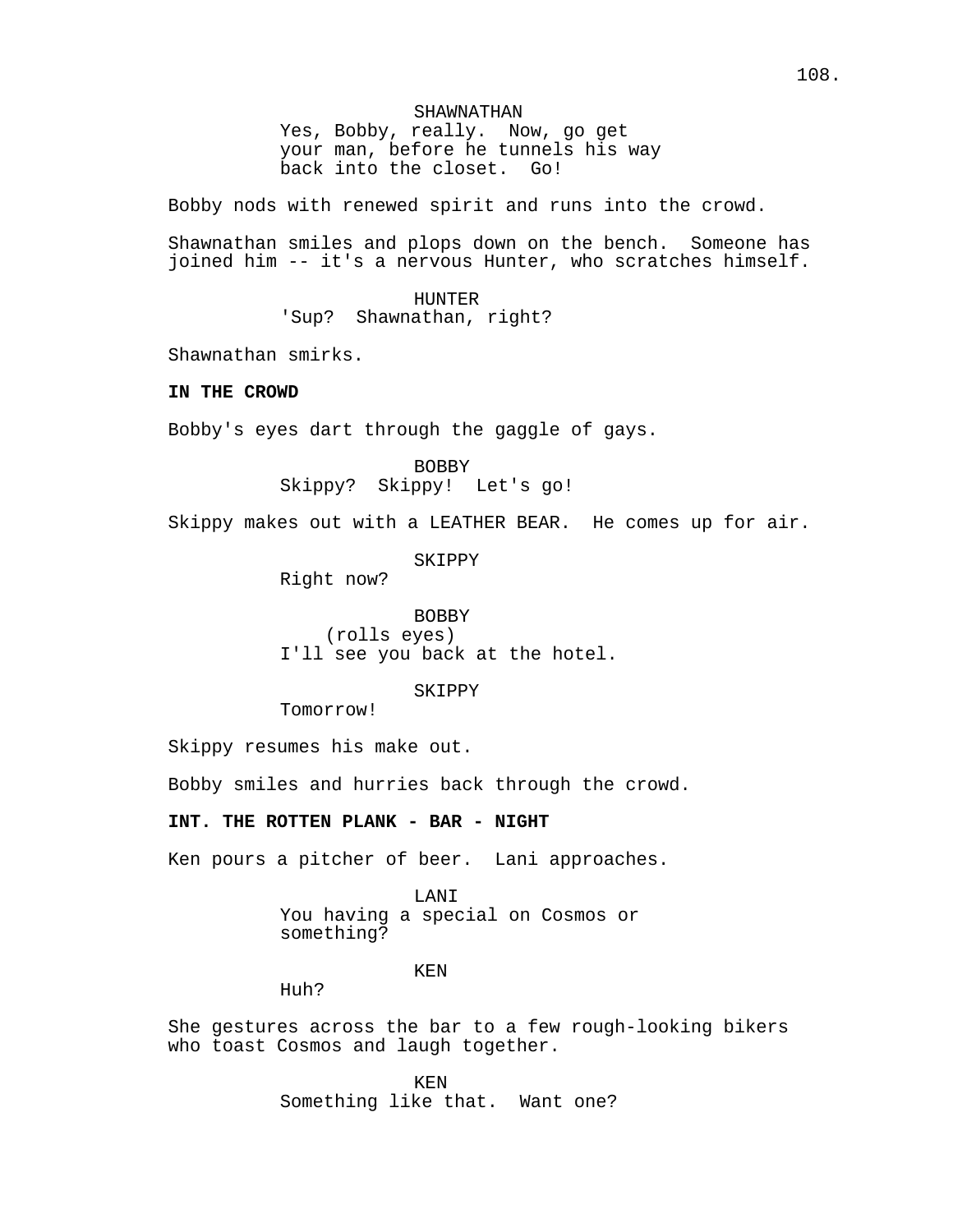LANI No thanks. I was just in the neighborhood and thought I'd say hi. KEN I'm sorry I haven't called ... I ... LANI It's okay. I get it. You're not feeling it. It happens. KEN That's not it. LANI So what is it? Another girl? KEN No ... LANI ... Another ... guy? Ken looks away, sheepishly. LANI Oh. Lani takes a moment to let it sink in. LANI Well, whoever he is, he must be pretty damn special if you picked him over me, because I am awesome. Ken laughs. LANI Bring it in. They hug. Jabbers comes to the bar and raises an eyebrow. KEN Sure you don't want a Cosmo? I bet my boy, Jabbers, would love to buy you one.

Lani looks at Jabbers who takes the pitcher and smiles.

LANI What for? He already bought me a pitcher.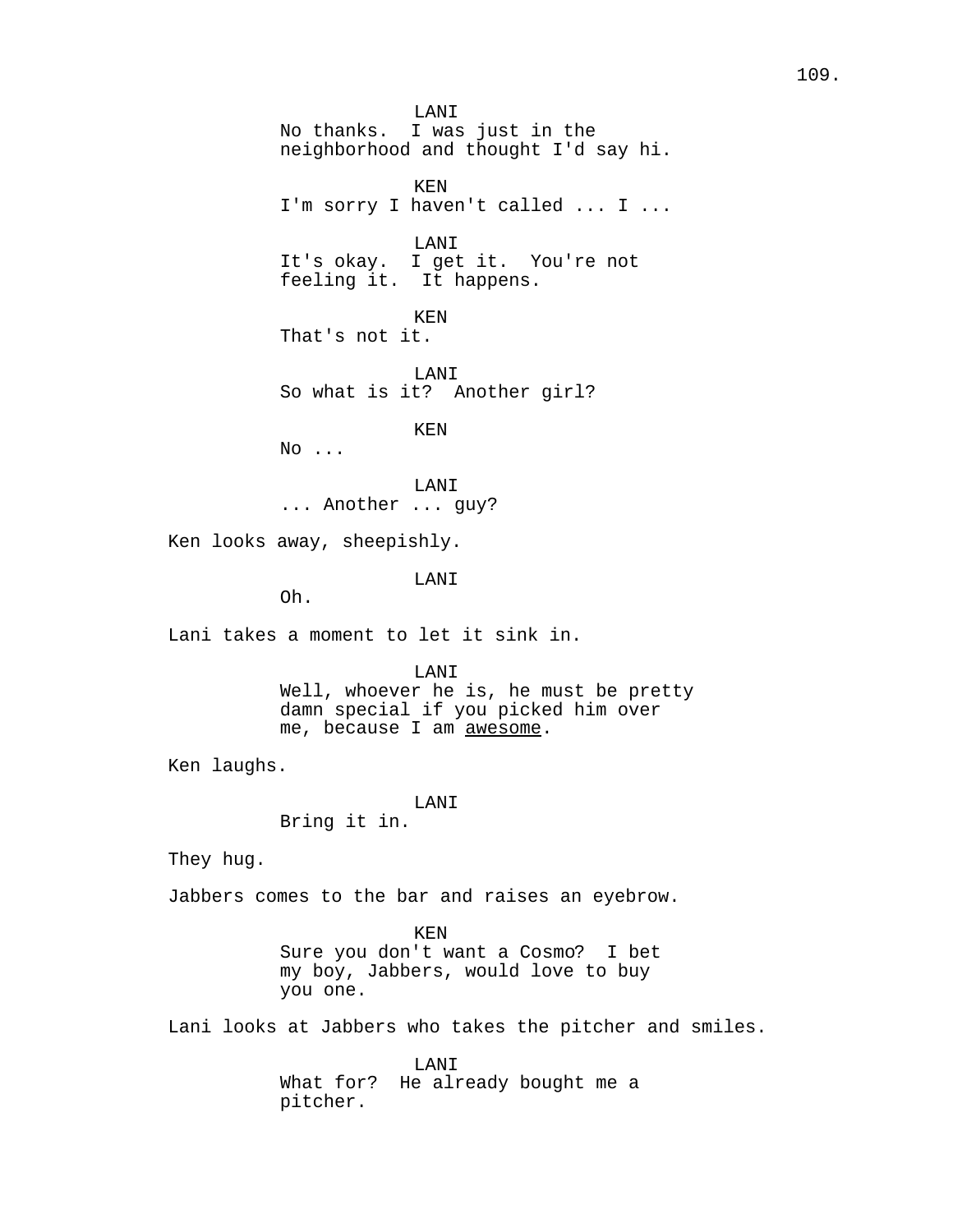She winks at Jabbers and takes the pitcher to his table. Jabbers gives Ken a 'thumbs up' and trots after Lani.

Ken laughs to himself and spots Bobby standing in front of the exit. Ken comes out from behind the bar and meets him.

> KEN I've been trying to get a hold of you ... I didn't mean what I said --

BOBBY -- I know. Shawnathan told me. He told me everything.

KEN Nothing happened, I swear.

BOBBY

I know.

Ken's eyes well up. He takes a half-step forward, as though to initiate a hug, but stops short.

> KEN Can I buy you a drink?

BOBBY I did not take two busses and an Uber for a Cosmo.

KEN ... All right. So, why did you?

Sadness fills Bobby's eyes.

BOBBY To write my own fairy tale ending.

He leans in for a kiss, but Ken pulls back. Ken looks for reactions around the bar, then at the band. Jabbers watches with anticipation. Ken swallows and locks eyes with Bobby.

Ken takes Bobby's face in his hands, closes his eyes, and slowly initiates a passionate kiss worthy of a fairy tale.

Jabbers, Reggie, and Philthy cheer him on. Jabbers puts his arm around Lani, who rests her head on his shoulder. Ken turns to see the crowd's reactions -- most haven't noticed, and no one seems to care.

> KEN You want to go someplace a little less public?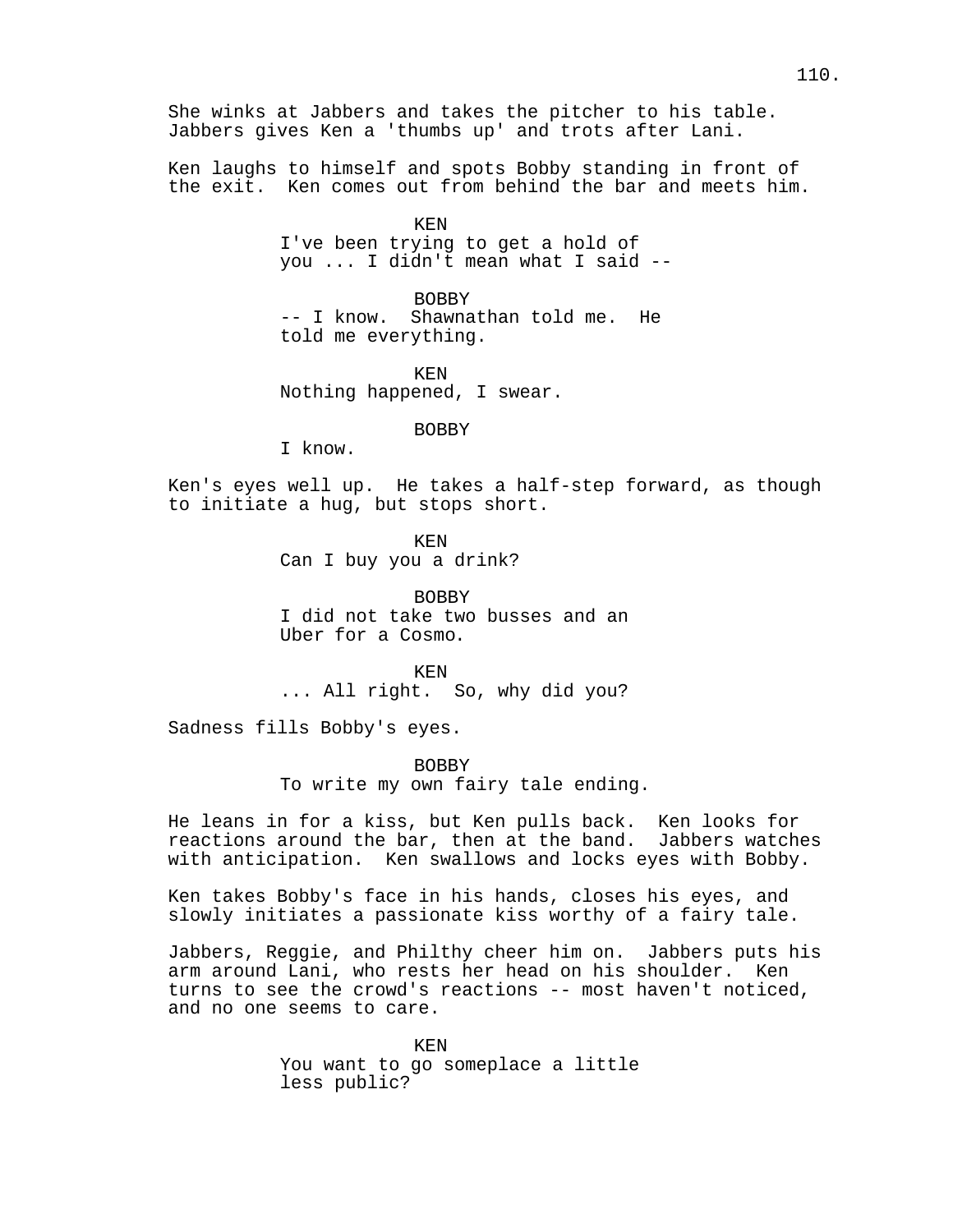BOBBY I have a whole hotel room to myself.

KEN Did you get that door fixed?

BOBBY No, but there was a drug bust earlier, so the place is a ghost town.

# **EXT. ALLOWANCE INN VENICE - NIGHT**

Bobby and Ken exit the Jeep and head toward room #106.

BOBBY -- So she had Sarah the whole time --

Bobby stops in his tracks. His face fills with terror.

KEN

What?

Bobby points to a Mercedes-Benz at the edge of the lot.

# **INT. ALLOWANCE INN VENICE - ROOM #106 - NIGHT**

Bobby pushes his door open.

BOBBY Daddy, I can explain --

Bobby and Ken enter.

## BOBBY

 $--$  Mom?

Babs tinkers with her sewing machine on the desk.

BABS

Sunshine! I can't believe you still have this old thing. And I can't believe you've been living like this!

She gives Bobby a dainty kiss on the cheek.

BABS

(to Ken) Hello again.

KEN

Hello.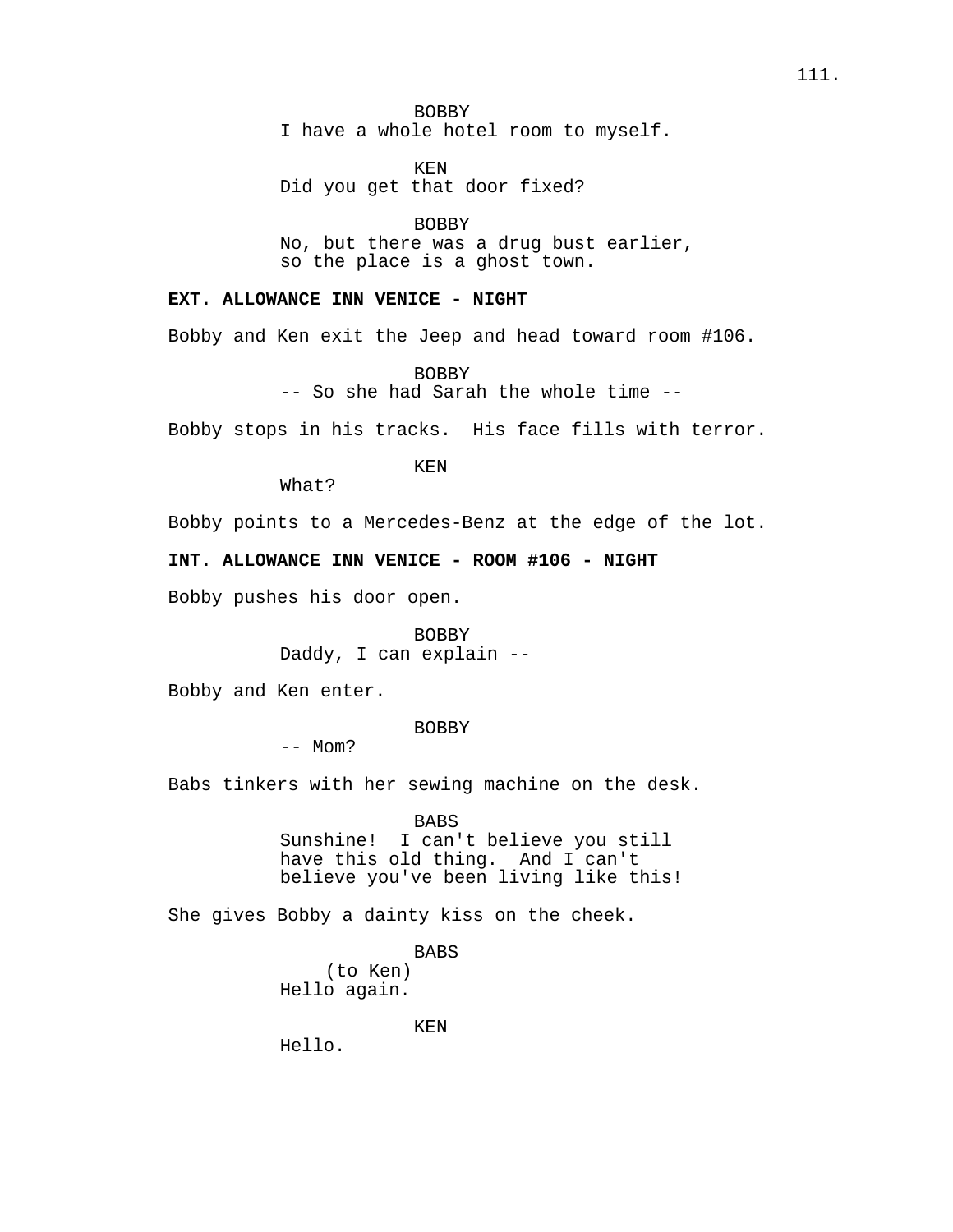## BABS

(to Bobby)

Pack up your things. I don't want you spending another minute in this bacteria-infested room. You and your brother are coming back to the mansion immediately.

#### BOBBY

How? ... Is daddy dead?

### BABS

He wishes he was. One of his floozies came forward on your behalf. She threatened to expose his inter-office affairs to the media if he didn't put a stop to this nonsense, accept his gay sons, and take up marriage counseling with me. Of course, I wish she'd asked me first. I was finally starting to make progress with Brad Pitt ...

### BOBBY

Camilla ...

#### KEN

Who?

#### BOBBY

She's a prostitute I almost had sex with last night. Tell you later --

A FLUSH comes from the bathroom. The door opens, and out comes Robert, who dries his hands on a pocket square and returns it to Mr. Ellis, who follows him out with a grimace.

> ROBERT Ah. Bobby. And ... Ken, is it?

#### BOBBY

Daddy ... is it true? I'm a Vanderpool again?

Mr. Ellis whispers something into Robert's ear.

ROBERT It is. You get it all back. Your family, your home, your inheritance ... everything.

Bobby jumps around, ecstatic. He eyes Ken, whose face fills with concern. Bobby stops jumping and frowns.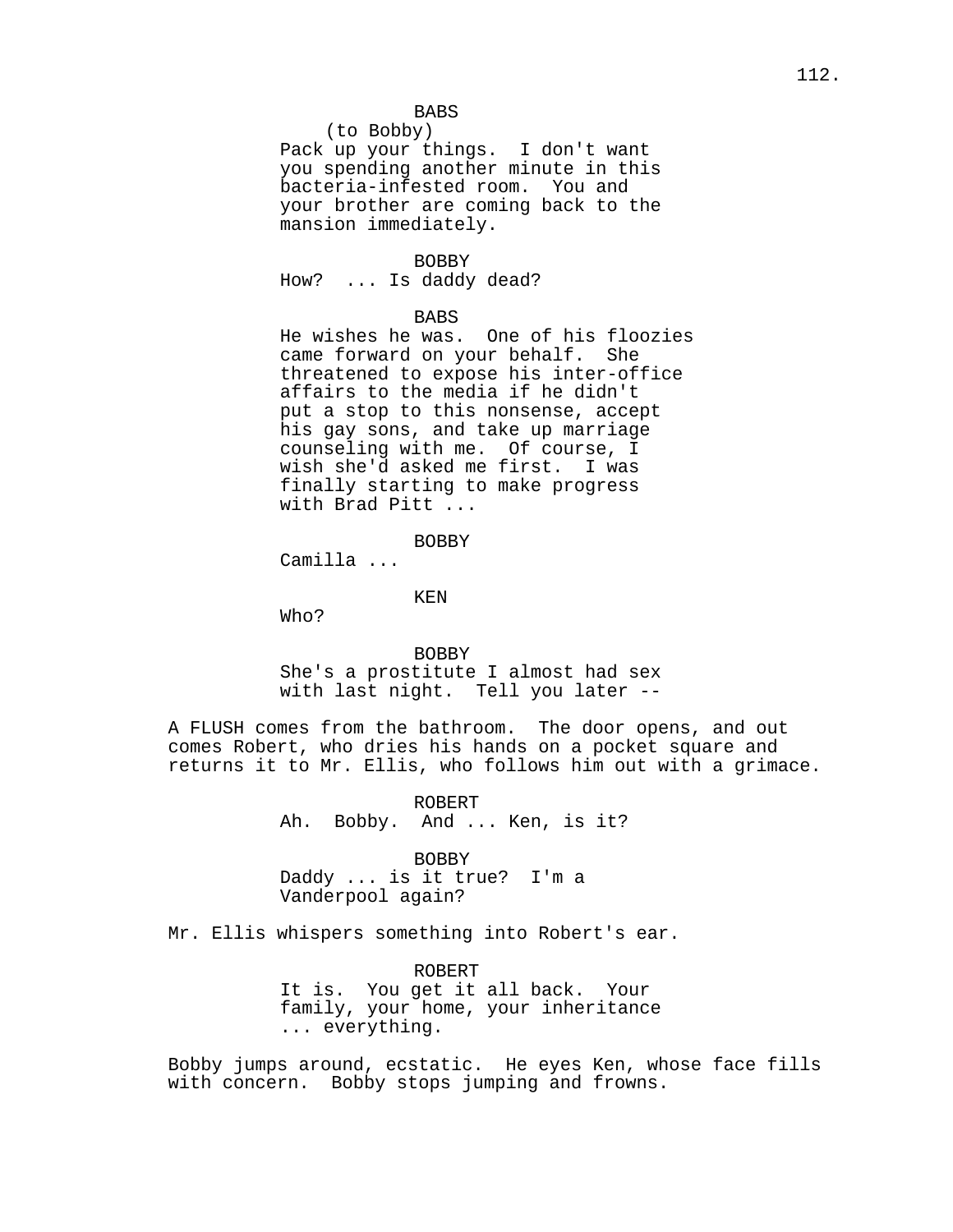BABS What is it, dear?

#### BOBBY

I thought that's what I wanted. But getting cut off is what allowed me - no, forced me -- to find myself. My new life isn't easy, but I like it. ... I don't think I can go back now. (to Robert) Besides, I only want to be part of this family because you love me, not because you're being blackmailed.

Ellis whispers in Robert's ear. Robert waves him off.

### ROBERT

No, I'm not going to deny it -- why don't you wait in the car, Ellis. This is a family matter.

Ellis gives him a shocked double-take, but does as he's told.

#### ROBERT

Of course I love you, son. Am I being blackmailed? Yes. But, when Camilla came forward, I realized I could lose everything -- my company, my campaign, my sons -- even my wife!

Babs gives him an icy glare.

#### ROBERT

And, I thought, I can't imagine what it would feel like to lose everything that mattered to me -- except my name and fortune, of course -- but, you actually did. You lost it all, and not because of something you did, but because of me, and my pride.

Bobby tears up.

#### ROBERT

I never wanted to hurt you, son. I just wanted you to carry on the Vanderpool legacy. Now, I just want you to live a happy life.

BOBBY

I am happy, Daddy.

ROBERT (gesturing to room) And, this is the life you want?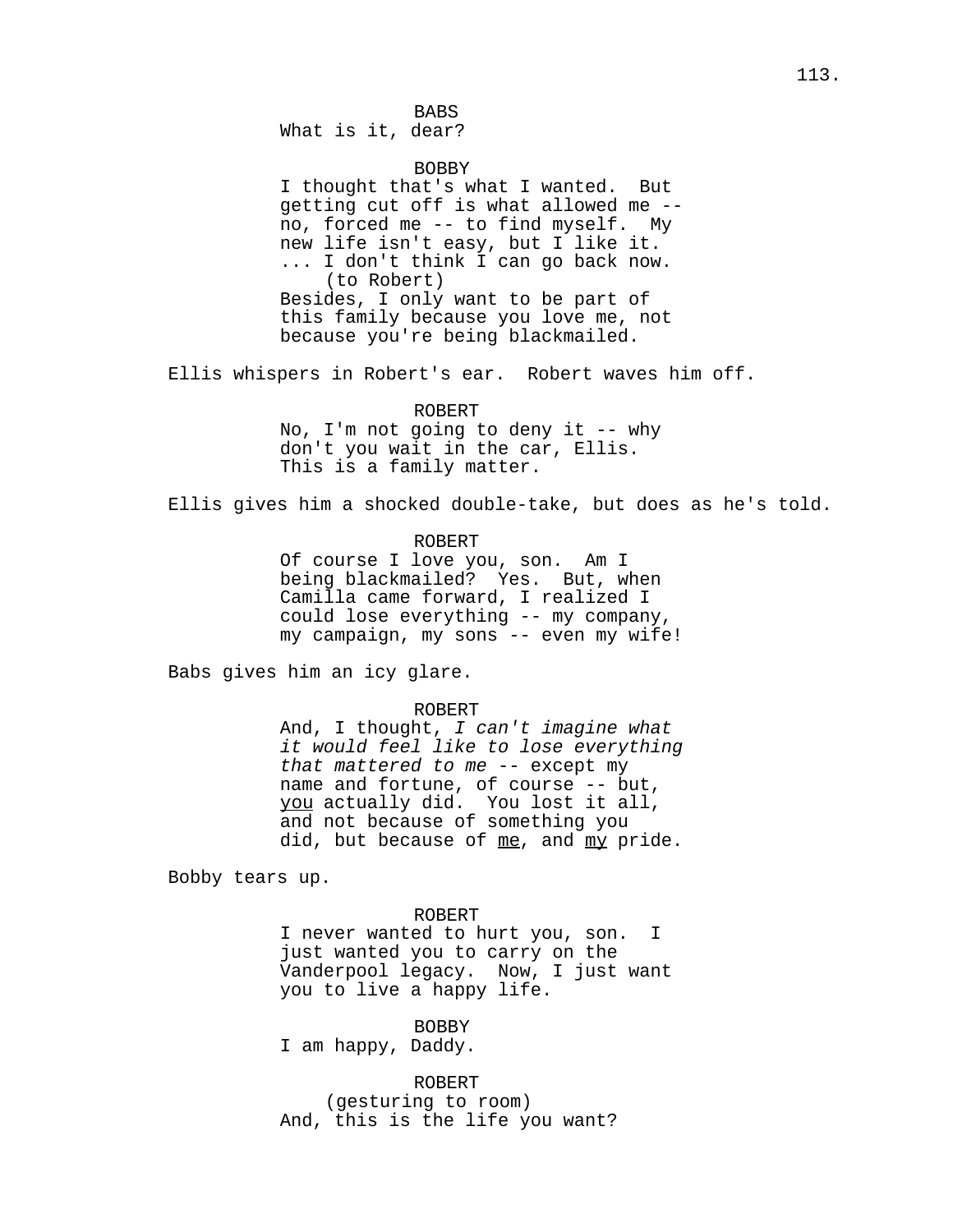## BOBBY

It is.

ROBERT Well, I can't say I'm thrilled with your decision, but I respect it.

KEN Bobby ... are you sure? This is everything.

Bobby takes Ken's hand. Ken doesn't resist.

BOBBY

No. This is everything.

### BABS

If you're happy, then I'm happy. But your brother is moving home until he graduates ... where is he, anyway?

BOBBY

He's, uh ... I believe he went to try on some leather ... and fur.

BABS

That kid. He loves his bears.

Bobby gapes. Babs and Robert head to the door. Bobby's eyes drift to his sketchbook on the table.

BOBBY

Wait -- is it too late to ask for money to start a clothing line?

ROBERT

Oh, Bobby ... starting a new business in this economy --

BABS

-- Robert!

ROBERT Consider it done.

BOBBY How about the beach house?

ROBERT I suppose so. Anything else?

BOBBY No. ... Except, maybe, the Ferrari?